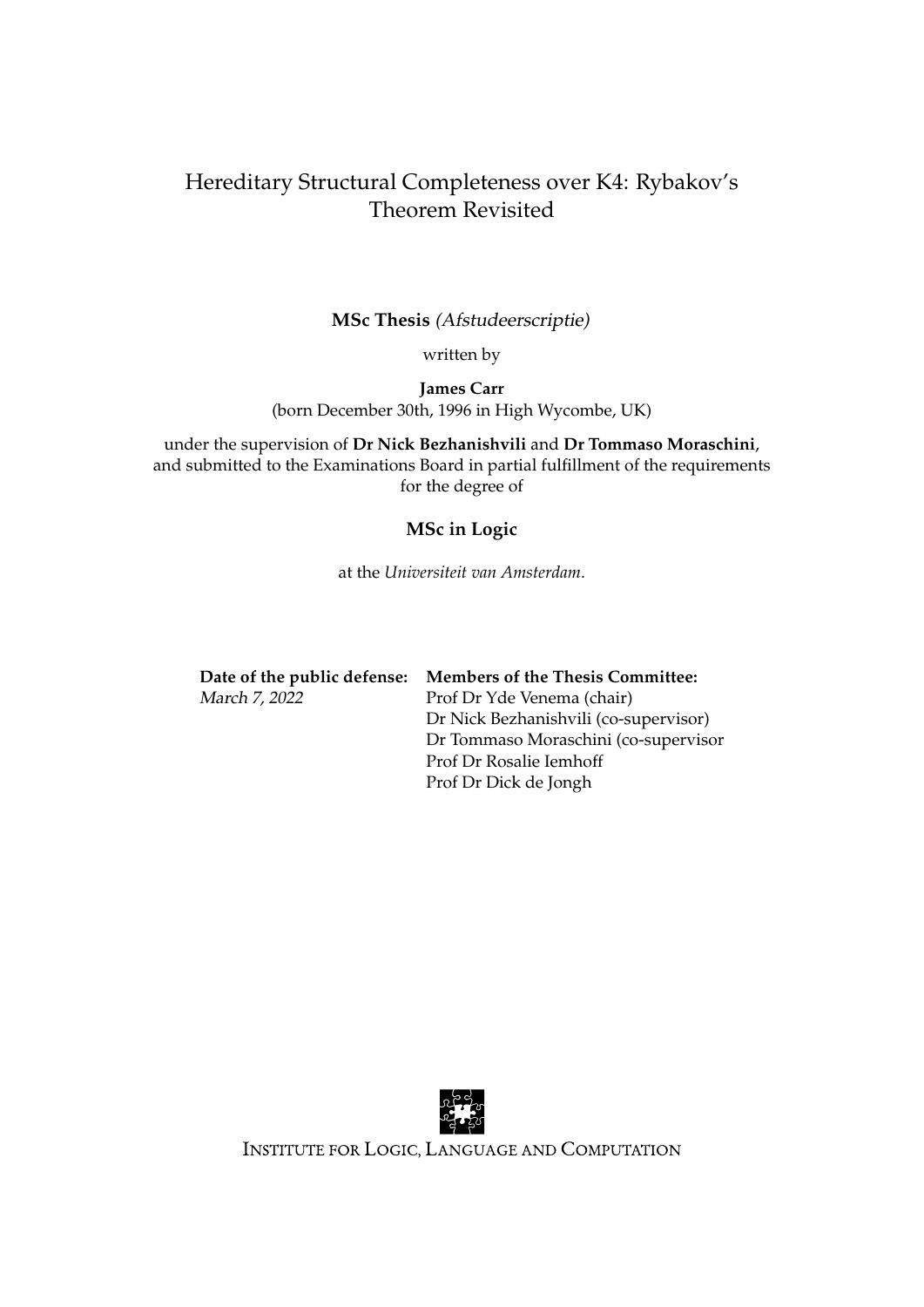## *Abstract*

A deductive system is said to be structurally complete if its admissible rules are derivable, and moreover is hereditarily structurally complete if all its finitary extensions are structurally complete. Citkin (1997) established a characterisation of hereditarily structurally complete intermediate logics and Rybakov (1995) gave a characterisation for transitive modal logics. Both their proofs are difficult in their own way, however recently Bezhanishvili and Moraschini (2019) gave a self-contained proof of Citkin's result based on Esakia duality. The aim of this project is to do the same for Rybakov's result using a duality for modal algebras. In doing so we will identify and correct for an error in Rybakov's characterisation.

# *Acknowledgements*

First and foremost, I must thank my supervisiors Nick and Tommaso for their unwavering patience throughout this project and with my glacial progress. I would also like to thank the ILLC community. Certain global events meant my time in Amsterdam was short, but in that time I felt a strong sense of community academically and socially. This is especially true of Leyla, whose friendship and support has defined my masters.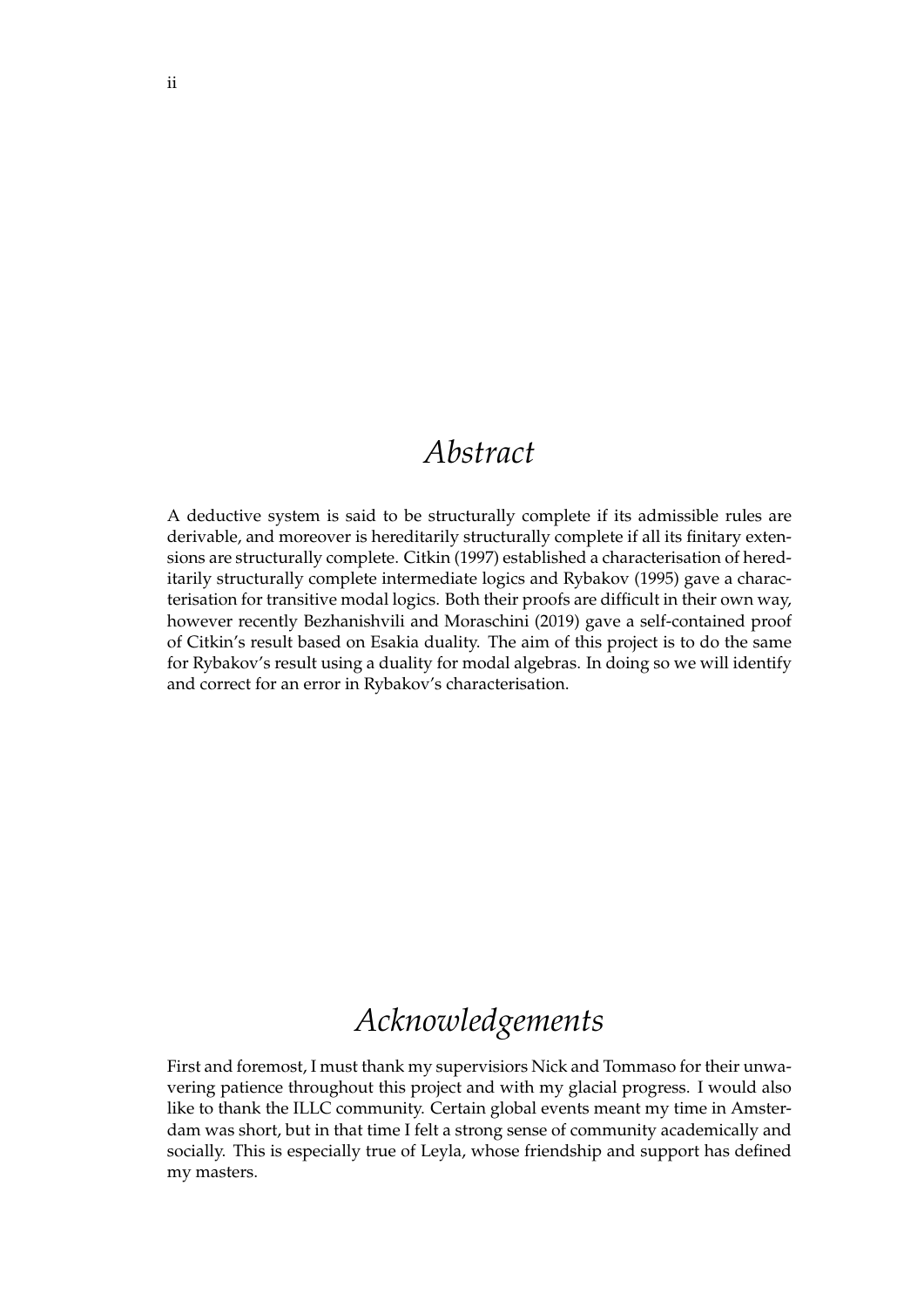# **Contents**

|              | Abstract               |                                                                   | ii |
|--------------|------------------------|-------------------------------------------------------------------|----|
|              |                        | Acknowledgements                                                  | ii |
| 1            | Introduction           |                                                                   |    |
| $\mathbf{2}$ | Jónsson-Tarski Duality |                                                                   |    |
|              | 2.1                    | The Duality                                                       | 5  |
|              |                        | 2.1.1                                                             | 5  |
|              |                        | 2.1.2                                                             | 7  |
|              |                        | 2.1.3                                                             | 9  |
|              | 2.2                    |                                                                   | 9  |
|              | 2.3                    |                                                                   | 12 |
|              |                        | 2.3.1                                                             | 12 |
|              |                        | 2.3.2                                                             | 16 |
|              |                        | 2.3.3                                                             | 19 |
| 3            |                        | Algebraic Logic                                                   | 27 |
|              | 3.1                    |                                                                   | 27 |
|              |                        | 3.1.1                                                             | 27 |
|              |                        | 3.1.2                                                             | 29 |
|              |                        | Hereditary Structural Completeness & Primitive Varieties<br>3.1.3 | 30 |
|              | 3.2                    | Order-Topological Semantics for Modal Logic                       | 33 |
| 4            |                        | <b>Understanding the Problem</b>                                  | 37 |
|              | 4.1                    | Rybakov's Characterisation of HSC logics over K4                  | 37 |
|              | 4.2                    | A New Characterisation of HSC logics over K4                      | 42 |
|              |                        | 4.2.1                                                             | 43 |
|              | 4.3                    |                                                                   | 45 |
| 5            |                        | <b>Structural Results</b>                                         | 49 |
|              | 5.1                    |                                                                   | 49 |
|              | 5.2                    |                                                                   | 55 |
|              | 5.3                    |                                                                   | 78 |
| 6            |                        | <b>Primitive Varieties of K4-algebras</b>                         | 87 |
| 7            |                        | Conclusions                                                       | 97 |
|              |                        | Bibliography                                                      | 99 |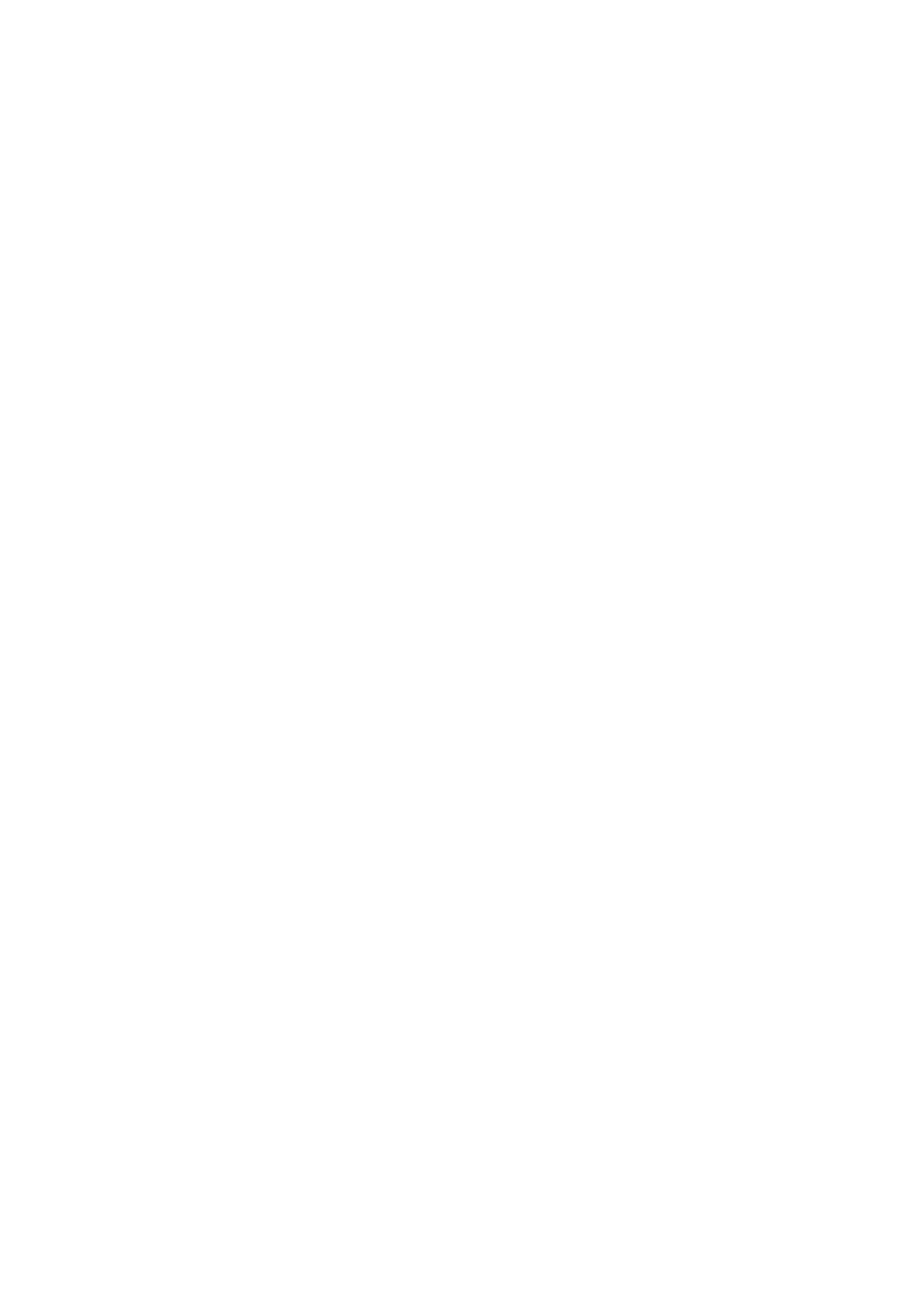# <span id="page-4-0"></span>**Chapter 1**

# **Introduction**

In deductive systems, a rule is said to be *admissible* if the tautologies of the system are closed under its applications and *derivable* if the rule itself holds in the system [\[24\]](#page-103-0). Whilst every derivable rule is admissible, whether the converse holds varies between deductive systems. As one might expect, this converse holds in the classical propositional calculus (**CPC**), but it fails for many non-classical systems including the intuitionistic propositional calculus (**IPC**) [\[5\]](#page-102-1). This gap has motivated an in depth study in the criteria for admissibility. In 1975 Friedman [\[16\]](#page-102-2) posed the problem of determining if it was decideable that a given rule is admissible for **IPC** or not. Rybakov undertook an extensive study on the criteria of admissibility (for example [\[28,](#page-103-1) Chapter 3]), including solving Friedman's problem [\[27\]](#page-103-2). Building on the the work of Ghilardi on unification [\[17\]](#page-102-3), the problem of finding bases for admissible rules was solved for **IPC** by Iemhoff [\[19\]](#page-103-3) and independently by Rozière [\[26\]](#page-103-4). Jeřábek [\[20\]](#page-103-5) obtained similar results for modal and Łukasiewicz logics.

A classical problem in the area is to determine which deductive systems share with **CPC** the property of all admissible rules being derivable, that is are *structurally complete*. Prucnal [\[23\]](#page-103-6) showed that all finitary extensions of the implicative fragment of **IPC** are structurally complete and a similar result that all finitary extensions of Gödel-Dummet logic are structurally complete was obtained by Dzik and Wroński [\[13\]](#page-102-4). One outcome from these investigations was a suggestion that even if a full characterisation of the structurally complete modal and intuitionistic logics was out of reach, it might be possible to precisely characterise the *hereditarily structurally complete* (HSC) systems, those which are not only structurally complete themselves but whose finitary extensions are too. This proved a fruitful question, Citkin [\[12\]](#page-102-5) produced a characterisation for intermediate logics, and Rybakov [\[29,](#page-103-7) [28\]](#page-103-1) did so for transitive modal logics. Both these characterisations take a similar form. In Citkin's case, an intermediate logic is hereditarily structurally complete if and only if the variety of Heyting algebras associated with it omits five finite algebras [\[12\]](#page-102-5). In Rybakov's case, a transitive modal logic is hereditarily structurally complete if and only if it is not included in the logic of a list of 20 frames (see section 4.1 or [\[28,](#page-103-1) pg 274] for the list of frames).

However, both these milestone results are difficult in their own way. A detailed version of Citkin's proof has only been published in Russian [\[11\]](#page-102-6) and the proof Rybakov gives is difficult, working with a construction of so-called characterising models and free algebras [\[29\]](#page-103-7). Recently, Bezhanishvili and Moraschini [\[5\]](#page-102-1) gave a new proof of Citkin's theorem. Their approach utilises two different theories. First is the theory of algebraic logic. Using techniques from this field, it is possible to identify so-called *algebraizable* logics, those which have an associated class of algebras in which various algebraic properties reflect logical properties of interest [\[6\]](#page-102-7).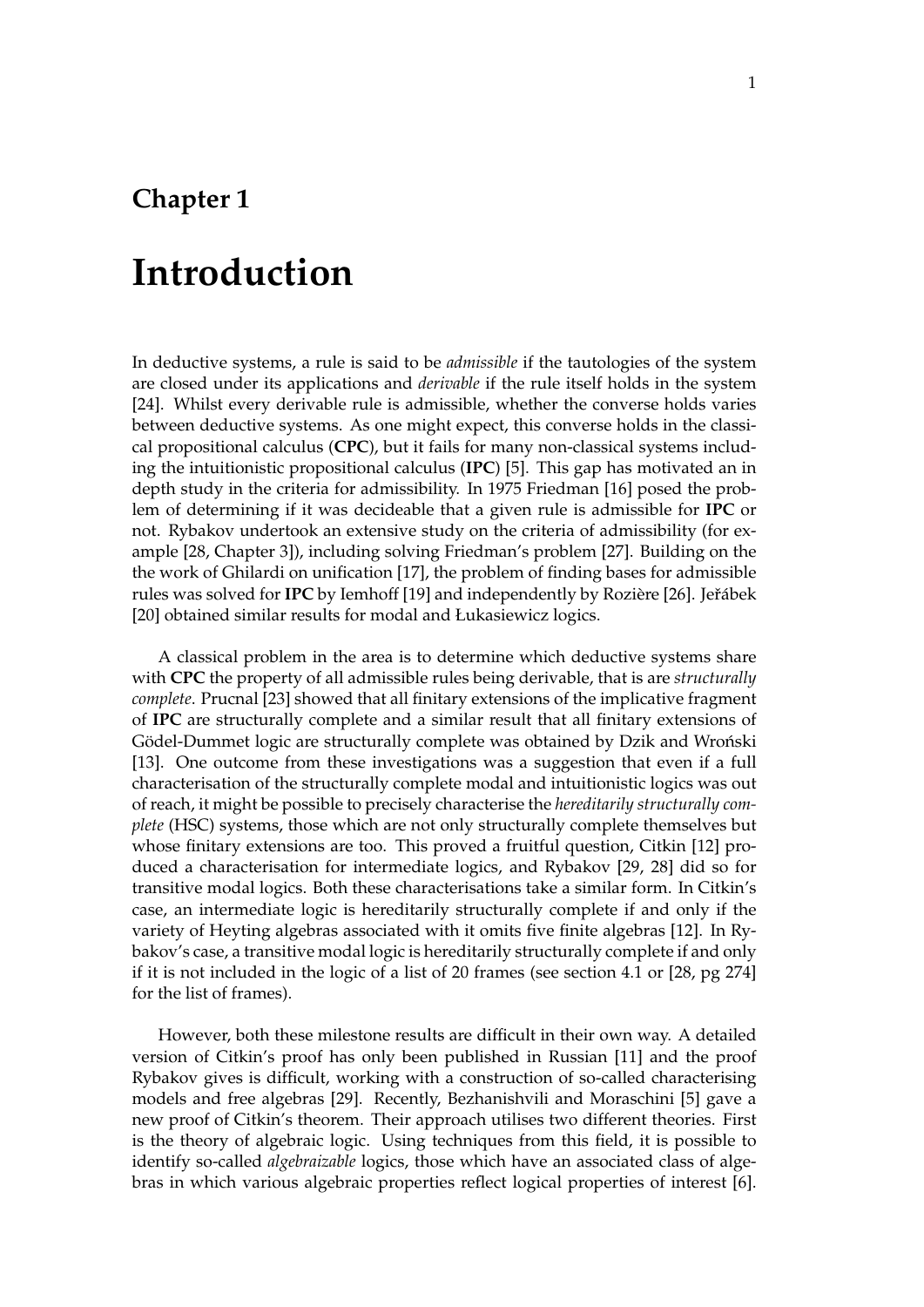Intermediate logics are just such a logic, they are algebraizable with the variety of Heyting algebras as their associated class of algebras [\[5\]](#page-102-1). Second is the theory of Esakia duality. Esakia duality, like Stone duality, formalises a link between a class of algebras and class of order-topological spaces, in this case Heyting algebras and Esakia spaces. Together, these two theories enable the question of which intermediate logics are hereditarily structurally complete to be investigated through both algebraic and topological methods.

Notably a similar framework exists for modal logics; modal logic is algebraizable with the variety of modal algebras their associated class of algebras [\[15\]](#page-102-8). Then, modal algebras are themselves are linked by Jónnson-Tarski duality to the class of modal spaces. This provides the motivation of this project, to do for Rybakov's result what Bezhanishvili and Moraschini did for Citkin's and investigate HSC modal logics through this duality. A benefit of this approach is that, in contrast to Rybakov's original proof, we avoid having to work with free algebras and characterising models, instead relying on results from universal algebra in combination with the duality to complete the proof.

This is not the sole benefit to this approach. Utilising the results from universal algebra illuminates a mistake in Rybakov's characterisation. The list of frames given by Rybakov is too restrictive, including the frame  $F_3'$  but there are HSC modal logics included in the logic of that frame. Our aim then is more than to simply provide a new proof of Rybakov's characterisation, but to correct this error establishing an adjusted characterisation using our algebraic and topological methods. Our adjustment illustrates that the area of HSC transitive modal logics is more complex than originally thought, with a new group of logics determined to be HSC.

Our work is organised as follows. In chapter 2 we introduce the first theory central to our main task - Jónsson-Tarski duality. We also undergo some extensive study of transitive spaces. In chapter 3 we introduce the other important theory for our project - algebraic logic. The theory of algebraic logic describes a precise relationship between logic and algebra and we'll explain how this lets us recast our central question into characterising the primitive varieties of K4-algebras. We will further reduce this problem by establishing a necessary and sufficient condition for any variety to be primitive and discuss how in the modal case the logic-algebra relationship can be further extended to incorporate topology. Once the theoretical basis is in place, in chapter 4 we introduce Rybakov's characterisation and explain where the mistake lies. We then give our adjusted characterisation. The proof of our new characterisation is quite technical, so before proceeding with the proof itself we give an overview of strategy (refer to section 4.2.1 for this overview). We then give the first direction of the characterisation, proving that primitive varieties of K4-algebras must omit the algebras in the new characterisation (lemma [4.2\)](#page-48-1). The other harder direction is split across chapters 5 and 6. In chapter 5 we work through a series of results describing the structure of algebras in our interested varieties, culminating in a precise description of their non-trivial, finitely generated subdirectly irreducible members (theorem [5.11\)](#page-81-1). Finally, we complete the proof of the main theorem in chapter 6 (theorem [6.3](#page-98-0) and corollary [6.4\)](#page-98-1).

A brief note on notation. Throughout our work we will be working with transitive relational structures for which a pictorial representation is especially helpful. We will adopt the same notation as Rybakov in [\[28\]](#page-103-1). As all our diagrams refer to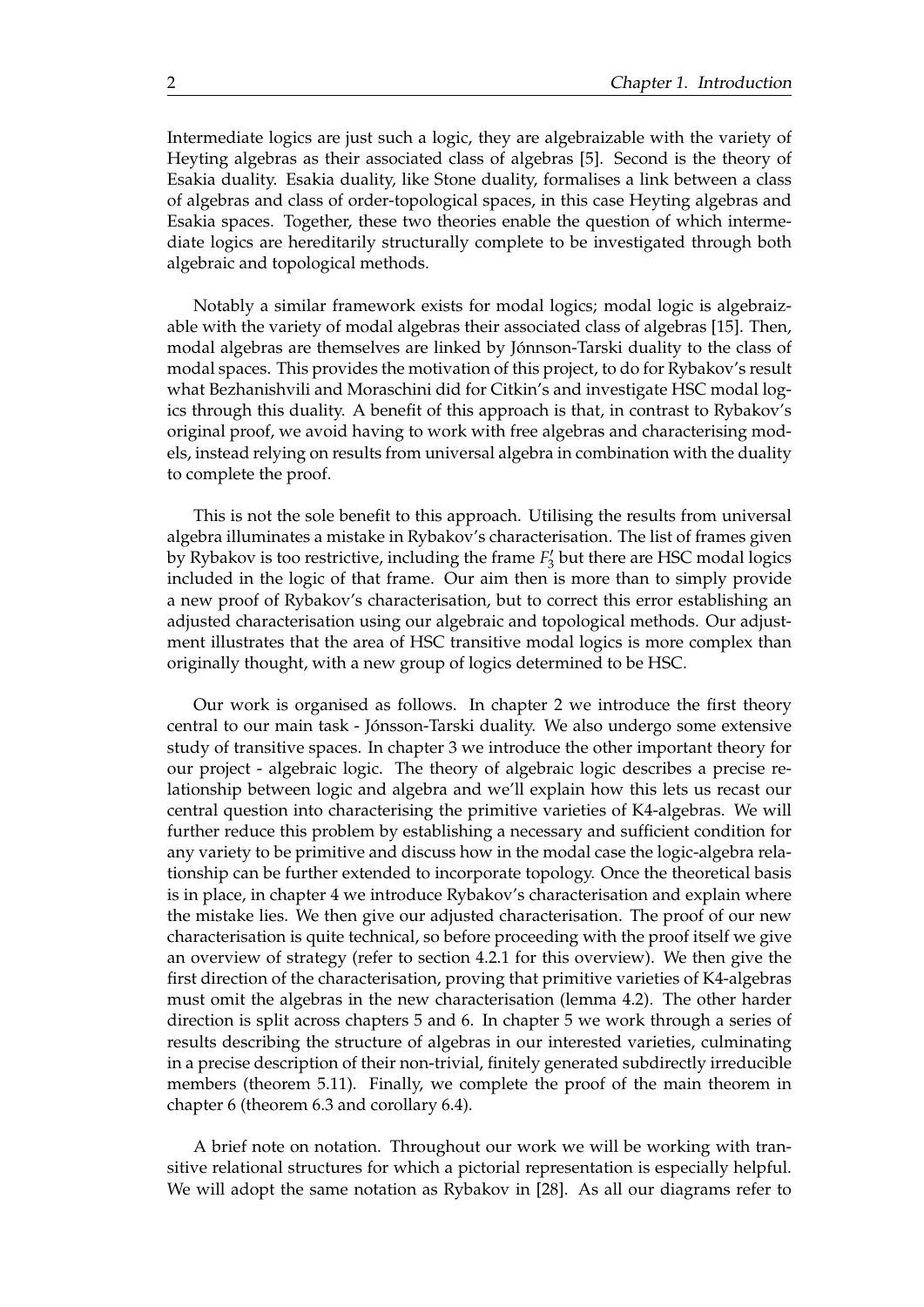transitive relations, much like Hasse diagrams we will not draw transitive arrows. We will use • to denote a reflexive point, ○ for an irreflexive point and ⊙ for a point that may be reflexive or irreflexive. We also use ∗ to denote an arbitrary finite collection of points all of whom relate to each other (when the collection is just a single point this can be reflexive or irreflexive, otherwise all these points are obviously reflexive). For example in the following:



*A* represents the set  $\{x, y, z\}$  under either the relation:

$$
R := \{(x,x),(x,y),(x,z),(y,z),(z,z)\} \text{ or } R' = \{(x,y),(x,z),(y,z),(z,z)\}.
$$

*B* represents the family of relational structures where for  $n, m \in \omega$  we have:

$$
C = \{c_i : 1 \le i \le n\} \text{ and } D = \{d_j : 1 \le j \le m\}.
$$

We consider the set  $C \cup D$  under the relation:

$$
R := C2 \cup D2 \cup \{ (c_i, d_j) : 1 \le i \le n, 1 \le j \le m \}.
$$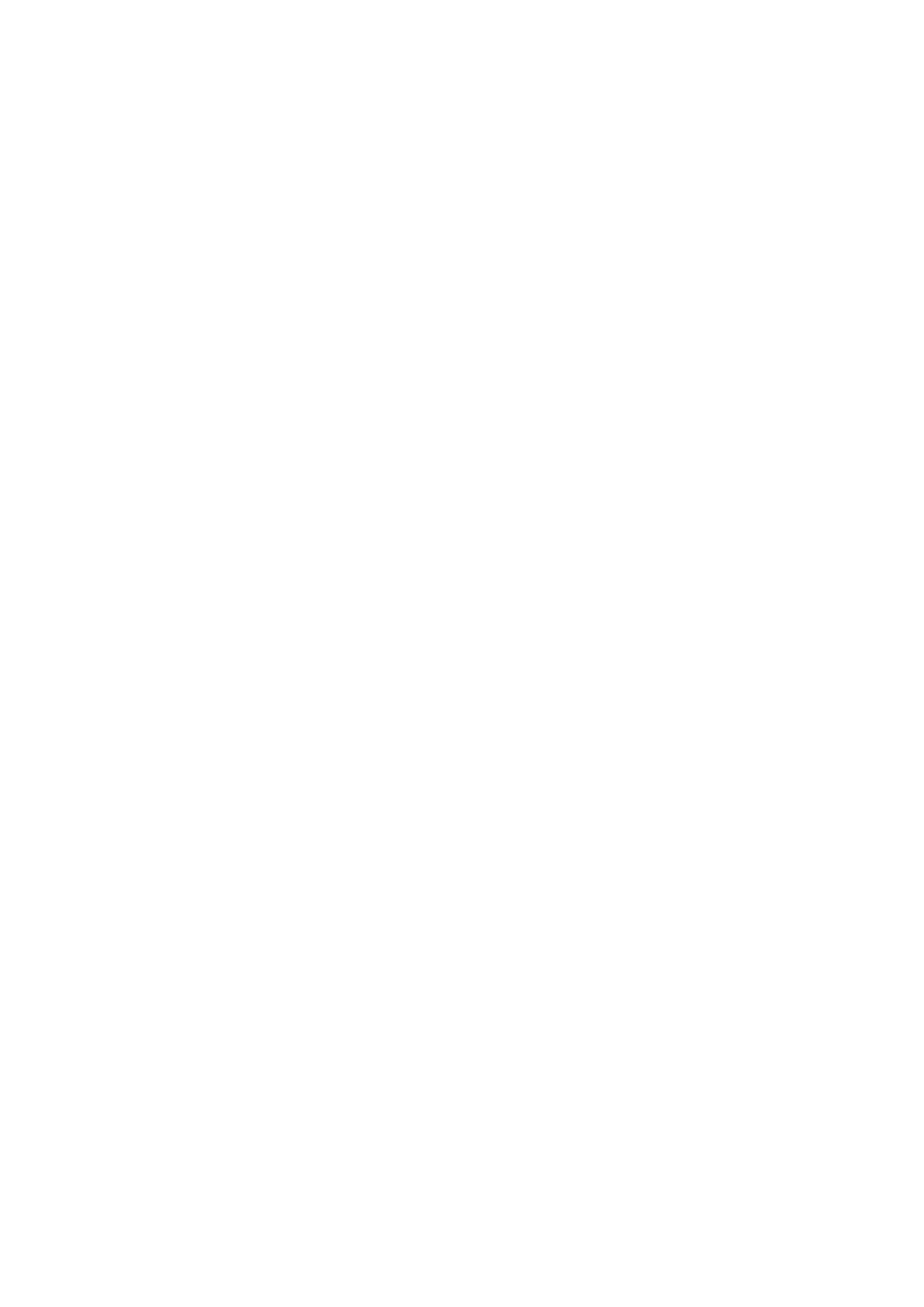## <span id="page-8-0"></span>**Chapter 2**

# **Jónsson-Tarski Duality**

Just as the study of Boolean and Heyting algebras is aided by their (order-)topological representations known as *Stone duality* and *Esakia duality*, we can study modal algebras through the *Jónsson-Tarski duality*. In this chapter we properly introduce modal algebras and their topological dual, modal spaces. We'll then give the duality between them and expand on this a little, before embarking on some extensive study of transitive modal spaces.

## <span id="page-8-1"></span>**2.1 The Duality**

We begin by introducing our two structures and the duality between them.

## <span id="page-8-2"></span>**2.1.1 Algebra**

The algebraic structures we are interested in are modal algebras. Here we briefly recall the definition of modal algebras, assuming a familiarity with Boolean algebras and standard algebraic notions such as subalgebras, quotient algebras, direct product and so on. We'll also recall some basic properties of transitive modal algebras, known as K4-algebras. For a more detailed study the reader may consult [\[10,](#page-102-9) Section 7.5].

**Definition 2.1.** A *modal algebra* is a structure  $(A, \wedge, \vee, \neg, \bot, \top, \Box)$  where  $\Box$  is a unary function on *A* such that:

- (i)  $(A, \wedge, \vee, \neg, \bot, \top)$  is a Boolean algebra;
- (ii)  $\forall a, b \in A \square (a \land b) = \square a \land \square b;$
- (iii)  $\Box \top = \top$ .

Equivalently,  $\Box$  is a unary operation such that  $\Box(a \rightarrow b) = \Box a \rightarrow \Box b$  and  $\Box \top = \top$ . We define an operator  $\Diamond$  dual to  $\Box$  as  $\Diamond := \neg \Box \neg$ .

A modal homomorphism between two modal algebras *A* and *B* is a Boolean homomorphism  $f : A \to B$  satisfying  $\forall a \in A$   $f(\Box a) = \Box f(a)$ . We let MA denote the category of modal algebras with modal homomorphisms.

A modal algebra is called a *K4-algebra* iff ∀*a* ∈ *A*, □*a* ≤ □□*a* and an *S4-algebra* iff it is a K4-algebra and moreover  $\forall a \in A \square a \le a$ . We let K4-A and S4-A denote the full subcategory of MA consisting of K4-algebras and S4-algebras respectively.

Our work is entirely focused on K4-algebras, and there are a number of basic properties and concepts associated with them.

There is a useful extension of the  $\Box$  and  $\Diamond$  operators. Given  $A \in K4$ -A and  $a \in A$ we define:

$$
\Box^+ a := a \wedge \Box a, \ \Diamond^+ a := a \vee \Diamond a.
$$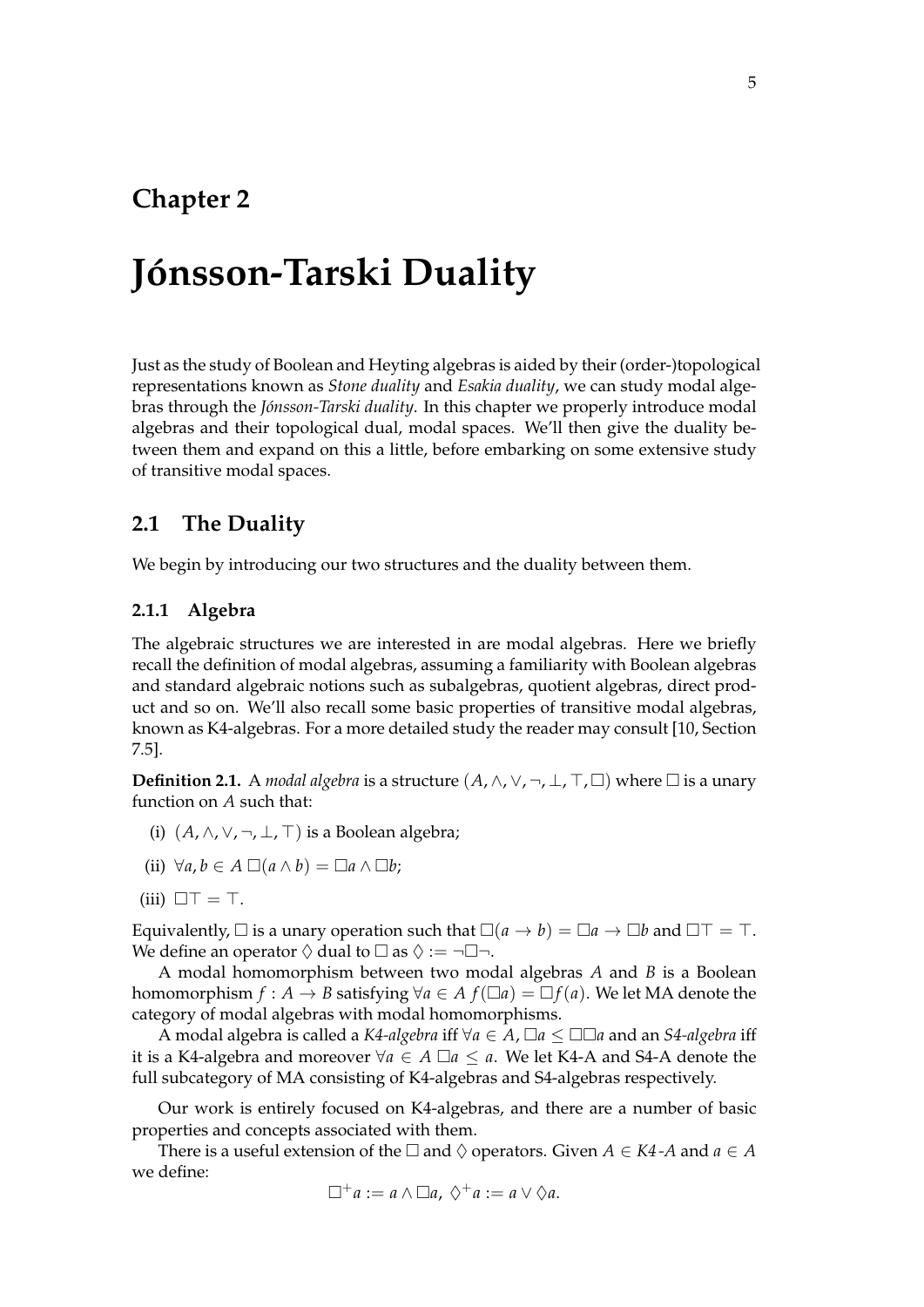A *filter F* of a K4-algebra *A* is a non-empty set  $F \subseteq A$  such that:

- (i) If  $a \in F$  and  $a \leq b$  then  $b \in F$ ;
- (ii) If  $a, b \in F$  then  $a \wedge b \in F$ .

A filter *F* is called a *modal* (or *open*) filter iff  $\forall a \in A$  if  $a \in F$  then  $\Box a \in F$ .

Let  $a \in A$ . The smallest modal filter containing  $a$  is the set:

$$
\uparrow \Box^+ a = \{ b \in A : \Box^+ a \leq b \}.
$$

A modal filter *F* is *principal* iff  $\exists a \in A : F = \uparrow \Box^+ a$ .

A *congruence* of a K4-algebra *A* is an equivalence relation *θ* on *A* such that ∀*a*, *b*, *c*, *d* ∈ *A*:

- (i) If  $(a, b) \in \theta$  and  $(c, d) \in \theta$  then  $(a \wedge c, b \wedge d) \in \theta$ ;
- (ii) If  $(a, b) \in \theta$  and  $(c, d) \in \theta$  then  $(a \vee c, b \vee d) \in \theta$ ;
- (iii) If  $(a, b) \in \theta$  then  $(\neg a, \neg b) \in \theta$ ;
- (iv) If  $(a, b) \in \theta$  then  $(\Box a, \Box b) \in \theta$ .

We say a congruence ∼ of *A* is *completely* ∧*-irreducible* in the congruence lattice of *A* iff for any collection of congruences  $\{\theta_i\}_{i\in I}$  of *A* if  $\theta = \bigcap \theta_i$  then  $\exists i \in I$  such *i*∈*I* that  $\theta = \theta_i$ .

We say a congruence *θ* is ∧*-irreducible* in the congruence lattice of *A* iff for any congruences  $\theta_1$  and  $\theta_2$  of *A* if  $\theta_1 \wedge \theta_2 = \theta$  then either  $\theta_1 = \theta$  or  $\theta_2 = \theta$ .

We say that *A* is *subdirectly irreducible* or SI (*finitely subdirectly irreducible* or FSI) iff the identity relation is completely ∧-irreducible (∧-irreducible) in the congruence lattice of *A*.

**Lemma 2.2.** The lattice of modal filters of a K4-algebra is isomorphic to the lattice of its congruences.

*Proof.* The isomorphism is given by  $F \mapsto \theta_F$  with

$$
\theta_F := \{ (a,b) \in A^2 : (a \to b) \land (b \to a) \in F \}.
$$

And in reverse,  $\theta \mapsto F_{\theta} := \top / \theta$ .

Letting *A* ∈ *K*4-*A*, *B* ⊆ *A* and *c* ∈ *A* \ {⊤}, we say that *c* is an *opremum* of *B* iff  $\forall a \in B \setminus \{\top\} \square^+ a \leq c$ , i.e.  $c \in \uparrow \square^+ a$ . This need not be unique.

#### **Theorem 2.3.** (Rautenberg's Criterion)

Let  $A \in K4$ -A. A is SI iff A has an opremum. Moreover A is FSI iff every finite subset of *A* has an opremum.

*Proof.* See [\[25\]](#page-103-8).

On top of the familiar algebraic constructions, we also make occasional use of another known as a relativisation. (See [\[3\]](#page-102-10) for more details).

Letting *a* ∈ *A* we define the set  $A_a := \{x \in A : x \le a\}$  and given  $x, y \in A_a$  we let:

$$
x \vee_a y := x \vee y, \neg_a x := a \wedge \neg x \text{ and } \Box_a x := a \wedge \Box (a \rightarrow x).
$$

Then,  $(A_a, \vee_a, \neg_a, a, \perp, \square_a)$  is a modal algebra called the *relativisation* of A by *a*.

 $\Box$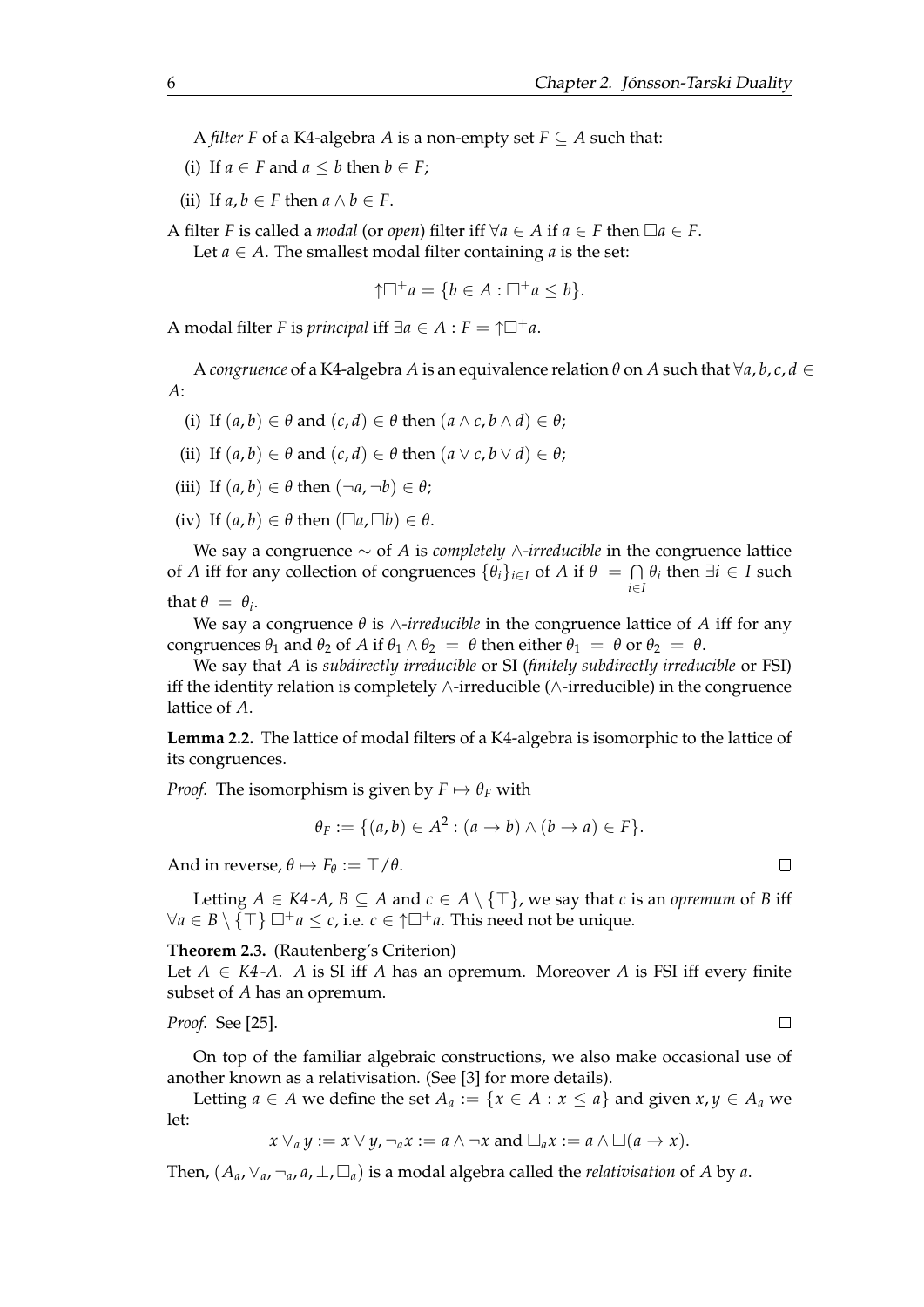### <span id="page-10-0"></span>**2.1.2 Topology**

We now introduce the topological structure central to our investigation. We assume a familiarity with rudimentary topological notions such as open, closed and clopen sets, continuous maps, basis and so on. For a more detailed study the reader may consult [\[10,](#page-102-9) Chapter 8].

Our topological structure is an expansion of Stone spaces.

**Definition 2.4.** A *Stone space* is a topological space  $\mathcal{X} = (X, \tau)$  such that:

- (i)  $X$  is compact, i.e. every open cover of  $X$  has a finite sub-cover;
- (ii) X is Hausdorff, i.e.  $\forall x, y \in X$  such that  $x \neq y \exists U, V \in \tau$  such that  $x \in U$ , *y* ∈ *V* and *U* ∩ *V* =  $\emptyset$ ;
- (iii)  $\mathcal X$  has a basis of clopens.

We will use *X* ∗ to denote the set of clopen subsets of *X*.

We now list some basic well-known properties of Stone spaces.

<span id="page-10-1"></span>**Lemma 2.5.** Let  $X$  be a Stone space. The following hold:

- 1.  $\forall x, y \in X$  such that  $x \neq y$  there exists  $U \in X^*$  such that  $x \in U$  and  $y \notin U$ . This property is known as Stone separation.
- 2.  $\forall x \in X, \{x\}$  is closed.
- 3. The topology of a finite Stone space is necessarily discrete, and any finite set equipped with the discrete topology is a Stone space.

*Proof.*  $X$  having a basis of clopens implies 1,  $X$  being Hausdorff implies 2, and 2 implies 3. П

**Definition 2.6.** A *frame* (or *Kripke frame*) is a pair  $(X, R)$  where *X* is a set and  $R \subseteq X^2$ a relation on *X*. For  $x \in X$  we define:

$$
R[x] := \{ y \in X : xRy \} \text{ and } R^{-1}[x] := \{ y \in X : yRx \}.
$$

We extend this for  $U \subseteq X$  by:

$$
R[U] := \bigcup_{x \in U} R[x] \text{ and } R^{-1}[U] := \bigcup_{x \in U} R^{-1}[x].
$$

A *modal space* (or *descriptive Kripke frame*) is a triple  $\mathcal{X} = (X, \tau, R)$  where  $(X, R)$  is a frame,  $(X, \tau)$  is a Stone space and  $R \subseteq X^2$  is such that:

(i)  $R[x]$  is closed for all  $x \in X$ ;

(ii)  $R^{-1}[U]$  is clopen for all clopen  $U \subseteq X$ .

Equivalently  $R[x]$  is closed for all  $x \in X$  and  $\Box U := \{x \in X : R[x] \subseteq U\}$  is clopen for all clopen  $U \subseteq X$ .

A *p-morphism* or *bounded morphism* between two frames is a map  $f : X \rightarrow Y$  such that  $f[R_X[x]] = R_Y[f(x)]$  for every  $x \in X$ .

We let MS denote the category of modal spaces with continuous p-morphisms.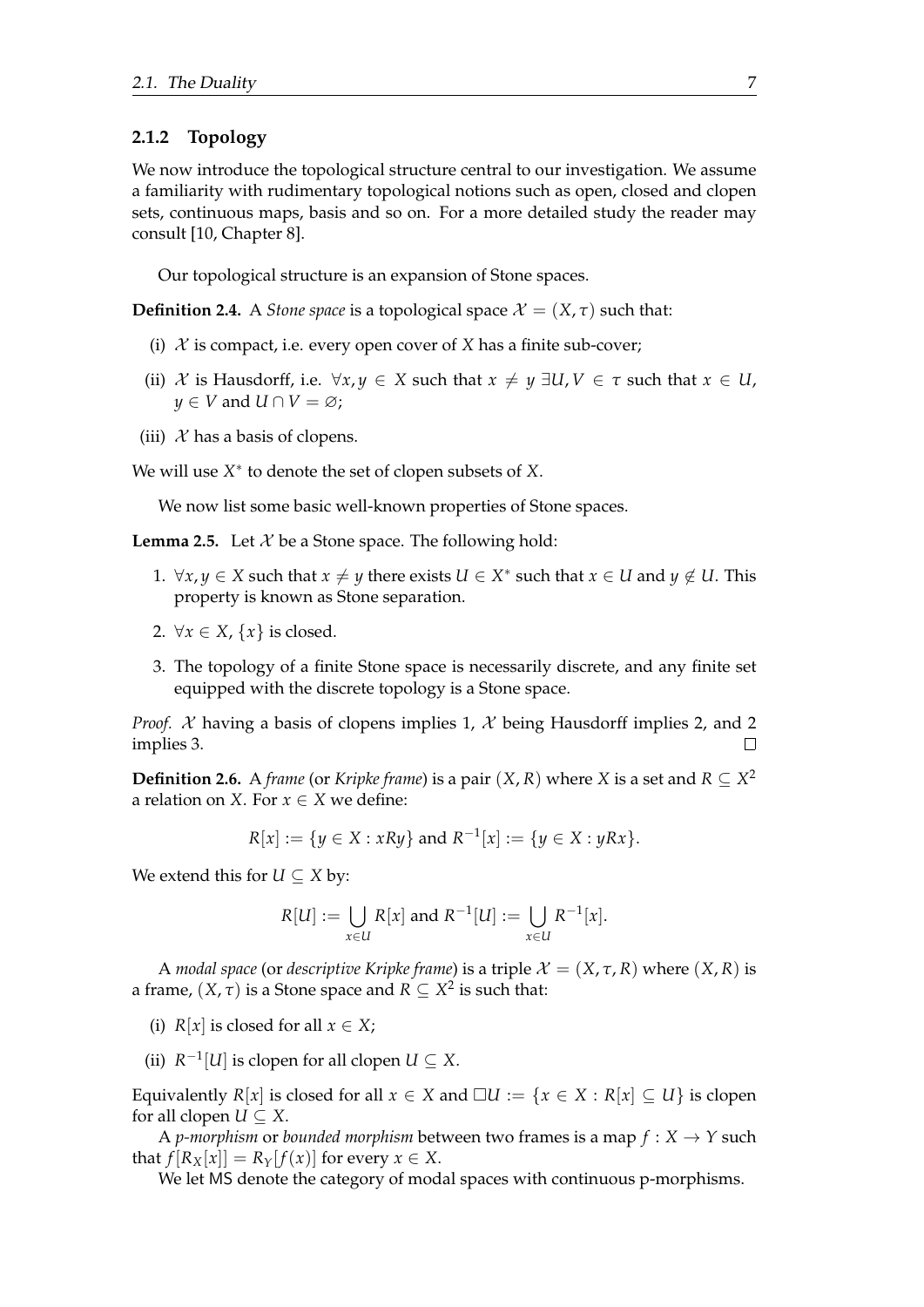A modal space is called a *transitive space* iff its relation is transitive and a *quasiordered space* iff its relation is reflexive and transitive. We let TS and QS denote the full subcategory of MS consisting of transitive spaces and quasi-ordered spaces respectively.

Once again, we will focus exclusively on transitive spaces. Later we will substantially develop the theory of transitive spaces, but for now we recall some basic properties and concepts.

Given  $X \in TS$ , we say elements  $x, y \in X$  are *comparable* iff either  $xRy, yRx$  or  $x = y$ . Otherwise, we say *x* and *y* are *incomparable*, denoted *x*||*y*.

Given  $\mathcal{X} \in TS$ , we say an element  $x \in X$  is isolated iff  $\{x\}$  is open. Recalling that in Stone spaces all finite sets are closed, we immediately have that *x* is isolated iff  $\{x\}$  is clopen.

We can define a similarly useful extension of the relation in a transitive space. Letting  $Y \subseteq X$  we define:

$$
R^+[Y] = Y \cup R[Y].
$$

Note that for  $x \in X$  by lemma [2.5](#page-10-1)  $\{x\}$  is closed and by the definition of a transitive space  $R[x]$  is closed, so  $R^+[X]$  is closed.

We say  $x \in \mathcal{X}$  is a *root* iff  $X = R^+[x]$  and  $\mathcal{X}$  is *rooted* iff it has a root.

We say  $Y \subseteq X$  is an *upset* iff for all  $y \in Y$ ,  $R[y] \subseteq Y$ , i.e. it is closed under R. The smallest upset containing *Y* is *R* <sup>+</sup>[*Y*].

A *modal subspace* (*M-subspace*) of  $X$  is a closed upset of  $X$  equipped with the subspace topology and the restricted relation, and is itself a modal space.

Notably, given  $x \in X$  the set  $R^+[x]$  is closed and clearly an upset, and thus forms an *M*-subspace of  $X$  when equipped with the subspace topology.

We say an equivalence relation *E* on  $\mathcal X$  is a *modal equivalence* iff  $\forall x, y \in X$ :

- (i) If *xEy* & *xRz* then  $\exists w \in X$  such that *yRw* & *zEw*;
- (ii) If *xEy* then  $\exists U$  clopen such that  $x \in U, y \notin U$  and *U* is a union of equivalence classes of *E*.

We then denote by  $X/E$  the modal space  $(X/E, \tau_E, R_E)$  where  $\tau_E$  is the quotient topology and  $R<sub>E</sub>$  is defined by:

$$
[x]R_E[y] \text{ iff } \exists x Ex', y Ey' : x'Ry'.
$$

The map  $x \mapsto [x]$  is a continuous p-morphism and for any continuous p-morphism *f* :  $\mathcal{X} \to \mathcal{Y}$  the relation  $\ker(f) := \{(x, x') \in X^2 : f(x) = f(x')\}$  is a modal equivalence.

Letting  $\mathcal{X}_1,...,\mathcal{X}_n$  be modal spaces, we denote by  $\mathop{\hbox{\rm L}}\limits^n$ ⨿  $\coprod_{i=1} X_i$  the modal space obtained by taking the disjoint union of the *X<sup>i</sup>* endowed with the disjoint topology and under the disjoint relation.

A *subframe* of  $X$  is a clopen set equipped with the subspace topology and restricted relation. It is itself a modal space [\[3\]](#page-102-10).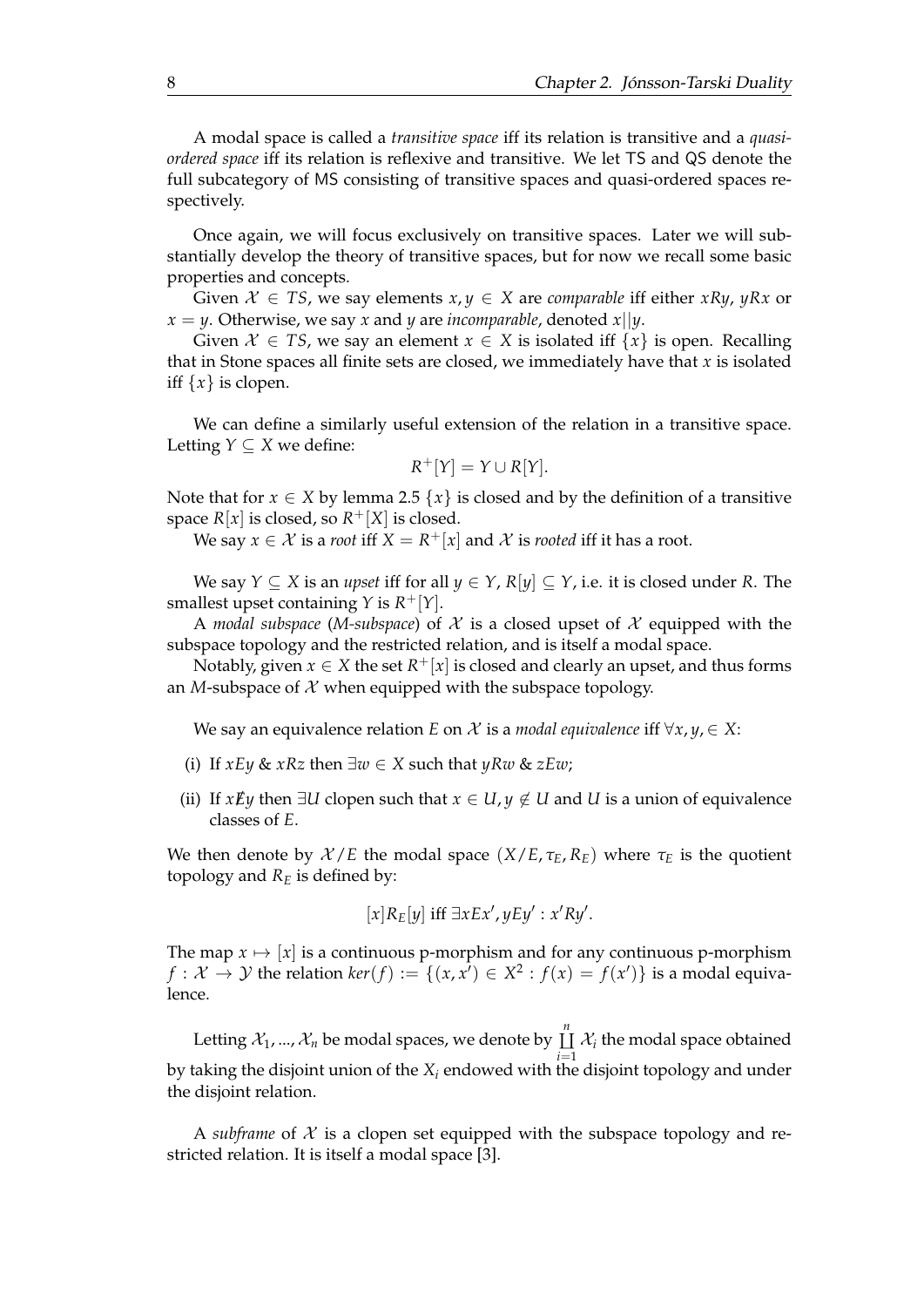## <span id="page-12-0"></span>**2.1.3 Duality**

With the two structures introduced we can give the central bridging result between them.

**Theorem 2.7** (Jónsson-Tarski Duality)**.**

The category MA is dually equivalent to the category MS. Moreover this duality restricts to a dual equivalence between the categories K4-A & TS and S4-A & QS respectively.

*Proof.* We give just a sketch of the proof. The functors  $(-)_* : MA \leftrightarrow MS : (-)^*$  that establish this equivalence are defined as follows.

Given  $A \in MA$ , we denote its set of ultrafilters filters by  $A_*$  and define the map  $\varphi: A \to \mathcal{P}(A_*)$  by  $\varphi(a) := \{F \in A_* : a \in F\}$ . Then,  $(A_*, \tau, R)$  is a modal space, where  $\tau$  is the topology with clopen basis  $\varphi[A]$  and *FRF'* iff  $\forall a \in A$  if  $\Box a \in F$ then  $a \in F'$ . We call  $\overline{R}$  the dual of  $\Box$ . Note we use  $A_*$  to denote the modal space and the underlying set of ultrafilters interchangeably. For a modal homomorphism *f* : *A* → *B* we define  $f_*$  :  $B_*$  →  $A_*$  by  $f_*(F) := \overline{f}^{-1}(F)$ .

Given  $\mathcal{X} \in MS$ ,  $\mathcal{X}^* = (X^*, \Box)$  is a modal algebra where  $X^*$  is the Boolean algebra of clopens of  $\mathcal X$  and  $\Box U := \{x \in X : R[x] \subseteq U\}$ . Note that  $\Diamond U = R^{-1}[U]$ . For a continuous p-morphism  $f: \mathcal{X} \to \mathcal{Y}$  we define  $f^*: \mathcal{Y}^* \to \mathcal{X}^*$  by  $f^*(U) := f^{-1}(U)$ .  $\Box$ 

## <span id="page-12-1"></span>**2.2 Specifying the duality**

Let us spell out some specific consequences of our duality of categories.

Given *A* ∈ *K4*-*A* the isomorphism  $A \cong (A_*)^*$  is given by  $\varphi$  and given  $X \in TS$ the isomorphism  $\mathcal{X} \cong (\mathcal{X}^*)_*$  is given by  $\psi : \mathcal{X} \to (\mathcal{X}^*)_*$  where  $\psi(x) := \{U \in \mathcal{X}^* :$  $x \in U$ .

**Lemma 2.8.** The following hold:

- (i) Given *A* ∈ *K4*-*A*, if *G* ⊆ *A* is a modal filter then  $G_+ = \bigcap$  $\bigcap_{a \in G} \varphi(a)$  is a closed upset of *A*∗.
- (ii) Given  $X \in TS$ , if  $B \subseteq X$  is a closed upset then  $B^+ = \bigcap$  $\bigcap_{x \in B} \psi(x)$  is a modal filter of  $\mathcal{X}^*$ .

 $\text{Moreover } \varphi(G) = (G_{+})^{+} \text{ and } \psi(B) = (B^{+})_{+}.$ 

*Proof.* (i); As each  $\varphi(a)$  is clopen,  $G_+$  is clearly closed. Letting  $F \in G_+$  and  $FRF'$ , then if  $a \in G$  as  $G$  is a modal filter  $\Box a \in G$ . As  $F \in G_+$   $G \subseteq F$ , so  $\Box a \in F$  and then *FRF*<sup> $\prime$ </sup> implies  $a \in F'$  and  $F' \in \varphi(a)$ . Therefore,  $F' \in G_+$  and  $G_+$  is an upset.

(ii); Let  $U, V \in B^+$ . Then  $\forall x \in B$  we have  $U, V \in \psi(x)$  so  $x \in U \cap V$  and *U* ∩ *V* ∈ *B*<sup>+</sup>, and if *U* ∈ *B*<sup>+</sup> and *U* ⊆ *V*, then  $\forall x \in B$  we have *U* ∈  $\psi(x)$  so *x* ∈ *U* ⊆ *V* and *V* ∈ *B*<sup>+</sup>. Therefore, *B*<sup>+</sup> is a filter. If *U* ∈ *B*<sup>+</sup> then letting *x* ∈ *B*, we  $A$  have  $U \in \psi(x)$  so  $x \in U$ . As  $U$  is an upset  $R[x] \subseteq U$  and so  $x \in \Box U$  and  $\Box U \in B^+.$ Therefore,  $B^+$  is a modal filter.

The moreover follows from the definitions and *φ* and *ψ* being isomorphisms in their categories. $\Box$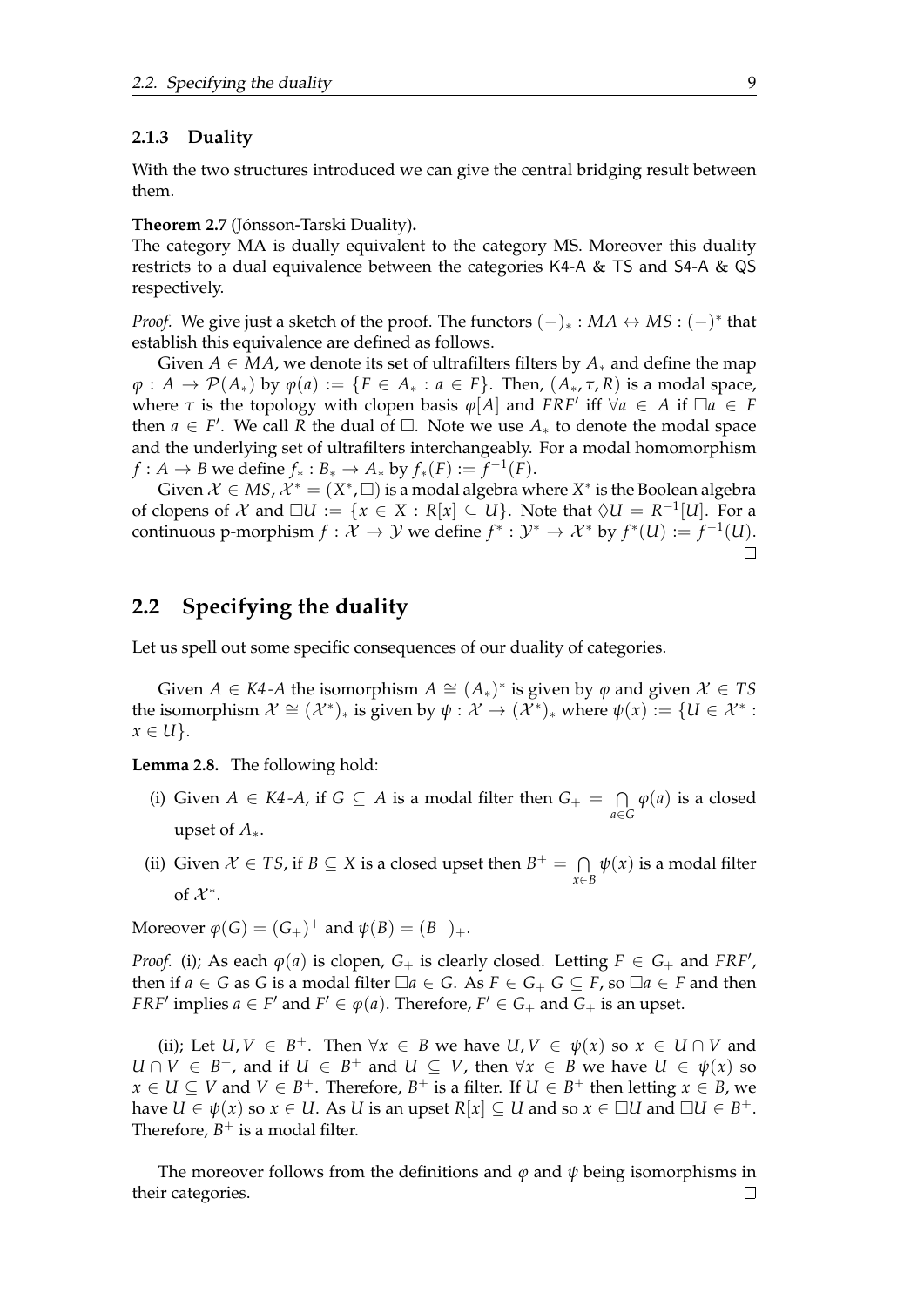<span id="page-13-1"></span>**Lemma 2.9.** The following hold:

- (i) A K4-algebra *A* is SI iff  $Int({F \in A_* : F \text{ is a root}}) \neq \emptyset$ .
- (ii) A K4-algebra *A* is FSI iff  $A_*$  is rooted.

*Proof.* (i); This is established in a more general setting in [\[31\]](#page-103-9). It is worth noting the partial result that for  $F \in A_*, F$  is a root iff  $\forall a \neq \top$ ,  $\uparrow \Box^+ a \nsubseteq F$ .

(ii); Suppose  $A_*$  is rooted, i.e.  $A_* = R^+[F]$  for  $F \in A_*$ . We first claim that  $\forall a \in A : a \neq \top \Box^+ a \notin F$ . Let  $a \neq \top$ , then  $\neg a \neq \bot$  so  $\exists F' \in A_* : \neg a \in F'$ , i.e.  $a \notin F'$ . Now  $F' \in \{F\} \cup R[F]$  so either  $a \notin F$  and so  $\Box^+ a \notin F$  or  $a \notin F'$  with  $FRF'$  and then  $\Box a \notin a$  and so again  $\Box^+ a \notin F$ .

Now, for any finite subset *B*  $\subseteq$  *A*, letting  $b_1$ , ... $b_n \in B \setminus \{T\}$  we have  $\Box^+ b_i \notin F$ . Consider:

$$
c:=\bigvee_{1\leq n}\Box^+b_i.
$$

As *F* is prime  $c \notin F$  and so  $c \neq \top$ . Moreover  $\forall 1 \leq i \leq n \square^+ b_i \leq c$ , so *c* is an opremum for *B*. Therefore, every finite subset  $B \subseteq A$  has an opremum and by Rautenberg's criterion *A* is FSI.

Suppose *A* is FSI. Again by Rautenberg's criterion every finite subset of *A* has an opremum. We claim  $\forall a, b \in A$  if  $(\Box^+ a) \vee (\Box^+ b) = \top$  then either  $a = \top$  or  $b = \top$ . We proceed by contraposistion, let  $a, b \neq \top$ . Then,  $\exists c \neq \top$  which is an opremum for  $\{a, b\}$ , i.e. such that  $\Box^+ a \leq c$  and  $\Box^+ b \leq c$ . Then,  $(\Box^+ a) \vee (\Box^+ b) \leq c < \top$ and in particular  $(\Box^+ a) \vee (\Box^+ b) \neq \top$ . This naturally extends to finite collections of elements. Now we can consider:

$$
B := \downarrow \{ (\square^+ a_1) \vee \ldots \vee (\square^+ a_n) \in A : n \in \omega, a_i \neq \top \}.
$$

This is an ideal and moreover  $\top \notin B$  as otherwise  $\top = (\square^+ a_1) \vee ... \vee (\square^+ a_n)$  so from above  $\exists 1 \le i \le n : a_i = ⊤$  which is a contradiction.

Therefore, by the prime filter theorem for Boolean algebras ∃*F* ∈ *A*<sup>∗</sup> : {⊤} ⊆ *F* and  $F \cap B = \emptyset$ . In particular  $\forall a \neq \top \square^+ a \notin F$ , so  $\uparrow \square^+ a \not\subseteq F$  and F is a root for *A*∗.  $\Box$ 

<span id="page-13-0"></span>**Lemma 2.10.** The following hold:

- (i) There is a dual lattice isomorphism  $\sigma$  between the lattice of congruences of *A* ∈ *K4 -A* and lattice of M-subspaces of *A*<sup>∗</sup> such that for any congrunence *θ* of  $A, \sigma(\theta) \cong (A/\theta)_{*}$  and for any M-subspace *Y* of  $A_{*}, Y^{*} \cong A/\sigma^{-1}(Y)$ .
- (ii) There is a dual lattice isomorphism *ρ* between subalgebras of *A* ∈ *K4 -A* and modal equivalences on  $A_*$  such that for any sub-algebra *B* of  $A$ ,  $B_* \cong A_*/\rho(B)$ and for any modal equivalence *E* on  $A_*, \rho^{-1}(E) \cong (A_*/E)^*$ .
- (iii) There is a dual lattice isomorphism between relativisations of  $A \in K4$ -A and subframes of  $A_*$  given by  $\varphi$  and such that for any  $a \in A$ ,  $\varphi(a) \cong (A_a)_*$  and for any clopen  $Y \subseteq A_*, Y^* \cong A_{\varphi^{-1}(Y)}$
- (iv) The disjoint union of finitely many transitive spaces  $\mathcal{X}_1, ..., \mathcal{X}_n$  is isomorphic to the dual of the direct product of the K4-algebras  $\mathcal{X}_1^*$ , ...,  $\mathcal{X}_n^*$ .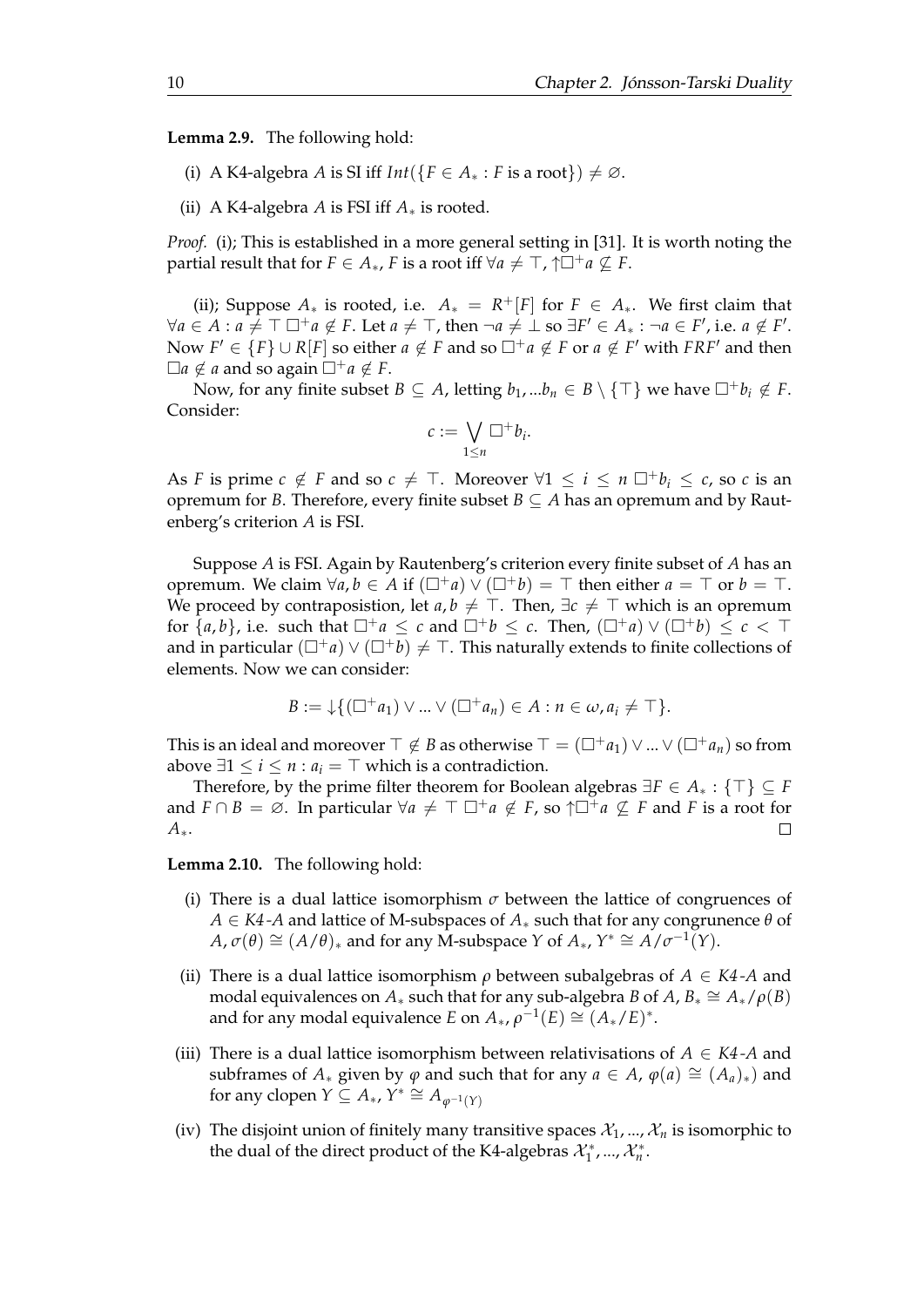*Proof.* (i); The isomorphism is given by:

$$
\sigma(\theta) := \{ F \in A_* : F_{\theta} \subseteq F \} \text{ and } \sigma^{-1}(Y) := \theta_{\varphi^{-1}[Y]}.
$$

Checking this is a dual lattice isomorphism is straightforward. Then  $\sigma(\theta) \cong (A/\theta)_*$ is witnessed by  $G \mapsto \{ [a] \in A/\theta : \exists a' \in G : (a,a') \in \theta \}$  and  $Y^* \cong A/\sigma^{-1}(Y)$  is witnessed by  $Y \cap \varphi(a) \mapsto [a]$ . Checking these are isomorphisms in their categories is straightforward.

(ii); The isomorphism is given by:

$$
F\rho(B)F' \text{ iff } F \cap B = F' \cap B.
$$

 $\rho^{-1}(E) = \{a \in A : \varphi(a) \text{ can be written as a union of equivalence classes of } E\}.$ 

Checking this is a dual lattice isomorphism is mostly straightforward with the exception of checking condition (i) for  $\rho(B)$  being a modal equivalence, which we'll present. We let  $F, F', G \in A_* : F \cap B = F' \cap B$  and *FRG*. We must show  $\exists G' \in$  $\overline{A}_*$  : *F*'*RG*' and  $G \cap B = G' \cap B$ . Note that  $F \cap B = F' \cap B$  and *FRG* means  $\forall b \in B \Box b \in F'$  implies  $b \in G$ . As *B* is closed under ∧, so too is  $G \cap B$  and so ↑  ${a \land b \in A : \Box a \in F', b \in G \cap B}$  is a filter. As *G* is a prime filter of *A*, *G* ∩ *B* is a prime filter of *B* and so  $B \setminus G$  is a prime ideal of *B* and  $\downarrow B \setminus G$  is an ideal of *A*. We claim that the filter and ideal are disjoint, then by the prime filter theo*rem for Boolean algebras*  $\exists G' \in A_* : \{a \in A : \Box a \in F'\} \subseteq G', G \cap B \subseteq G'$  and  $B \setminus G \cap G' = \emptyset$ , i.e. *F*'*RG*' and  $G \cap B = G' \cap B$ .

For the claim, suppose  $\exists a \in A : \Box a \in F'$ ,  $b \in G$  and  $d \notin G$  such that  $a \wedge b \leq r \leq f$ *d*. Then *a* ∧ *b* ≤ *a* ∧ *d* so *a* = *a* ∧ (¬*b* ∨ *b*) = (*a* ∧ ¬*b*) ∨ (*a* ∧ *b*) ≤ (*a* ∧ ¬*b*) ∨ (*a* ∧ *d*) =  $a \wedge (\neg b \vee d) = a \wedge (b \rightarrow d) \leq b \rightarrow d$ . In other words  $a \leq b \rightarrow d$ , therefore  $\Box a \leq \Box (b \rightarrow d)$  and  $\Box (b \rightarrow d) \in F'$ . Finally  $b \rightarrow d \in B$  and so from our note  $b \rightarrow d \in G$ , but  $b \in G$  so this implies  $d \in G$  which is a contradiction.

Then,  $B_* \cong A_*/\rho(B)$  is witnessed by  $G \mapsto \{F \in A_* : F \cap B = G\}$  and  $\rho^{-1}(E) \cong$  $(A_*/E)^*$  by  $a \mapsto \{[F] \in A_*/E : [F] \subseteq \varphi(a)\}.$  Again, checking these are isomorphisms in their categories is mostly straightforward, aside from checking that the first is continuous. This requires establishing the non-trivial claim that if  $a \notin B$  then  $\varphi$ (*a*) is not closed under  $\rho$ (*B*), i.e.  $\exists F, F' \in A_* : a \in F, a \notin F'$  and  $F \cap B = F' \cap B$ . We do this in two constructions. Firstly,  $\downarrow$  ( $\downarrow$ *a*  $\cap$  *B*) is an ideal of *A* disjoint from  $\uparrow$ *a*, so by the prime filter theorem  $\exists F \in A_* : a \in F$  and  $a \notin \uparrow(F \cap B)$ . Secondly, we consider  $\uparrow$  (*F* ∩ *B*) as a filter of *A* and  $\downarrow$  {*a* ∨ *b* ∈ *A* : *b* ∉ *F*, *b* ∈ *B*} as an ideal of *A*. Similar reasoning to the claim above establishes these are disjoint, then using the prime filter theorem again gives the desired *F* ′ .

(iii); See [\[3,](#page-102-10) Prop 4.5].

(iv); The isomorphism is  $\chi : \coprod^n$ ⨿  $\coprod_{i=1}^{n} X_i \to \left(\prod_{i=1}^{n} X_i\right)$ ∏ *i*=1 *X* ∗ *i* )<sup>∗</sup> by:  $\chi(x, j) := \{ (U_i) \in$ *n* ∏ *i*=1  $X_i^* : x \in U_i$ .

Again, checking the various claims is straightforward.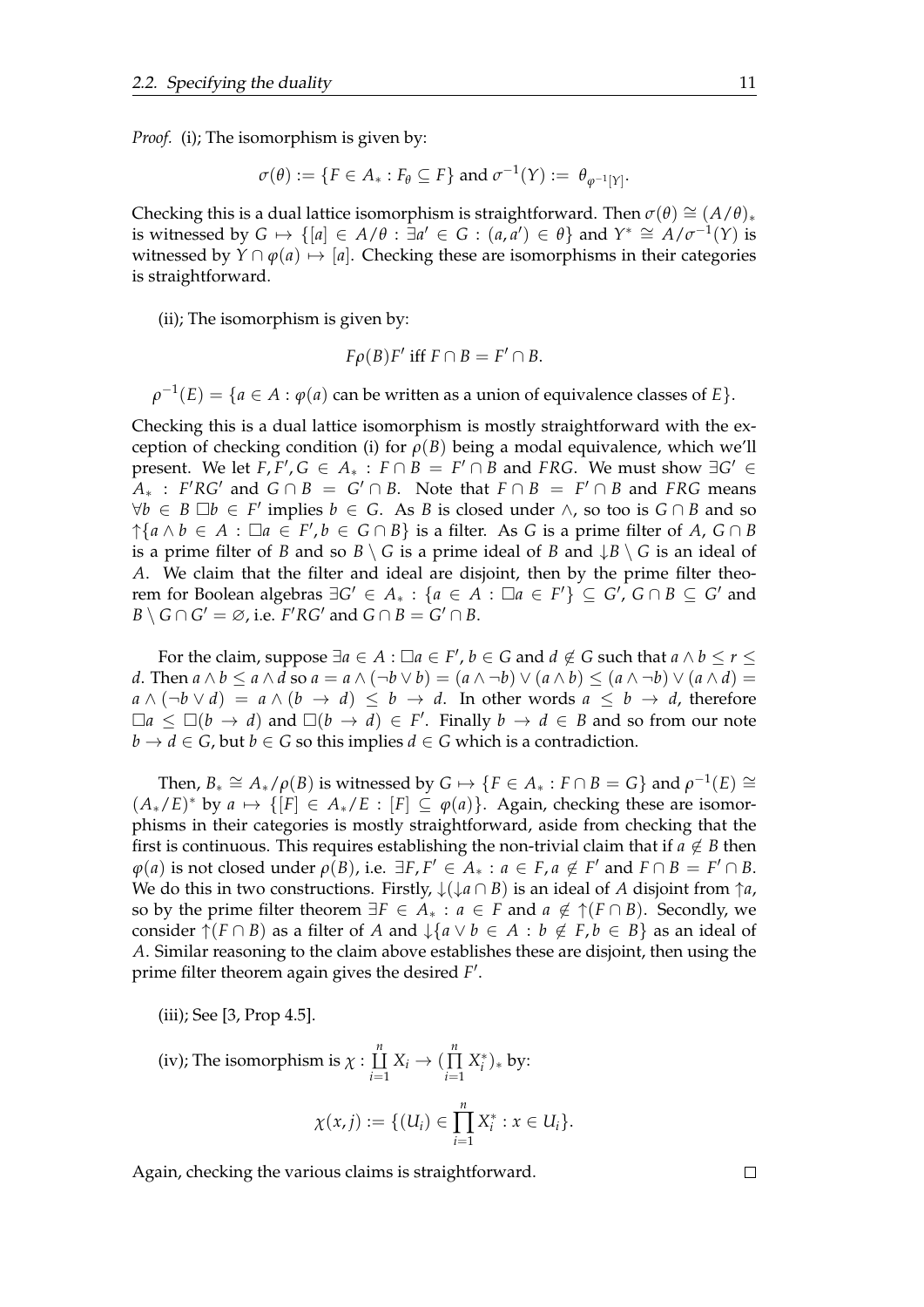## <span id="page-15-0"></span>**2.3 Advanced Transitive Spaces**

The theory of transitive spaces is a rich area in its own right, and drawing on these results will prove immensely helpful as we work towards our main result.

Our first result is an extension of Stone Separation. For those familiar with Esakia spaces it is an analog to the Priestly Separation axiom.

#### <span id="page-15-3"></span>**Lemma 2.11** (Modal Separation)**.**

Let  $\mathcal{X} \in TS$  and  $x, y \in X : y \notin R^{\omega}[x]$ . Then  $\exists U : U$  is a clopen upset and  $x \in U$ ,  $y \notin U$ .

*Proof.* We have  $y \in X \setminus R^{\omega}[x]$  which is open as  $R^+[X]$  is closed. As  $\mathcal X$  is a Stone space, it has a basis of clopens and so there is a collection of clopens  ${U_i}_{i \in I}$  such that:

$$
X\setminus R^+[x]=\bigcup_{i\in I}U_i.
$$

In particular there is a clopen *U'* such that  $y \in U' \subseteq X \setminus R^{\omega}[x]$ . Now,  $R^{-1}[U']$  is clopen, and so  $R^{-\omega}[U']$  is a clopen downset containing *y*. Therefore, taking  $U :=$  $X \setminus R^{-\omega}[U']$  we have  $x \in U$ ,  $y \notin U$  where  $U$  is a clopen upset as required.  $\Box$ 

A very useful concept in transitive frames is the cluster. Let  $(X, R)$  be a transitive frame. A *cluster C* of *X* is a set of mutually comparable elements, or a single irreflexive element. If *C* has exactly one element we say it is *improper*, otherwise it is *proper* and if *C* is the singleton containing a single irreflexive element we call it *degenerate*.

Let (*X*, *R*) be a transitive frame and *C* and *D* be clusters of *X*. We say that *C* sees *D* iff ∃*x* ∈ *C*, ∃*y* ∈ *D* : *xRy* or *C* = *D*. One can view this 'seeing relation' as the reflexive and anti-symmetric closure of *R*, and it is easy to see that the clusters of *X* under *R'* form a poset.

#### <span id="page-15-1"></span>**2.3.1 Reductions**

As we noted earlier, the topology of finite Stone spaces and by extension finite modal spaces is in a sense trivialised. This helps give a characterisation for the existence of a surjective continuous *p*-morphisms between finite modal spaces. This is a generalisation of the similar characterisation in the case of Esakia spaces found in [\[4,](#page-102-11) lemma 3.1.6, 3.1.7].

<span id="page-15-2"></span>**Lemma 2.12.** Let  $X \in TS$  be finite.

- (i) Let  $C = \{c_i \in X : 1 \le i \le n\}$  and  $D = \{d_i \in X : 1 \le i \le m\}$  be distinct clusters of *X* with  $m \le n$  such that:
	- (a) *D* sees *C*.
	- (b) *C* is non-degenerate.
	- (c)  $\forall x \in X \setminus (C \cup D)$   $x \in R[C]$  iff  $x \in R[D]$ .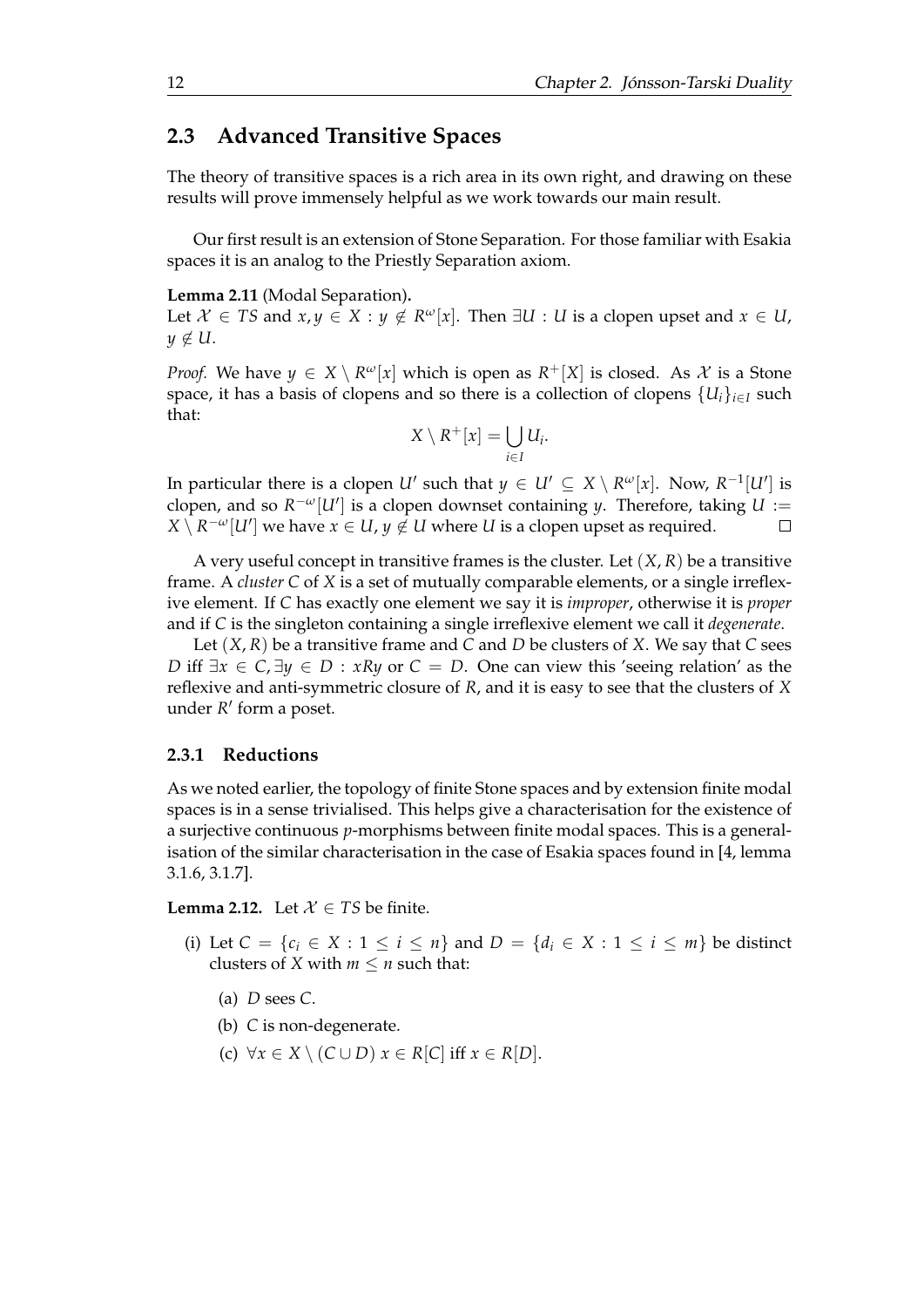Pictorially:



We define the binary relation *E* on *X*:

$$
E := \{ (c_i, d_i), (d_i, c_i) \in X^2 : 1 \le i \le m \} \cup \{ (u, u) \in X^2 : u \in X \}.
$$

That is, *E* is an equivalence relation that pairs each element of *D* to a unique element of *C* whilst all other elements relate only to themselves.

Then *E* is a modal equivalence and we call the canonical map  $f : \mathcal{X} \to \mathcal{X}/E$ an *α-reduction*.

- (ii) Let  $C = \{c_i \in X : 1 \le i \le n\}$  and  $D = \{d_i \in X : 1 \le i \le n\}$  be distinct clusters of *X* of the same size such that:
	- (a) *C* and *D* do not see each other.
	- (b) *C* is degenerate iff *D* is degenerate.
	- (c)  $\forall x \in X \setminus (C \cup D)$   $x \in R[C]$  iff  $x \in R[D]$ .

Pictorially:



We define the binary relation *E* on *X*:

$$
E := \{ (c_i, d_i), (d_i, c_i) \in X^2 : 1 \le i \le n \} \cup \{ (u, u) \in X^2 : u \in X \}.
$$

That is, *E* is an equivalence relation that pairs off the elements of *C* and *D* whilst all other elements relate only to themselves.

Then *E* is a modal equivalence and we call the canonical map  $f : \mathcal{X} \to \mathcal{X}/E$  a *β-reduction*.

(iii) Let  $x, x' \in X$  be distinct elements in the same cluster, i.e.  $x \neq x'$ ,  $xRx'$  and *x* ′*Rx*. Pictorially:



We define the binary relation *E* on *X*:

$$
E := \{(x, x'), (x', x) \in X^2\} \cup \{(u, u) \in X^2 : u \in X\}.
$$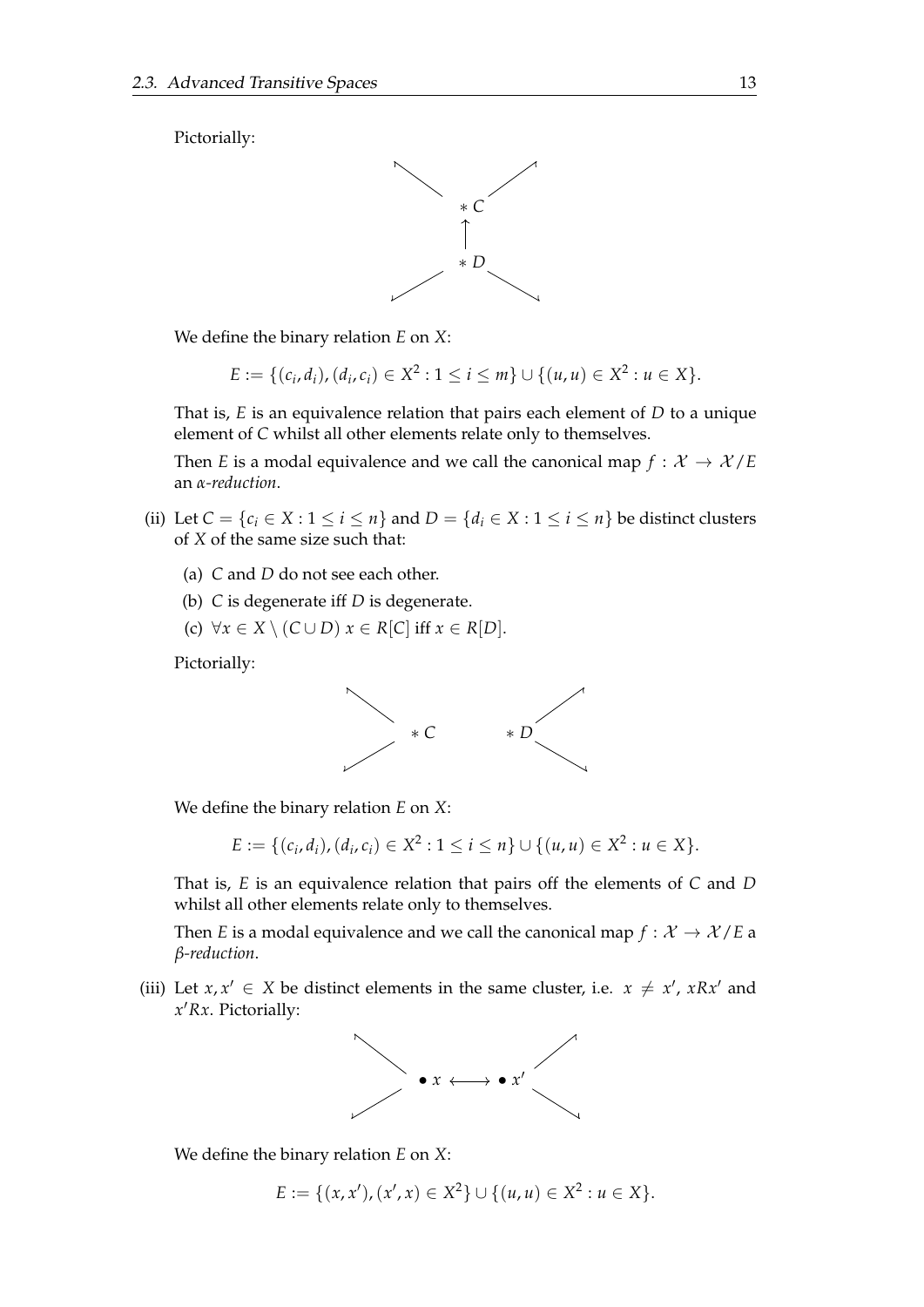That is, *E* is the smallest equivalence relation on *X* such that *xEx*′ .

Then *E* is a modal equivalence and we call the canonical map  $f: \mathcal{X} \to \mathcal{X}/E$  a *γ-reduction*.

*Proof.* In each case *E* trivially fulfils condition (ii) for being a modal equivalence as  $X$  is finite and so have the discrete topology. Condition (i) follows straightforwardly from the conditions in each case.  $\Box$ 

<span id="page-17-0"></span>**Lemma 2.13.** Let  $\mathcal{X}$  and  $\mathcal{Y}$  be finite transitive spaces. Suppose there exists a surjective continuous *p*-morphism  $f : \mathcal{X} \to \mathcal{Y}$  which identifies exactly two points. Then there is a *α*, *β* or *γ*-reduction *f<sub>E</sub>* :  $X$  →  $X$ /*E* such that  $X$ /*E*  $\cong$  *Y*.

*Proof.* Let  $u, v \in X : u \neq v$  and  $f(u) = f(v)$ . Note that  $\forall x, y \in X$  if  $x \notin \{u, v\}$ and  $f(x) = f(y)$  then  $x = y$ . Either *u* and *v* are in the same cluster or they are not. If they are in the same cluster, we can by lemma [2.12](#page-15-2) consider the *γ*-reduction  $f_E: \mathcal{X} \to \mathcal{X}/E$ .

Now suppose that *u* and *v* are in different clusters, we let *C* be the cluster containing *u* and *D* be the cluster containing *v*. As *f* is a *p*-morphism we have  $f[R[u]] =$  $R[f(u)] = R[f(v)] = f[R[v]]$ . Now, let  $x \in X$  such that  $x \notin \{u, v\}$  and suppose *x* ∈ *R*[*C*]. In particular *x* ∈ *R*[*u*] so *f*(*x*) ∈ *f*[*R*[*u*]] = *f*[*R*[*v*]] and ∃*y* ∈ *X* : *f*(*x*) = *f*(*y*) and *y* ∈ *R*[*v*]. Since *x* ∉ {*u*, *v*} we have *x* = *y* and therefore *x* ∈ *R*[*v*] and by extension  $x \in R[D]$ . This holds symmetrically for  $x \in R[D]$  so we have  $x \in R[C]$  iff *x* ∈ *R*[*D*]. In particular, this implies that  $C = \{u\}$  and  $D = \{v\}$  and  $\forall x \in X \setminus (C \cup D)$  $x \in R[C]$  iff  $x \in R[D]$ .

Moreover, if  $u \in R[C]$  then in particular  $u \in R[u]$  and  $f(u) \in f[R[u] = f[R[v]]$ so  $\exists y \in X : f(u) = f(y)$  and  $y \in R[v]$ . If  $y \notin \{u, v\}$  then from above  $y = u$  and we have a contradiction, so  $y \in \{u, v\}$ . Therefore, either  $u \in R[v]$  and  $u \in R[D]$  or  $v \in R[v]$  and  $v \in R[D]$ .

As *C* and *D* are distinct clusters at least one does not see the other. We may assume w.l.o.g that *C* does not see *D*. Then, either *D* sees *C* or *D* does not see *C*. If *D* sees *C* then  $u \in R[D]$  which from above implies either  $u \in R[C]$  or  $v \in R[C]$ but the latter is impossible as *C* does not see *D*. Therefore  $u \in R[C]$  and *C* is nondegenerate. Therefore, from lemma [2.12](#page-15-2) *C* and *D* fulfill the conditions to define a *α*-reduction  $f_E: \mathcal{X} \to \mathcal{X}/E$ .

Finally suppose *D* does not see *C*, so *C* and *D* do not see each other. Now if *C* is degenerate then in particular  $u \notin R[C]$  and as *D* does not see  $C v \notin R[C]$  which from the above constraint implies  $v \notin R[D]$  and *D* is degenerate. Symmetrically, if *D* is degenerate then *C* is degenerate. So *C* is degenerate iff *D* is degenerate. Therefore, from lemma [2.12](#page-15-2) *C* and *D* fulfil the conditions to define a *β*-reduction *f<sup>E</sup>* : X → X /*E*.

In each of the possible cases we have a defined modal equivalence *E* and some reduction map  $f : \mathcal{X} \to \mathcal{X}/E$ . To finish the base case we must find in each case an isomorphism  $g : \mathcal{X}/E \to \mathcal{Y}$  such that  $f_E \circ g = f$ . We define g the same way in all cases, by  $g([x]) = f(x)$ . This is well defined as letting  $x, x' \in X : xEx'$ , either  $x \notin \{u, v\}$  and so  $x = x'$  and  $f(x) = f(x')$  or  $x \in \{u, v\}$  and so  $x' \in \{u, v\}$  and  $f(x) = f(x')$ . Checking *g* is an isomorphism is straightforward.

<span id="page-17-1"></span>**Lemma 2.14.** Let  $X$  and  $Y$  be finite modal spaces. There exists a surjective continuous *p*-morphism from X to Y iff there is a finite sequence of  $\alpha$ ,  $\beta$  and  $\gamma$ -reductions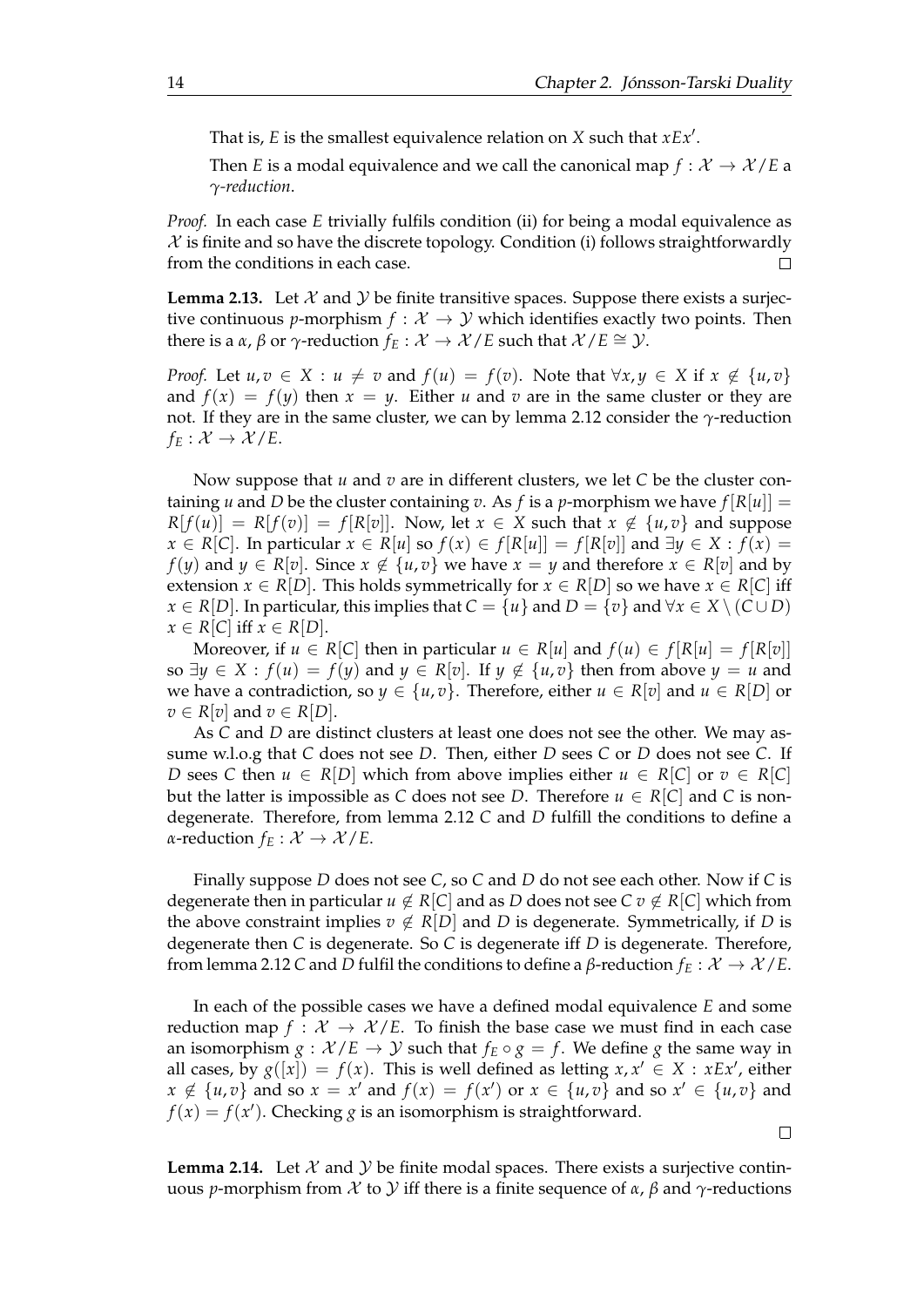$\langle f_i : Z_i \to Z_{i+1} \rangle_{i=1}^n$  such that  $\mathcal{X} = Z_1$  and  $Z_{n+1} \cong \mathcal{Y}$ , i.e.  $\mathcal{X}$  can be transformed into Y be a finite sequence of *α*, *β* and *γ*-reductions.

*Proof.* The if direction is almost immediate, simply take the composition of the sequence of reductions and the final isomorphism as the desired map.

For the only if direction: letting  $f : \mathcal{X} \rightarrow \mathcal{Y}$ , as *X* and *Y* are finite, *f* identifies some finite number  $k \in \omega$  of points in *X*. We proceed by induction on the number of points *f* identifies. We may assume that  $k \geq 2$  as otherwise *f* is an isomorphism and we are done immediatly. The base case of  $k = 2$  is just lemma [2.13.](#page-17-0)

Inductive Step: Let *n* ∈  $\omega$  and suppose  $\forall 2 \leq k \leq n$  that if *g* is a surjective continuous *p*-morphism between finite modal spaces identifying *k* points we can find a sequence of reductions as described. We let  $f: \mathcal{X} \to \mathcal{Y}$  identify *n* points. We claim that we can find a reduction  $f_E: \mathcal{X} \to \mathcal{X}/E$  such that  $E \subseteq \text{ker}(f)$ . Given such a reduction, we again want to define a map  $g : \mathcal{X}/E \to \mathcal{Y}$  such that  $f_E \circ g = f$ , which we do by taking  $g([x]) := f(x)$ . This is well defined as  $E \subseteq \text{ker}(f)$ , and it is easy to check that *g* is a surjective continuous *p*-morphism that identifies less points than *f*. Applying the induction hypothesis to *g* and adjoining our  $f_E$  reduction then gives the desired sequence of reductions.

It remains to prove the claim, and we proceed through a series of cases. Firstly, either  $\exists u, v \in X$  such that *u* and *v* are in the same cluster and  $f(u) = f(v)$  or not. If we can find two such points, then by lemma [2.12](#page-15-2) we can consider the *γ*-reduction  $f_E: \mathcal{X} \to \mathcal{X}/E$  and as  $f(u) = f(v)$  we have  $E \subseteq \text{ker}(f)$  as required.

So now suppose that  $\forall u, v \in X$  if  $f(u) = f(v)$  then *u* and *v* are in distinct clusters. As *Y* is finite we can consider a maximal cluster *B* in *Y* such that  $\exists y \in B$ :  $|f^{-1}(y)|$  ≥ 2. Our second distinction is whether *B* is a degenerate cluster or not. If it is degenerate, then letting  $x, x' \in f^{-1}[B] : xRx'$  we have  $f(x') \in f[R[x]] = R[f(x)]$ so  $f(x)Rf(x')$  but  $f(x), f(x') \in B$  contradicting *B* being degenerate. Therefore,  $R \subseteq f^{-1}[B]^2 = \emptyset$ , i.e. the pre-image of *B* is an anti-chain of irreflexive points. As  $|f^{-1}[B]| \ge 2$  we can choose  $u, v \in f^{-1}[B] : u \ne v$  and consider the clusters  $C = \{u\}$  and  $D = \{v\}$ . These do not see each other and both are degenerate. Finally, letting  $x \in X \setminus (C \cup D)$  and supposing  $x \in R[C]$  then  $f(x) \in f[R[u]] =$  $R[f(u)] = R[B] = R[f(v)] = f[R[v]]$  so  $\exists x' \in X : vRx'$  and  $f(x) = f(x')$ . As *uRx* we have that *x* ∉  $f^{-1}[B]$  but  $x \in R[B]$  so by the maximality of *B*  $x = x'$  and in fact  $x \in R[v] = R[D]$ . Therefore, from lemma [2.12](#page-15-2) we can consider the *β*-reduction *f***E** :  $X$  →  $X$  / E defined from *C* and *D*. Note that as  $f(u) = f(v)$  we have  $E ⊆ ker(f)$ as required.

Now suppose that *B* is not degenerate. As *X* is finite we can consider the maximal clusters  $C_i$  of  $X$  such that  $f[C_i] \cap B = \emptyset$ . Let  $x_i \in C_i$  be such that  $f(x_i) \in B$ .

We claim that *f* restricted to a given maximal cluster *C<sup>i</sup>* is a bijection. Consider *y* ∈ *B*. As *f* is surjective  $\exists x' \in X : f(x') = y$ . Now as *y* ∈ *B* and *B* is not degenerate  $f(x_i)Ry$  and so  $f(x') \in R[f(x)] = f[R[x]]$ . Therefore,  $\exists x'' \in X : f(x'') = y$  and  $x_iRx''$ and the maximaility of  $C_i$  implies that  $x'' \in C_i$ . So, every point in *B* is mapped to by some point in  $C_i$ . Moreover, as  $x_i$ ,  $x'' \in C_i$  is such that  $x_i R x'' C_i$  is not a degenerate cluster.

Then, letting  $x \in C_i$  *x*<sub>i</sub> $Rx$ </sub> which as *f* is a *p*-morphism implies  $f(x_i)Rf(x)$  and similarly *xRx<sub>i</sub>* we have  $f(x)Rf(x_i)$ , that is  $f(x) \in B$ . So every point in  $C_1$  maps into *B* and moreover, as  $\forall u, v \in X$  if  $f(u) = f(v)$  then *u* and *v* belong to different clusters,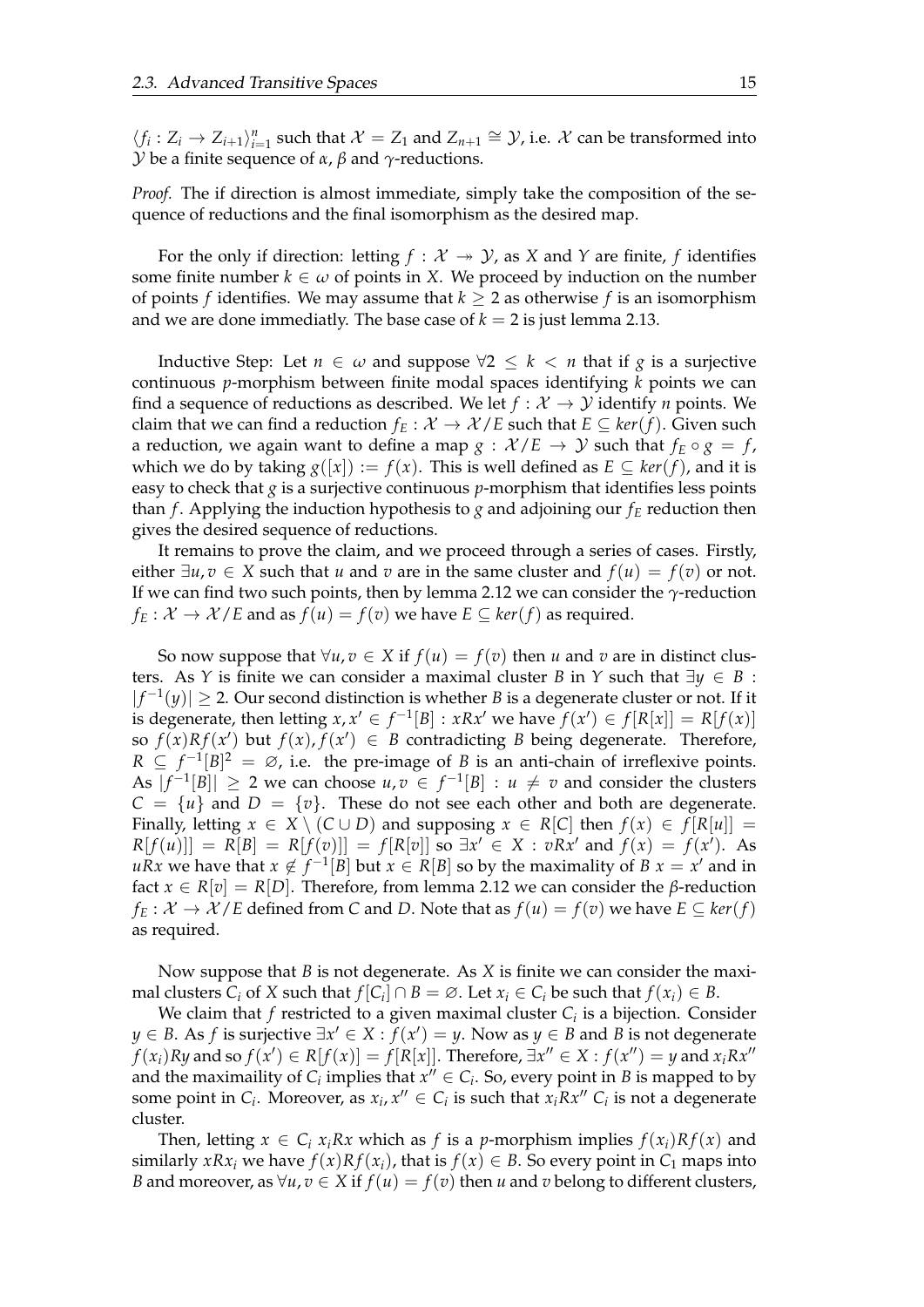each point in  $C_1$  must map to a distinct point in *B*. So *f* restricted to the maximal cluster *C<sup>i</sup>* is indeed a bijection onto *B*.

Our final distinction is whether there is one or multiple maximal clusters. Suppose there is more than one such cluster, let  $C_1$  and  $C_2$  be two of them. As we just established *f* restricted to either  $C_1$  and  $C_2$  is a bijection onto *B*, so in particular  $|C_1| = |B| = |C_2|$ . They are also both non-degenerate and from the maximality condition on the  $C_i$  they do not see each other. Now, let  $x \in X \setminus (C_1 \cup C_2)$  and suppose  $x \in R[C_1]$ . Now  $f(x) \in f[R[C_1]] = R[f[C_1]] = R[B]$ , and  $x \in R[C_1] \setminus C_1$ . So by the maximality of  $C_1$   $f(x) \notin B$ . Therefore we have  $f(x) \in R[B] \setminus B$  which by the maximality of *B* implies that  $\forall x' \in X$  if  $f(x') = f(x)$  then  $x = x'$ . Now, *f*(*x*) ∈ *f*[*R*[*C*<sub>1</sub>]] = *R*[*f*[*C*<sub>1</sub>]] = *R*[*f*[*C*<sub>2</sub>]] = *f*[*R*[*C*<sub>2</sub>]] so ∃*x*<sup>*'*</sup> ∈ *X* such that *C*<sub>2</sub> sees *x*<sup>*'*</sup> and  $f(x') = f(x)$ . Then, as we just noted  $f(x) = f(x')$  implies  $x = x'$  and in fact *x* ∈ *R*[*C*<sub>2</sub>]. Symmetrically we get that if *x* ∈ *R*[*C*<sub>2</sub>] then *x* ∈ *R*[*C*<sub>1</sub>].

Therefore, from lemma [2.12](#page-15-2) we can consider the *β*-reduction  $f_E: X \to X/E$  defined from *C* and *D*. Note that from *f* restricted to both  $C_1$  and  $C_2$  being a bijection onto *B*, we have  $E \subseteq \text{ker}(f)$  as required.

Finally then, we assume that there is just one such maximal cluster *C*. This means that  $∀x ∈ X$  if  $f(x) ∈ B$  then  $x ∈ R<sup>-1</sup>[C]$ . Again,  $f$  resricted to  $C$  is a bijection onto *B* and *C* is not degenerate. Now, as  $\exists y \in B : f^{-1}[y]$  ≥ 2  $f^{-1}[B] \nsubseteq C$  and so from the maximality of  $C f^{-1}[B] \cap R^{-1}[C] \setminus C \neq \emptyset$  and we can again consider a maximal cluster *D* in  $f^{-1}[B] \cap R^{-1}[C] \setminus C$ . Let  $x_d \in D : f(x_d) \in B$ . Obviously *D* sees *C*. If  $|D| > 1$  then *D* is not degenerate and letting  $x \in D$   $x_d R x$  and  $x R x_d$  and as *f* is a *p*morphism this implies  $f(x_d)Rf(x)$  and  $f(x)Rf(x_d)$  so  $f(x) \in B$ . Again, as  $\forall u, v \in X$ if  $f(u) = f(v)$  then *u* and *v* belong in different clusters each point in *D* must map to a distinct point in *B*. Therefore  $|D| \leq |B| = |C|$ . If  $|D| = 1$  then again each point in *D* maps to a distinct point in *B* and  $|D| \leq |C|$ . So in all cases each point in *D* maps to a distinct point in *B* and  $|D| \leq |B|$ . Finally, as *D* sees *C*  $R[C] \subseteq R[D]$ . Moreover, letting *x* ∈ *X* : *x* ∈ *R*[*D*] then  $f(x)$  ∈  $f[R[D]] = R[f[D]] = R[B]$ . If  $f(x)$  ∈ *B* then *x* ∈ *R*<sup>-1</sup>[*C*] and by the maximality of *D x* ∈ *C* ∪ *D*. If *f*(*x*) ∈ *R*[*B*] \ *B* then by the maximality of *B*  $\forall x' \in X$  if  $f(x') = f(x)$  then  $x = x'$  and as  $f(x) \in f[R[D]] =$  $R[f[D]] = R[f[C]] = f[R[C]] \exists x' \in X \text{ such that } C \text{ sees } x' \text{ and } f(x') = f(x), \text{ so } x' = x$ and *x*  $\in$  *R*[*C*]. In particular  $\forall x \in X \setminus (C \cup D)x \in R[C]$  iff  $x \in R[D]$ .

Therefore, from lemma [2.12](#page-15-2) we can consider the *α*-reduction  $f_E: \mathcal{X} \rightarrow \mathcal{X}/E$ defined from *C* and *D*. Note that from *f* restricted to *C* being bijection onto *B* and *f* restricted to *D* being injective, we have  $E \subseteq \text{ker}(f)$  as required. This completes the proof of the claim. П

### <span id="page-19-0"></span>**2.3.2 Modal Equivalences**

Next we turn to a group of results that define a useful concept and describe common modal equivalences related to them.

Somewhat naturally, when studying transitive spaces the focus is often on the behaviour of clusters rather than points. However, at times we can effectively ignore them thanks to the following.

<span id="page-19-1"></span>**Lemma 2.15.** Let  $X \in TS$ . Define a binary relation *E* on *X* by *xEy* iff *x* and *y* are mutually comparable or  $x = y$ , i.e. *E* identifies elements in the same cluster. Then *E* is a modal equivalence.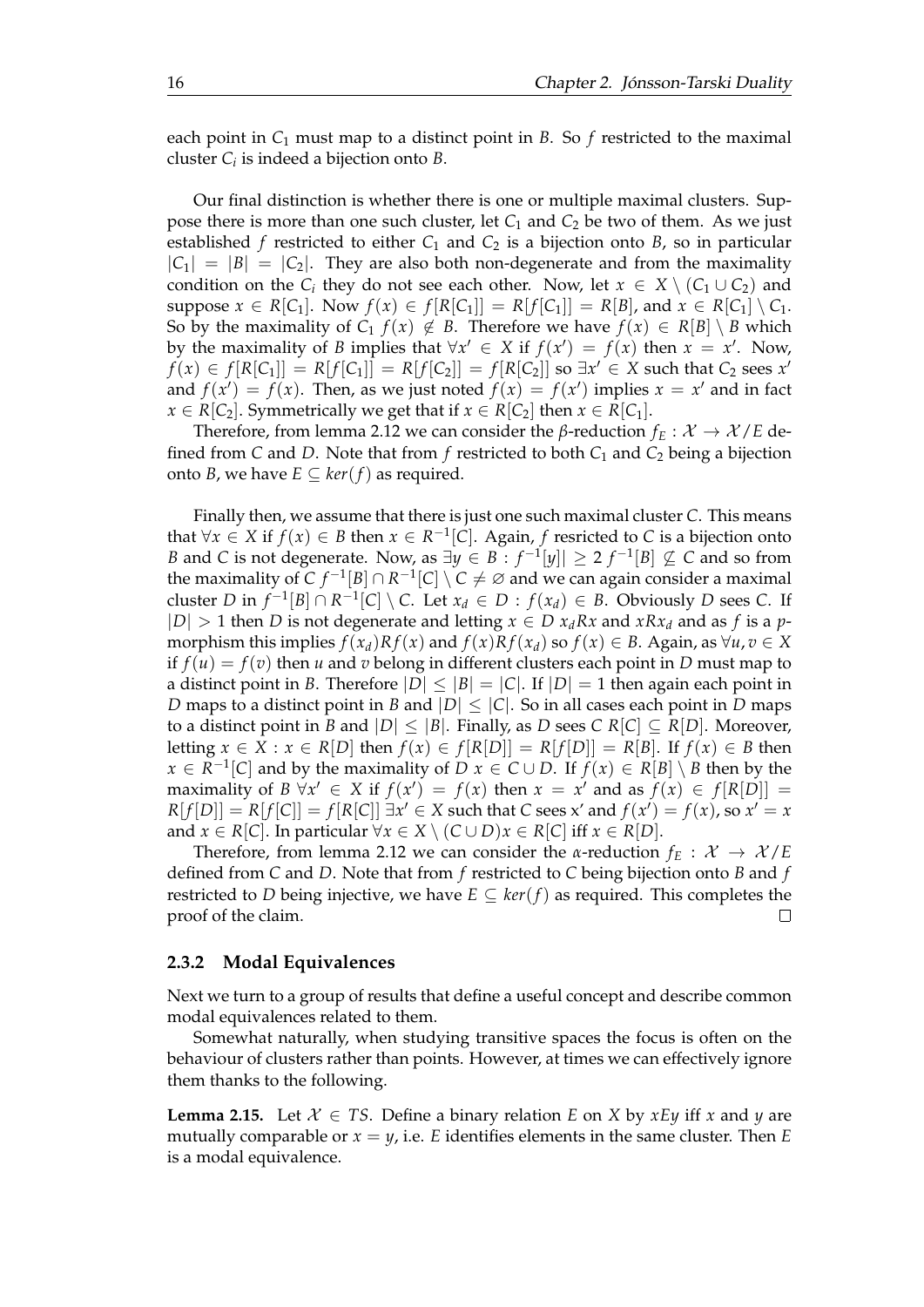*Proof.* That *E* is an equivalence relation is clear, so we must check conditions (*i*) and (*ii*) for being a modal equivalence.

For  $(i)$ ; let  $uEv$  and  $uRw$ . Then, either  $u = v$  and so  $vRw$  or  $uRv$  and  $vRu$  so  $vRw$ . In both cases, *vRw* and then *wEw* so we may take *w* as witness.

For  $(ii)$ ; suppose  $u\,\ell v$ , then  $u \neq v$  and either  $u\,\ell v$  or  $v\,\ell u$ . If  $u\,\ell v$  then  $v \notin R^\omega[u]$ so by modal separation  $\exists U : U$  is a clopen upset,  $u \in U$  and  $v \notin U$ . Then, if  $w \in U$ and  $wEt$ , either  $w = t$  and  $t \in U$  or  $wRt$  and so  $t \in U$ . So U is closed under E, i.e. it is a union of *E*-classes, and we may take *U* as witness. If  $vRu$  the case is symmetric.  $\Box$ 

Another frequently useful equivalence is the following:

<span id="page-20-1"></span>**Lemma 2.16.** Let  $\mathcal{X} \in TS$ . Let  $U \subseteq X$  be a clopen upset such that  $\forall x \in U \; R[x] \neq \emptyset$ , and define a binary relation *E* on *X* by *xEy* iff  $x = y$  or  $x, y \in U$ , i.e. *E* is the smallest equivalence relation identifying points in *U*. Then *E* is a modal equivalence.

*Proof.* That *E* is an equivalence relation is clear, so we must check conditions (*i*) and (*ii*) for being a modal equivalence.

For (*i*); let *uEv* and *uRw*. If *u* = *v* then *vRw* and *wEw* so we may take *w* as witness. If  $u \neq v$ , then  $u, v \in U$  and as *U* is an upset  $w \in U$ . Then  $R[v] \neq \emptyset$  so letting *t* ∈ *R*[*v*] again as *U* is an upset *t* ∈ *U* and *wEt* so we may take *t* as witness.

For (*ii*); let  $u \not\in v$ , then  $u \neq v$  and at least one of  $u, v \notin U$ . If both  $u, v \notin U$ , as X is a Stone space ∃*V* : *V* is clopen,  $u \notin V$  and  $v \in V$ . Then  $X \setminus (U \cup V)$  is clopen with  $u \in X \setminus (U \cup V)$  and  $v \notin X \setminus (U \cup V)$ . Now, if  $w \in X \setminus U \cup V$  and wEt as  $w \notin U$ *w* = *t* so *t* ∈ *X* \ *U* ∪ *V*. Therefore *X* \ (*U* ∪ *V*) is closed under *E* and separates *u* and *v* as required.

If exactly one of *u* or *v* are in *U*, either  $u \in U$  and  $v \notin U$  or  $u \in X \setminus U$  and  $v \notin X \setminus U$ . *U* is an *E*-class so certainly a union of them, and moreover  $X \setminus U$  is a union of *E*-classes, so we either *U* or  $X \setminus (U \cup V)$  separates *u* and *v* as required.  $\Box$ 

In reality, this lemma is a particular case of a broad group of equivalences. Let  $X \in TS$  and  $\{U_i\}_{i=1}^n$  be a finite collection of pairwise disjoint clopen subsets of *X*. We say this collection is an *M-partition* of *X* iff  $\forall 1 \le i, j \le n$  if  $u, v \in U_i$  and  $uRw$ then  $∃t ∈ U_j : vRt$  if  $w ∈ U_j$  and  $vRw$  otherwise.

<span id="page-20-0"></span>**Lemma 2.17.** Let  $\mathcal{X} \in TS$  and  $\{U_i\}_{i=1}^n$  be an *M*-partition of *X*. Define a binary relation *E* on *X* by *xEy* iff  $u = v$  or  $\exists 1 \le i \le n : u, v \in U_i$ , i.e. *E* is the smallest equivalence relation that identifies points within each *U<sup>i</sup>* . Then *E* is a modal equivalence.

*Proof.* That *E* is an equivalence relation follows easily from the *U<sup>i</sup>* being pairwise disjoint.

For  $(i)$ ; let  $uEv$  and  $uRw$ . If  $u = v$  then as usual we can simply take w as witness. If  $u \neq v$  then  $u, v \in U_i$  for some  $1 \leq i \leq n$ . If  $w \in U_j$  for some  $1 \leq j \leq n$  then by the definition of an *M*-partition ∃*t* ∈ *U<sup>j</sup>* : *vRt*. Then *wEt* so we may take *w* as witness. If  $w \notin U_i \,\forall\, 1 \leq j \leq n$  then by the definition of an *M*-partition  $vRw$  and we may take *w* as witness.

For  $(ii)$ ; let  $u \not\equiv v$ . If  $u \in U_i$  for some  $1 \leq i \leq n$  then  $v \notin U_i$  where  $U_i$  is clopen and an *E*-class so separates *u* and *v* as required. If  $v \in U_i : 1 \leq i \leq n$  then  $u \in X \setminus U_i$ ,  $v \notin X \setminus U_i$  and this too is clopen and a union of *E*-classes so separates *u* and *v* as required. If  $\forall 1 \leq i \leq n$   $u, v \notin U_i$  then  $u \neq v$  and so by Stone separation  $\exists V: V$  is clopen,  $u \in V$  and  $v \notin V$ . We define:

$$
U=:V\cup\bigcup_{i=1}^n U_i
$$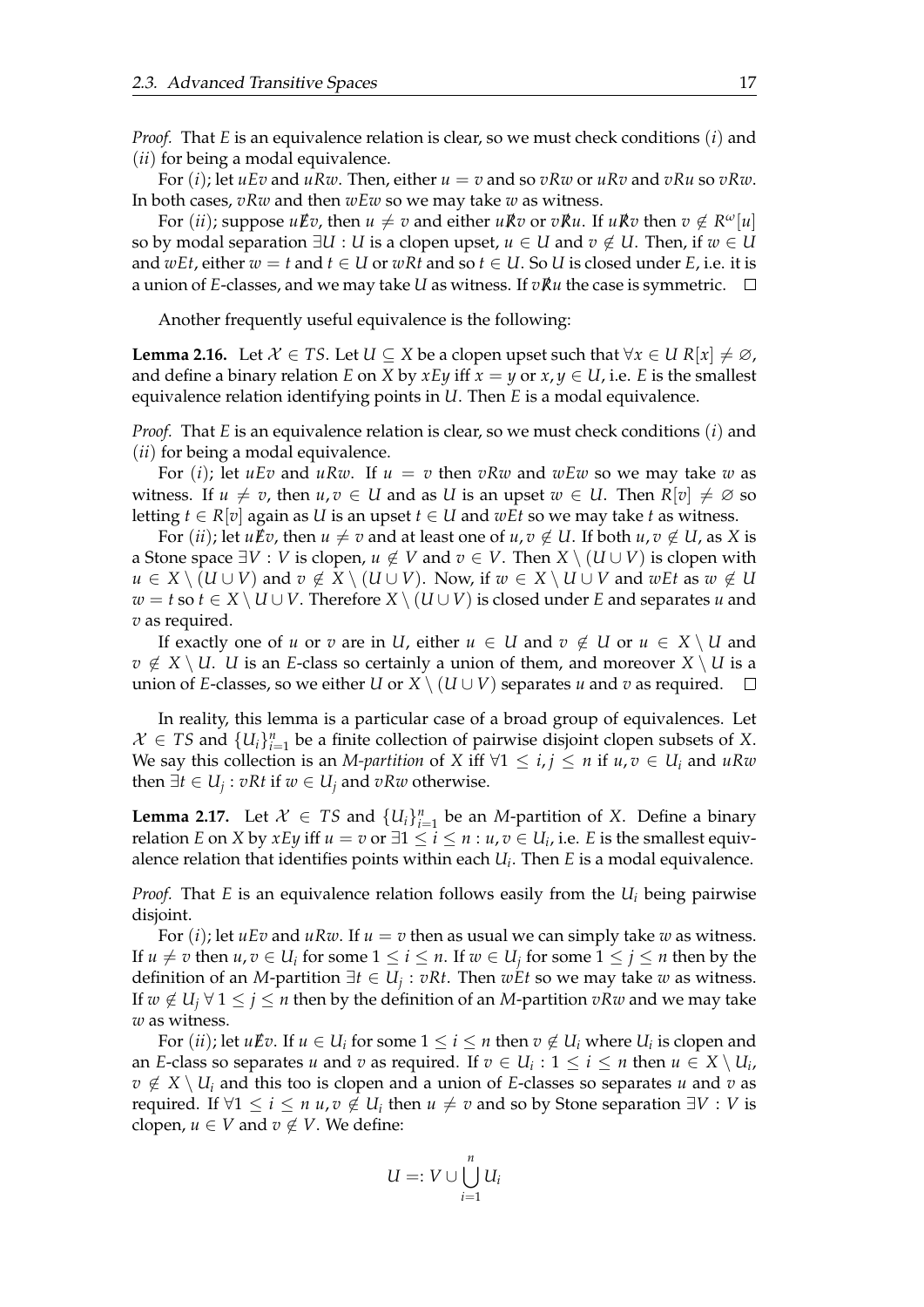Then we have  $u \in U$ ,  $v \notin U$  and *U* is clopen and a union of *E*-classes so separates *u* and *v* as required.  $\Box$ 

Another useful concept is that of depth, and it too comes with an associated modal equivalence.

Let  $(X, R)$  be a transitive frame. We define the *depth* of *x* as the maximal number of clusters in maximal chains of clusters rooted at *x*, including the cluster containing *x*. If there there is no such maximal (or an infinite chain of clusters rooted at *x*) we say that it is *ω*-deep. We use  $d(x) \in \omega \cup \{\omega\}$  to denote the depth of *x*. The depth of *X* is  $d(X) := max\{d(x) \in \omega \cup \{\omega\} : x \in X\}$  if this exists and  $d(X) := \omega$  otherwise.

We define  $Sl_n(X) := \{x \in X : d(x) = n\}$  and  $Sl_\omega(X)$  similarly. We also define  $S_n(X) := \bigcup SL_n(X).$ *m*≤*n*

**Remarks.** There are some basic properties of depth worth bearing in mind.

- 1. If  $d(x) = n \in \omega$  and  $xRy$  then  $d(y) \leq n$  and if  $d(y) = n$  then  $yRx$ .
- 2. If  $d(x) = n \in \omega$  then  $\forall m < n \exists y \in X : xRy$  and  $d(y) = m$ .

<span id="page-21-0"></span>**Lemma 2.18.** Let  $X \in TS$  and suppose that:

- $(a) \forall x, y \in Sl_\omega(X) \{n \in \omega : R[x] \cap Sl_n(X) \neq \emptyset\} = \{n \in \omega : R[y] \cap Sl_n(X) \neq \emptyset\};$
- (b)  $\forall n \in \omega$  either  $\forall x \in Sl_n(X)$  *xRx* or  $\forall x \in Sl_n(X)$  *xRx*;
- (c)  $\forall n \in \omega Sl_n(X)$  is clopen.

We define the binary relation *E* on *X* by *xEy* iff  $d(x) = d(y)$ . Then *E* is a modal equivalence.

*Proof.* We would like to simply say that because by (c) the  $Sl_n(X)$  form a pairwise disjoint collection of clopens and moreover by (b) form an *M*-partition the result follows immediatly from lemma [2.17.](#page-20-0) However, the collection of sets we are taking is possibly infinite so technically may not form a genuine *M*-partition and we have to adjust slightly. Clearly *E* is an equivalence relation.

For (*i*); letting  $uEv$  and  $uRw$  if  $d(u) = n = d(v)$  for  $n \in \omega$  then as  $uRw d(w) \leq n$ . If  $d(w) = n$  then  $wEv$  and  $wRu$  so  $uRu$ . Then by (b)  $vRv$  and we may take  $v$  as witness. If  $d(w) < n = d(v)$  then  $\exists t \in Sl_{d(w)}(X) : vRt$  so  $wEt$  and we may take  $t$  as witness. If  $d(u) = d(v) = \omega$  then either  $d(w) = n \in \omega$  or  $d(w) = \omega$ . If the former then by (a)  $\exists t \in Sl_{d(w)}(X) : vRt$ , then  $wEt$  and we may take *t* as witness.

Suppose the latter, we need to show that  $\exists t \in Sl_\omega(X) : vRt$ , as in that case  $wEt'$ and we may take *t* as witness. Suppose for contradiction that  $R[v] \cap SL_{\omega}(X) = \emptyset$ , then  $R[v] \subseteq \bigcup \: Sl_n(X)$  and is closed. By (c) each  $Sl_n(X)$  is clopen, so this is an open *n*∈*ω* cover for *R*[*v*], and so by compactness there is some finite subcover of *R*[*v*]. Thus,  $\exists n \in \omega : R[v] \subseteq Sl_n(X)$  but then  $d(v) = n + 1$  which is a contradiction.

For (*ii*); suppose  $u \not\equiv v$ . Then by the definition of *E* either  $d(u) \in \omega$  and  $d(v) \neq$  $d(u)$  or  $d(u) = \omega$  and  $d(v) \in \omega$ . If the former, then  $u \in Sl_{d(u)}(X)$  and  $v \notin Sl_{d(u)}(X)$ . This is clopen by (c) and an *E*-class so separates *u* and *v* as required. If the latter then  $u \in X \setminus Sl_{d(v)}(X)$  and  $v \notin X \setminus Sl_{d(v)}(X)$ . This is also clopen by (c) and a union of *E*-classes so separates *u* and *v* as required. $\Box$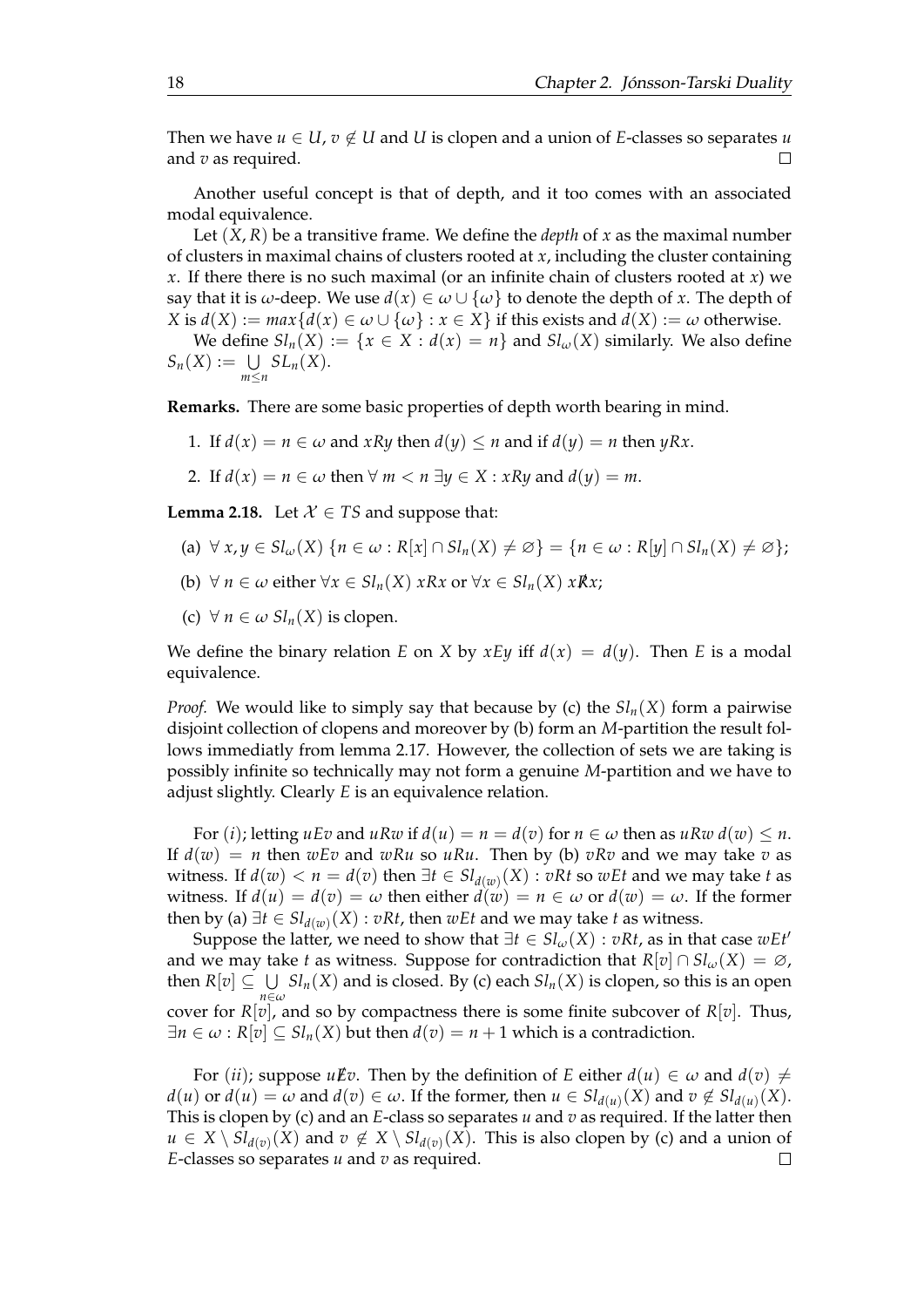#### <span id="page-22-0"></span>**2.3.3 Finitely Generated Spaces**

The consideration of finitely generated members in a class of algebras is a frequent technique in the study of that class. As a result understanding the dual spaces to finitely generated algebras is quite helpful. Fortunately, these spaces have been extensively studied (for example see [\[10,](#page-102-9) Section 8.6]). For the sake of completion, we will present these results and their proofs in full detail.

Let  $X \in MS$ . We say that X is *finitely generated* iff  $X^*$  is finitely generated as a modal algebra, i.e.  $\exists U_1,...,U_n \in \mathcal{X}^*$  such that every clopen subset of  $X$  is expressible in terms of  $U_1, ..., U_n$  using  $\cap$ ,  $\cup$ ,  $\setminus$  and  $\Box$ . We say that X is *n*-generated for some natural number *n* to mean that  $X$  is finitely generated by a collection of *n* elements.

The key result for understanding finitely generated spaces is the colouring theorem. Letting  $A \in MA$  and  $g_1, \ldots, g_n \in A$ , for each  $x \in A_*$  we define  $col(x) := \langle j_i \rangle_{i=1}^n$ where:

$$
j_i = \begin{cases} 0 & \text{if } g_i \notin x \\ 1 & \text{if } g_i \in x \end{cases}
$$

#### **Theorem 2.19** (Colouring Theorem)**.**

Let *A*  $\in$  *MA* and  $g_1$ , ...,  $g_n \in A$ . The following are equivalent:

- (i) *A* is generated by  $g_1$ , ...,  $g_n$ ;
- (ii) For every proper surjective continuous *p*-morphism  $f : A_* \to \mathcal{X}$  there exist points  $u, v \in A_* : f(u) = f(v)$  and  $col(u) \neq col(v);$
- (iii) For every proper modal equivalence *E* of  $A_*$  there exists an *E*-class containing points of different colours.

*Proof.* This result and its proof are an adaptation of the Esakia space equivalent in [\[4,](#page-102-11) Theorem 3.1.5]. The relationship between modal equivalences and surjective continuous *p*-morphisms gives the equivalence of (ii) and (iii) immediately. As such, we will just cover (i) iff (iii).

Suppose *A* is generated by  $g_1$ , ...,  $g_n$  and *E* is a proper modal equialence of  $A_*$ . From lemma [2.10](#page-13-0)  $\rho^{-1}(E)$  is a proper subalgebra of  $\overline{A}$  and as  $\overline{A}$  is generated by *g*<sub>1</sub>, ..., *g*<sub>*n*</sub>  $\exists i \leq n : g_i \notin \rho^{-1}(E)$ . From the definition of  $\rho^{-1}(E)$ , this means  $\varphi(g_i)$  is not a union of *E*-classes and therefore not closed under *E*. That is ∃*u*, *v* ∈ *A*<sup>∗</sup> : *uEv*,  $g_i \in u$  and  $g_i \notin v$ , therefore *u* and *v* are in the same *E*-class and  $col(u) \neq col(v)$ .

Conversely, suppose *A* is not generated by *g*1, ...*gn*. Let *B* be the subalgebra of *A* generated by  $g_n$ , ... $g_n$ , i.e.  $B = \langle g_1, ..., g_n \rangle$ . Then *B* is a proper subalgebra of *A* and by lemma [2.10](#page-13-0)  $\rho(B)$  is a proper modal equivalence of  $A_{*}$ . Letting [*u*] be a  $\rho(B)$ class,  $\forall v \in [u] \ u \rho(B)v$ , i.e.  $u \cap B = v \cap B$ . So  $\forall 1 \le i \le n$ ,  $g_i \in u$  iff  $g_i \in v$  and  $col(u) = col(v)$ . Therefore, we have found a proper modal equivalence which has only monochrome equivalence classes.  $\Box$ 

The colouring theorem helps establish some useful insights into the structure of finitely generated transitive spaces.

<span id="page-22-1"></span>**Lemma 2.20.** Let  $X \in TS$  be *n*-generated. Let *C* be a cluster in *X*, then  $|C| \leq 2^n$ .

*Proof.* We will prove that each element in a given cluster *C* must have a unique colour, then as there are  $2^n$  colours  $|C| \leq 2^n$ .

Suppose for contradiction that  $u, v \in X : u \neq v$  and *u* and *v* are in the same cluster, i.e.  $uRv,vRu$  and  $col(u) = col(v)$ . We consider the relation:

$$
E := \{(u,v), (v,u)\} \cup \{(x,x) \in X^2 : x \in X\}.
$$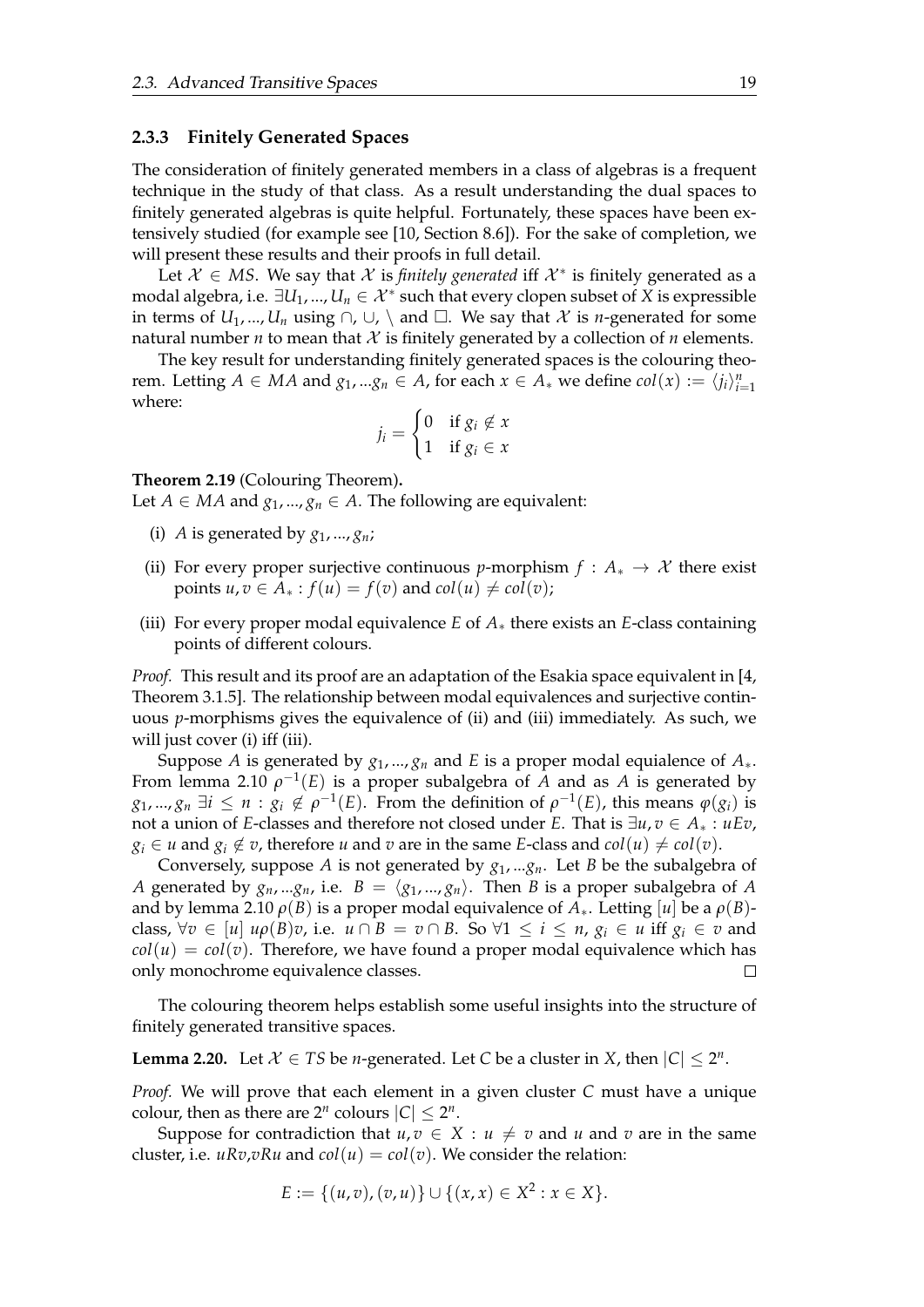That is the smallest equivalence relation identifying *u* and *v*. We claim this is a modal equivalence.

For (*i*); letting  $x, y \in X : xEy$  and  $xRz$  either  $x = y$  and the case is trivial or we are considering *uEv* and *uRw* or *vEu* and *vRw*. Then either *vRuRw* and *wEw* or *uRvRw* and *wEw*.

For (*ii*); let  $x, y \in X : x \not\mathbb{E} y$ . Either  $x = u, y \neq v$ ,  $x = v, y \neq u$ ,  $x \neq v, y = u$ ,  $x \neq u, y = v$  or  $x, y \notin \{u, v\}$ . If  $x = u$  and  $y \neq v$ , we apply Stone separation to *v* and *y* to find a clopen  $U_v^y$  such that  $v \in U_v^y$  and  $y \notin U_v^y$  and also to *x* and *y* to find a similar clopen  $U_x^y$ . Then  $U_x^y \cup U_v^y$  is clopen and closed under *E* so seperates *x* and *y* as required. The other cases where *x* or  $y \in \{u, v\}$  are similar.

Suppose  $x, y \notin \{u, v\}$ , then we apply Stone separation to *x* with  $u, v$  and *y* in turn to find clopens *U*, *V* and *W* such that  $x \in U$ , *V* and *W* whilst  $u \notin U$ ,  $v \notin V$  and *y* ∉ *W*. Then *U* ∩ *V* ∩ *W* is clopen and a union of *E* classes so separates *x* and *y* as required.

Thus, *E* is a proper modal equivalence, but as  $col(u) = col(v)$  all its equivalence classes are monochrome, contradicting the colouring theorem.

The next result concerns finitely generated spaces of finite width. Letting  $X \in TS$ and  $x \in X$  we define the *width* of x as the maximal number of points in a maximal anti-chain in *R* <sup>+</sup>[*x*]. If there is no maximal anti-chain, (or an anti-chain with infinitely many points) we say *x* has width *ω*. Then, the width of *X* is the maximal width of its elements should that exists, and  $\omega$  otherwise. Moreover, letting  $A \in MA$  we define the width of *A* as the width of *A*∗.

<span id="page-23-0"></span>**Lemma 2.21.** Let  $\mathcal{X} \in MS$  be such that it contains no infinite anti-chains. Then every infinite non-descending sequence of distinct points in *X* contains an infinite ascending subsequence. More precisely, let  $\langle x_n \rangle_{n \in \omega}$  be an infinite sequence such that:

- $(i) \forall i, j \in \omega \ i \neq j \text{ implies } x_i \neq x_j;$
- (ii)  $\forall i, j \in \omega \text{ if } i < j \text{ then } x_j \mathbb{R} x_i$ .

Then, there exists a sub-subsequence  $\langle x_{i_n} \rangle_{n \in \omega}$  such that  $\forall n, m \in \omega$  if  $n < m$  then  $x_{i_n}Rx_{i_m}$ .

*Proof.* This is a specification of [\[10,](#page-102-9) lemma 10.33]. Let ⟨*xn*⟩ be such a sequence. First, observe that ∃*i* ∈ *ω* : *X<sup>i</sup>* = {*x<sup>j</sup>* : *j* > *i* & *xiRxj*} is infinite, as otherwise by defining  $i_0 = 0$  and  $i_{k+1} = max(\{i_k\} \cup \{i : x_i \in X_{i_k}\})$ , we find  $x_{i_0}, x_{i_1}, ...$  that form an infinite anti-chain.

Now, let  $x_{i_0}$  be the first  $i \in \omega : X_i$  is infinite. Then supposing  $x_{i_n}$  has been defined where  $X_{i_n}$  is infinite, let  $x_{i_{n+1}}$  be the first point in the infinite non-descending chain  $X_{i_n}$  with infinite  $X_{i_{n+1}}$ . Then  $\langle x_{i_n} \rangle_{n \in \omega}$  is an infinite ascending sequence.  $\Box$ 

<span id="page-23-1"></span>**Theorem 2.22.** Let  $\mathcal{X} \in TS$  be finitely generated and of finite width. Then *X* contains no infinite ascending chains.

*Proof.* This is a specification of [\[10,](#page-102-9) Theorem 10.34]. From the duality, letting  $A \in$ *MA* be such that  $A_* \cong \mathcal{X}$ , we work on  $A_*$  as opposed to  $\mathcal{X}$ . Let  $g_i$  be the generate  $A$ .

We will call a point  $x \in A_*$  *deep* iff there is an infinite ascending chain of distinct points in  $A_*$  starting at  $x_0$ . Our goal is to prove  $A_*$  has no deep points. Suppose for contradiction that  $A_*$  has a deep point. Then for  $x \in A*$  we define:

$$
U_x := \{u \in R[x] : u \text{ is not deep}\}.
$$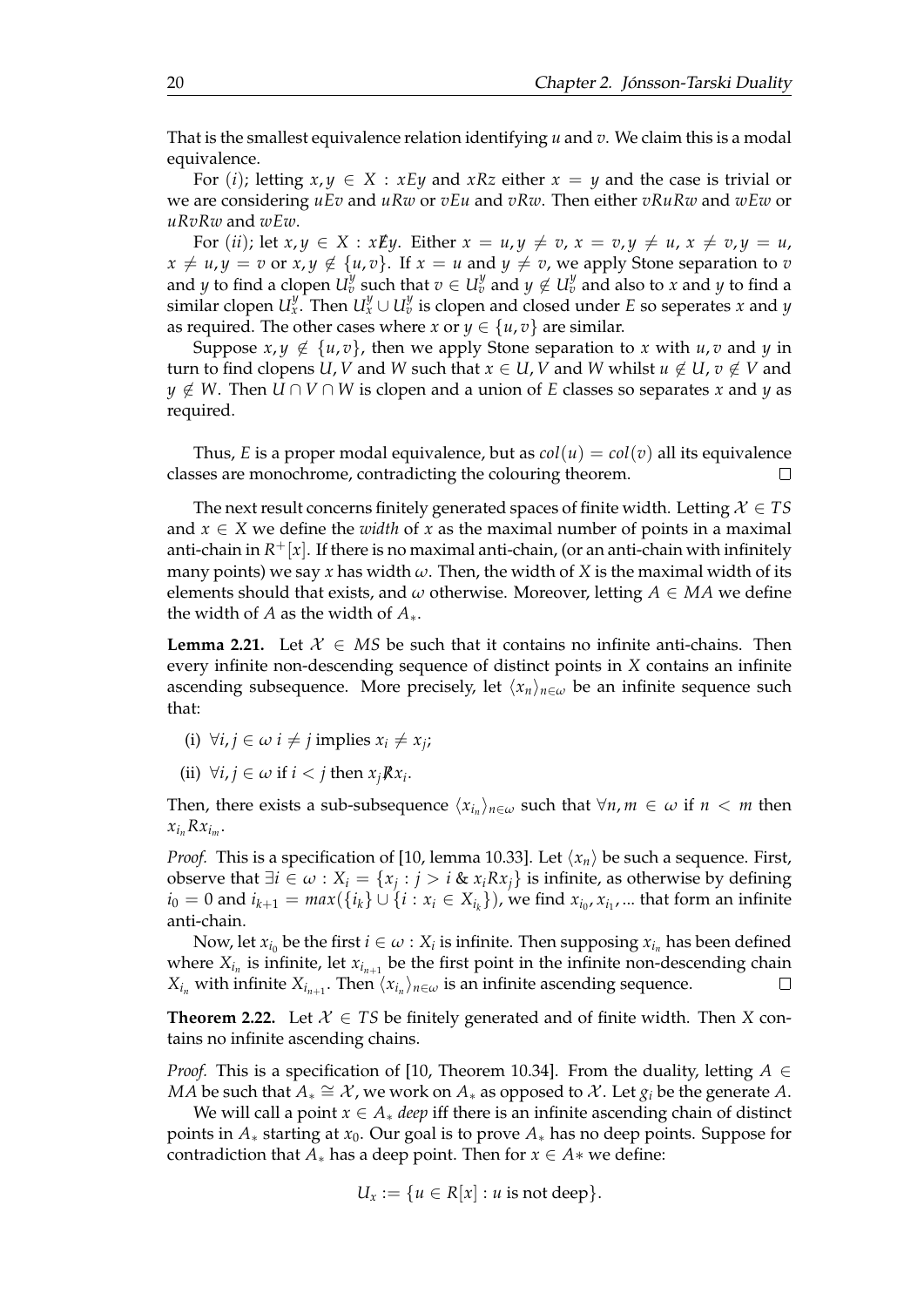We call a deep point *static* iff  $\forall y \in R[x]$  deep  $U_x = U_y$ . We claim that  $A_*$  contains a deep static point. Consider some deep point as  $x_0$ . If  $x_0$  is static we are done. If not,  $t$ hen ∃ $x_1$  ∈  $A_*: x_0Rx_1$ ,  $x_1$  is deep and  $U_{x_0} \neq U_{x_1}$ . As  $x_0Rx_1$ ,  $U_{x_1} \subseteq U_{x_0}$ , so  $U_{x_1} \subset U_{x_0}$ and  $x_1Rx_1$ . Then, either  $x_1$  is static or not. Continuing in this way, if  $A_*$  contains no static points we find  $x_0Rx_1Rx_2...$  such that  $U_{x_0}\supset U_{x_1}\supset U_{x_2}...$  Then we consider  $y_i\in U_{x_i}\setminus U_{x_{i+1}}.$  Each of these points is not deep, if  $i>j$  then  $y_j\in U_{x_j}$  and  $y_j\not\in U_{x_{j+1}}.$ So  $x_{j+1}$   $R$   $y_i$  , and  $j+1 \leq i$  so  $y_i \in U_{x_{j+1}}$  ,  $x_{j+1}$   $R$   $y_i$  and  $y_i$   $R$   $y_j$  .

Thus, we have a non-descending sequence  $\langle y_i \rangle_{i \in \omega}$  in  $R^+[x]$ . As  $A_*$  is of finite width  $R^{\omega}[x]$  contains no infinite anti-chains, thus by [2.21](#page-23-0) our non-descending sequence has an infinite ascending sub-sequence contradicting that all the *y<sup>i</sup>* are not deep. So *A*∗ contains a deep static point *x*.

Letting *xRx*<sub>1</sub>*Rx*<sub>2</sub>... be an infinite ascending chain starting at *x*, we note that  $\forall n \in$  $\omega$  *x*<sub>*n*</sub> is deep and if *x*<sub>*n*</sub>*Ry* such that *y* is deep, then *xRy* so  $U_{x_n} = U_x = U_y$ , so *x<sub>n</sub>* is static. We also define for  $y \in X$  the set

$$
V_y := \{col(z) \in 2^n : yRz \text{ and } z \text{ is deep}\}.
$$

We say a deep point is stationary iff  $\forall y Rz : z$  is deep  $V_y = V_z$ . As if  $yRz V_z \subseteq V_y$ and each *V<sup>y</sup>* is finite, every infinite ascending chain contains a stationary point, so in particular  $\exists n \in \omega : x_n$  is stationary. So we have found a static and stationary point.

We now argue by induction that  $∀U ⊆ A_*$  clopen, that  $∀y, z ∈ R[x_n] : y$  and *z* are deep and  $col(y) = col(z)$  that  $y \in U$  iff  $z \in U$ .

Base Case:  $U = \varphi(g_i)$ . Then, letting  $y, z \in R[x_n]$  as above,  $col(y) = col(z)$   $y \in U$ iff  $g_i \in y$  iff  $g_i \in z$  iff  $z \in U$ .

Induction step:  $\cap$  and  $\setminus$  are trivial, so let  $U = \square V = \{u \in X : R[u] \subseteq V\}$ , where *V* is clopen and has the property. Letting  $y, z \in R[x_n]$  be deep and  $col(y) = col(z)$ , if *y* ∈ *U* then *y* ∈ □*V* so *R*[*y*] ⊆ *V*. Letting  $w ∈ R[z]$  either *w* is not deep and  $w \in U_z = U_{x_n} = U_y$  so yRw and  $w \in V$  or w is deep, so  $col(w) \in V_z = V_{x_n} = V_y$ , so  $\exists v \in R[y] : v$  is deep and  $col(w) = col(v)$ . Both  $w, v \in R[x_n]$ , so by induction  $w \in V$ iff *v* ∈ *V*. *v* ∈ *R*[*y*] ⊆ *V* so *w* ∈ *V*. Either way *w* ∈ *V* so *R*[*z*] ⊆ *V* and *z* ∈ *U*. If *z* ∈ *U* the case is symmetric.

Finally,  $x_n$  sees infinitely many deep points, so  $\exists y, z \in R[x_n] : y \neq z$ , *y* and *z* are deep and  $col(y) = col(z)$ . But then  $\forall U \subseteq X$  clopen  $y \in U$  iff  $z \in U$  contradicting Stone separation.  $\Box$ 

Another useful property of finitely generated transitive spaces is how well regulated their points of finite depth are. These results are adaptions of similar results established for Esakia spaces in [\[4,](#page-102-11) Chapter 3].

Given  $\mathcal{X} \in TS$  and two clusters *C* and *D* of *X*, we recall that *C* sees *D* iff  $\exists x \in$  $C, \exists y \in D : xRy$  or  $C = D$  and that the clusters of *X* under the seeing relation form a poset.

<span id="page-24-0"></span>**Lemma 2.23.** Let  $X \in TS$ , then *X* contains maximal clusters.

*Proof.* We aim to apply Zorn's lemma, so let  $\langle C_\alpha \rangle_{\alpha \in I}$  be an  $R'$ -chain of clusters in X indexed by an arbitrary set *I*. We may assume w.l.o.g that they are distinct. Moreover, note that letting  $x' \in C$  and  $y' \in D$  :  $CR'D$  where  $C$  and  $D$  are distinct clusters then  $\exists x \in C$ ,  $\exists y \in D : xRy$  and so  $x'RxRyRy'$  and  $x'Ry'$ . So, letting  $x_\alpha \in C_\alpha$  we obtain an *R*-chain  $\langle x_\alpha \rangle_{\alpha \in I}$  of *X*. Then, if  $x \in X$  is an upper bound for  $\langle x_\alpha \rangle$  then letting  $\alpha \in I$   $x_{\alpha}Rx$  so  $C_{\alpha}R'[x]$ , i.e. the cluster containing *x* is an upper bound for the cluster chain. So, it is sufficient to show that every strict *R*-chain in *X* has an upper bound.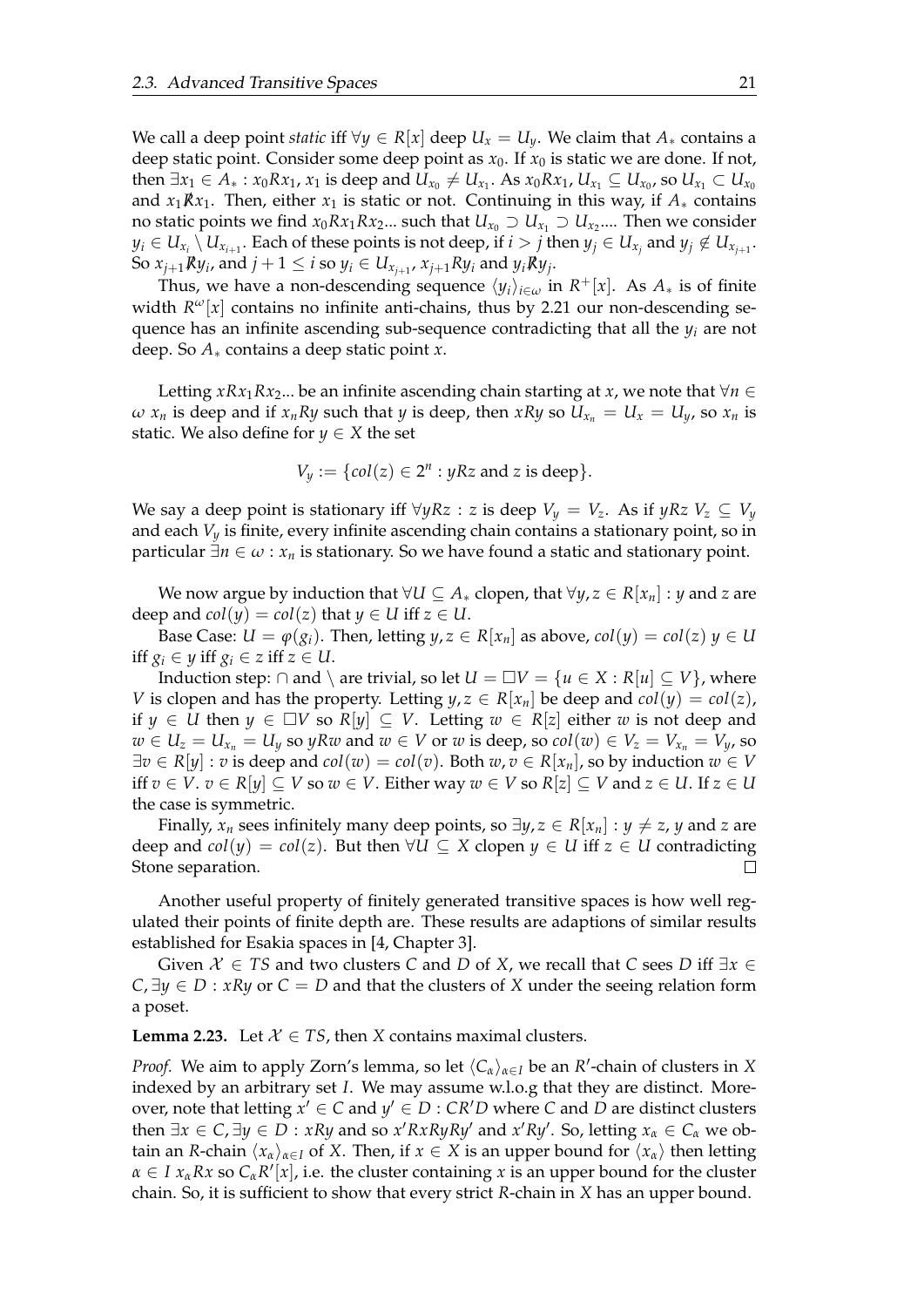From our duality we may consider the  $A \in K4$  - $A : A_* \cong \mathcal{X}$ , then it is sufficient to check that every *R*-chain in  $A_*$  has an upper bound. Let  $\langle F_\alpha \rangle_{\alpha \in I}$  be a strict chain of prime filters in *A*∗ and consider:

$$
F' := \bigcup_{\alpha \in \omega} \{a \in A : \Box a \in F_{\alpha}\}.
$$

Letting  $a, b \in F' \square a \in F_\alpha$  and  $\square b \in F_\beta$  for  $\alpha, \beta \in I$ . Taking  $\gamma = \max\{\alpha, \beta\} + 1$ ,  $\alpha, \beta < \gamma$  so  $F_{\alpha}RF_{\gamma}$  and  $F_{\beta}RF_{\gamma}$ . Then  $\square a \leq \square \square a$  so  $\square \square a \in F_{\alpha}$  and  $\square a \in F_{\gamma}$ , similarly  $\Box b \in F_\gamma$ . So  $\Box(a \land b) = \Box a \land \Box b \in F_\gamma$  and so  $a \land b \in F'$ . If  $a \in F'$  and  $a \leq b$  then  $\Box a \in F_\alpha : \alpha \in I$  and  $\Box a \le \Box b$  so  $\Box b \in F_\alpha$  and  $b \in F'$ . So  $F'$  is a filter of *A*. Moreover, if  $\Box \bot \in F_\alpha$  for some  $\alpha \in I$  then  $\bot \in F_{\alpha+1}$  which is a contradiction. So  $\bot \notin F'$ .

Thus, by the prime filter theorem for Boolean algebras ∃*F* ∈ *A*<sup>∗</sup> : *F* ′ ⊆ *F*. Then letting  $\Box a \in F_a$   $\dot{a} \in F'$  so  $a \in F$ , so  $F_\alpha R$  and  $F$  is an upper bound for the chain as required.  $\Box$ 

**Corollary 2.24.** Let  $X \in TS$  and  $Y \subseteq X$  be clopen. Then *Y* contains  $R'$  maximal clusters.

*Proof.* This is an immediate consequence of applying lemma [2.23](#page-24-0) to the sub-frame *Y*. This can also be checked directly via the correspondence of sub-frames and rel-ativisations. The proof proceeds as above except we use lemma [2.10](#page-13-0) to find  $a \in A$ such that  $Y = \varphi(a)$  and then take a chain of primes filters within  $\varphi(a)$ . Finally, we must much check the filter *F* ′ defined in the previous proof also contains *a* and so is still within *φ*(*a*).  $\Box$ 

Letting  $X \in TS$ , we say a point  $x \in X$  is *maximal* iff  $\forall y \in X$  if *xRy* then either *yRx* or  $y = x$ , i.e. *x* belongs to an *R*<sup>*'*</sup> maximal cluster. We define  $max(X)$  as the set of maximal points of *X*.

<span id="page-25-0"></span>**Lemma 2.25.** Let  $\mathcal{X} \in TS$  be finitely generated and consist only of improper clusters. Then letting  $max(X)$  is finite and clopen.

*Proof.* From the duality, letting  $A \in K4$  -  $A : A_* \cong \mathcal{X}$  we will work on  $A_*$  as opposed to X. Let  $g_1, ..., g_n$  generate A. We first check finiteness. Letting  $x, y \in max(A_*) \cap$ {*u* ∈ *A*<sup>∗</sup> : *uRu*}, we consider the relation:

$$
E := \{(x,y), (y,x)\} \cup \{(u,u) \in A_*^2 : u \in A_*\}.
$$

That is, the smallest equivalence relation *E* on  $A_*$  :  $xEy$ . We claim *E* is a modal equivalence.

For (*i*); if  $uEv$  and  $uRw : u, v \notin \{x, y\}$  then  $u = v$  so  $vRw$  and we may take  $w$  as witness. For *xEy* and *xRz*, as  $x \in max(A_*)$  *zRx* and *x* and *z* are in the same clusters. *A*<sup>∗</sup> consists of only improper clusters so *x* = *z* Then *yRy* and *yEx* so we may take *y* as witness. The case when *yEx* and *yRz* is symmetric.

For (*ii*); if  $u \not\equiv v$  then if  $u \in \{x, y\}$  then  $v \notin \{x, y\}$ . We apply Stone separation on *x* and *v* and *y* and *v* to find clopens  $U_x^v$  and  $U_y^v$  respectively, then  $u \in U_x^v \cap U_y^v$ and  $v \notin U_x^v \cup U_y^v$  which is clopen and a union of *E* classes so seperates *u* and *v* as required. If  $u \notin \{x, y\}$  and  $v \in \{x, y\}$  we use the compliment of  $U_x^u \cup U_y^u$ , and if  $u, v \notin \{x, y\}$  then apply Stone separation to *u* and *v* and then  $U_u^v \cup U_y^v$  is clopen and a union of *E*-classes so seperates *u* and *v* as required.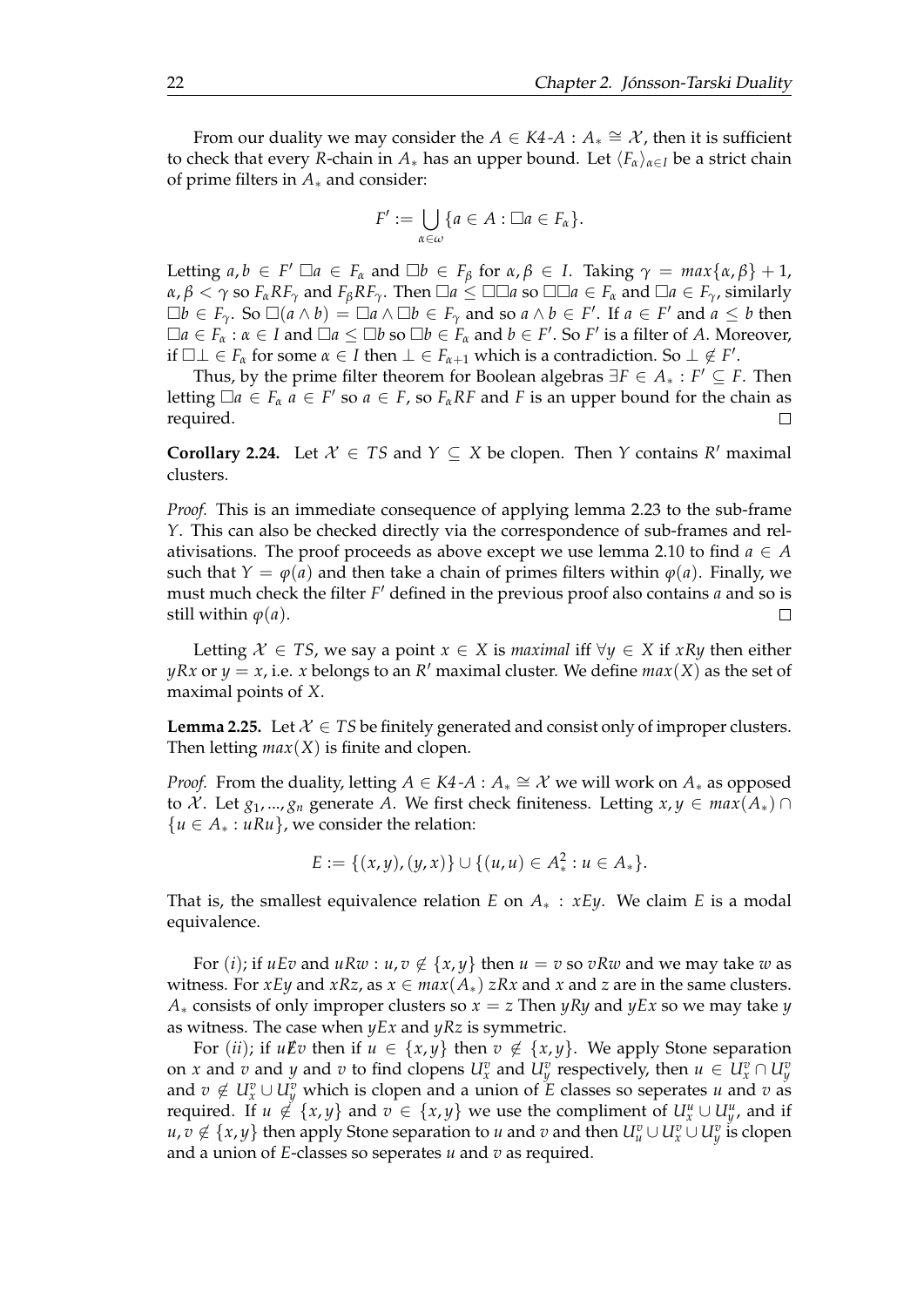So *E* is a proper modal equivlaence, and so by the colouring theorem has a class containing points of different colours. The only non-singular *E*-class is {*x*, *y*} so  $col(x) \neq col(y)$ . So any reflexive maximal points in  $A_{*}$  have different colours, and there are only 2<sup>n</sup> different colours and so  $max(A_*) \cap \{u \in A_* : uRu\}$  is finite. We can similarly consider  $max(A_*) \cap \{u \in A_* : uRu\}$ , running the same proof as above, except that when considering *xEy* or *yEx* for condition (*i*) as  $x, y \in$ *max*( $A_*$ ) ∩ { $u \in A_* : uRu$ } we have  $R[x] = \emptyset = R[y]$  so the case is trivial. Then *max*(*A*<sub>\*</sub>) = (*max*(*A*<sub>\*</sub>) ∩ {*u* ∈ *A*<sub>\*</sub> : *uRu*}) ∪ (*max*(*A*<sub>\*</sub>) ∩ {*u* ∈ *A*<sub>\*</sub> : *uRu*}) so  $max(A_*)$  is finte.

Next we check clopenness. Consider the element  $g \in A$  defined by:

$$
g := \bigwedge_{i=1}^n ((g_i \to \Box g_i) \land (\neg g_i \to \Box \neg g_i)).
$$

We will prove that  $\varphi(g) = \max(A_*)$ . If  $x \in \max(A_*)$  then for each  $1 \le i \le n$ either  $g_i \in x$  or  $\neg g_i \in x$ . If  $g_i \in x$  then  $x \in \varphi(\neg g_i \to \Box \neg g_i)$  and as  $x \in max(A_*)$ and  $A_*$  consists only of improper clusters  $R[x] = \{x\}$  or  $\emptyset$  so  $R[x] \subseteq \varphi(g_i)$ , giving  $x \in \Box \varphi(g_i) = \varphi(\Box g_i)$ . Thus,  $x \in \varphi(g \rightarrow \Box g_i)$  and  $x \in \varphi(g)$ . If  $\neg g_i \in x$  then symmetrically  $x \in \varphi(g)$ , and so  $max(A_*) \subseteq \varphi(g)$ .

Now, let  $x \in A_* : x \in \varphi(g)$ . We define the sets *J* and *J'* and the element  $\eta \in A$ by:

$$
J := \{ g_i \wedge \Box g_i \in A : g_i \in x \} \text{ and } J' := \{ \neg g_i \wedge \Box \neg g_i \in A : \neg g_i \in x \}.
$$

$$
\eta := \bigwedge J \wedge \bigwedge J'.
$$

Consider  $\varphi(\eta)$ . This is clopen, it is also an upset; letting  $u \in \varphi(\eta)$  and  $uRv$  then letting  $g_i \wedge \Box g_i \in J$   $u \in \varphi(\eta)$  implies  $\Box g_i \in u$  so  $g_i \in v$  and letting  $w \in A_* : vRw$  $uRw$  so again  $g_i \in w$  so  $\Box g_i \in v$ . Similarly for  $\neg g_i \land \Box \neg g_i \in J'$ . So  $\eta \in v$  and  $v \in \varphi(\eta)$ .

It is also monochrome; letting  $u \in \varphi(\eta)$  for each  $1 \le i \le n$  either  $g_i \in x$  and so  $g_i \wedge \Box g_i \in J$  and  $g_i \wedge \Box g_i \in u$  so  $g_i \in u$  or  $\neg g_i \in x$  and  $\neg g_i \in u$ , so  $col(u) = col(x)$ .

Finally,  $x \in \varphi(\eta)$ , as letting  $g_i \wedge \Box g_i \in I$ , then  $g_i \in x$  and as  $g \in x \ g_i \to \Box g_i \in x$ so  $\Box g_i \in x$  and  $g_i \land \Box g_i \in x$ . Similarly if  $\neg g_i \land \neg \Box g_i \in J'$  then  $\neg g_i \land \Box \neg g_i \in x$ , so  $\eta \in x$  and  $x \in \varphi(\eta)$ .

So  $\varphi(\eta)$  is a clopen upset, by lemma [2.16](#page-20-1) we can consider the modal equivalence *E* identifying points within it. Then the only possibly non-singleton *E*-class of this equivalence is  $\varphi(\eta)$  itself, which is monochrome. So all the *E*-classes are monochrome and by the colouring theorem *E* cannot be proper, i.e. all *E*-classes are singletons. Then, as  $x \in \varphi(\eta)$ ,  $\varphi(\eta) = \{x\}$ . Finally, as  $\varphi(\eta)$  is an upset,  $\forall y \in A_*$  if *xRy* then  $y \in \varphi(\eta)$  so  $y = x$ , i.e.  $x \in max(A_*)$  and we have  $\varphi(g) \subseteq max(A_*)$ .  $\Box$ 

<span id="page-26-0"></span>**Corollary 2.26.** Let  $X \in TS$  be finitely generated. Then  $max(X)$  is finite and clopen.

*Proof.* We consider the modal equivalence on  $\mathcal{X}$  induced by lemma [2.15](#page-19-1) identifying points in the same cluster. Then  $\mathcal{X}/E \in TS$  and is also finitely generated, by lemma [2.10](#page-13-0)  $(X/E)^*$  is isomorphic to a subalgebra of  $\mathcal{X}^*$  and so is finitely generated as a K4-algebra. It also consists of only improper clusters, so applying lemma [2.25,](#page-25-0)  $max(X/E)$  is finite and clopen. Then  $max(X)$  is the inverse image of  $max(X/E)$  and so is clopen and contains finitely many clusters. Then, by [2.20](#page-22-1) these clusters are themselves finite, so  $max(X)$  is also finite.  $\Box$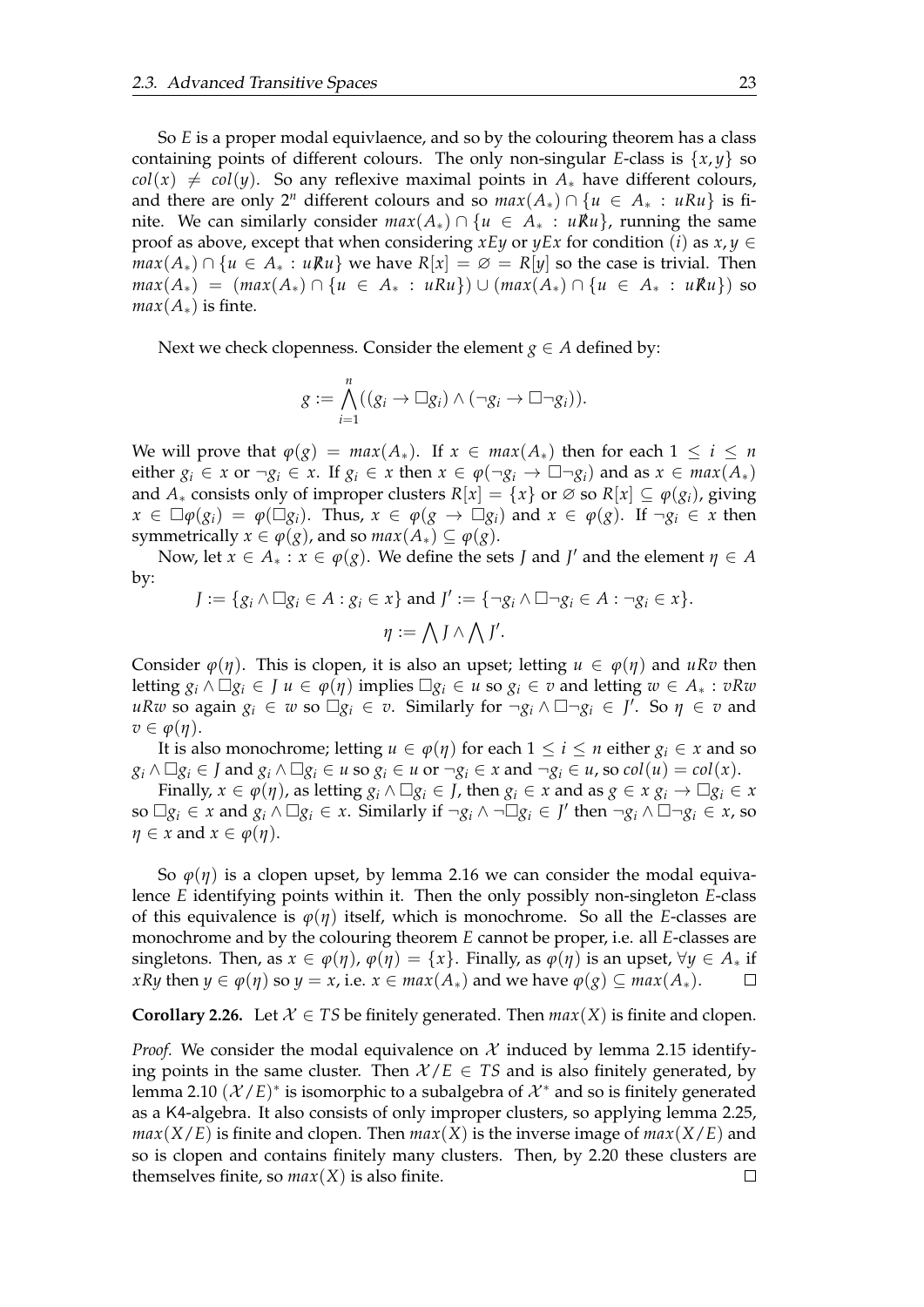We can extend this result beyond the maximal points in a finitely generated transitive space to all its points of finite depth.

<span id="page-27-0"></span>**Theorem 2.27.** Let  $\mathcal{X} \in TS$  be finitely generated. Then,  $\forall n \in \omega \, Sl_n(X)$  is finite and *Sn*(*X*) is clopen. Moreover, ∀*n* ∈ *ω Sln*(*A*∗) is clopen.

*Proof.* We proceed by induction on *n*, again letting  $A \in K4$ -A be such that  $A_* \cong \lambda$ we work on  $A_*$  instead. We let  $g_1, ..., g_k$  generate  $A$ . As  $Sl_1(A_*) = max(A_*)$  the base case is just corollary [2.26,](#page-26-0) so let  $n \in \omega : \forall m \leq n \; sl_m(A_*)$  is finite and  $S_m(A_*)$  is clopen. Consider the clopen subset  $A_* \setminus S_n(A_*)$  and from lemma [2.10](#page-13-0) let  $A_n \in K4$ -A be the corresponding relativisation of *A*. We claim that *An*<sup>∗</sup> is finitely generated.

If so, then by corollary [2.26](#page-26-0)  $max(A_{n_*})$  is finite and clopen. Letting  $x \in Sl_{n+1}(A_*)$ ,  $x \notin S_n(A_*)$  and letting  $xRy : y \in A_{n_*}$  then as  $y \in A_{n_*}$   $d(y) \ge n+1$  and as  $xRy$  $d(y) \leq n + 1$  so  $d(y) = n + 1$  and  $yRx$ . So either  $yRx$  or  $y = x$ , i.e.  $x \in max(A_{n_*})$ . If *x* ∉ *Sl*<sub>*n*+1</sub>(*A*<sub>\*</sub>) then either *x* ∈ *S*<sub>*n*</sub>(*A*<sub>\*</sub>) and so *x* ∉ *A*<sub>*n*<sup>\*</sup></sub> or *d*(*x*) > *n* + 1. As by theorem [2.22](#page-23-1)  $A_*$  has no infinitely ascending chains we have  $\forall k < d(x) R[x] \cap Sl_k(A_*) \neq \emptyset$ *so* ∃*y* ∈  $Sl_{n+1}(A_*)$  : *xRy* and *yRx*. Then *y* ∈  $A_{n_*}$  and so  $x \notin max(A_{n_*})$ . Together, this means  $Sl_{n+1}(A_*) = max(A_{n_*})$ , and so is finite and clopen. Then  $S_{n+1}(A_*) =$  $S_n(A_*) \cup Sl_{n+1}(A_*)$  and so is also clopen completing the induction.

It remains to prove the claim. As  $S_n(A_*)$  is clopen  $\exists a \in A : \varphi(a) = S_n(A_*)$ , moreover as  $S_n(A_*)$  is finite and clopen, it has a finite number of subsets all of which are clopen as well. In particular, its upsets are clopen, so letting  $\{U_j\}_{j=1}^m$  be those upsets, we let  $a_j \in A : \varphi(a_j) = U_j$ .

We consider two collections of elements; first we define the elements of *A*:

$$
g'_i := a \vee g_i
$$
 and  $g'_{k+j} := a \vee \Box (a \rightarrow a_j)$ 

. Second, we let  $g''_1, ..., g''_{k+m}$  be the corresponding elements of  $A_n$ , i.e.  $g''_i \in A_n$ :  $\varphi(g_i'') = \varphi(g_i') \cap A_{n_*}$ . These new elements define their own colouring of  $A_{n_*}$ , letting  $x \in A_{n*}$  we'll use *col*(*x*) to denote its colour by the *g<sub>i</sub>* and *col<sub>n</sub>*(*x*) the colour by  $g_i^{n}$ . We claim that the  $g''_i$  generate  $A_{n_*}$ .

Note, letting  $x, y \in A_{n_*}$  if  $col_n(x) = col_n(y)$  then, if  $g_i \in x$ ,  $g'_i \in x$  so  $g'_i \in y$  and then *y* ∈ *A*<sub>*n*<sup>\*</sup></sub> means *y* ∉ *S*<sub>*n*</sub>(*A*<sup>\*</sup>) so *a* ∉ *y*. So *g*<sub>*i*</sub> ∈ *y*. Similarly, if *g*<sub>*i*</sub> ∈ *y* then *g*<sub>*i*</sub> ∈ *x*, so  $col(x) = col(y)$ .

Now, suppose  $A_{n_*}$  is not generated by the  $g''_i$ , then by the colour theorem there is a proper modal equivalence *E* of *An*<sup>∗</sup> such that all *E*-classes are monochrome.

We define a relation *Q* on *A*∗ as follows:

$$
Q := E \cup \{ (u, u) \in A_*^2 : u \in S_n(A_*) \}.
$$

That is, the smallest equivalence relation on  $A_*$  containing  $E$ . We claim this is a modal equivalence.

For (*i*); letting *x*Qy and *xRz*, if *x* or  $y \in S_n(A_*)$  then  $x = y$  so yRz and we may take *z* as witness. If  $x, y \in A_{n_*}$  then  $xEy$ . Now, if  $z \in A_{n_*}$  as  $E$  is a modal equivalence on  $A_{n_*}$  ∃ $v \in A_{n_*}$ : *yRv* and *zEv*. Then *zQv* and we may take  $v$  as witness. If  $z \notin A_{n_*}$ either  $yRz$  so or  $yRz$ . If,  $yRz$  then moreover  $z\neq y$  (as  $y\in A_{n_*}$ ) and so by modal separation there is a clopen upset  $U : y \in U$ ,  $z \notin U$ .  $U \cap S_n(A_*)$  is an upset contained in  $S_n(A_*)$  so equals  $U_j$  for some  $1 \leq j \leq m$ . Letting  $u \in S_n(A_*)$  :  $yRu$  then  $u \in U$  so  $u \in U_j$ , therefore  $y \in \Box \varphi(a \to a_j) = \varphi(\Box(a \to a_j))$ , i.e.  $g'_{n+j} \in y$ . Therefore,  $g''_{n+j} \in y$ .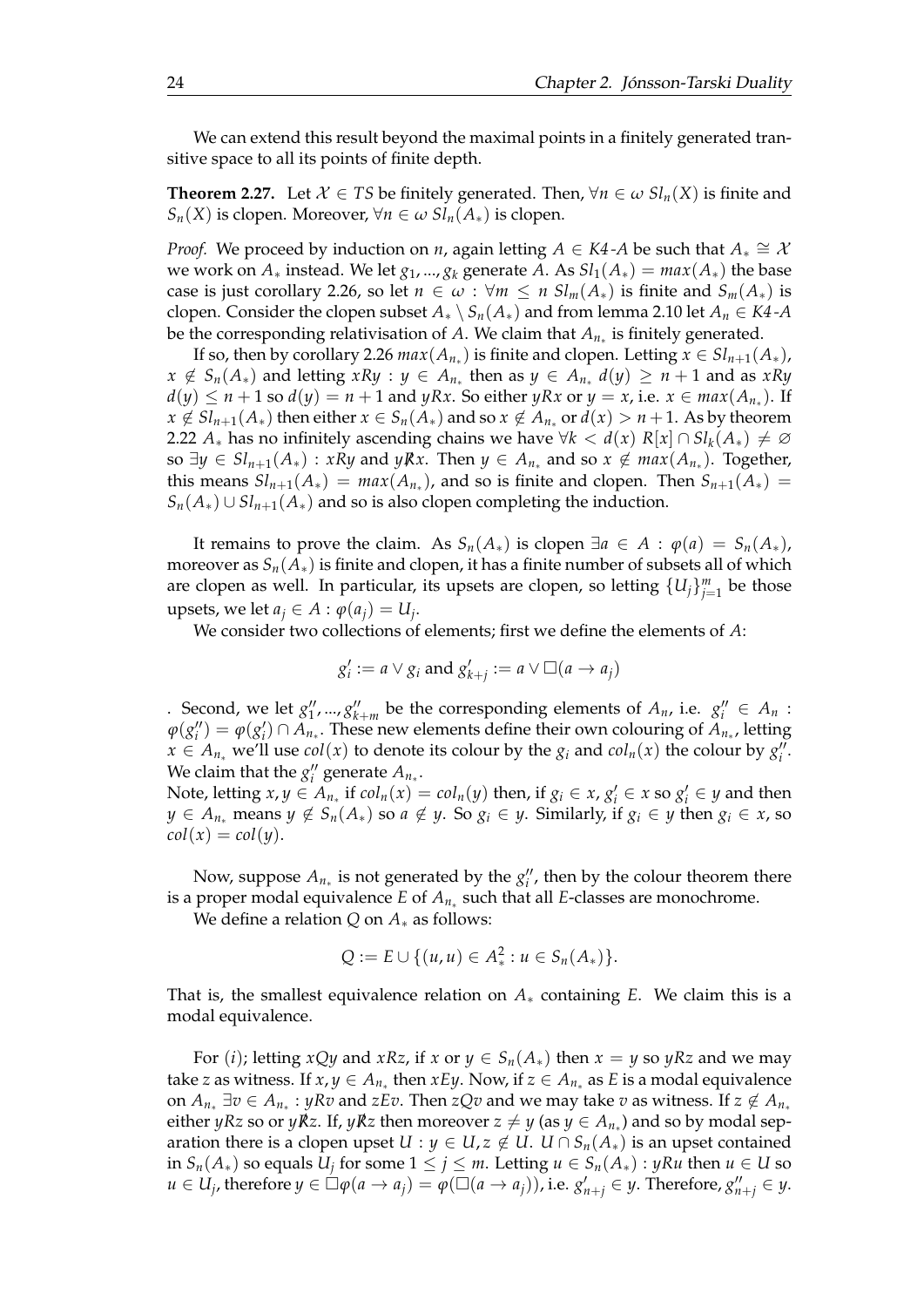By contrast,  $xRz$ ,  $z \in S_n(A_*)$  and  $z \notin U$  so  $z \notin U_j$ , i.e.  $x \notin \varphi(\Box(a \to a_j))$  Moreover,  $x \notin S_n(A_*)$  means  $a \notin x$  so  $g'_{n+j} \notin x$  and so  $g''_{n+j} \notin x$ . So  $col_n(x) \neq col_n(y)$ , contradicting that *xEy*. So, we must have *yRz* and then again we may take *z* as witness.

For (*ii*); letting *xQy*, if  $x \in S_n(A_*)$  then  $x \neq y$ , we apply Stone separation to find a clopen  $U \subseteq A_*$  separating *x* and *y*, then  $U \cap S_n(A_*)$  is clopen, a union of *Q*-classes and separates *x* and *y* as required. If  $y \in S_n(A_*)$  the case is symmetric. If  $x, y \notin S_n(A_*)$ , then  $x \cancel{E} y$  so there is a clopen subset  $U \subseteq A_{n_*}$  separating  $x$  and  $y$ which is a union of *E*-classes. Then  $U \cap A_{n_\ast}$  is a clopen subset of  $A_\ast$  and a union of *Q* classes so separates *x* and *y* as required.

So *Q* is a modal equivalence, and is proper as *E* was proper. Then  $\forall x, y \in A_*$ : *x*Qy, if *x* or *y* ∈ *S*<sub>*n*</sub>(*A*<sub>\*</sub>) then *x* = *y* and *col*(*x*) = *col*(*y*) and if *x*, *y* ∈ *A*<sub>*n*\*</sub></sup> then *xEy* so  $col_n(x) = col_n(y)$  and  $col(x) = col(y)$  as we noted earlier. So Q is a proper modal equivalence of  $A_*$  which is monochrome by the  $g_i$  colouring. Thus, by the colouring theorem  $A_*$  is not generated by the  $g_i$  which is a contradiction.  $\Box$ 

This completes our study of transitive spaces, along with our presentation of Jónsson-Tarski duality. Having introduced the both K4-algebras and transitive spaces and their basic properties, . We also highlighted a number of dual properties that we will frequently use in the main investigation (lemmas [2.9](#page-13-1)  $\&$  [2.10\)](#page-13-0). To aid our main investigation we greatly expanded our understanding of transitive spaces. We've provided a number of useful tools for our proof work, including a separation axiom (lemma [2.11\)](#page-15-3), an alternative way to think about surjective maps between finite transitive spaces in the form of reductions (lemma [2.14\)](#page-17-1) and a group of important modal equivalences we can use to simply spaces we are working with (lemmas [2.15,](#page-19-1) [2.16,](#page-20-1) [2.17](#page-20-0) & [2.18\)](#page-21-0). We also have a much better understanding of the behaviour of finite transitive spaces, establishing that they are conversely well founded (lemma [2.20](#page-22-1) & theorem [2.22\)](#page-23-1) and how their elements of finite depth behave (theorem [2.27\)](#page-27-0).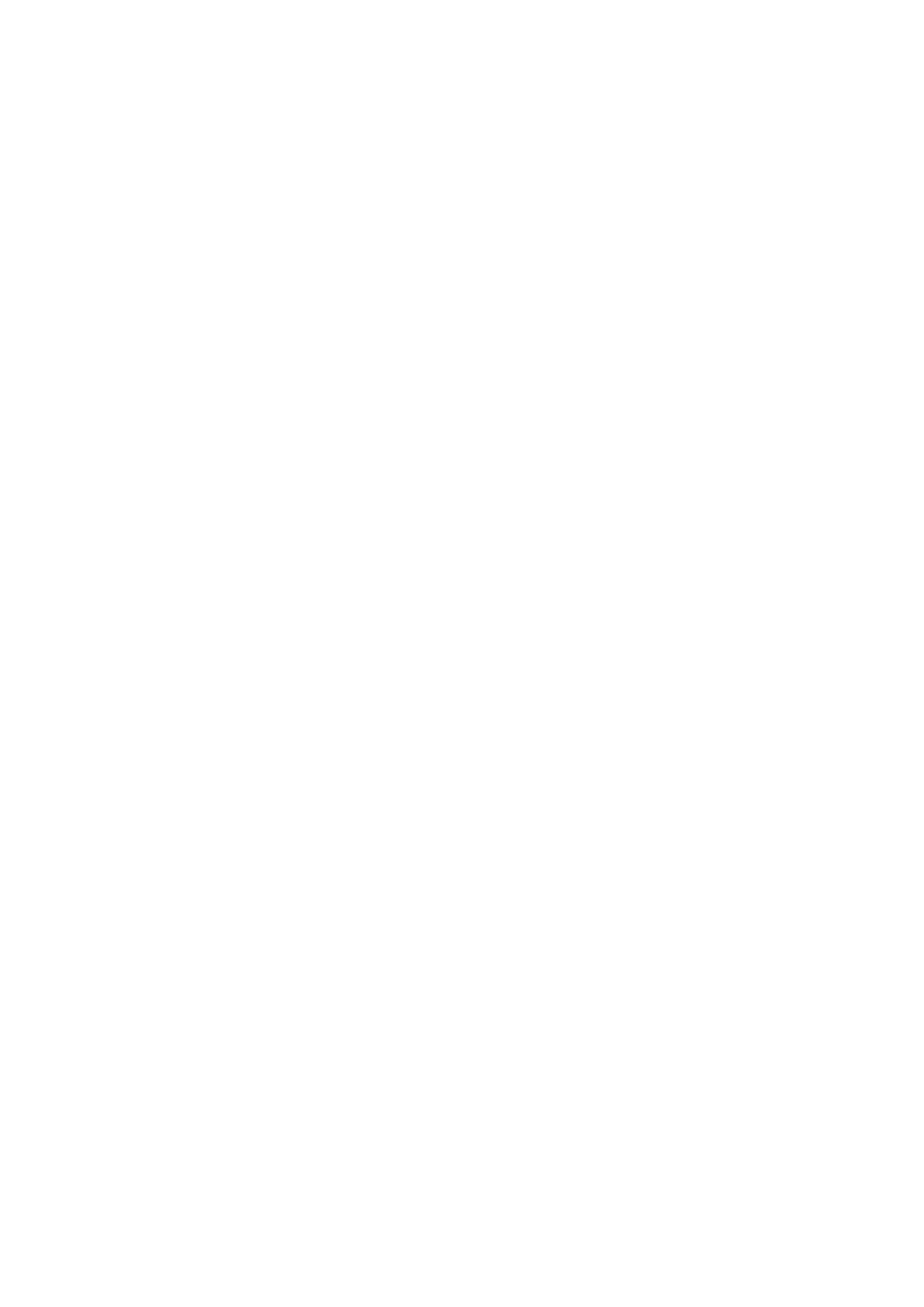## <span id="page-30-0"></span>**Chapter 3**

# **Algebraic Logic**

The core theory that enables investigations like ours is the tight relationship one can establish between logic and algebra.

## <span id="page-30-1"></span>**3.1 Algebraic Modal Logic**

### <span id="page-30-2"></span>**3.1.1 Universal Algebra**

The central idea of algebraic logic is to use the tools of universal algebra to investigate logic. In universal algebra, we abstract away from particular algebraic structures such as rings or modal algebras and consider an algebra as a set accompanied by a collection of constant terms and operators. We will give a brief introduction to the concepts most relevant for our primary investigation. For a more detailed study, the reader may consult [\[1,](#page-102-12) [9,](#page-102-13) [18\]](#page-103-10).

**Definition 3.1.** A *language*, or *signature*, is a collection  $\mathcal{L}$  of function symbols each with an associated arity. We call function symbols with arity 0 constants.

An L-*algebra* is a set *A* accompanied by an element of the set for each constant in  $\mathcal L$  and a function from A to A for each function symbol in  $\mathcal L$  with the same arity. We frequently use *A* to refer to an algebra and its underlying set interchangeably.

An  $\mathcal{L}\text{-}morphism$  is a map between two  $\mathcal{L}\text{-}algebras$  that respects the terms and operators of L.

Given a set of variables  $P$ , we define the *term algebra* for  $\mathcal L$  as follows. We define the set of terms over *P* as the least set  $Fm<sub>L</sub>(P)$  such that:

- (i)  $P \subseteq Fm_{\mathcal{L}}(P)$ ;
- (ii) If *c* is a constant in *L* then  $c \in Fm_{\mathcal{L}}(P)$ ;
- (iii) If  $\varphi_1, ..., \varphi_n \in Fm_{\mathcal{L}}(P)$  and f is a function symbol in  $\mathcal L$  with artiy *n*, then  $f(\varphi_1, ..., \varphi_n) \in Fm$ <sub>C</sub>(*P*).

Then, the term algebra is the unique algebra with underlying set  $Fm<sub>L</sub>(P)$  accompanied by a basic *n*-ary operation  $f'$  defined, for every  $\varphi_1, ..., \varphi_n \in Fm_{\mathcal{L}}(P)$ , as

$$
f'(\varphi_1, ..., \varphi_n) := f(\varphi_1, ..., \varphi_n).
$$

We frequently shorten this to simply *Fm* when L and *P* are understood.

**Definition 3.2.** Am *L*-*equation* is an expression of the form  $\epsilon \approx \delta$  where  $\epsilon, \delta \in$  $Fm_l(P)$ .

We say that a *L*-algebra *A* satisfies an equation  $\epsilon \approx \delta$  iff  $h(\epsilon) = h(\delta)$  for all *L*-morphisms  $h : Fm \to A$ . We denote this  $A \models \epsilon \approx \delta$ .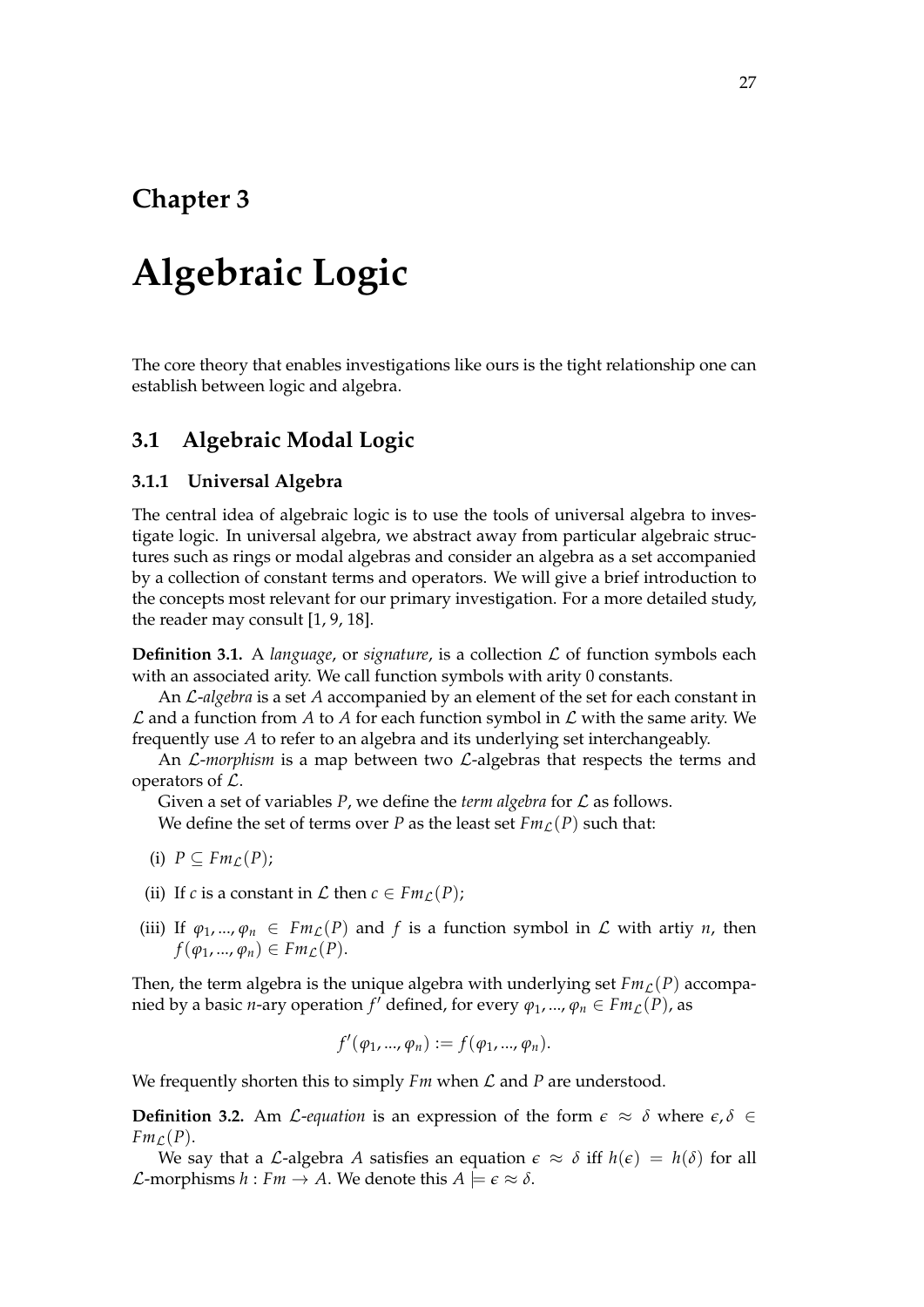Given a class of  $\mathcal{L}\text{-algebras }\mathcal{A}$ , we define the equational consequence relation relative to  $\mathcal{A}$ ,  $\models_{\mathcal{A}}$ , as follows. Let  $\Theta \cup {\{\epsilon \approx \delta\}}$  be a set of equations. Then  $\Theta \models_{\mathcal{A}} \epsilon \approx$  $\delta$  iff  $\forall A \in \mathcal{A}$  and all  $\mathcal{L}$ -morphisms  $h : Fm \to A$  if  $\forall \varphi \approx \psi \in \Theta$   $h(\varphi) = h(\psi)$  then  $h(\epsilon) = h(\delta).$ 

A *variety* is a class of algebras A that is equationally definable, that is there is a set of equations  $\Theta$  such that for any algebra *A* we have that  $A \in \mathcal{A}$  iff  $A \models \epsilon \approx \delta$  for all  $\epsilon \approx \delta \in \Theta$ .

Given a class of algebras A we denote by  $V(\mathcal{A})$  the least variety containing A.

An alternative way to look at varieties is through class operations. We denote by **I**, **H**, **S**, **P** and **P***<sup>U</sup>* the class operators of closure under isomorphism, homomorphic images, subalgebras, direct products and ultraproducts respectively. We assume direct products and ultra products of empty families of algebras are trivial algebras.

**Theorem 3.3** (Birkhoff's Theorem)**.**

A class of algebras A is a variety iff it is closed under **H**, **S** and **P**.

*Proof.* See [\[10,](#page-102-9) Theorem 7.79].

**Theorem 3.4** (Tarski's Theorem)**.** Given a class of algebras  $A$ ,  $V(A) = HSP(A)$ .

*Proof.* See [\[10,](#page-102-9) Theorem 7.8].

We can generalise this set up slightly further.

**Definition 3.5.** A *quasi-equation* is an expression of the form

$$
\Phi = \bigwedge_{i \leq n} \varphi_i \approx \psi_i \to \epsilon \approx \delta.
$$

Note that an equation  $\epsilon \approx \delta$  can be effectively identified with the quasi-equation  $\varnothing \to \epsilon \approx \delta$ .

We say that an  $\mathcal L$ -algebra satisfies a quasi-equation  $\Phi = \Lambda$  $\bigwedge_{i\leq n}\varphi_i \approx \psi_i \rightarrow \epsilon \approx \delta$ , denoted  $A \models \Phi$ , iff for all  $\mathcal{L}$ -morphisms  $h : Fm \rightarrow A$  if for all  $1 \le i \le n$   $h(\varphi_i) = h(\psi_i)$ then  $h(\epsilon) = h(\delta)$ .

Given a class of algebras  $\cal A$  we say that  $\Phi$  is valid in  $\cal A$  iff  $\{\varphi_i\approx\psi_i:i\leq n\}\models_{\cal A}$  $\epsilon \approx \delta$ .

A *quasi-variety* is a class of algebras A that is quasi-equationally definable, that is there is a set of quasi-equations  $\Theta$  such that for any algebra *A* we have that  $A \in \mathcal{A}$ iff  $A \models \Phi$  for all  $\Phi \in \Theta$ .

Given a class of algebras A, we denote by  $Q(A)$  the quasi-variety containing A

**Theorem 3.6** (Maltsev's Theorem)**.**

A class of algebras is a quasi-variety iff it is closed under **I**,**S**,**P** and **P***U*.

*Proof.* See [\[9,](#page-102-13) Theorem V2.25].

**Theorem 3.7.** Give a class of algebras  $A$ ,  $Q(A) = IBPP_U(A)$ .

*Proof.* See [\[9,](#page-102-13) Theorem V2.25].

An important property of varieties for our investigation is that of being primitive. This is because, as we will formalise shortly, being primitive is an 'algebraic counterpart' to hereditary structural completeness.

 $\Box$ 

 $\Box$ 

 $\Box$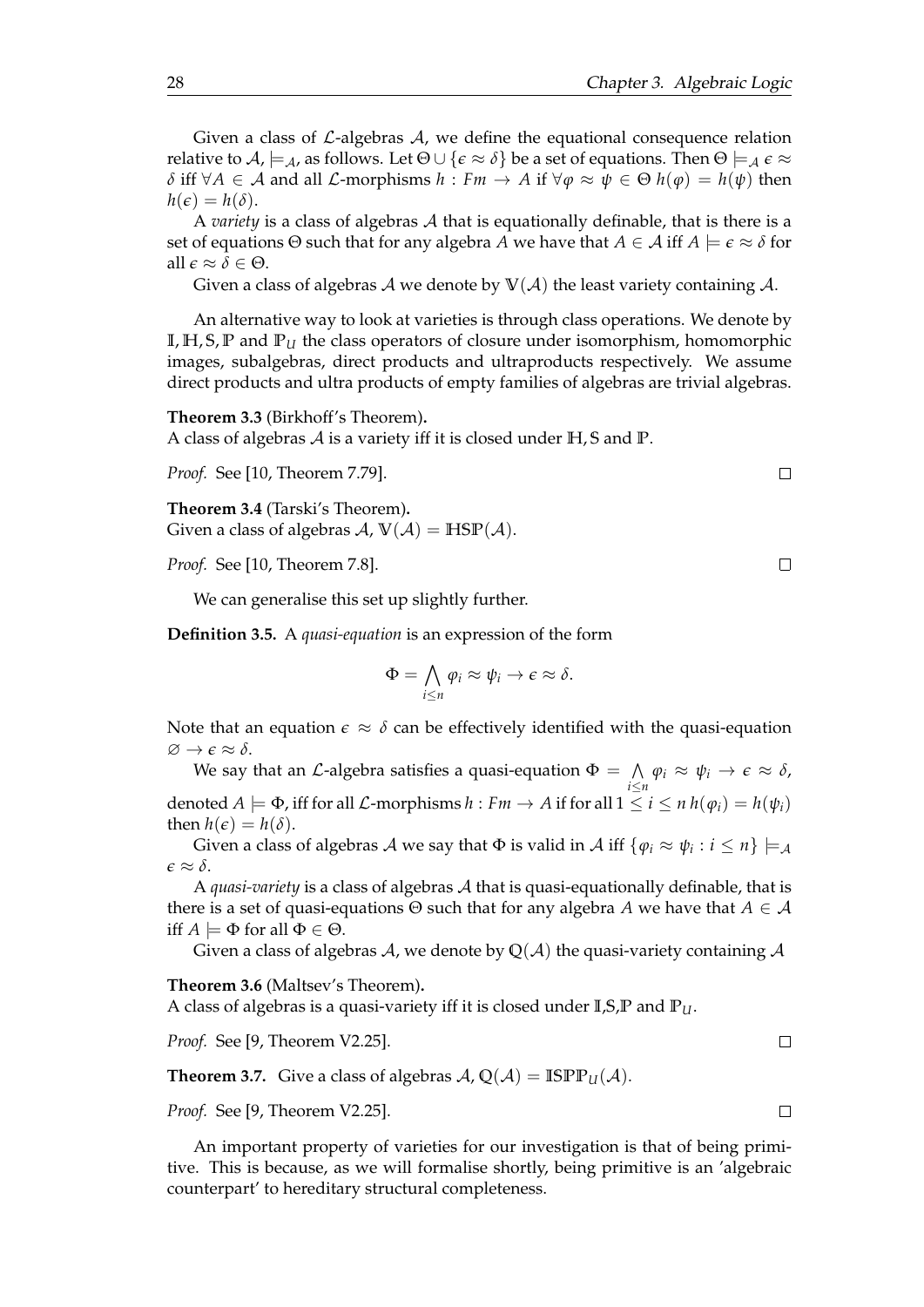A class *M* ⊆ A is a *sub-variety* or *subquasi-variety* of A iff *M* is a variety or quasivariety. A variety  $A$  is said to be *primitive* iff every subquasi-variety  $M$  of  $A$  is a variety.

### <span id="page-32-0"></span>**3.1.2 Logic**

In our context we start with a very abstract notion of a logic, that of consequence relations and deductive systems. The advantage of this very abstract framing is that we can give a very precise correspondence between finitary deductive systems and quasi-varieties of algebras. Again, here we give a only brief overview of this process. For a more detailed study, the reader may consult [\[6,](#page-102-7) [15\]](#page-102-8).

**Definition 3.8.** Given a set *A* a *consequence relation* on *A* is a relation  $\vdash ⊆ \mathcal{P}(A) \times A$ such that for every *X* ∪ *Y* ∪  $\{x\} \subseteq A$ :

- (i) If  $x \in X$  then  $X \vdash x$ ;
- (ii) If  $\forall y \in Y \ X \vdash y$  and  $Y \vdash x$  then  $X \vdash x$ .

Then, given a signature  $\mathcal L$  and set of variables  $P$ , a *deductive system* is a consequence relation of *Fm* such that for any *L*-morphism  $\sigma : Fm \to Fm$ ,  $\forall \Gamma \cup \{\phi\} \subseteq Fm$  if  $\Gamma \vdash \varphi$  then  $\sigma[\Gamma] \vdash \sigma(\varphi)$ . We call *L*-morphisms like  $\sigma$  substitutions and consequence relations with the above property are called substitution invariant.

A deductive system ⊢ is *finitary* iff  $\forall \Gamma \cup \{\varphi\} \subseteq Fm$ , if  $\Gamma \vdash \varphi$  then  $\exists \Delta \subseteq \Gamma$  which is finite and such that  $\Delta \vdash \varphi$ .

Given a set of formulas in at most two variables  $\Delta(x, y)$  and a set of equations  $\Theta \cup {\epsilon \approx \delta}$  we define:

$$
\Delta(\epsilon \approx \delta) := \{ \varphi(\epsilon, \delta) : \varphi(x, y) \in \Delta(x, y) \}
$$

$$
\Delta[\Theta] := \bigcup_{\epsilon \approx \delta \in \Theta} \Delta(\epsilon \approx \delta)
$$

Similarly, given a set of equations in at most one variable  $\tau(x)$  and  $\Gamma \cup \{\varphi\} \subseteq Fm$ , we define:

$$
\tau(\varphi) := \{ \epsilon(\varphi) \approx \delta(\varphi) : \epsilon(x) \approx \delta(x) \in \tau(x) \}
$$

$$
\tau[\Gamma] := \bigcup_{\varphi \in \Gamma} \tau(\varphi)
$$

**Definition 3.9.** A finitary deductive system ⊢ is said to be *algebraizable* iff there exists a quasi-variety A, a set of equations *τ*(*x*) and set of formulas ∆(*x*, *y*) such that for all sets of equations  $Θ ∪ {ε ≈ δ}$  and sets of formulas  $Γ ∪ {φ}$ :

$$
\text{Alg1 }\Gamma \vdash \varphi \text{ iff } \tau[\Gamma] \models_{\mathcal{A}} \tau(\varphi);
$$

$$
Alg2 \Delta[\Theta] \vdash \Delta(\epsilon, \delta) \text{ iff } \Theta \models_{\mathcal{A}} \epsilon \approx \delta;
$$

$$
Alg3 \varphi + \Delta[\tau(\varphi)];
$$

$$
Alg4 \epsilon \approx \delta = | \models_{\mathcal{A}} \tau[\Delta(\epsilon, \delta)].
$$

Equivalently, when Γ  $\vdash$  *φ* iff *τ*[Γ]  $\models$  *Λ τ*(*φ*) and *x* ≈ *y* =| $\models$  *Λ τ*[Δ(*x, y*)] [\[6,](#page-102-7) Corollary 2.9].

We call A an *equivalent algebraic semantics* (EAS) for ⊢. Every algebraizable finitary deductive system has a unique equivalent algebraic semantics [\[6,](#page-102-7) Theorem 2.15].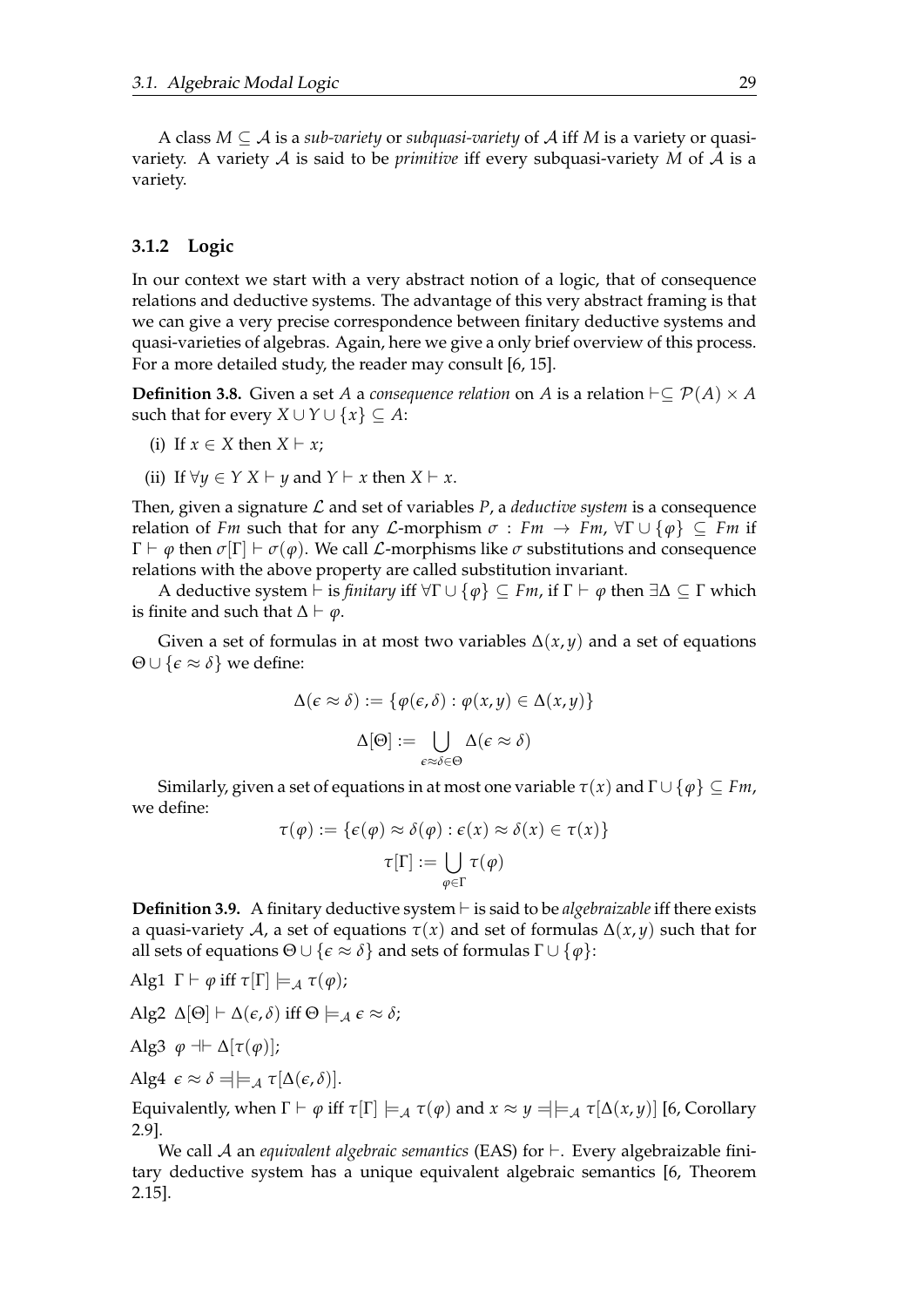For example, **IPC** is a finitary deductive system for  $\mathcal{L} = \{ \wedge, \vee, \rightarrow, \top, \bot \}$  and has the variety of Heyting algebras as its EAS under  $\tau(x) = \{x \approx \top\}$  and  $\Delta(x, y) =$  $\{x \rightarrow y, y \rightarrow x\}$ [\[5\]](#page-102-1).

Of course, we are specifically interested in modal logic. Briefly recalling the basic set up, a normal modal logic (NML) is a set of formulas *λ* in signature (∧, ∨¬, □, ⊤) such that:

- (i)  $\lambda$  contains all the classical tautologies.
- (ii)  $\square(p \to q) \to (\square p \to \square q) \in \lambda$  for all propositional variables p and q.
- (iii)  $\lambda$  is closed under Modus Ponens, necessitation ( $\varphi \in \lambda$  implies  $\Box \varphi \in \lambda$ ) and substitution.

The least NML is called *K*, and given  $\varphi \in Fm$  we use  $K + \varphi$  to denote the least NML containing  $\varphi$ , e.g.  $K4 = K + \Box p \rightarrow \Box \Box p$  and  $S4 = K4 + \Box p \rightarrow p$ .

In the basic set up NMLs are identified with sets of formulas, but we wish to view them as finitary deductive systems. There are at least two ways to define a finitary deductive system given a NML *λ*, which are as follows.

#### **Definition 3.10.** Let  $\lambda$  be a normal modal logic.

We define the finitary deductive system  $\lambda_g$  by  $\forall \Gamma \cup \{\varphi\} \subseteq Fm \Gamma \vdash_{\lambda_g} \varphi$  iff  $\varphi$  is derivable from Γ using the theorems of *λ* and the inference rules Modus Ponens and necessitation.

We define the finitary deductive system  $\lambda_l$  by  $\forall \Gamma \cup \{\varphi\} \subseteq Fm \Gamma \vdash_{\lambda_l} \varphi$  iff  $\varphi$  is derivable from Γ using the theorems of *λ* and the inference rule Modus Ponens.

Our focus is on  $\lambda_g$  precisely because it has an EAS witnessed by a variety of modal algebras whilst this is not the case for  $\lambda_l$  [\[6,](#page-102-7) Corollary 5.6].

**Theorem 3.11** (Algebraic Modal Logic)**.**

Let  $\lambda$  be a normal modal logic. Then  $\vdash_{\lambda_g}$  is algebraizable with EAS:

$$
\mathcal{A}_{\lambda} = \{ A \in MA : \forall \varphi \in \lambda, \models_A \varphi \approx \top \};
$$
  

$$
\tau(x) = \{ x \approx \top \} \text{ and } \Delta(x, y) = \{ x \rightarrow y, y \rightarrow x \}.
$$

Moreover,  $A_{K_g} = MA$ ,  $A_{K4_g} = K4-A$  and  $A_{S4_g} = S4-A$ .

*Proof.* See [\[15,](#page-102-8) Examples 2.17, Proposistion 3.15].

Going forward we'll suppress a lot of this notation and talk of a normal modal logic *λ* to refer to the finitary deductive system  $λ<sub>g</sub>$ . We will also say that a normal modal logic *λ* has EAS *A* to refer to  $λ_g$  having EAS  $A_\lambda$ ,  $\tau(x)$  and  $Δ(x, y)$ .

### <span id="page-33-0"></span>**3.1.3 Hereditary Structural Completeness & Primitive Varieties**

The correspondence between logic and algebra becomes useful because properties of logical systems frequently have natural and well understood algebraic mirrors. This is the framework for our project.

Let ⊢ be a deductive system. A deductive system ⊢ ′ in the same language is said to be an *extension* of  $\vdash$  iff for every  $\Gamma \cup \{\varphi\} \subseteq Fm$  if  $\Gamma \vdash \varphi$  then  $\Gamma \vdash' \varphi$ .

A *rule* is an expression of the form  $\Gamma \triangleright \varphi$  where  $\Gamma \cup \{\varphi\}$  is a finite subset of *Fm*.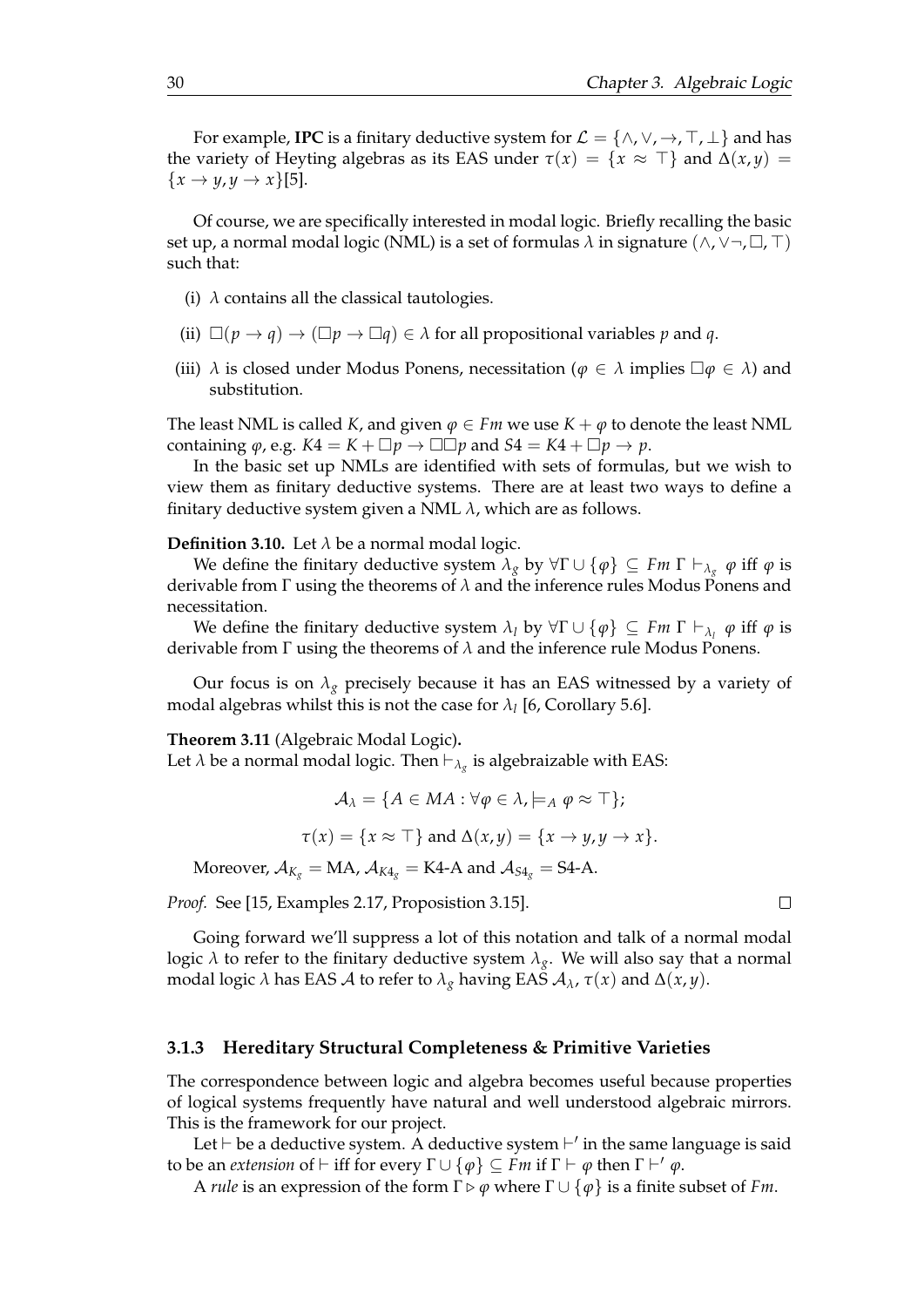**Definition 3.12.** A rule  $\Gamma \triangleright \varphi$  is said to be *admissible* in  $\vdash$  iff for all substitutions  $\sigma$  if *∀γ* ∈ Γ  $\vdash$  *σ*(*γ*) then  $\vdash$  *σ*(*φ*).

A rule  $\Gamma \triangleright \varphi$  is said to be *derivable* in  $\vdash$  iff  $\Gamma \vdash \varphi$ .

Accordingly we say that ⊢ is *structurally complete* (SC) iff every rule that is admissible in ⊢ is also derivable in ⊢ and ⊢ is *hereditarily structurally complete* (HSC) iff every finitary extension of  $\vdash$  is structurally complete.

**Remarks.** Hereditary structural completeness is sometimes defined as the property that every *axiomatic* extension of ⊢ is structurally complete. This is equivalent to our given definition by theorem 3.2 in [\[24\]](#page-103-0).

The critical comparison for our purposes is the following two theorems.

**Theorem 3.13.** Let  $\vdash$  be a algebraizable finitary deductive system with variety A as its EAS.

The lattice of axiomatic extensions of  $\vdash$  is dually isomorphic to that of subvarieties of *K*.

*Proof.* Included in [\[5,](#page-102-1) Section 2].

<span id="page-34-1"></span>**Theorem 3.14.** Let  $\vdash$  be a algebraizable finitary deductive system with variety A as its EAS.

 $⊢$  is hereditarily structurally complete iff  $A$  is primitive.

*Proof.* Included in [\[5,](#page-102-1) Section 2].

As axiomatic extensions of K4 have EAS witnissed by K4-A, the task of characterising hereditarily structurally complete axiomatic extensions of K4 is equivalent to that of characterising primitive sub-varieties of K4-A.

To this end, we will employ some standard results from universal algebra. These will allow us to give a sufficient and necessary condition for a variety to be primitive which centre around the algebraic property of being weakly projective. Let  $A$  be a variety. An algebra  $A \in \mathcal{A}$  is *weakly projective in*  $\mathcal{A}$  iff for every  $B \in \mathcal{A}$ , if  $A \in \mathbb{H}(B)$ then  $A \in \mathbb{IS}(B)$ .

Our necessary condition for a variety to be primitive is straightforward.

**Lemma 3.15.** Let A be a primitive variety with finite signature. The finite non-trivial FSI members of  $A$  are weakly projective in  $A$ .

*Proof.* See [\[5,](#page-102-1) lemma 2.1].

Establishing our sufficient condition requires a little more work. We start with sufficiency condition for varieties with the additional property of being locally finite. A variety is said to be *locally finite* when its finitely generated members are finite.

<span id="page-34-0"></span>**Theorem 3.16.** A locally finite variety  $A$  is primitive iff its finite, non-trivial FSI members are weakly projective in  $\mathcal{A}$ .

*Proof.* See [\[5,](#page-102-1) Theorem 2.2].

As explored by Bezhanisvhili and Moraschini [\[5\]](#page-102-1), in the case of intermediate logics and Esakia spaces theorem [3.16](#page-34-0) is sufficient for the broader characterisation because primitive varieties of Heyting algebras are locally finite. In our main investigation we will be working with varieties that are not necessarily locally finite. Therefore, we need to establish a more general version of theorem [3.16](#page-34-0) and for this

 $\Box$ 

 $\Box$ 

 $\Box$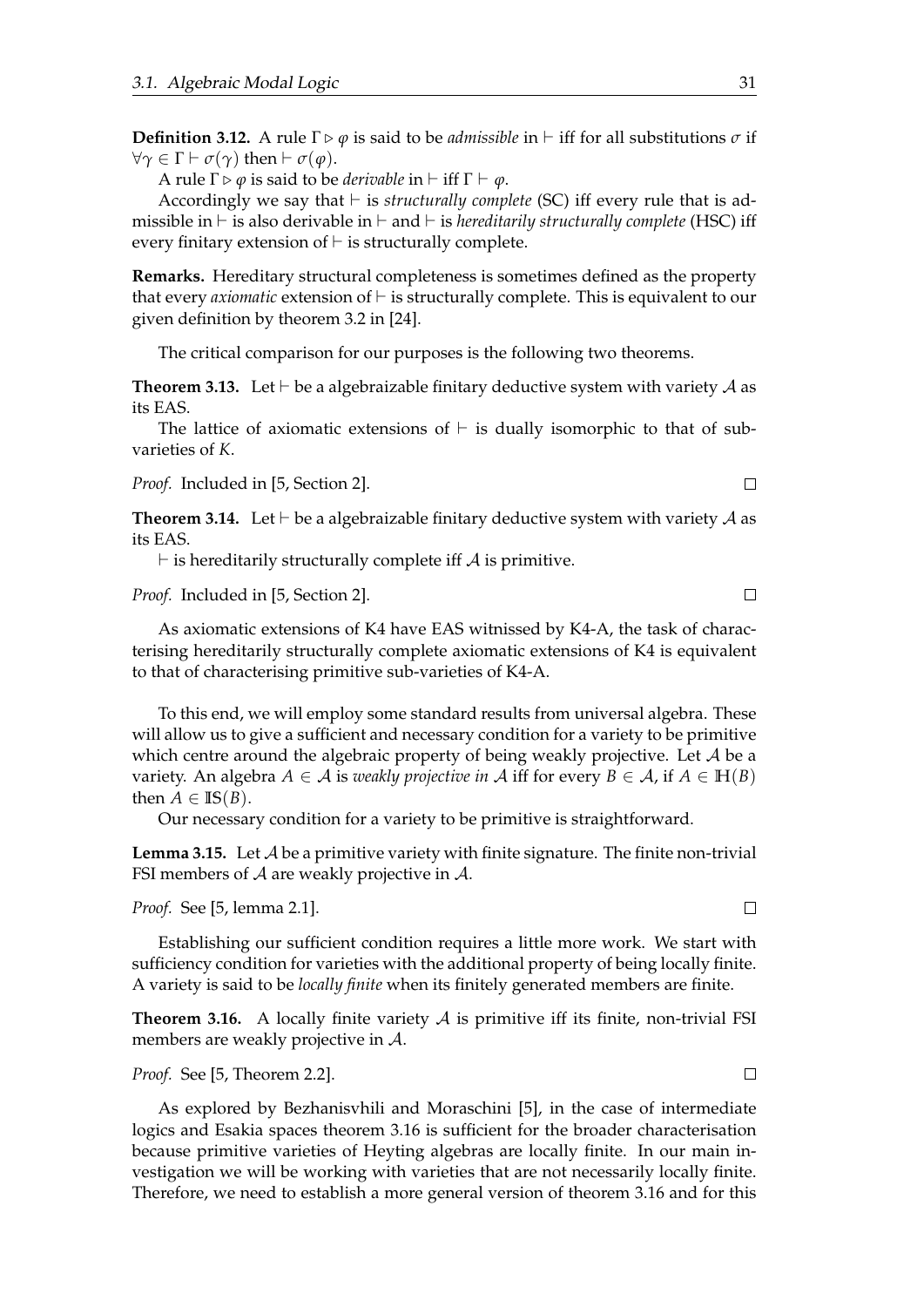we need a small amount of additional theory. First, there is another mirror of properties between logic and algebra.

Given an algebra *A* and elements  $c, d \in A$  we denote the smallest congruence of *A* identifying *c* and *d* as *CongA*(*c*, *d*). We say that a variety A has *equationally definable principal congruences* (EDPC) iff there is a finite set of equations  $\Phi(x, y, z, w)$  such that  $∀A ∈ A$  and  $∀a, b, c, d ∈ A$   $(a, b) ∈ Cong_A(c, d)$  iff  $A ⊨ \Phi(a, b, c, d)$ .

<span id="page-35-0"></span>**Lemma 3.17.** Let A be a variety with EDPC witnessed by  $\Phi(x, y, z, w)$ . Then letting  $\Theta \cup \{\varphi \approx \psi, \varepsilon \approx \delta\}$  be a set of equations;  $\Theta$ ,  $\varphi \approx \psi \models_{\mathcal{A}} \varepsilon \approx \delta$  iff  $\Theta \models_{\mathcal{A}} \Phi(\varphi, \psi, \varepsilon, \delta)$ .

*Proof.* See [\[7,](#page-102-14) Def 3.11, Theorem 5.4].

A finitary deductive system ⊢ has a *deduction detatchment theorem* (DDT) iff there exists a finite set of formulas I(x,y) such that for every set of formulas  $\Gamma \cup {\phi, \psi}$ , Γ, *φ* ⊢ *ψ* iff Γ ⊢ *I*(*φ*, *ψ*).

**Theorem 3.18.** Let  $\vdash$  be a algebraizable finitary deductive system with variety  $\mathcal A$  as its EAS.  $⊢$  has a DDT iff  $A$  has EDPC.

*Proof.* See [\[7,](#page-102-14) Theorem 5.5].

Whilst the varieties of K4-algebras we will work with can fail to be locally finite, they all have EDPC. In fact this is a property of any variety of K4-algebras.

**Lemma 3.19.** Every variety of K4-algebras has EDPC.

*Proof.* Discussed in detail in [\[8\]](#page-102-15). In particular, theorem 5.4 and the examples discussed on page 597 imply our lemma.  $\Box$ 

We also make use of another way to think about hereditary structural completeness. We say that a variety A has the *finite model property* (FMP) iff for any equation  $\epsilon \approx \delta$  such that  $\not\models_{\mathcal{A}} \epsilon \approx \delta$  there exists a finite algebra  $A \in \mathcal{A}$  such that  $A \not\models \epsilon \approx \delta$ .

We denote free countably generated algebra of a variety as  $F_A(\omega)$ .

**Lemma 3.20.** Let  $\vdash$  be a algebraizable finitary deductive system with variety  $\mathcal A$  as its EAS.

- (i) ⊢ is SC iff  $A = Q(F_A(\omega))$ ;
- (ii) ⊢ is HSC iff for all subvareities *M* of *A*, *M* =  $Q(F_M(\omega))$ .

*Proof.* For (i) see [\[24,](#page-103-0) Theorem 6.4]. From our earlier remark,  $\vdash$  is HSC iff all its axiomatic extensions are SC. Then, (ii) follows by (i) and theorem [3.14.](#page-34-1)  $\Box$ 

**Lemma 3.21.** Let  $A$  be a variety with the FMP and EDPC, and let  $A_{\text{FinSI}}$  be the class of finite, SI members of A. Then  $A = Q(A_{\text{FinSI}})$ 

*Proof.* As  $\mathcal{A}_{FinsI} \subseteq \mathcal{A}$ , the inverse inclusion is immediate. For  $\subseteq$ ; as  $\mathbb{Q}(\mathcal{A}_{FinsI})$  is a quasi-variety it is quasi-equationally definable, so it is sufficient to show that if a quasi-equation fails in A it also fails in A*FinSI*. Repeated application of lemma [3.17](#page-35-0) makes it is sufficient to consider a single premise quasi-equation.

Let  $\varphi \approx \psi \rightarrow \alpha \approx \delta$  be a quasi equation failing in A, i.e.  $\exists A \in \mathcal{A}$  and  $h : Fm \rightarrow$  $A: h(\varphi) = h(\psi)$  and  $h(\alpha) \neq h(\beta)$ . Then,  $(h(\alpha), h(\beta)) \notin \text{Cong}_A(h(\varphi), h(\psi))$  and so by EDPC  $\nvDash_A \Phi(h(\phi), h(\psi), h(\alpha), h(\beta))$ , and in particular  $\nvDash_A \Phi(\phi, \psi, \alpha, \beta)$ . Then, as

 $\Box$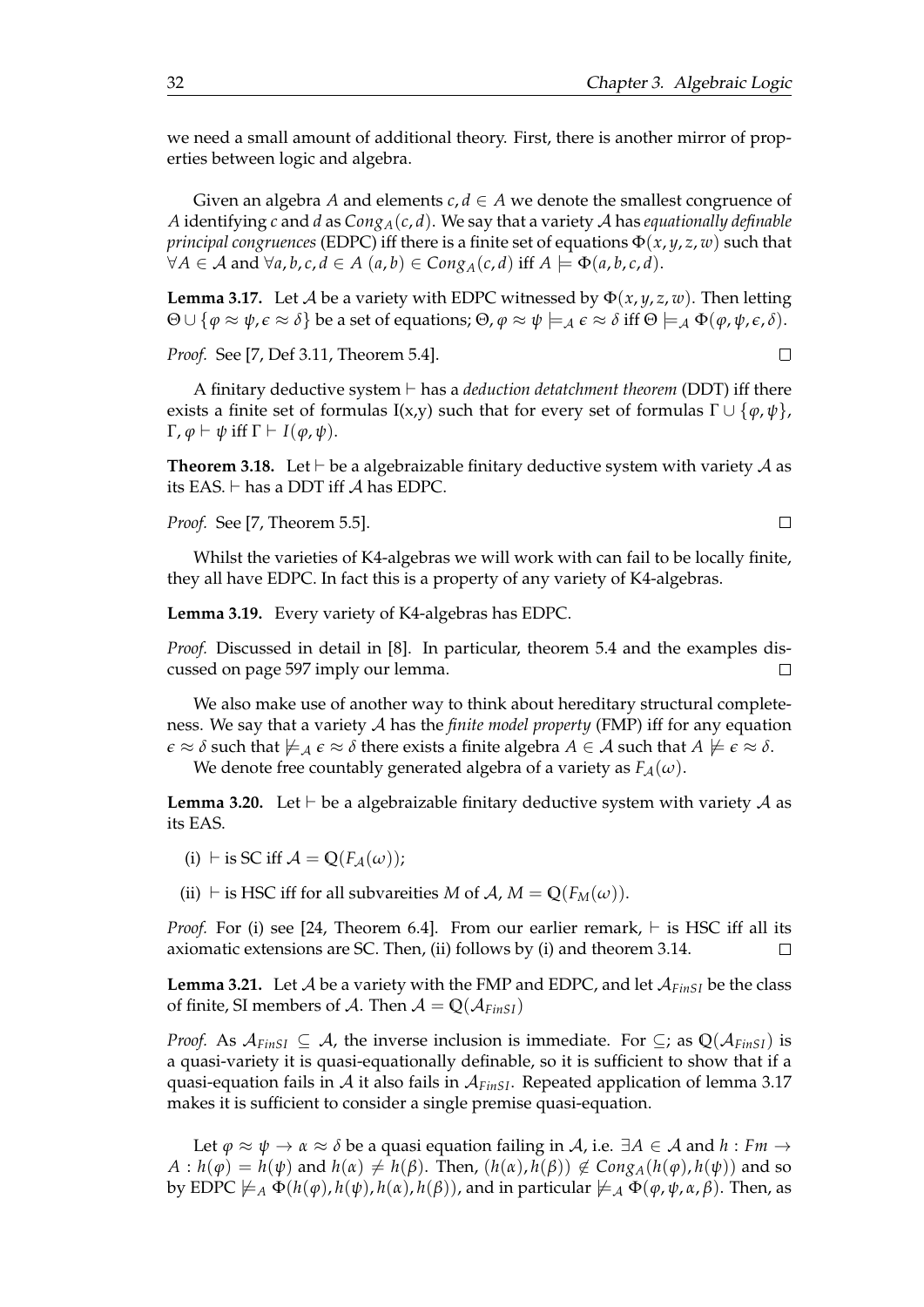A has FMP, and as a variety is generated by its SI elements, we can find  $B \in A_{FinsI}$ and  $h': Fm \to B$  such that  $\not\models_B \Phi(h'(\varphi), h'(\psi), h'(\alpha), h'(\beta))$ , and so by EDPC again  $(h'(\alpha), h'(\beta)) \notin \text{Cong}_B(h'(\varphi), h'(\psi)).$ 

Now, every congruence of *B* is an intersection of completely ∩-irreducible congruences, therefore there is a completely ∩-irreducible congruence *θ* of *B* such that  $Cong_B(h'(\varphi), h'(\psi)) \subseteq \theta$  and  $(h'(\alpha), h'(\beta)) \notin \theta$ . Then  $B/\theta \in A_{FinsI}$ , and this alongside the quotient map composed with *h'* witness that  $\varphi \approx \psi \not\models_{\mathcal{A}_{FinsI}} \alpha \approx \beta$ .  $\Box$ 

We can now establish our alternative to theorem [3.16](#page-34-0) and sufficiency condition for a variety being primitive.

<span id="page-36-0"></span>**Theorem 3.22.** Let  $A$  be a variety with EDPC and such that all its sub-varieties have FMP. If the finite, non-trivial FSI members of  $A$  are weakly projective in  $A$  then  $A$  is primitive.

*Proof.* By lemma [3.20](#page-35-0) and theorem [3.14](#page-34-1) it is sufficient to check that for all subvarieties *M* of *A* that  $M = Q(F_M(\omega))$ . So let *M* be a sub-variety of *A*, by assumption *M* has EDPC and FMP. As  $F_M(\omega) \in M$ ,  $\mathbb{Q}(F_M(\omega)) \subseteq M$  immediately.

For the other inclusion; by lemma [3.21,](#page-35-1)  $M = Q(M_{FinsI})$ . Then, letting  $A \in M_{FinsI}$ , as *A* is finite it is countably generated and in particular  $A \in \mathbb{H}(F_M(\omega)) \subseteq M \subseteq \mathcal{A}$ . *A* is finite and SI (and in particular FSI) and therefore by assumption weakly projective in A. Therefore,  $A \in \mathbb{IS}(F_M(\omega))$ , which gives  $M = \mathbb{Q}(M_{FinsI}) \subseteq \mathbb{Q}(F_M(\omega))$  as required.

Putting our two conditions together in the context of K4-algebras reduces the problem of characterising their primitive varieties to the following.

<span id="page-36-1"></span>**Lemma 3.23.** Let A be a variety of K4-algebras.

- (i) If A is primitive then the finite, non-trivial, FSI members of A are weakly projective in A.
- (ii) Suppose all sub-varieties of  $\mathcal A$  have the FMP. If the finite, non-trivial FSI members of  $A$  are weakly projective in  $A$  then  $A$  is primitive.

*Proof.* (i) is exactly lemma [3.15](#page-34-2) whilst (ii) follows from theorem [3.22](#page-36-0) and lemma [3.19.](#page-35-2)  $\Box$ 

#### **3.2 Order-Topological Semantics for Modal Logic**

The theory established so far is essentially sufficient for our project. As K4 is algebrized by the variety K4-A, to characterise the hereditary structurally complete transitive modal logics it is sufficient to characterise the primitive varieties of K4 algebras. In a moment we will begin to undertake that task with our modal duality doing a lot of the heavy lifting.

However, in the modal case we can say a little more about the relationship between logic, algebra and topology. This is because we can give a direct ordertoplogical semantics for NMLs, one which lines up with the picture already described and provides some additional context to neatly tie up the main theory. This semantics is a generalisation of the familiar Kripke semantics for modal logic (hence the alternative naming for modal spaces as descriptive Kripke frames), which we briefly recall here. For more detail see [\[10,](#page-102-0) Section 8] and [\[3\]](#page-102-1).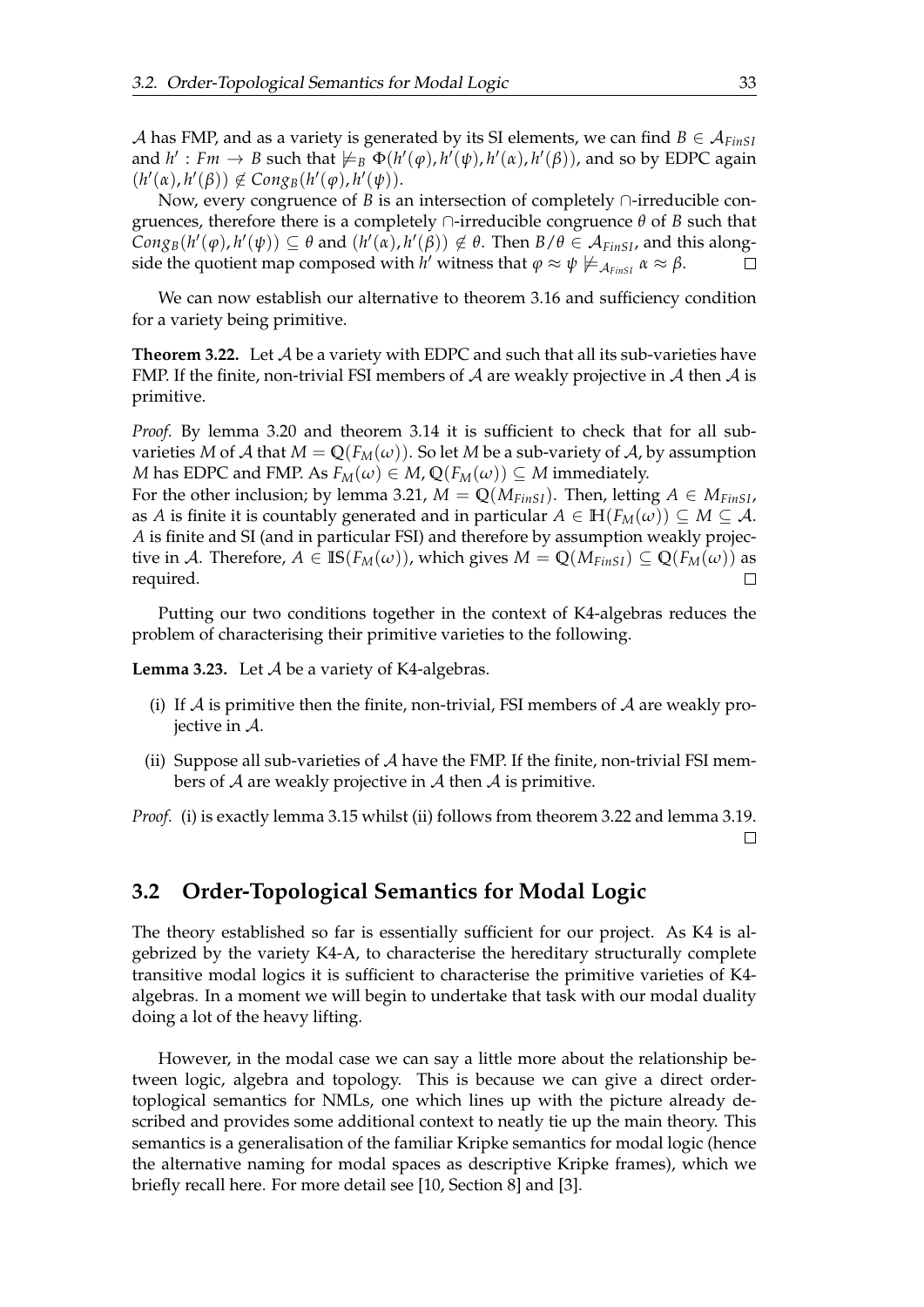<span id="page-37-1"></span>**Definition 3.24.** Let  $(X, R)$  be a frame,  $x \in X$  an element of the frame and  $V : P \rightarrow$  $P(X)$  a valuation on the frame. Given a modal formula  $\varphi \in Fm$  we define the truth of  $\varphi$  at *x* under *V*, denoted *x*, *V*  $\models \varphi$  inductively as follows:

> $x, V \models p$  iff  $x \in V(P)$ .  $x, V \models \psi \land \lambda$  iff  $x, V \models \psi$  and  $x, V \models \lambda$ .  $x, V \models \psi \lor \lambda$  iff  $x, V \models \psi$  or  $x, V \models \lambda$ .  $x, V \models \neg \psi$  iff  $x, V \not\models \psi$ .  $x, V \models \Box \psi$  iff  $\forall y \in X : xRyy, V \models \psi$ . *x*, *V*  $\models$   $\Diamond \psi$  iff  $\exists y \in X : xRy$  and  $y, V\models \psi$ .

Then, given a modal space  $X$  and recalling that  $X^*$  denotes the set of clopen subsets of *X*, we define a consequence relation for  $\mathcal{X}$ ,  $\models_{\mathcal{X}}$ , by  $\forall \Gamma \cup \{\phi\} \subseteq Fm$ ,  $\Gamma \models_{\mathcal{X}}$  $\varphi$  iff for all valuations  $V: P \to X^*$  if  $\forall x \in X \,\forall \gamma \in \Gamma$ ,  $x, V \models \gamma$  then  $\forall x \in Xx, V \models \varphi$ .

Letting  $\lambda$  be a NML and  $\mathcal{X} \in MS$ , we say that  $\mathcal{X}$  is a  $\lambda$ -*space* iff  $\forall \Gamma \cup \{\phi\} \subseteq Fm$ if  $\Gamma \vdash_{\lambda} \varphi$  then  $\Gamma \models_{\mathcal{X}} \varphi$ .

Then, the natural relationship one would hope for holds.

<span id="page-37-0"></span>**Theorem 3.25.** Let  $\lambda$  be an NML with EAS  $\mathcal{A}$  and  $\mathcal{X} \in M$ S. Then  $\mathcal{X}^* \in \mathcal{A}$  iff  $\mathcal{X}$  is a *λ*-space.

*Proof.* The basic idea is that a valuation on a modal space  $\mathcal X$  induces a modal homomorphism from *Fm* to  $\mathcal{X}^*$  and vice versa.

Let  $X \in MS$  and let  $V : P \to X^*$ . We define  $h_V : Fm \to X^*$  by:

$$
h_V(\varphi) := \{ x \in X : x, V \models \varphi \}.
$$

We claim this is a modal homomorphism. The  $\land$ ,  $\lor$  and  $\neg$  cases are trivial, for  $\Box \varphi$ ;  $x \in h_V(\Box \varphi)$  iff  $x, V \models \Box \varphi$  iff  $\forall y \in R[x]$   $y, V \models \varphi$  iff  $\forall y \in R[x]$   $y \in h_V(\varphi)$  iff  $R[x] \subseteq h_V(\varphi)$  iff  $x \in \Box h_V(\varphi)$ .

Conversely, given  $h : Fm \upharpoonright P \to \mathcal{X}^*$ , we define  $V_h : Fm \to X^*$  by  $V_h := h \upharpoonright P$ . This is clearly a valuation on X, moreover by induction we can check that  $\forall \varphi \in Fm$  $h(\varphi) = \{x \in X : x, V \models \varphi\}$ . The base case is simply the definition of  $V_h$  and  $x, V \models p$ for  $p \in P$ , the inductive step on  $\wedge$ ,  $\vee$  and  $\neg$  is trivial. For  $\varphi = \Box \psi$ ;  $x \in h(\Box \psi)$  iff  $x \in \Box h(\psi)$  iff  $\forall y \in R[x]$   $y \in h(\psi)$  iff  $\forall y \in R[x]$   $y, V \models \psi$  iff  $x, V \models \Box \psi$ .

Now, let  $\Gamma \cup \{\varphi\} \subseteq Fm$ . Suppose there is a modal homomorphism  $h : Fm \to \mathcal{X}$ such that  $\forall \gamma \in \Gamma$   $h(\gamma) = X$  but  $h(\varphi) \neq X$ . Then  $V_h: P \to X^*$  is a valuation on  $\lambda$ such that  $\forall x \in X \ \forall \gamma \in \Gamma \ x$ ,  $V_h \models \gamma$  but  $\exists x \in X : x$ ,  $V_h \not\models \varphi$ . Conversly, if  $V : P \to X^*$ is a valuation on X such that  $\forall x \in X \forall \gamma \in \Gamma \ x, V \models \gamma$  but  $\exists x \in X : x, V \not\models \varphi$ then  $h_V : Fm \to \mathcal{X}$  is a modal homomorphism such that  $\forall \gamma \in \Gamma$   $h_V(\gamma) = X$  but  $h_V(\varphi) \neq X$ . That is,  $\forall \Gamma \cup \{\varphi\} \subseteq Fm$ ,  $\Gamma \approx \top \models_{\mathcal{X}^*} \varphi \approx \top$  iff  $\Gamma \models_{\mathcal{X}} \varphi$ .

So finally, let  $X \in MS$ . Suppose  $X^* \in \mathcal{A}$ , then  $\forall \Gamma \cup \{\varphi\} \subseteq Fm : \Gamma \vdash_{\lambda} \varphi$  we have  $\Gamma \approx \top \models_{\mathcal{X}^*} \varphi \approx \top$  and therefore  $\forall \Gamma \cup \{\varphi\} \subseteq Fm : \Gamma \vdash_{\lambda} \varphi$  we have  $\Gamma \models_{\mathcal{X}} \varphi$ , i.e. X is a *λ*-space.

Suppose X is a  $\lambda$ -space. From theorem [3.11](#page-33-0)  $\mathcal{X}^* \in \mathcal{A}$  iff  $\forall \varphi \in Fm : \vdash_{\lambda} \varphi \models_{\mathcal{X}^*} \varphi$ . Letting  $\varphi \in Fm : \vdash_{\lambda} \varphi$  then as X is a  $\lambda$ -space we have  $\models_{\chi} \varphi$  and therefore  $\models_{\chi^*} \varphi$  as required. $\Box$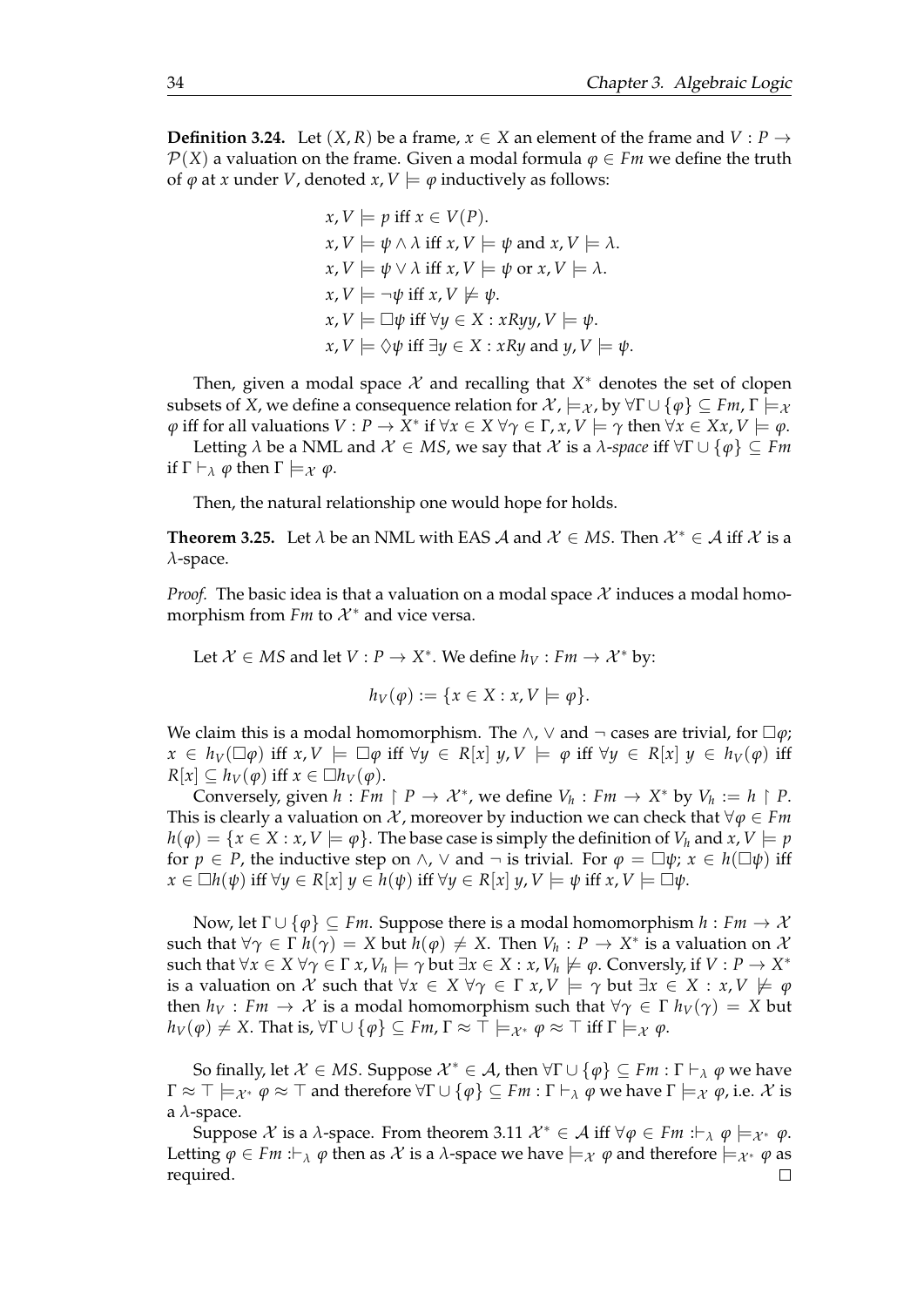This alongside the duality allows us to convert the entire preceding section from a discussion about the relationship between normal modal logics and their algebraic modes to one about the relationship between normal modal logics *λ* and their *λ*spaces. In particular, we can re-frame the question of characterising HSC normal modal logics once more.

**Corollary 3.26.** Every normal modal logic  $\lambda$  is sounds and complete with respect to its class of *λ*-spaces.

*Proof.* Follows from theorem [3.11](#page-33-0) and [3.25.](#page-37-0)

 $\Box$ 

We say that a NML  $\lambda$  has the *finite model property* (FMP) iff for any  $\varphi \in Fm$  if there is a *λ*-space X with  $\not\models_{\mathcal{X}} \varphi$  then there is a finite *λ*-space Y such that  $\not\models_{\mathcal{Y}} \varphi$ .

We say that a modal space  $X$  is *weakly projective* for a NML  $\lambda$  iff for every  $\lambda$ space  $\mathcal{Y}$ , if  $\mathcal{X}$  is a closed upset of  $\mathcal{Y}$  then there is a surjective continuous *p*-morphism  $f: \mathcal{Y} \to \mathcal{X}$ .

<span id="page-38-0"></span>**Corollary 3.27.** Let  $\lambda$  be a logic extending K4.

- (i) If  $\lambda$  is HSC then the finite, non-trivial rooted  $\lambda$ -spaces are weakly projective for *λ*.
- (ii) Suppose all the axiomatic extensions of  $\lambda$  have FMP. Then, if the finite, nontrivial, rooted *λ*-spaces are weakly projective for *λ*, then *λ* is HSC.

*Proof.* This is simply a translation of lemma [3.23](#page-36-1) using theorem [3.25](#page-37-0) & [3.18](#page-35-3) and lemmas [2.9](#page-13-0) & [2.10.](#page-13-1)  $\Box$ 

With this we have all the requisite background theory for our main task. Through the notion of algebraizable logics and its application to modal logic (definition [3.9,](#page-32-0) theorem [3.11\)](#page-33-0) we have re-characterised the problem of determining which transitive modal logics are hereditarily structurally complete to the problem of determining which varieties of K4-algebras are primitive (theorem [3.14\)](#page-34-1). We have also gone some way into reducing that task providing both a necessary [\(3.15\)](#page-34-2) and sufficient [\(3.22\)](#page-36-0) condition for being primitive. This sets the stage for our main investigation, where we will look to solve this algebraic problem using Jónsson-Tarski duality as an aid. However, we have also given a direct order-topological semantics for transitive modal logics [\(3.24\)](#page-37-1) which fits in neatly with the rest of the theory [\(3.25\)](#page-37-0). This provides a different framing of the problem, one which avoids any reference to algebra [\(3.27\)](#page-38-0).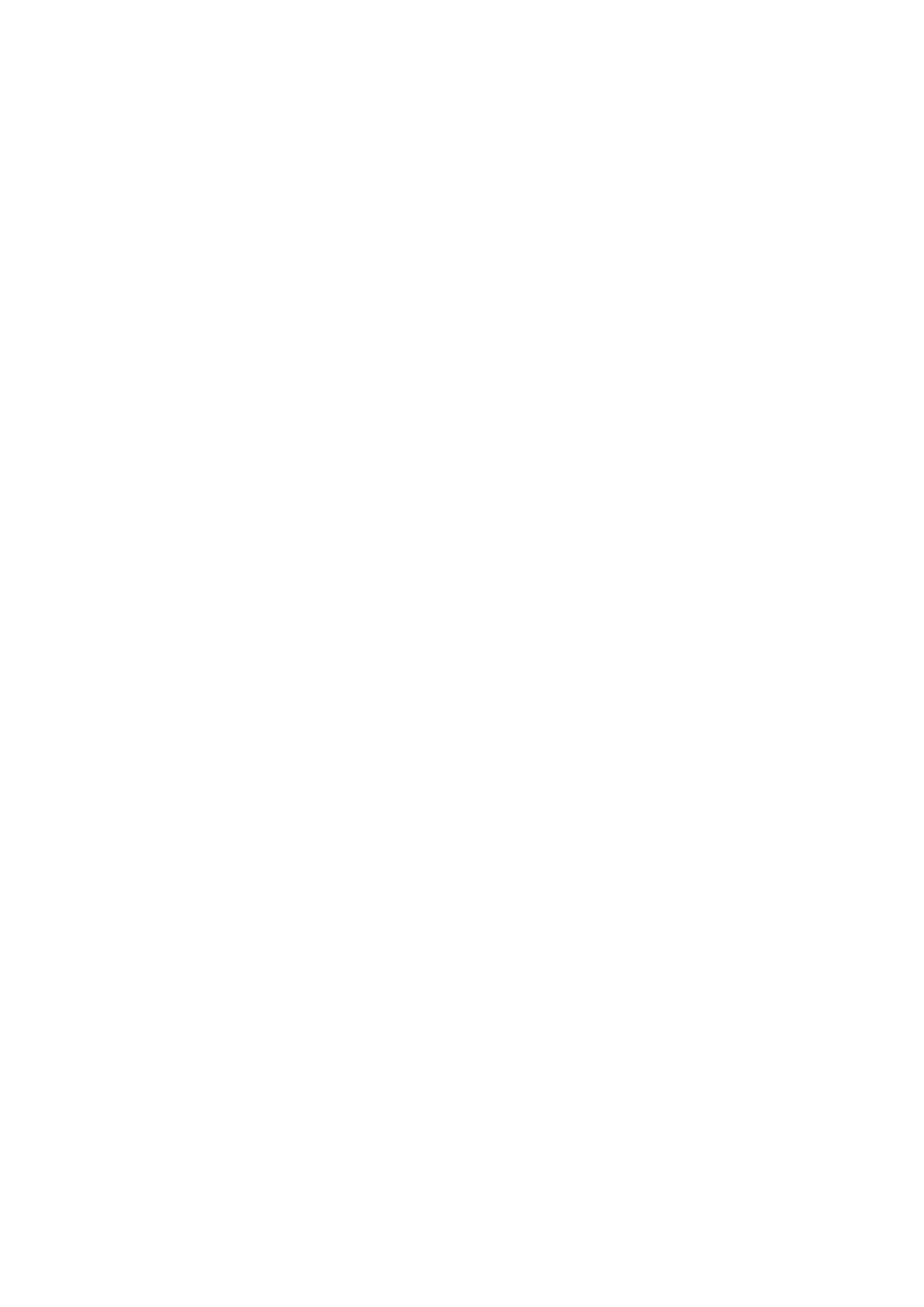## **Chapter 4**

# **Understanding the Problem**

With the relevant background theory covered, we now turn to our central question - when is a variety of K4-algebras primitive?

### **4.1 Rybakov's Characterisation of HSC logics over K4**

Our starting point is the characterisation given by Rybakov for HSC logics over K4 [\[28,](#page-103-0) Theorem 4.5].

**Rybakov's Theorem** In order for a modal logic *λ* over K4 to be HSC, it is necessary and sufficient that  $\lambda$  not be included in any of the logics  $\lambda(F_i)$  :  $1 \leq i \leq 13$  and  $\lambda(F'_3)$ .

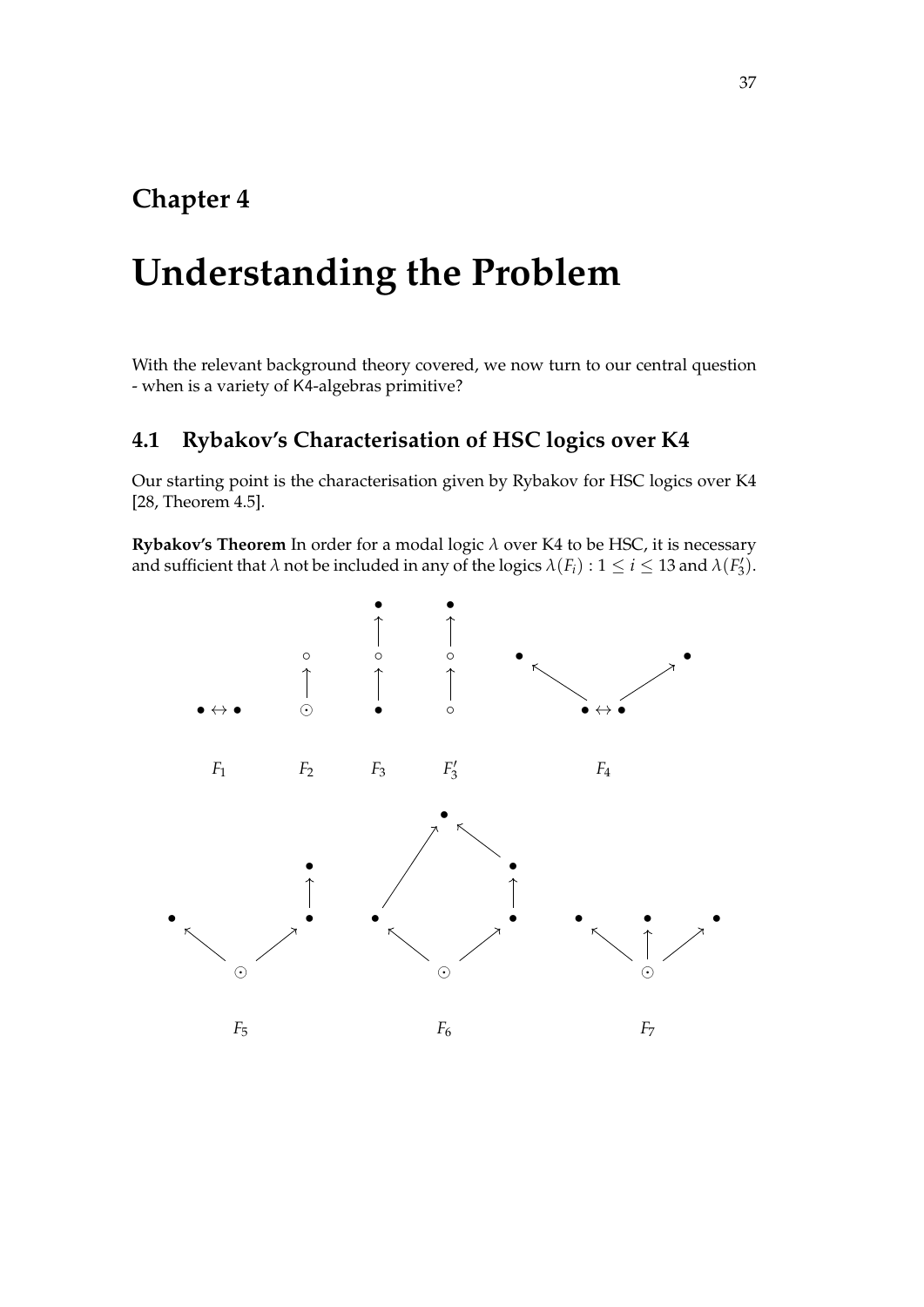

**Remarks.** In the case of  $i \in \{2, 5, 6, 7, 8, 9\}$  the root of the frame can be either reflexive or irreflexive and so  $F_i$  represents two frames. When we say that  $\lambda$  is not included in the logic  $\lambda(F_i)$ , this is shorthand for saying that  $\lambda$  is not included in the logic of the reflexive version of the frame  $F_i$  and  $\lambda$  is not included in the logic of the irreflexive version of the frame.

Rybakov discusses hereditary structural completeness as a property of a logic  $λ$ , that is a set of formulas. To make sense of derivability, which is sensitive to the postulated inference rules for the logic, Rybakov always assumes those rules to be modus ponens and necessitation [\[28,](#page-103-0) pg 477]. As explained in the previous chapter, this lines up with our focus on  $\lambda_{g}$ .

Rybakov defines HSC for a logic *λ* as every logic *λ* ′ *extending λ* being structurally complete. Translating to the deductive system terminology, this means Rybakov is following the axiomatic extension version of HSC as explained in definition [3.12.](#page-34-3)

Each of the transitive frames above is naturally a transitive space under the discrete topology.

Bearing this in mind and our work in the previous chapter, we can put Rybakov's characterisation into terms more amenable to our investigation:

**Claim** Let *A* be a variety of *K*4-algebras. Then *A* is primitive iff *A* omits  $F_i^* : 1 \leq$  $i \leq 13$  and  $(F'_3)^*$ .

However, it is not our aim to prove this. By re-framing the problem in algebraic terms we illuminate a mistake in Rybakov's characterisation regarding  $F_3'$ .

<span id="page-41-0"></span>**Theorem 4.1.** The variety generated by  $(F_3^{\prime})^*$  is primitive.

*Proof.* Let  $A = (F_3')^*$ , so  $A_* \cong F_3'$ . Let  $A$  be the variety generated by  $A$ , i.e.  $A =$ **HSP**(*A*). First, we recall that a variety generated by a finite collection of finite algebras is locally finite [\[1,](#page-102-2) Theorem 3.49], so A is locally finite. Thus, by theorem [3.16,](#page-34-0)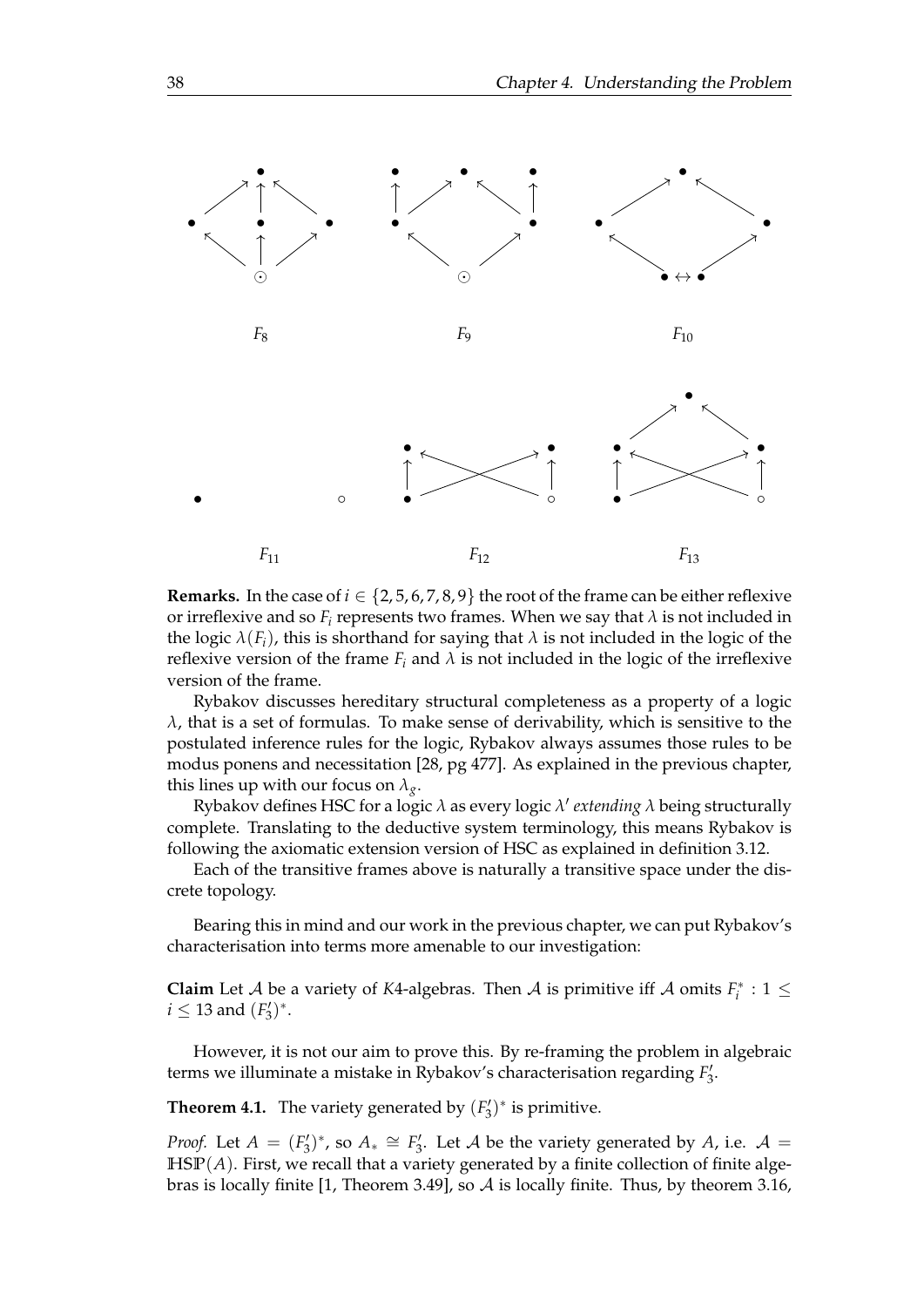to show  $\mathcal A$  is primitive it is sufficient to show that each finite non-trivial FSI member of  $A$  is weakly projective in  $A$ . We start with a structural claim:

**Claim**: Letting  $A_\omega$  denote the class of finite members of A, then  $\forall B \in A_\omega$  *B* is finite with  $d(B_*) \leq 3$  and  $\forall x \in B_*$ :

- (a) If  $d(x) = 1$  then  $R[x] = \{x\}$ ;
- (b) If  $d(x) = 2$  then  $R[x] = {y}$  for some  $y \in B$  such that  $d(y) = 1$ ;
- (c) If  $d(x) = 3$  then  $R[x] = {y, z}$  for some  $y, z \in B$  such that  $d(y) = 2, d(z) = 1$ and  $R[y] = \{z\}.$

That is  $B_*$  is a disjoint union of a finite collection of spaces, each of which has as underlying frame a tree of depth 3 where the element of depth 1 is reflexive and all other elements are irreflexive. For example:



Now,  $A_{\omega} = \text{HSP}_{\omega}(A)$  where  $\mathbb{P}_{\omega}$  denotes the operation of taking finite products. From lemma [2.10](#page-13-1) we know that **H** is dual to **M**, the operation of taking *M*-subspaces, **S** to **Q**, the operation of taking quotients of modal equivalences and  $\mathbb{P}_{\omega}$  to  $\mathbb{U}_{\omega}$ , the operation of taking finite disjoint unions. So, letting *S* be the set of finite transitive spaces of depth at most 3 satisfying conditions (a), (b) and (c), to establish our claim it is sufficient to check  $S = \text{MQU}_{\omega}(A_*)$ . We will use *a*, *b* and *c* to denote the element of depth 3, 2 and 1 in *A*∗ respectively.

For  $\subseteq$ : Let  $\mathcal{X} \in S$ . If X has no elements of depth 1 then  $X = \emptyset$  and  $\mathcal{X} \in$  $\text{MQU}_{\omega}(A_*)$ . Suppose *X* has elements of depth 1, indeed for now assume that *X* has exactly one element of depth 1 which we denote by *z*. Now, if *X* has no elements of depth 2 then  $X = \{z\}$ , and by (a)  $zRz$ , i.e., X is a single reflexive point. This is an *M*-subspace of  $A_*$ , so  $\mathcal{X} \in \mathbb{MQU}_\omega(A_*)$ .

Suppose *X* has elements of depth 2. As *X* is finite we may list them  $\{y_i\}_{i=1}^n$ . Note that ∀ $y_i$  ∈ *X* by (b)  $R[y_i] = \{z\}$ . Then, for each  $1 \le i \le n$  we list any elements of depth 3 in *X* that see  $y_i$  as  $\{x_{j_i}\}_{j=1}^{n_i}$  $j=1 \atop j=1}.$  If there are no such elements, we will take  $n_i=1$ and add a placeholder *x*1*<sup>i</sup>* . using our example above, we would have the following labels for the elements of *X* and add a placeholder element  $x_{1_{n-1}}$ :

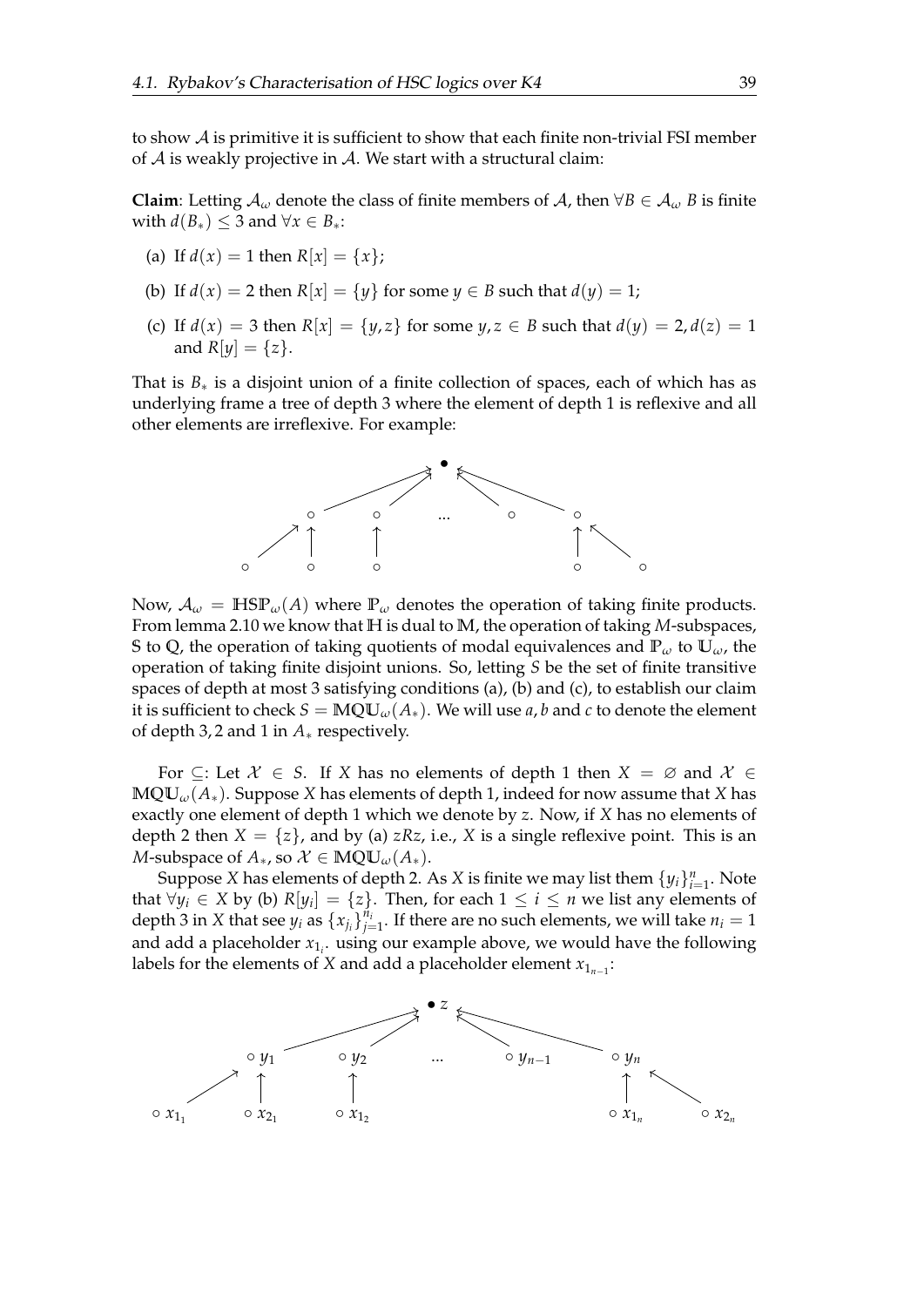Then we define the following:

$$
J := \bigcup_{i=1}^{n} \{ (j_i) \in \omega : 1 \leq j_i \leq n_i \}; \, \mathcal{Y} := \coprod_{(i,j_i) \in n \times J} A_*.
$$

That is Y is the disjoint union of  $n \times |J|$  copies of  $A_*$ . Note that by definition  $\mathcal{Y} \in$  $\mathbb{U}_{\omega}(A_*)$  and by construction  $\mathcal{Y} \in S$ .

We then define *E* on *y* as follows:

- (i)  $(c, (i, j_i))E(c, (i', j'_{i'})) \forall (i, j_i), (i', (j'_{i'}) \in n \times J;$
- (ii)  $(b, (i, j_i))E(b, (i', j'_{i'}))$  iff  $i = i'$ ;
- (iii)  $(a, (i, j_i))E(a, (i', j'_{i'}))$  iff  $i = i'$  and  $j = j'$ .

That is we identify all elements of depth 1 together and for each  $1 \le i \le n$  we identify all the elements of depth 2 with index  $i \in n$  together. Each element of depth 3 is in its own singleton equivalence class. This is clearly an equivalence relation, we moreover claim it is a modal equivalence. As we are working with finite spaces condition (*ii*) is trivial. For condition (*i*); Let  $u, v, w \in Y$  such that  $uEv$  and  $uRw$ . Either  $d(u) = 1$ ,  $d(u) = 2$  or  $d(u) = 3$ . If  $d(u) = 1$  then  $d(v) = 1$  and  $wEv$ . Moreover *vRv* so we may take *v* itself as witness. If  $d(u) = 2$  then  $d(v) = 2$ , *u* and *v* have the same index  $1 \le i \le n$  and  $vRv$ . Now  $d(u) = 2$  with  $uRw$  so because  $\mathcal{Y} \in S$  we have  $R[u] = \{w\}$  with  $d(w) = 1$ . Similarly,  $R[v] = \{t\}$  for some  $t \in Y$  such that  $d(t) = 1$ , then *vRt* and *wEt* so we may take *t* as witness. Finally, if  $d(u) = 3$  then  $u = v$  so *vRw* and we may take *w* as witness.

Therefore  $\mathcal{Y}/E \in \mathbb{QU}_{\omega}(A_*)$ . We then consider the closed upset of  $\mathcal{Y}/E$ :

$$
Z := \bigcup_{R^{-1}[y_i] \neq \varnothing} R[a,(i,j_i)].
$$

That is we cut out the singleton equivalence classes  $[a, (i, j_i)]$  where  $n_i = 1$  was a placeholder. Letting  $\mathcal{Z}$  be the *M*-subspace with underlying set  $Z$ ,  $\mathcal{Z} \in \mathbb{MQU}_\omega(A_*)$ . Moreover, the construction demonstrates that the map  $z \mapsto [c,(1,1_1)], y_i \mapsto [b,(i,j_1)]$ and  $x_{j_i}\mapsto [a(i,j_i)]$  is an isomorphism from  $\mathcal X$  to  $\mathcal Z$ , so  $\mathcal X\in\mathbb{MQU}_\omega(A_\ast).$ 

In the case that X has more than one element of depth 1, letting  $\{z_i\}_{i=1}^n$  be those elements, for each  $z_i$ ,  $R^{-1}[z_i]$  is a closed upset with exactly one element of depth 1, and so the *M*-subspace with it as underlying set is in S and moreover is also in  $\mathbb{MQU}_{\omega}(A_*)$  by the argument above. Then  $\mathcal{X}\cong \coprod^n$ Ц *i*=1  $R^{-1}[z_i]$ , so  $\mathcal{X} \in \mathbb{MQU}_{\omega}(A_*)$ .

For ⊇: Inspecting *A*<sup>∗</sup> it is clear that *A*∗. To conclude we must check *S* is closed under our three operations. Let  $X \in S$ .

Let *Y* be an *M*-subspace of *X*. Then  $Y \subseteq X$  is a closed upset. As *X* is finite and  $d(X) \leq 3$ , Y is also finite and as it is an upset  $d(Y) \leq 3$  and moreover  $\forall x \in Y$  $R_Y[x] = R_X[x]$  and so  $Y$  immediately satisfies conditions (a) (b) and (c). So  $Y \in S$ .

Let *E* be a modal equivalence on  $\mathcal{X}$ . First, we quickly note that  $X/E$  is finite. Now, consider  $x \in X$ .  $R_E[x] = \{ [u] \in X/E : \exists x Ex', u E u' : x' Ru' \}$  and moreover as  $E$ is a modal equivalence if  $\overline{[u]} \in \overline{R}_E[x]$  then  $\exists u''Eu'Eu : xRu''$ .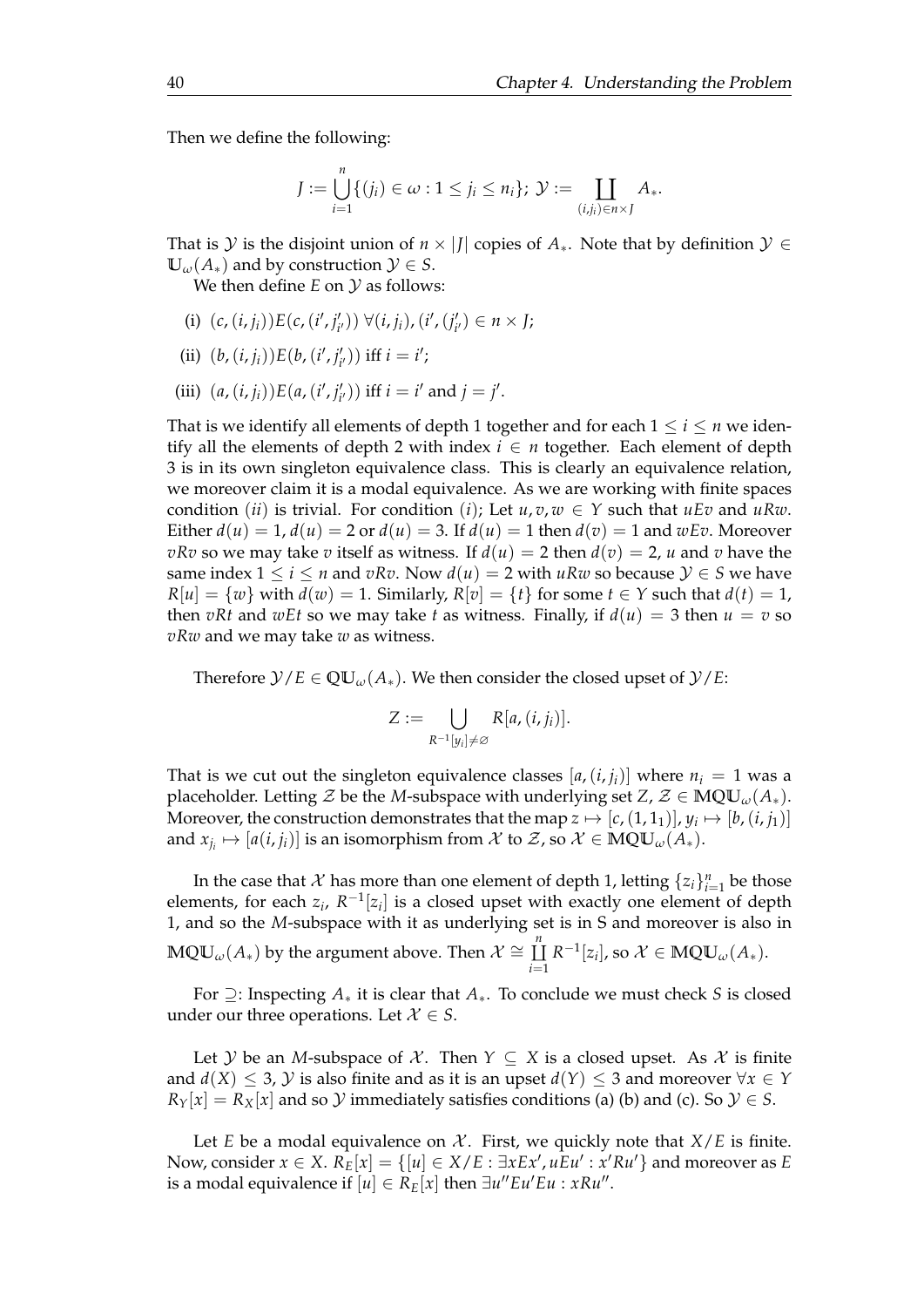Now, if  $d(x) = 1$ ,  $R[x] = \{x\}$  so  $u'' = x$ ,  $[x] = [u]$  and  $R_E[x] = \{[x]\}$ . Note also that  $d([x])$ ]1.

If  $d(x) = 2$ ,  $R[x] = {y} : d(y) = 1$ . Then  $u'' = y$  and  $[u] = [y]$ . So  $R_E[x] = {y}.$ Now, either *xEy* or *xEy*. If *xEy* then  $R_E[x] = \{ [x] \}$  and  $d([x]) = 1$ . If *xEy* then  $[y] \neq [x]$  and  $R_E[x] = \{[y]\}\$ . We just noted that  $d(y) = 1$  implies  $d([y]) = 1$  and so  $d([x]) = 2.$ 

If  $d(x) = 3$  then  $R[x] = {y, z}$ ,  $d(y) = 2$ ,  $d(z) = 1$  and  $R[y] = {z}$ . So  $u'' = y$ or  $u'' = z$  and  $R_E[x] \subseteq \{[y], [z]\}$ . If  $yEz$  then  $R_E[x] = \{[y]\}$  and as in the previous case we have either  $R_E[x] = \{ [x] \}$  and  $d([x]) = 1$  or  $R_E[x] = \{ [y] \}$ ,  $d([y]) = 1$ and  $d([x]) = 2$ . If  $y \cancel{\textbf{E}} z$ ,  $R_E[x] = \{[y], [z]\}$ . Moreover, as  $yRz$  from the previous case we have  $R_E[y] = \{[z]\}\$ ,  $d([z]) = 1$  and  $d([y]) = 2$ . If  $xEy$  then as *E* is a modal equivalence  $\exists w \in X : yRw$  and  $yEw$ . Then  $xRw$  so  $w = y$  or z. As  $yEz$   $w \neq z$ , so  $w = y$  and *yRy*, but  $R[y] = \{z\}$  so we have a contradiction. So *xEy*. If *xEz* then again  $\exists w \in X : wEy$  and  $zRw$ , then  $xRw$  so  $w = y$  or  $z$ .  $yEz$  so  $w \neq z$  but as  $d(z) = 1$  $R[z] = \{z\}$  so we have a contradiction. So  $x \cancel{E} z$ . So  $[x]$ ,  $[y]$  and  $[z]$  are all distinct and  $d([x]) = 3.$ 

This exhausts the possibilities for  $d(x)$ , so  $\forall |x| \in X/E d([x]) \leq 3$ ,  $d(X/E) \leq 3$ and in every case conditions (a), (b) and (c) held, so  $\mathcal{X}/E \in S$ .

Let  $\{\mathcal{X}\}_{i=1}^n \subseteq S$ . Let  $(x, j) \in \underline{\underline{\Gamma}}^n$ ⨿  $\coprod_{i=1} X_i$ . Then  $\mathcal{X}_j \in S$  and  $x \in X_j$ . If  $d(x, j) = 1$ then  $d(x) = 1$ ,  $R_j[x] = \{x\}$  and so  $R[x, j] = \{(x, j)\}$ . If  $d(x, j) = 2$  then  $d(x) = 2$ ,  $R_j[x] = \{y\} : d(y) = 1$  and so  $R[x, j] = \{(y, j)\} : d(y, j) = 1$  and if  $d(x, j) = 3$  then  $R_j[x] = \{y, z\} : d(y) = 2, d(z) = 1$  and  $R[y] = \{z\}$  and so  $R[x, j] = \{(y, j), (x, j)\}$ :  $d(y, j) = 2, d(z, j) = 1$  and  $R[y, j] = \{z, j\}$ . So  $\prod_{i=1}^{n}$ Ц  $\coprod_{i=1}$   $X_j$  ∈ *S*. This completes the proof of the claim.

Now, let *B*  $\in$  *A* be finite, non-trivial and FSI. *B*  $\in$  *A*<sub>ω</sub>, therefore lemma [2.9](#page-13-0) and the claim together imply that  $B_*$  is one of the following frames:



Letting  $C \in \mathcal{A} : B \in \mathbb{H}(\mathcal{C})$ , as *B* is finite there exists a subalgebra *D* of *C* which is finitely generated and such that  $B \in \mathbb{H}(D)$ . If  $B \in \mathbb{I}\mathbb{S}(D)$  then  $B \in \mathbb{I}\mathbb{S}(C)$ , so to check that *B* is weakly projective in *A* it is enough to establish  $B \in \mathbb{IS}(D)$ . As *D* is finitely generated and A is locally finite, *D* is finite, so  $D \in A_\omega$ . Now we have three cases:

(*i*); As  $B \in H(D)$ , by lemma [2.10,](#page-13-1)  $B_*$  is an *M*-subspace of  $D_*$  and so  $D_*$  has an element of depth 3. Now,  $d(D_*) \leq 3$  so  $D_*$  satisfies condition (a) in lemma [2.18](#page-21-0) trivially and is finite so satisfied condition (c) trivially as well. Letting  $x \in D_*,$  if *x* ∈ *Sl*<sub>1</sub>(*D*<sub>\*</sub>) then *R*[*x*] = {*x*} and *xRx*, if *x* ∈ *Sl*<sub>2</sub>(*D*<sub>\*</sub>) then *R*[*x*] = {*y*} so *xRx* and if *x* ∈ *Sl*<sub>3</sub>(*D*<sub>\*</sub>) then *R*[*x*] = {*y*, *z*} so again *xRx*. So *D*<sub>\*</sub> satisfied condition (b) of lemma [2.18.](#page-21-0) So, letting *E* be the modal equivalence identifying points at the same depth, as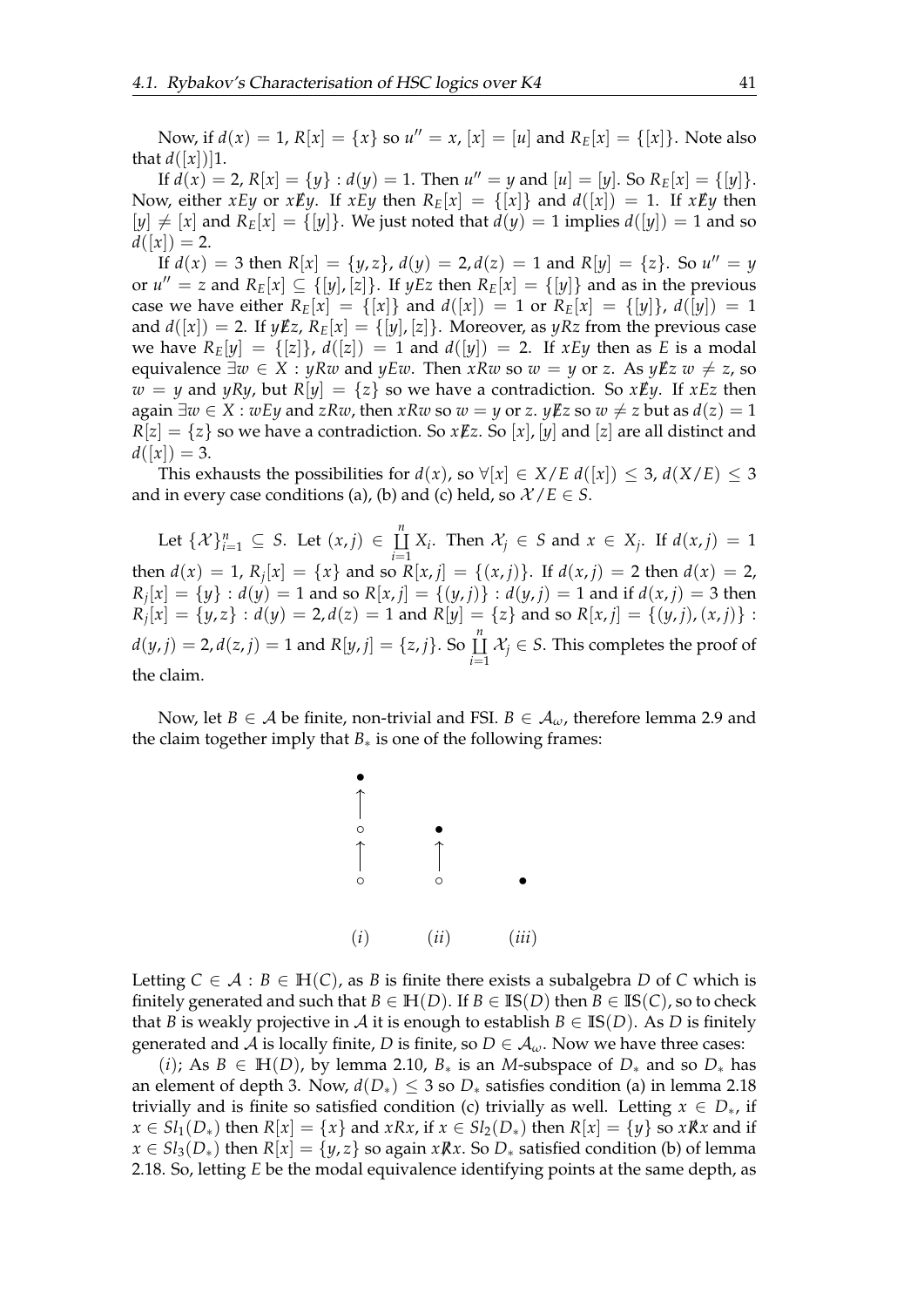*D*<sup>∗</sup> has an element of depth 3 we have that  $D_*/E \cong B_*$  and so  $D_* \twoheadrightarrow B_*$ .

(*ii*); *D*<sup>∗</sup> has an element of depth 2. As above we may take the modal equivalence *E* identifying points at the same depth on *D*∗. Then, either *D*∗ has no elements of depth 3,  $D_{*}/E \cong B_{*}$  and so  $D_{*} \rightarrow B_{*}$ , or it does have an element of depth 3. Then we obtain  $B_*$  from  $D_*/E$  by applying an *α*-reduction and so again  $D_* \to B_*$ .

 $(iii)$ ;  $D_*$  has an element of depth 1. Once more we take the modal equivalence *E* identifying points at the same depth on *D*∗. This time, *D*∗ either has an element of depth 3, has no elements of depth 3 and an element of depth 2 or only elements of depth 1. In the first two cases we obtain *B*<sup>∗</sup> from *D*∗/*E* by applying *α*-reductions, and in the third  $D_*/E \cong B_*/$  so in all cases  $D_* \to B_*$ .

In all cases *D*<sup>∗</sup>  $\rightarrow$  *B*<sup>∗</sup> and so *B* ∈ **IS**(*D*) and we are done.

 $\Box$ 

#### **4.2 A New Characterisation of HSC logics over K4**

With theorem [4.1](#page-41-0) we know there are primitive varieties that include  $(F_3')^*$  and we need to adjust the characterisation. This is not as simple as just dropping  $F_3'$  from the characterisation. Whilst that frame, along with a family of frames like it, should be in the characterisation its presence in Rybakov's characterisation was preventing a large collection of genuinely problematic algebras from appearing. Moreover, as we will make precise in the next section, whilst in isolation frames of this family are not problematic together they can present a problem.

In addition to those already introduced, the following frames and spaces will play a special role in our considerations:

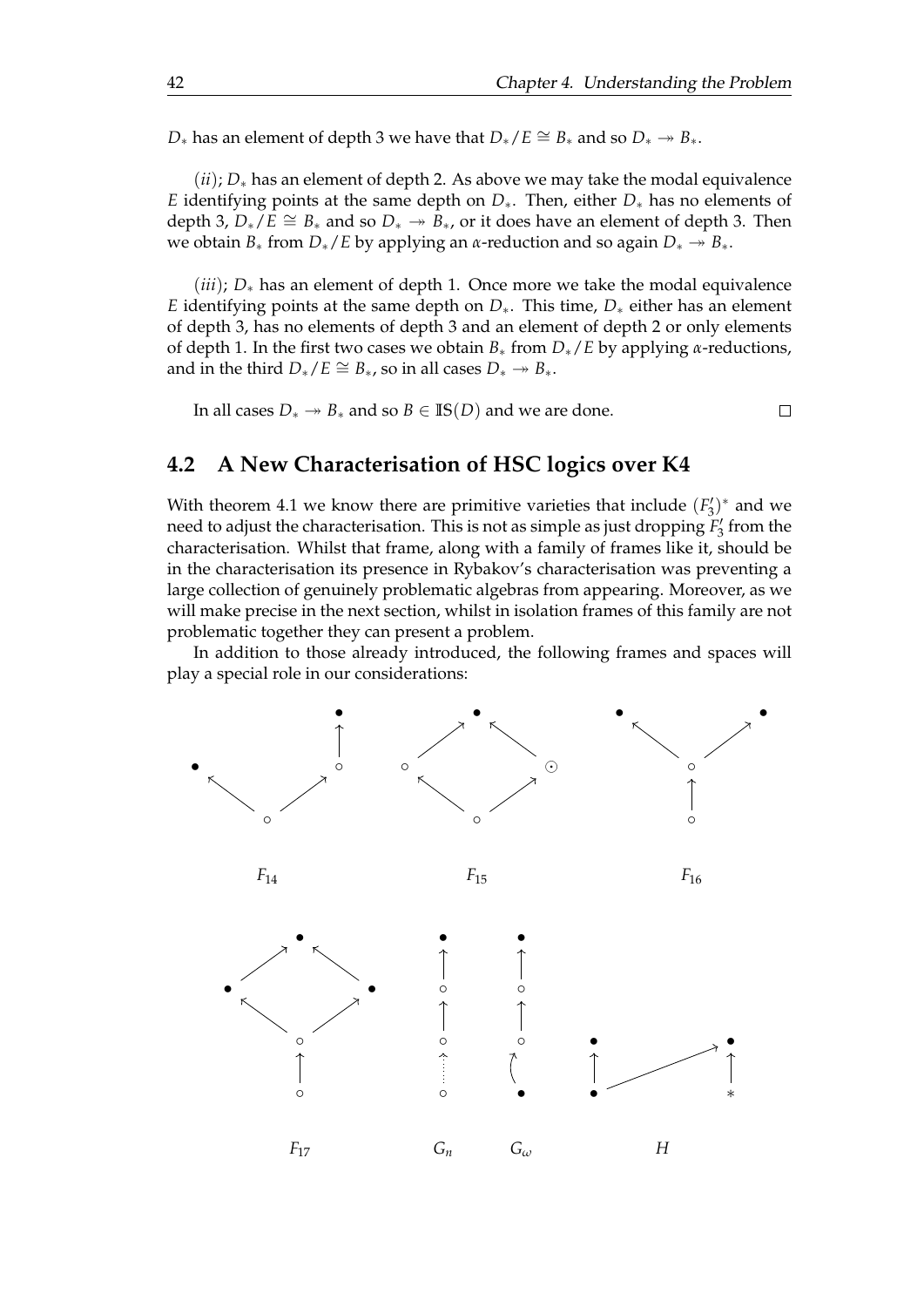**Remarks.** The frame  $G_n$  where  $n \in \omega$  refers to a reflexive point preceded by a chain of *n* irreflexive points and  $|G_n| = n + 1$ .  $G_\omega$  is the transitive space  $(\mathbb{N} \cup \{\omega\}, \tau, R)$ where:

$$
R[x] = \begin{cases} \mathbb{N} \cup \{\omega\} & \text{if } x = \omega \\ \{m \in \mathbb{N} : m < x\} & \text{if } x \in \mathbb{N} \\ \{0\} & \text{if } x = 0 \end{cases}
$$

Also,  $\tau$  is the one-point compactification of N, i.e.  $U \subseteq N \cup \{\omega\}$  is clopen iff *U* is any finite subset of  $\mathbb N$  exlcuding  $\omega$  or  $U = U' \cup \{\omega\}$  where  $U'$  is a cofinite subsets of **N**.

Our characterisation for primitive varieties of K4-algebras and the main theorem of this project becomes:

**Theorem** (Primitive Varieties of K4-algebras). Let *A* be a variety of *K*4-algebras. Then *A* is primitive iff *A* omits  $F_i^* : 1 \le i \le 17$ and  $\exists n > 0 : A \text{ omits } G_n^*$ .

Once established, in line with our discussions in chapter 3 this gives our characterisation of HSC transitive modal logics.

**Corollary** (Hereditarily Strucutrally Complete Logics over K4).

Let  $\lambda$  be a normal modal logic with equivalent algebraic semantics  $\mathcal{A}$ . The following are equivalent:

- (i)  $\lambda$  is HSC.
- (ii)  $\mathcal A$  is primitive.
- (iii) For all  $1 \le i \le 17$  *F*<sub>*i*</sub> is not a  $\lambda$ -space and  $\exists n > 0$  such that  $G_n$  is not a  $\lambda$ -space.

#### **4.2.1 The Proof Strategy**

The proof of our characterisation for primitive varieties of K4-algebras is quite technical and fairly dense. In an effort not to miss the forest for the trees, we should take a moment now to comment on our overall proof strategy and plan for the rest of our investigation.

In the previous chapter we used the theory of algebraic logic alongside results from universal algebra to establish a necessary and sufficient condition for a variety of K4-algebras to be primitive (lemma [3.23\)](#page-36-1). This forms the backbone of our proof strategy. First we establish that primitive varieties of K4-algebras must omit the given algebras as otherwise they violate the necessary condition. Second we establish that any variety of K4-algebras omitting the given algebras satisfies the sufficient condition and is therefore primitive. In each case, we employ Jónnson-Tarski to tackle these algebraic problems using topological methods. The first task is straightforward and covered in the next section (lemma [4.2\)](#page-48-0). To show that a primitive variety A omits one of the barred algebras *A* we argue that we can, through the operations of disjoint union and quotient, construct form *A* a finite, non-trivial FSI algebra which is not weakly projective in  $A$ .

The second task is much more involved. Our sufficiency condition means that given a variety A omitting the given algebras we need to establish two things, that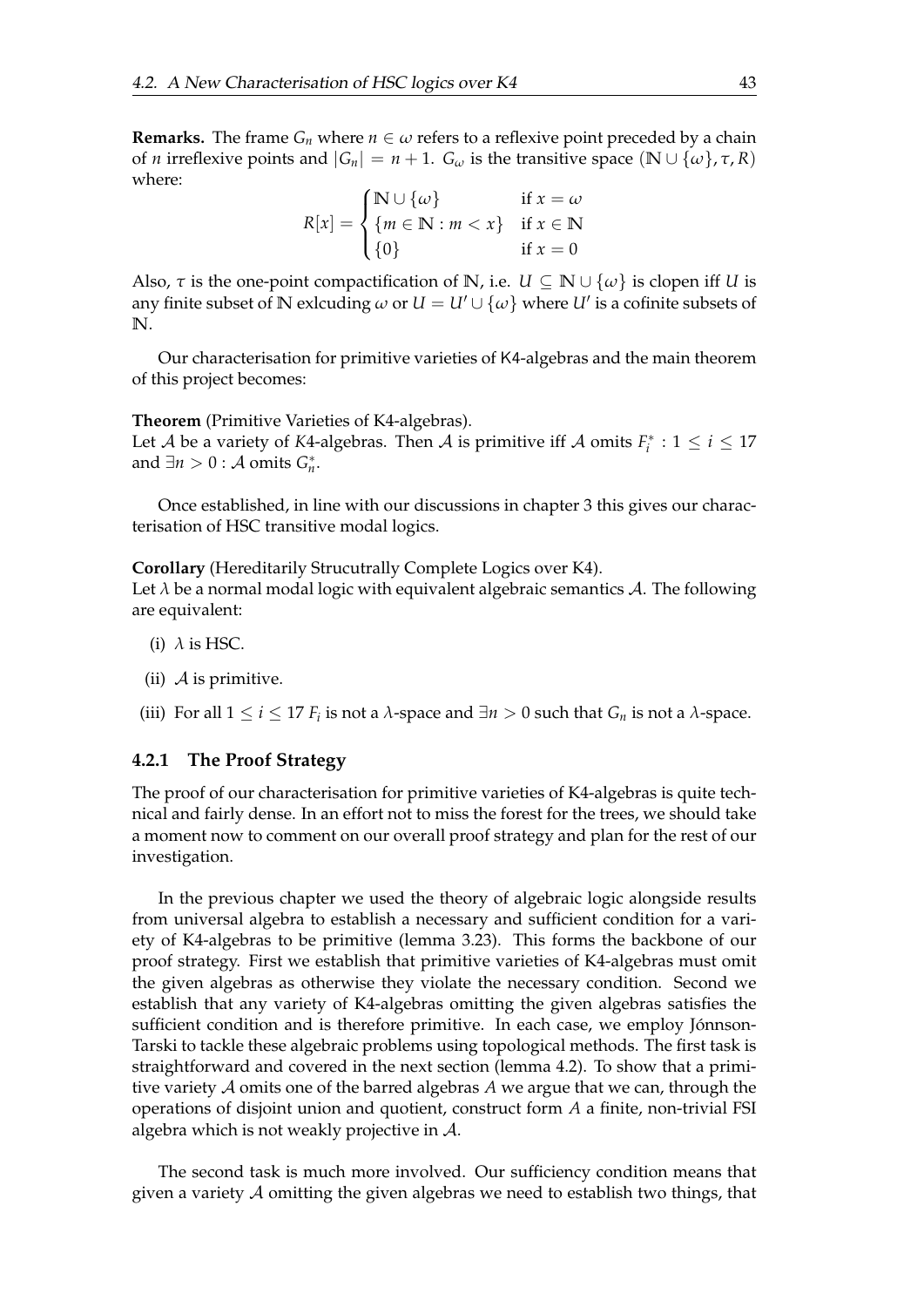all its sub-varieties have the FMP and that all the finite, non-trivial FSI members of the variety are weakly projective in  $\mathcal A$ . In both cases, the bulk of the work lies in establishing a detailed description of the structure of the finitely generated, non-trivial SI members of the varieties (theorem [5.11\)](#page-81-0). This is the focus of chapter 5. The idea is to establish a group of results that in each case demonstrate a particular frame substructure never appears in our interested spaces. These results then drive the proof of the description.

A helpful comparison for this part of our investigation is the work done by Bezhanishvili and Moraschini in [\[5,](#page-102-3) Section 6] where they attempt to do the same for intermediate logic and Esakia spaces. Each of the frame substructure proofs follow a similar pattern. In each case, we assume the substructure does appear in a space whose dual is in one of our varieties. Then by taking *M*-subspaces and quotients we eventually recover one of our barred spaces, this implies via lemma [2.10](#page-13-1) that the dual of the barred space is in the variety which is a contradiction. Whilst Bezhanishvili and Moraschini only had to consider finite spaces, we cannot make that restriction. Accounting for this changes the timbre of the proofs a little, forcing us to repeatedly find clopen subsets to work with in place of individual points, but the ideas are very similar.

We can also compare the wider strategy to establish the desired description. The three central results (lemmas [5.6,](#page-59-0) [5.7](#page-64-0)  $\&$  [5.8\)](#page-71-0) that drive the proof of the main theorem are the same three structural results that Bezhanishvili and Moraschini establish (lemmas 6.4, 6.8 & 6.10 respectively). However, because our spaces are built from frames rather than posets we have to worry about clusters and irreflexive points. Whilst clusters can be effectively ignored throughout via lemma [2.15,](#page-19-0) irreflexive points are more problematic, even making the work done within each proof markedly more difficult. As such, we start with some results to better understand how irreflexive points behave in our spaces (lemmas [5.3](#page-53-0) & [5.4\)](#page-56-0). Once the three central results are established, we need a few more results related to irreflexive points (lemmas [5.9](#page-78-0) & [5.10\)](#page-79-0) before we are then in position to establish our description of the structure of dual spaces to finitely generated, non-trivial SI algebras in our varieties.

Once that detailed description of the finitely generated, non-trivial SI members is in place we will be in position to complete the proof of our characterisation in chapter 6. Recall that our aim was to establish given any variety omitting the given algebras all its sub-varieties have the FMP and all its finite, non-trivial FSI members are weakly projective. For the FMP result, because any sub-variety must omit all algebras that its larger variety does, it is sufficient to check that any variety  $\mathcal A$  omitting the given algebras has the FMP (theorem [6.1\)](#page-90-0). We do this through a variation on K. Fine's drop point technique [\[14,](#page-102-4) Theorem 4], we take an algebra  $A \in \mathcal{A}$ , which we can assume is finitely generated, non-trivial and SI, that invalidates a given formula. Our assumptions mean the dual space *A*∗ has the structure described by theorem [5.11](#page-81-0) and based on this we demonstrate how to construct a finite *M*-subspace of *A*∗ such that its dual algebra also invalidates the given formula.

Finally we give the weakly projective result. Our description of the finitely generated, non-trivial SI members of a variety  $A$  omitting the given algebras has as a corollary a description of the *finite*, non-trivial and FSI members of A (corollary [5.12\)](#page-88-0). Given such an algebra  $A \in \mathcal{A}$  we can reduce the problem of it being weakly projective in A to demonstrating that if  $A_*$  is a closed upset of  $B_*$  where  $B \in A$  is finitely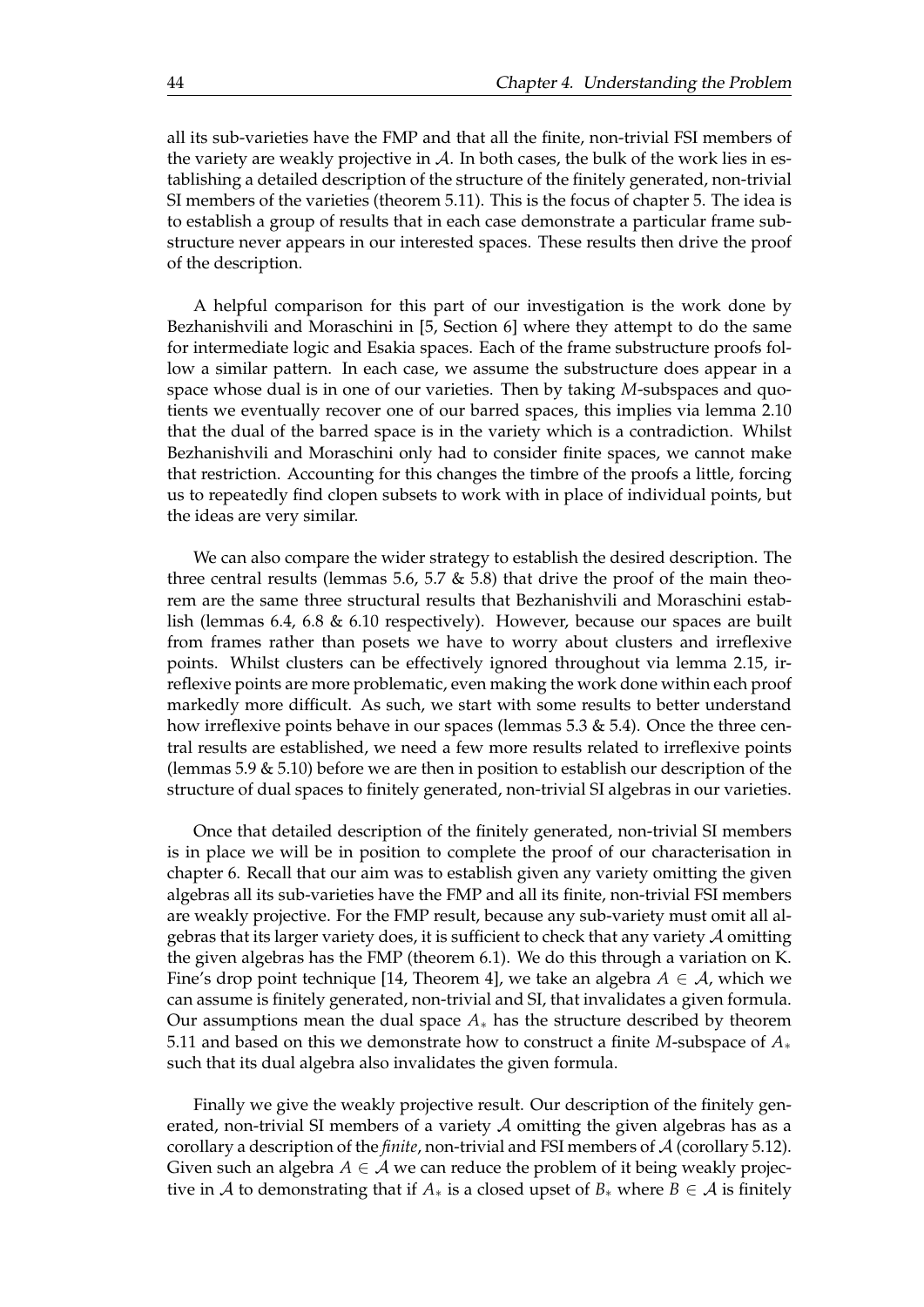generated then there is a surjective continuous *p*-morphism  $f : B_* \to A_*$ . With our description we can do this recursively, collapsing *B*∗ into the elements of *A*∗ of depth 0, then depth 1 and so on.

It is interesting to compare our work to Rybakov's own proof strategy in his original characterisation [\[29\]](#page-103-1). Much of our work is quite similar, in particular there is a clear mirror between our structural work in chapter 5 and similar results from Rybakov in [\[29,](#page-103-1) Section 3]. We both put some controls on irreflexive points (lem-mas [5.1,](#page-52-0) [5.3](#page-53-0)  $\&$  [5.4](#page-56-0) for us vs lemmas 3.1 and 3.2 for Rybakov [\[29\]](#page-103-1)), a width criteria (lemma [5.6](#page-59-0) vs lemma 3.3) and how clusters relate to each other (lemmas [5.7](#page-64-0)  $\&$  [5.8](#page-71-0) vs lemma 3.4). This is used to give the desired description (theorem [5.11](#page-81-0) vs lemma 3.6 & corollary 3.8). As one would expect, the description itself is quite similar with the differences arising in line with our adjusted characterisation; we allow for some additional behaviour amongst irreflexive points beyond solely being the root (as Rybakov requires). Rybakov also establishes that the logics *λ* omitting his frames have the FMP using K. Fine's drop point technique (theorem [6.1](#page-90-0) vs lemma 3.9).

However, when it comes to how these results are used to complete the proof of the characterisation there is a sharp differences in the approaches. As discussed, we use results in universal algebra to complete the sufficient direction of the characterisation via our weakly projective result (lemma [6.2\)](#page-92-0). By contrast, Rybakov reduces the problem to showing that every FSI modal algebra in  $A$  is a subalgebra of some free algebra of finite rank in  $\mathcal A$ , where  $\mathcal A$  is the equivalent algebraic semantics of a logic omitting his frames (theorem 2.2). To prove this, he relies on the construction of a sequence of *n*-characterising models  $Ch_n(\lambda)$  for a logic  $\lambda$  over K4 (lemma 4.3). This difference also appears in the necessary direction, where again our focus is on the notion of weak projectivity (lemma [4.2\)](#page-48-0) whereas Rybakov employs the *n*characterising models, reducing the problem to showing that there is no *p*-morphism from  $Ch_{\lambda(F_i)}(k)$  for all  $k \in \omega$  onto some rooted generated subframe  $E$  of the  $F_i$ , where *Fi* is one of his given frames.

#### **4.3 The First Direction**

One direction of our main theorem can be established relatively easily via lemma [3.15.](#page-34-2)

<span id="page-48-0"></span>**Lemma 4.2.** Primitive varieties of K4-algebras omit  $F_i^*$  :  $1 \le i \le 17$  and  $G_n^*$  for some  $n > 0$ .

*Proof.* Supposing A is primitive, by lemma [3.15](#page-34-2) all its finite, non-trivial FSI memebrs are weakly projective in A. Therefore, to show A omits some algebra *A* it is sufficient to show that if  $A \in \mathcal{A}$  then there is a finite, non-trivial FSI member of  $\mathcal{A}$  that is not weakly projective. This is the plan for each of the  $F_i$  and  $F'_i$ , following the proof strategy of lemma 5.1 in [\[5\]](#page-102-3).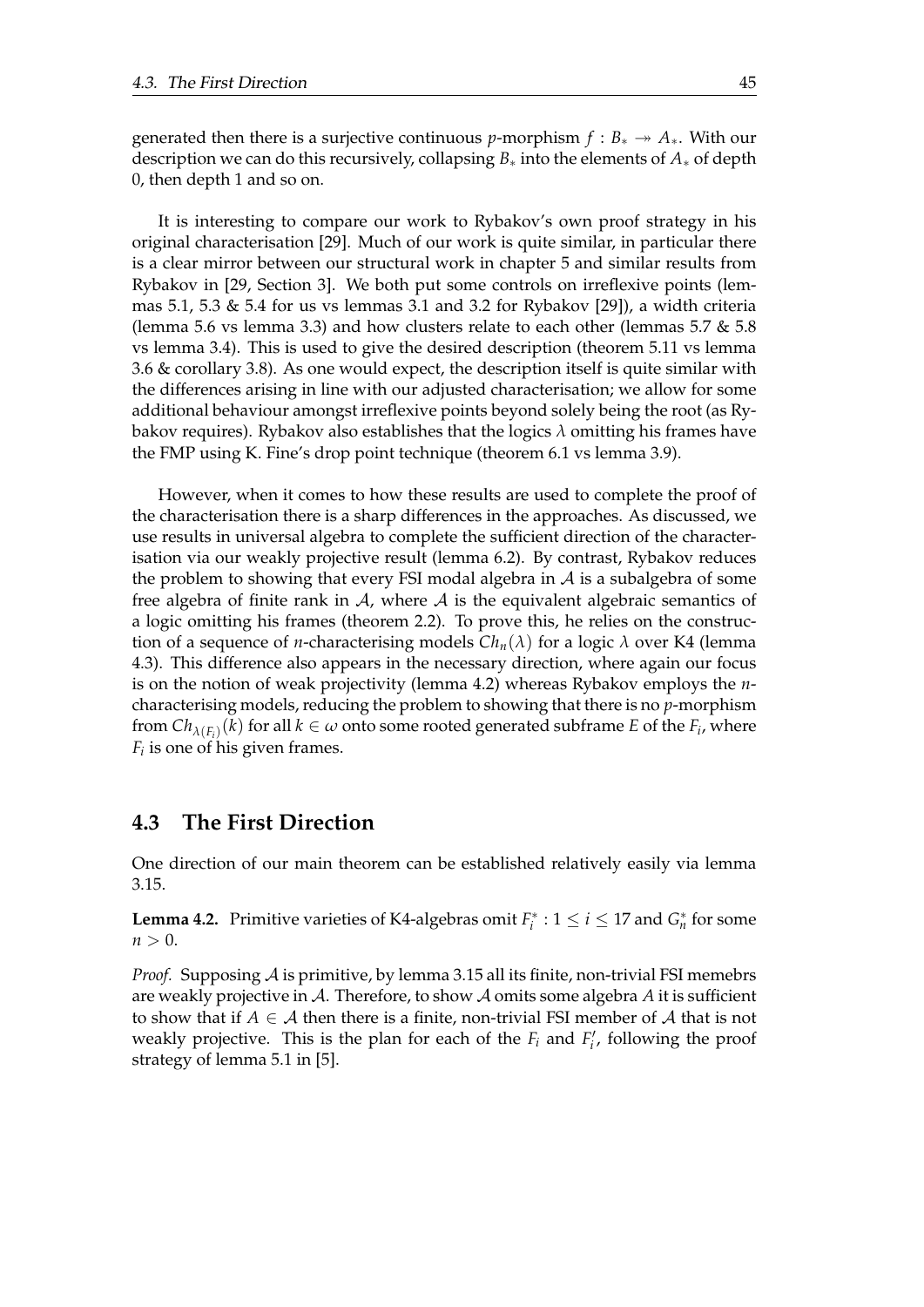

*X*<sup>15</sup>

Where relevant, we insist the  $\odot$  points within a frame match, i.e. they are either both reflexive or both irreflexive. First, observe that each *F<sup>i</sup>* is an *M*-subspace of *X<sup>i</sup>* so by lemma [2.10](#page-13-1)  $F_i^* \in \mathbb{H}(X_i^*)$ . Second, by inspection we can see that there is no way to reduce each *X<sup>i</sup>* to *F<sup>i</sup>* by *α*, *β* or *γ* reductions, so by lemma [2.14](#page-17-0) there is no surjective continuous *p*-morphism from  $X_i$  to  $F_i$  and in turn by lemma [2.10,](#page-13-1)  $F_i^* \notin \text{IS}(X_i^*)$ . By contrast, we can reduce the disjoint union  $F_i \coprod F_i$  to  $X_i$  and so once more by lemma [2.10,](#page-13-1)  $X_i^* \in \mathbb{ISP}(F_i^*) \subseteq \mathcal{A}$ . Thus,  $X_i^* \in \mathcal{A}$ ,  $F_i^* \in \mathbb{H}(X_i^*)$  but  $F_i^* \notin \mathbb{ISS}_i^*$ , so  $F_i^*$  is not weakly projective in A but is finite, non-trivial and FSI (from lemma [2.9](#page-13-0) and *F<sup>i</sup>*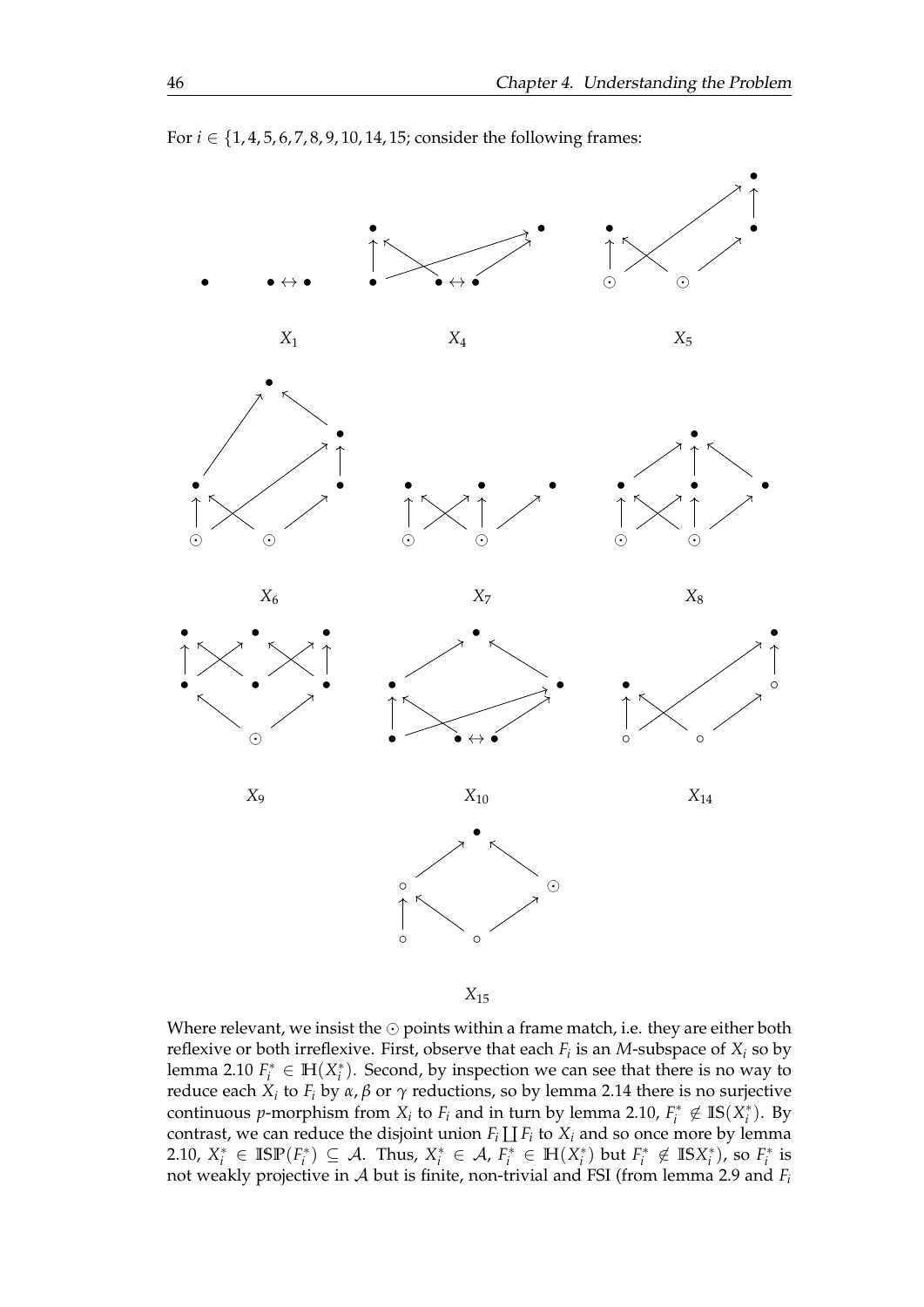rooted).

For *i* ∈ {2, 3, 11, 12, 13, 16, 17}; consider the following frames:



 $X_{13} = X_{17}$ 

Then,  $X_i$  is an *M*-subspace of  $F_i$  so  $X_i^* \in \mathbb{H}(F_i^*) \subseteq A$ . By inspection we cannot reduce  $F_i$  to  $X_i$  and so  $X_i^* \notin \text{IS}(F_i^*)$ . So  $X_i^*$  is finite, non-trivial and FSI but not weakly projective in A.

Now we need to show that  $A$  omits  $G_n^*$  for some  $n > 0$ . Consider  $G_1$  which is a *M*-subspace of  $G_\omega$  so  $G_1 \in \mathbb{H}(G_\omega)$ . Now, let  $f: G_\omega \to G_1$  be a *p*-morphism. Then,  $f[R[\omega]] = f[N \cup {\omega}]$ . Letting *y* be the maximal reflexive element of *G*<sub>1</sub> and *x* its irreflexive root, either  $f(\omega) = y$  or  $f(\omega) = x$ . If the latter, then  $x \in f[N \cup {\omega}]$ but  $R[f(\omega)] = R[x] = \{y\}$  and so  $R[f(\omega)] \neq f[R[\omega]]$  contradicting f being a pmorphism. So  $f(\omega) = y$ , and then  $f[N \cup {\omega}] = f[R[\omega]] = R[f(\omega)] = R[y] = {y}$ , so *f* is not surjective. Thus, there is no surjective continuous *p*-morphism from  $G_{\omega}$ to  $G_1$  and once again  $G_1^* \notin \text{IS}(G_{\omega}^*)$ . Now,  $G_1^*$  finite, non-trivial and FSI so must be weakly projective in  $A$ , and so as  $G_1^* \in \mathbb{H}(\bar{G}_\omega^*)$  and  $G_1^* \notin \mathbb{I}S(G_\omega^*)$  we have that  $A$ must omit *G* ∗ *ω*.

Now, each  $G_n$  is a closed upset of  $G_\omega$ , so by lemma [2.10](#page-13-1)  $G_n^* \in \mathbb{H}(G_\omega^*)$ , in fact it is easy to check that  $f_n$  :  $G^*_{\omega} \to G^*_n$  by  $U \mapsto U \cap G_n$  is the resulting surjective homomorphism.

Consider a *Fm*-equation  $\epsilon \approx \delta$  such that  $\not\models_{G_{\omega}^*} \epsilon \approx \delta$ . Then  $\exists h : Fm \to G_{\omega}^*$ : *h*( $\epsilon$ ) ≠ *h*( $\delta$ ). We assume w.l.o.g that *h*( $\epsilon$ )  $\not\subseteq$  *h*( $\delta$ ) i.e.  $\exists x \in \mathbb{N} \cup \{\omega\} : x \in h(\epsilon)$ and  $x \notin h(\delta)$ . If  $x = n \in \mathbb{N}$  then we can consider  $G_n^*$ , and  $x \in h(\epsilon) \cap G_n$  but  $x \notin h(\delta) \cap G_n$ , i.e.  $f_n \circ h : Fm \to G_n^* : f_n(h(\epsilon)) \neq f_n(h(\delta))$  and  $\models_{G_n^*} \epsilon \approx \delta$ . If  $x = \omega$ , then  $\omega \in h(\epsilon)$  and so from the topology on  $G_{\omega}$  we get  $h(\epsilon) \cap \mathbb{N}$  is cofinite in  $\mathbb{N}$ . Also,  $\omega \notin h(\delta)$ , so again from the topology on  $G_{\omega}$  we get  $h(\delta)$  is a finite subset of N. So, we can find  $n \in \omega : n \in h(\epsilon)$  and  $n \notin h(\delta)$  and proceeding as before we obtain  $\not\models$ <sub>*G*<sup>\*</sup></sub>,  $\epsilon \approx \delta$ . That is, if  $\not\models$ <sub>*G*<sup>\*</sup></sup>,  $\epsilon \approx \delta$  then  $\exists n \in \omega : \not\models$ <sub>*G*<sup>\*</sup></sup>,  $\epsilon \approx \delta$ .</sub></sub>

Finally, recall that as a variety  $A$  is equationally definable. Let  $\Theta$  be a set of defining equations for A, then as it omits  $G_{\omega}^* \exists \epsilon \approx \delta \in \Theta : \not\models_{G_{\omega}^*} \epsilon \approx \delta$ , which from above implies  $\exists n \in \omega : \nvDash_{G_n^*} \varepsilon \approx \delta$ . Then  $G_n^* \notin \mathcal{A}$  as required.  $\Box$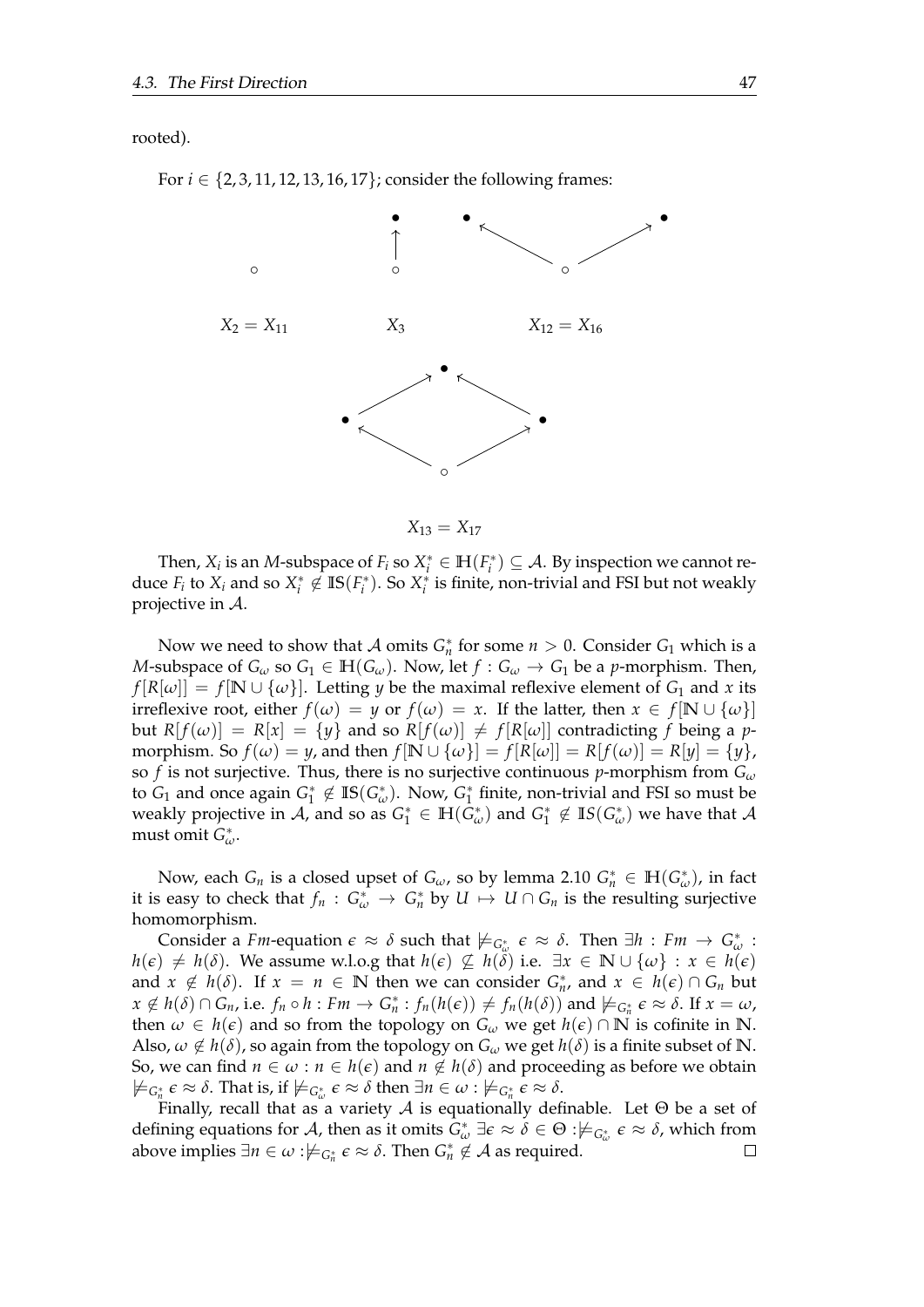This completes the necessary direction of our main result. We have now identified the mistake in Rybakov's original characterisations (theorem [4.1\)](#page-41-0) and provided a new corrected characterisation. Our main task is to establish the new characterisations, with the first and more straightforward direction already provided (lemma [4.2\)](#page-48-0).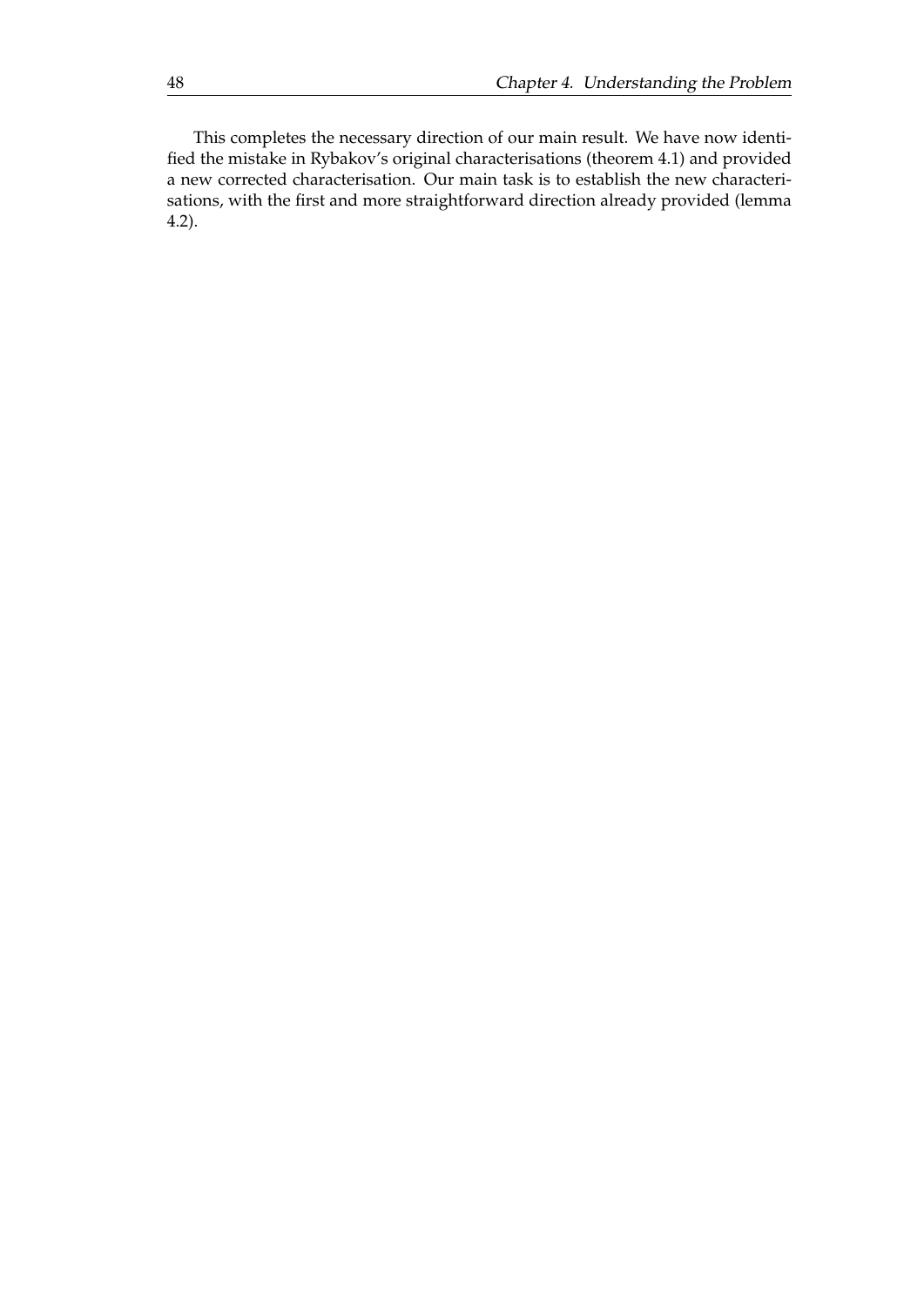### **Chapter 5**

## **Structural Results**

In this chapter we are going to start describing the dual frame structure to the algebras in the varieties we are interested in. This culminates in a detailed description of the dual spaces to finitely generated, non-trivial SI members of those varieties.

#### **5.1 Handling Irreflexive Points**

We start with three lemmas related to the behaviour of irreflexive points. These are not only important structural results in their own right, but will also make the remainder of our work far easier by allowing us to control for where irreflexive points in our spaces appear.

<span id="page-52-0"></span>**Lemma 5.1.** Let *A* be a variety omitting  $F_i^*$  :  $1 \le i \le 17$  and  $G_n^*$  for some  $n > 0$ . Let  $A \in \mathcal{A}$ .

Then, either the maximal points of *A*∗ are reflexive or *A*∗ is an anti-chain of irreflexive points.

*Proof.* Suppose that  $A_*$  is not an anti-chain of irreflexive points, i.e.  $R \neq \emptyset$  and that *A*<sup>∗</sup> has maximal irreflexive points, i.e.  $\exists x \in A^* : R[x] = \emptyset$ .

First, we suppose  $\exists y \in A_* : \forall z \in R^+[y]$ ,  $R[z] \neq \emptyset$ . Then  $y \in R^+[y]$  so  $R[y] \neq \emptyset$ and *y*  $\neq$  *x*. Let *X* be the *M*-subspace of *A*<sup>\*</sup> with underlying set  $R^+[x] \cup R^+[y]$  ${x} \cup R^+[y]$ , by lemma [2.10](#page-13-1)  $\mathcal{X} \in \mathcal{A}$ . Now,  $\emptyset$  is a clopen in  $\mathcal{X}$  and so  $\square \emptyset = \{z \in \mathcal{X} \mid z \in \mathcal{X}\}$  $X : R[z] = \emptyset$  = {*x*} by the assumption on *y*. So {*x*} is clopen as and moreover so is its complement  $R^+[y]$ . Then  $R^+[y]$  is an upset with  $\forall z \in R^+[y]$   $R[z] \neq \emptyset$ , so a small adaption of lemma [2.16](#page-20-0) let us consider the modal equivalence *E* identifying all points in  $R^+[y]$ . Then, again by lemma [2.10,](#page-13-1)  $(\mathcal{X}/E)^* \in \mathcal{A}$ , so me may w.l.o.g assume *E* is the identity on *X*, i.e.  $R^+[y] = \{y\}$  and *X* is the following frame is isomorphic to  $F_{11}$ . So  $F_{11}^* \in \mathcal{A}$  which is a contradiction.

•  $x \circ y$ 

So, now suppose  $\forall y \in A_* \exists z \in R^+[y] : R[z] = \emptyset$ . Next, we suppose  $\exists y \in A_*$  $A_*: R[y] \neq \emptyset$  and  $\forall z \in R^+[y] \setminus \{y\}$   $R[z] = \emptyset$ . Then, we consider the *M*-subspace  $\lambda$ with underlying set  $R^+[y]$ . Then, once more  $\varnothing$  is clopen in  $\mathcal X$ , so  $\Box \varnothing = R^+[y]\setminus\{y\}$  is clopen and an upset. We claim that the relation  $E$  identifying all points in  $R^+[y]\setminus\{y\}$ is a modal equivalence. Condition (ii) holds from it being clopen, for (i), if *uEv* then either  $u = y = v$  so if  $u R w$ ,  $v R w$  as well or  $u, v \in R^+[y] \setminus \{y\}$  and so  $R[u] = \varnothing = R[v]$ and the condition holds trivially. Then, assuming w.l.o.g that *E* is the identity on *X*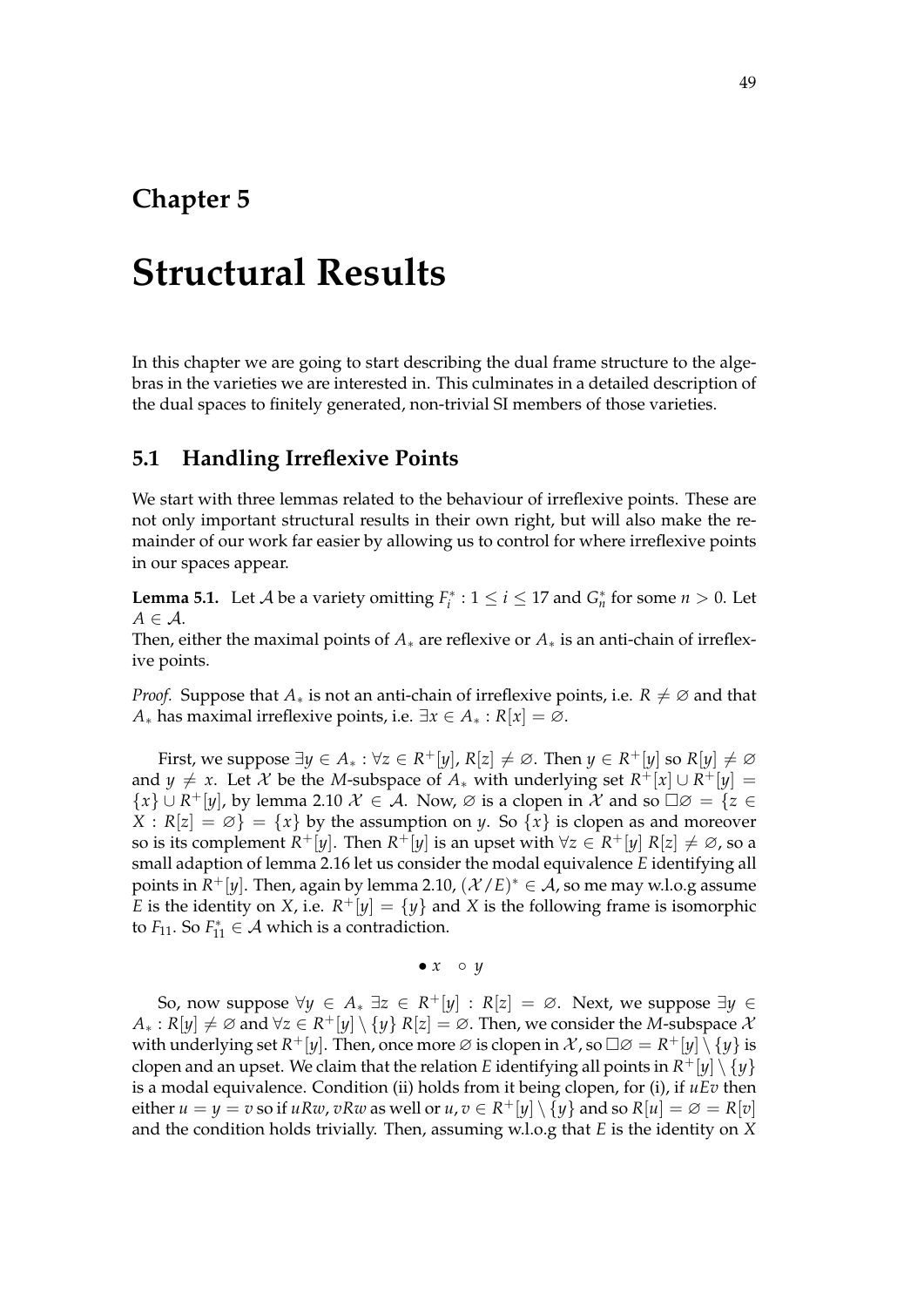then *X* is the following frame isomorphic to  $F_2$  which is a contradiction.

$$
\begin{array}{c}\n\circ \\
\uparrow \\
\odot y\n\end{array}
$$

So, now we may suppose that firstly  $\forall y \in A_* \exists z \in R^+[y] : R[z] = \emptyset$  and secondly either  $R[y] = \emptyset$  or  $\exists z \in R^+[y] \setminus \{y\} : R[z] \neq \emptyset$ . We define *E* on  $A_*$  by:

$$
E := \{ (u, v) \in A_*^2 : R[u] = \emptyset = R[v] \} \cup \{ (u, v) \in A_*^2 : R[u], R[v] \neq \emptyset \}.
$$

We claim this is a modal equialvance. For (*i*) in the definition of a modal equivalence; let *uEv* and *uRw*, then  $R[u] \neq \emptyset$  and so  $R[v] \neq \emptyset$ . Then, by our conditions ∃*t*<sup>1</sup> ∈ *R* <sup>+</sup>[*v*] : *R*[*t*1] = ∅ and ∃*t*<sup>2</sup> ∈ *R* <sup>+</sup>[*v*] \ {*v*} : *R*[*t*2] ̸= ∅. As *R*[*v*] ̸= ∅, *t*<sup>1</sup> ̸= *v*, so *vRt*<sub>1</sub>. Then, either  $R[w] = \emptyset$  so *vRt*<sub>1</sub> and *wEt*<sub>1</sub> as required, or  $R[w] \neq \emptyset$  so *vRt*<sub>2</sub> and *wEt*<sub>2</sub> as required. For (*ii*); once more  $\emptyset$  is clopen in  $A_*$  and so  $\square \emptyset = \{z \in A_* :$  $R[z] = \emptyset$  is clopen, meaning it or its complement will separate any  $u\mathcal{F}v$  as required. Now,  $R \neq \emptyset$  means that  $\exists y \in A_* : R[y] \neq \emptyset$ , which by assumption sees a point sees a point *z* :  $R[z] = \emptyset$ . Therefore, assuming w.l.o.g that *E* is the identity on  $A_*, A_*$  is the following frame isomorphic to  $F_2$  which is again a contradiction.



 $\Box$ 

As hinted at in the proof itself, there is a useful consequence of this first lemma.

<span id="page-53-1"></span>**Corollary 5.2.** Let *A* be a variety omitting  $F_i^*$  :  $1 \le i \le 17$  and  $G_n^*$  for some  $n > 0$ . Let  $A \in \mathcal{A}$ .

If *R*  $\neq \emptyset$ , then the maximal points of  $A_*$  are reflexive and  $\forall x \in A_*$  *R*[*x*]  $\neq \emptyset$ .

In almost all of our work to follow we will be working with spaces where  $R \neq \emptyset$ , and we will routinely use this corollary without direct reference to find a point in  $R[x]$ .

<span id="page-53-0"></span>**Lemma 5.3.** Let *A* be a variety omitting  $F_i^*$  :  $1 \le i \le 17$  and  $G_n^*$  for some  $n > 0$ . Let *A* ∈ *A* and *x* ∈ *A*<sup>\*</sup> : *xKx*. Then:

- (i)  $R^{-1}[x]$  is well founded and any ascending chain in  $R^{-1}[x]$  is finite.
- (ii)  $R^{-1}[x]$  is conversely well founded and any descending chain in  $R^{-1}[x]$  is finite.
- (iii)  $∀y ∈ R<sup>-1</sup>[x], yRy.$

*Proof.* Suppose not, so we have  $A \in \mathcal{A}$  such that  $\exists x \in A$  for which either (i), (ii) or (iii) fails. Firstly, by lemma [2.15](#page-19-0) we may consider  $(A_*/E)^* \in \mathcal{A}$  where *E* is the modal equivalence identifying all elements in the same cluster. Note that if (i) fails in *A*∗ then it also does so in *A*∗/*E*, similarly for (ii) and (iii). So w.l.o.g we may assume *E* is the identity on *A*∗, i.e. *A*∗ consists of only improper clusters.

Now,  $R[x]$  is closed and non-empty, with  $x \notin R[x]$ . Letting  $z \in R[x]$  again as  $x \cancel{R} x$ ,  $x \notin R^+[z]$ . So, by applying modal separation, we find a clopen upset  $U^x_z$  containing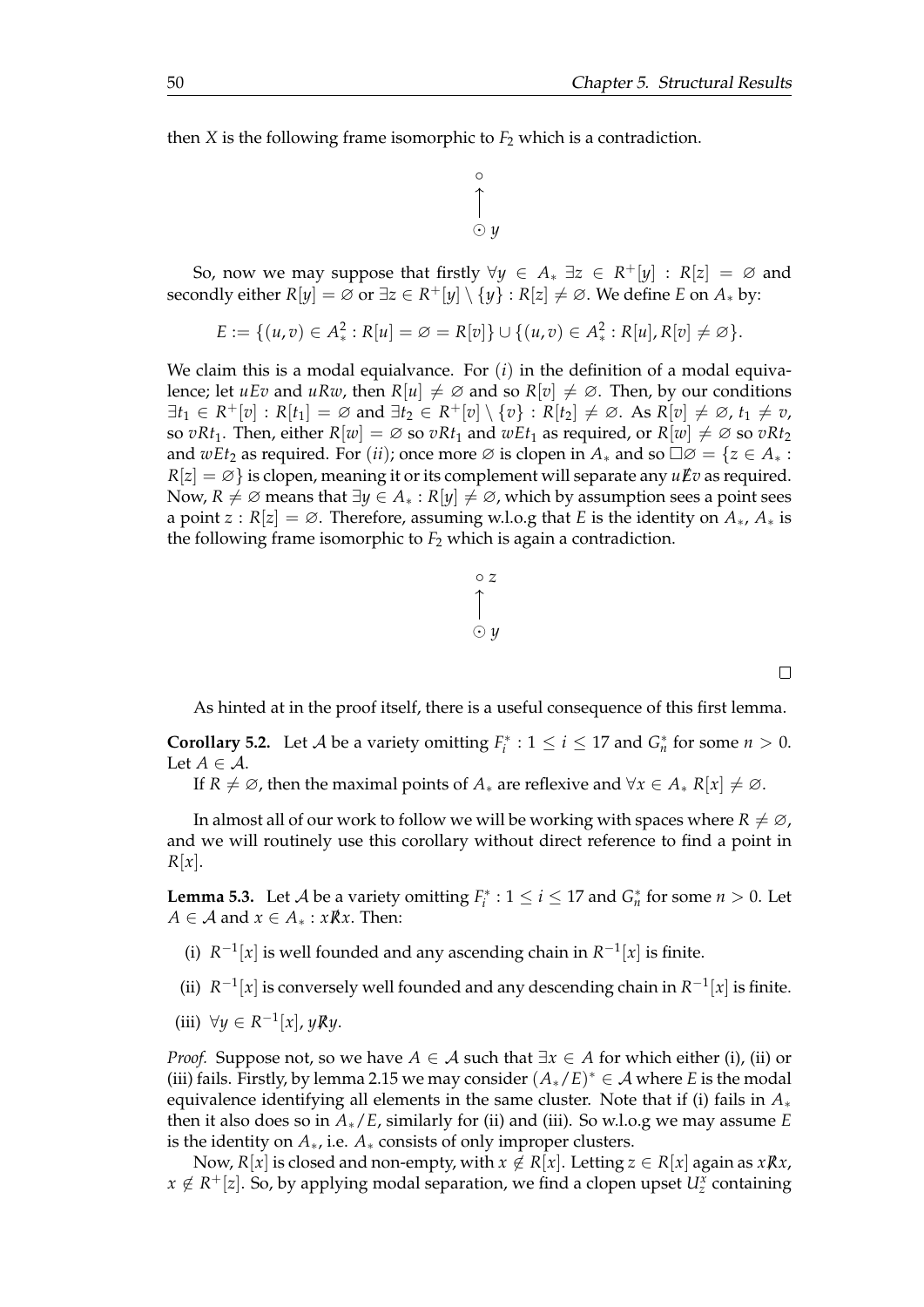*z* and omitting *x*. Then,  $R[x] \subseteq \cup$ *z*∈*R*[*x*] *U*<sup>*x*</sup></sup>, and by compactness  $\exists \{z_i\}_{i=1}^m$  ⊆ *R*[*x*] such that  $R[x] \subseteq \bigcup^{m}$ *i*=1  $U^x_{z_i}$ . Letting *U'* be that union, we have *U'* a clopen upset and  $R[x] \subseteq U'$ . Then  $R^{-1}[U']$  is a clopen downset, making  $X \setminus R^{-1}[U']$  a clopen upset and finally  $U = U' \cup X \setminus R^{-1}[U']$  a clopen upset. Note that  $x \notin U'$  and considering  $u \in R[x] \subseteq U'$  we see  $x \in R^{-1}[U'],$  so  $x \not\in U,$  and as  $u \in U,$   $U \neq \varnothing.$ 

Next, we consider:

$$
V:=(A_*\setminus U)\setminus R^{-1}[A_*\setminus U].
$$

This too is clopen, moreover  $x \notin U$ , and as  $R[x] \subseteq U' \subseteq U$ ,  $x \notin R^{-1}[A_* \setminus U]$ , so *x* ∈ *V*. Letting  $z_1, z_2$  ∈ *V*, then  $z_2$  ∈  $A_* \setminus U$  and  $z_1 \notin R^{-1}[A_* \setminus U]$  so  $z_1Rz_2$ , so *V* consists of an anti-chain of irreflexive points. Furthermore, letting  $z_1 \in V$  and  $z_1Rz_2$ ,  $z_2 \notin V$ , i.e. either  $z_2 \in U$  or  $z_2 \in R^{-1}[A_* \setminus U]$ . However, as  $z_1Rz_2$  and  $z_1 \notin R^{-1}[A_* \setminus U]$  we have  $z_2 \notin R^{-1}[A_* \setminus U]$  and so  $z_2 \in U$ . That is,  $\forall z \in V$ ,  $R[z] \subseteq U$ .

We also consider:

$$
W := U \cup A_* \setminus (V \cup R^{-1}[V]).
$$

We claim that *W* and *V* form an *M*-partition of *A*∗. From their definitions we immediately see they are both clopen and disjoint. Then, *W* is the union of two upsets and so is itself an upset and trivially satisfies the *M*-partition condition. Then, letting *u*, *v* ∈ *V* and *uRw*, then *w* ∈ *W* and letting *t* ∈ *R*[*v*], *t* ∈ *W* and so we may take it as witness for the *M*-partition condition.

So, by lemma [2.17](#page-20-1) we may consider the modal equivalence *E* identifying points within *W* and *V*. By lemma [2.10,](#page-13-1)  $(A_*/E)^* \in \mathcal{X}$  and so we may w.l.o.g assume that *E* is the identity on  $A_*$ , i.e. *W* is a singleton and  $V = \{x\}$ . We let  $\top$  denote the unique element in *W*. Moreover, consider  $u \in A_* : u \notin \{\top, x\}$ . Then  $u \notin W$  and  $u \notin V$ . As *u* ∉ *W* we get *u* ∉ *U* and *u* ∈ *V* ∪ *R*<sup>-1</sup>[*V*], then *u* ∉ *V* in fact *u* ∈ *R*<sup>-1</sup>[*V*], i.e. *uRx*. So  $A_* = \{\top, x\} \cup R^{-1}[x].$ 

We now make a case distinction, either ∃*z* ∈ *A*<sup>∗</sup> : 1 < *d*(*z*) < *ω* and *zRz* or not. We start with the former, and let  $z \in A_*$  be of minimal depth such that  $zRz$  and consider the *M*-subspace  $\mathcal X$  with underlying set  $X = R^+[z]$ . Note that as  $Sl_2(A_*) =$  $\{x\}$ ,  $d(z) > 2$ . Now, condition (a) of lemma [2.18](#page-21-0) holds trivially. For (b);  $Sl_{d(z)}(X) =$  $\{z\}$ ,  $Sl_1(X) = \{\top\}$  and  $Sl_2(X) = \{x\}$ . Then, letting  $1 < k < d(z)$ , by the minimality of *d*(*z*), ∀*u* ∈ *Sl*<sub>*k*</sub>(*X*) *uRu*, giving condition (b).

For (c); we already have  $Sl_1(X) = \{\top\}$  and  $Sl_2(X) = \{x\}$  are clopen. Assuming that  $Sl_{k-1}(X)$  is clopen for  $1 < k < d(z)$ , then again by the minimality of  $d(z)$   $\forall u \in$ *Sl*<sup>*k*</sup>(*X*) ∪ *Sl*<sup>*k*</sup>−1</sub>(*X*) *u* $\mathbb{R}$ *u*. Therefore, we can make the identifications:

$$
R^{-1}[Sl_{k-1}(X)] = \{u \in X : d(u) \ge k\};
$$
  

$$
R^{-1}[R^{-1}[Sl_{k-1}(X)]] = \{u \in X : d(u) > k\};
$$
  

$$
Sl_k(X) = \{u \in X : d(u) \ge k\} \setminus \{u \in X : d(u) > k\}.
$$

As *Slk*−1(*X*) is clopen, the first two sets are clopen and in turn *Slk*(*X*) s clopen. So, by induction  $\forall k < d(z)$   $Sl_k(X)$  is clopen, and finally  $Sl_{d(z)}(X) = X \setminus S_{d(z)-1}(X)$  and so is clopen, giving condition (c).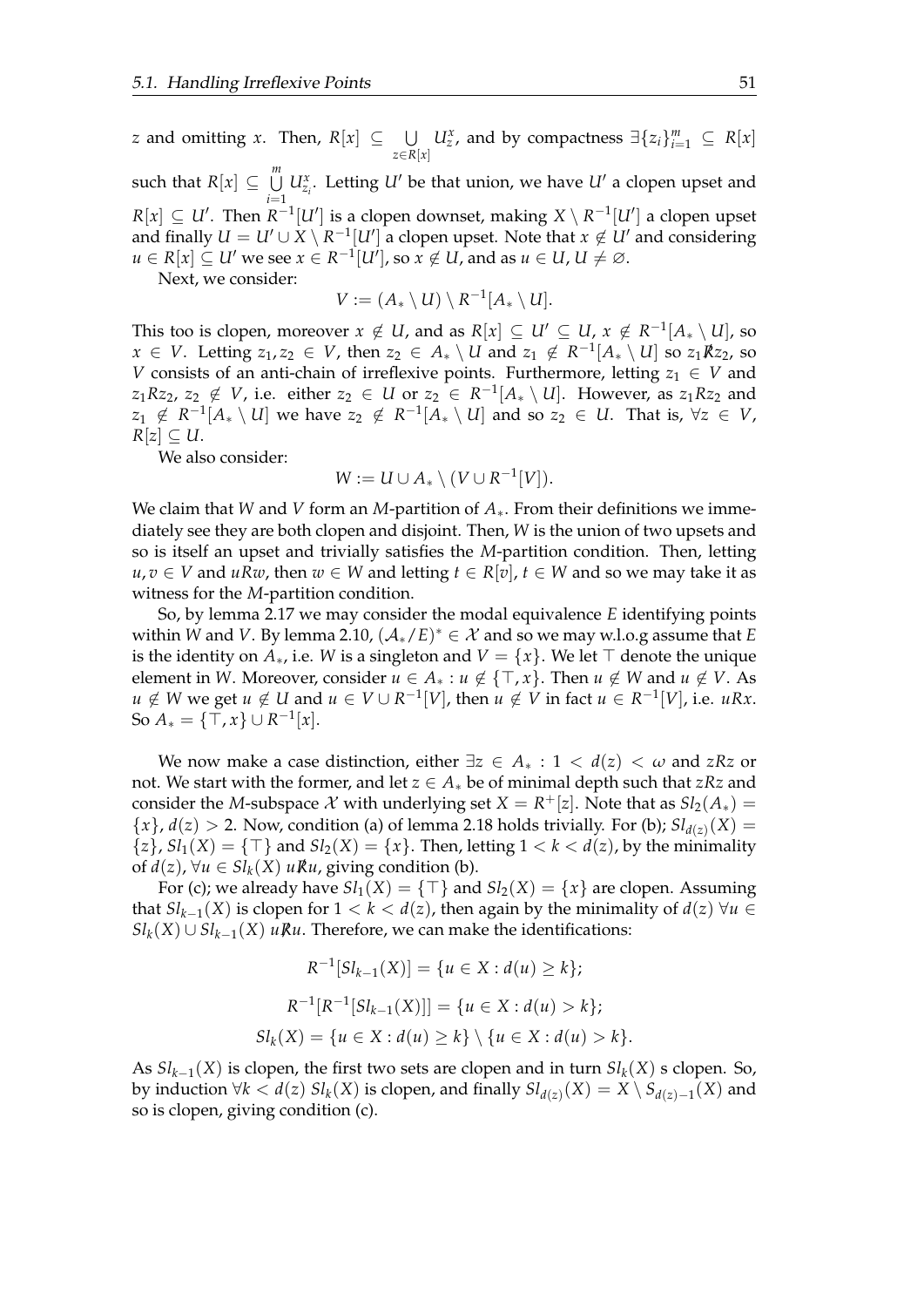So, applying lemma [2.18](#page-21-0) we may assume w.l.o.g that  $Sl_k(X)$  is a singelton  $∀k ≤$  $d(z)$ , i.e. *X* is the following frame.



Then, we can reduce *X* to  $F_3$  through a series of *α*- reduction, so  $F_3^* \in \mathcal{A}$  which is a contradiction.

So now suppose that  $\forall z \in A_* : 1 < d(z) < \omega$  that *zRz*. Letting  $n \in \omega$  be such that A omits  $G_n^*$ , we claim that  $Sl_k(A_*) = \emptyset \ \forall k \geq n+1$ . Suppose that  $Sl_{n+1} \neq \emptyset$ , because  $\forall z \in A_* : 1 < d(z) < \omega z \mathbb{R}$ *z*, we can easily repeat the argument from the previous case to establish that  $S_{n+1}(A_*)$  is clopen, and so a *M*-subspace of  $A_*,$ and that conditions (a), (b) and (c) of lemma [2.18](#page-21-0) hold. So, applying the lemma we may w.l.o.g assume each  $Sl_k(S_{n+1}(A_{\ast})) : k \leq n+1$  is a singleton, and then  $S_{n+1}(A_*) \cong G_n \notin \mathcal{A}$  which is a contradiction. Then, letting  $k \geq n+1$ ,  $Sl_{n+1}(A_*) = \emptyset$ implies  $Sl_k(A_*) = \emptyset$ .

Now, if (i) fails for  $A$ ,  $R^{-1}[x]$  contains an infinite descending chain  $\langle x_k\rangle_{k\in\omega}$ , but as  $\mathcal{S}l_k(A_*) = \emptyset$  for all  $k \geq n+1$  and  $x_k \notin \mathcal{S}l_{k'}(A_*)$  for all  $k' < k$  we get that  $d(x_k) = \omega$ for all  $k \geq n+1$ . In particular  $Sl_{\omega}(A_*) \neq \emptyset$ . If (ii) fails for  $A$ , then  $R^{-1}[x]$  contains an infinite ascending chain, and so all points in that chain have depth *ω* and  $Sl_\omega(A_*) \neq \emptyset$ . If (iii) fails, then  $\exists y \in R^{-1}[x] : yRy$ , which by assumption implies  $d(y) = \omega$ , so once more  $Sl_{\omega}(A_*) \neq \emptyset$ . So, in all cases  $Sl_{\omega}(A_*) \neq \emptyset$ .

Now, letting  $k \geq n+1$ ,  $Sl_k(A_*) = \varnothing$  implies that  $Sl_\omega(A_*) \cap A_* \setminus R^{-1}[Sl_k(A_*)] =$  $Sl_\omega(A_*) \neq \emptyset$ . Thus, we may consider the least  $m \in \omega$  such that  $Sl_\omega(A_*) \cap A_* \setminus \Omega$  $R^{-1}[Sl_{m+1}(A_*)] \neq \emptyset$ . Note that as  $A_* = \{\top, x\} \cup R^{-1}[x]$  we have  $m \geq 1$ . Moreover, the minimality of *m* means that  $\forall k < m \; Sl_{\omega}(A_*) \cap A_* \setminus R^{-1}[Sl_k(A_*)] = \varnothing$ , i.e.  $Sl_{\omega}(A_*) \subseteq R^{-1}[Sl_k(A_*)].$ 

Now take a  $z \in Sl_\omega(A_*) \cap A_* \setminus R^{-1}[Sl_{m+1}(A_*)]$  and consider the *M*-subspace  $\lambda$ with underlying set  $X = R^+[z] = (R^+[z] \cap Sl_\omega(A_*)) \cup S_m(A_*)$ . Letting  $u, v \in X$ : *d*(*u*) = *d*(*v*) = *ω*, as *u*, *v* ∈ *R*<sup>+</sup>[*z*], *u*, *v* ∉ *R*<sup>-1</sup>[*Sl*<sub>*m*+1</sub>(*X*)] and so ∀*m* + 1 ≤ *k* ≤ *n* + 1  $u, v \notin R^{-1}[Sl_k(X)]$ , i.e.  $\forall m+1 \leq k \leq n+1$   $R[u] \cap Sl_k(X) = \emptyset = R[v] \cap Sl_k(X)$ . Additionally, as  $u, v \in Sl_\omega(X)$  as noted above  $\forall k \leq m \ u, v \in R^{-1}[Sl_k(A_*)]$ , i.e.  $∀k ≤ m R[u] ∩ Sl_k(X) ≠ ∅ ≠ R[v] ∩ Sl_k(X)$ . So condition (a) of lemma [2.18](#page-21-0) holds. Conditions (b) and (c) hold in familiar fashion to our previous cases, so once more by lemma [2.18](#page-21-0) we may consider the resulting modal equivalence *E* and the quotient space  $X$  /*E*. The elements of  $X$  /*E* are  $Sl_k(X) : k \leq m$  and  $Sl_{\omega}(X)$ .

As  $z \in Sl_\omega(A_*)$  and  $z \notin R^{-1}[Sl_{m+1}(A_*)]$ , we must have an infinite ascending chain starting from *z*, which is contained in *X*. Letting  $z'$  be in that chain,  $z' \in X$ and it too has an infinite ascending chain starting from it in *X* so  $z' \in Sl_\omega(X)$ . So  ${\rm then} [z] = Sl_{\omega}(X) = [z']$  and as  $zRz'$   $Sl_{\omega}(X)R_ESl_{\omega}(X)$ . Each  $Sl_k(X) : 2 < k < m$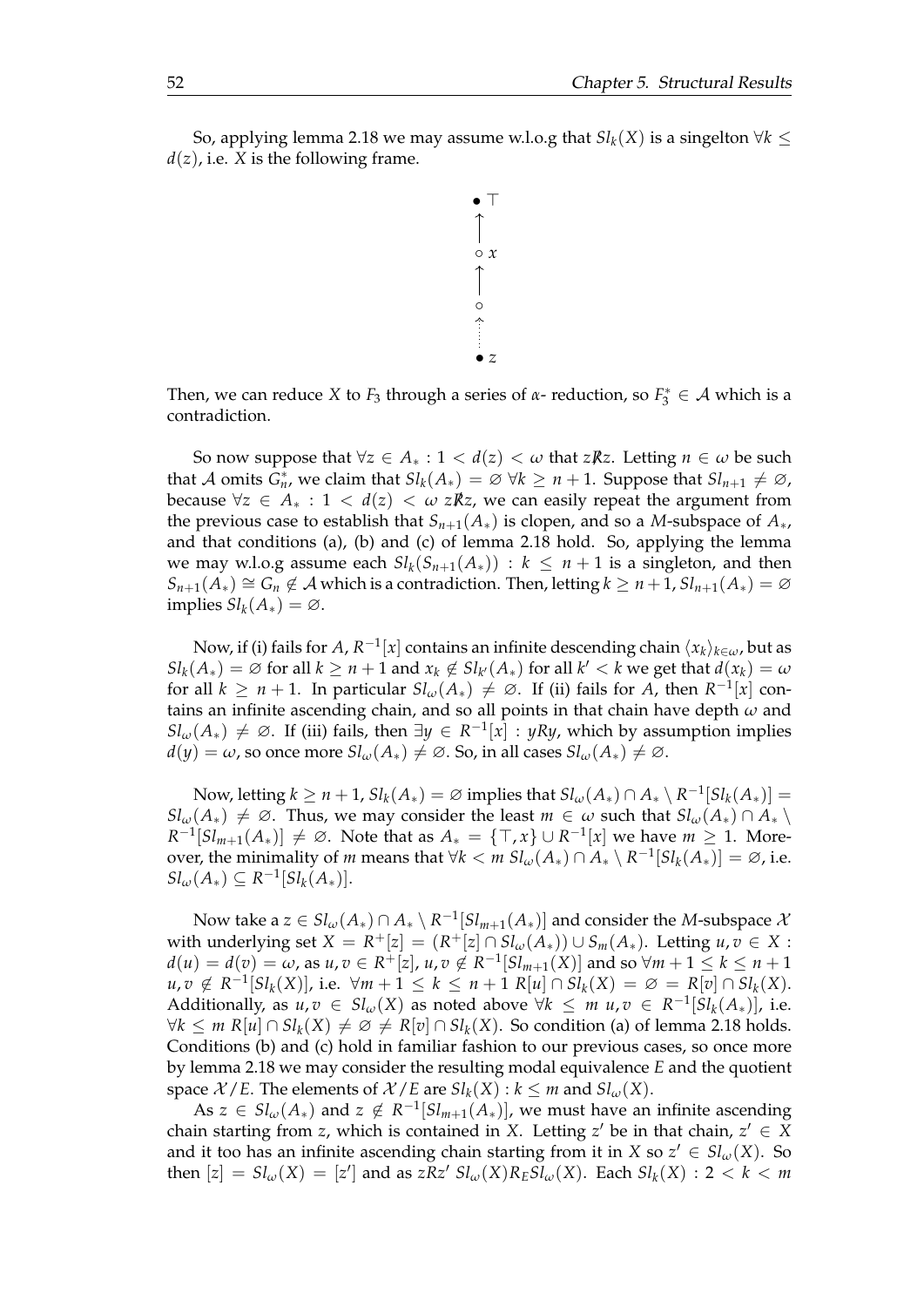consisted only of irreflexive points,  $Sl_k(X)R_ESl_k(X)$ . Finally, as  $\forall k \leq m \; Sl_{\omega}(A_*) \subseteq$  $R^{-1}[Sl_k(A_*)]$  we have  $Sl_{\omega}(X)R_ESl_k(X)$ . Putting this all together, we obtain  $X/E$  is the following frame.

\n- $$
Sl_1(X)
$$
\n- $\bigcap$
\n- $Sl_2(X)$
\n- $\bigcap$
\n- $\bigcap$
\n- $Sl_{\omega}(X)$
\n

Again, this can be reduced to *F*<sup>3</sup> via *α*-reductions, giving a contradiction.

 $\Box$ 

<span id="page-56-0"></span>**Lemma 5.4.** Let *A* be a variety omitting  $F_i^*$  :  $1 \le i \le 17$  and  $G_n^*$  for some  $n > 0$ . Let *A* ∈ *A* and *x* ∈ *A*<sub>\*</sub> : *xRx*. Then, if *y* ∈ *A*<sub>\*</sub> : *yRx* then  $\forall z$  ∈ *A*<sub>\*</sub> : *yRz*, *z* and *x* are comparable.

*Proof.* Suppose not, so we have  $A \in \mathcal{A}$  such that  $\exists x, y, z \in A : xRx yRx, yRz$  and *x*||*z*. By lemma [5.3,](#page-53-0)  $R^{-1}[x]$  is conversely well founded, noting  $y \in \{u \in R^{-1}[x]$ : ∃*v* ∈ *A*<sup>∗</sup> : *uRv* & *x*||*v*}, we can assume *y* is maximal with this property. By lemma [2.15](#page-19-0) we may w.l.o.g assume that *A*∗ consists of only improper clusters. Taking the *M*-subspace *R* <sup>+</sup>[*y*] we may w.l.o.g assume *y* is the root of *A*∗, then the maximality of *y* means that ∀*u* ∈  $A_* \setminus \{y\}$  if *uRx* then ∀*v* ∈  $R[u]$  *x* and *v* are comparable.

Now,  $R[x]$  is closed and non-empty, with  $x \notin R[x]$ . Letting  $z' \in R[x]$ , again as  $xRx, x \notin R^+[z'],$  so applying modal separation we find a clopen upset  $U_{z'}^x$  containing *z*' and omitting *x*. Moreover, as  $x||z z \notin R$ <sup>+</sup>[*z*'], applying modal separation gives a clopen upset  $U_z^z$  containing *z*' and omitting *z*. Then,  $R[x] \subseteq \bigcup$ *z* ′∈*R*[*x*]  $U_z^x \cap U_z^z$ , and by

 $\bigcup_{i=1}^n \text{Supers } \exists \{z_i'\}_{i=1}^n \subseteq R[x] \text{ such that } R[x] \subseteq \bigcup_{i=1}^n R[x]$ *i*=1  $U_{z'}^x \cap U_{z'}^z$ . Letting *U* be that union, we have a clopen upset *U* such that  $R[x] \subseteq U$ ,  $x \notin U$  and  $z \notin U$ . By lemma [2.16](#page-20-0) we may assume w.l.o.g that this is a singleton, i.e. letting ⊤ be its sole element we have ⊤ is isolated and maximal in  $A_{*}$ , ⊤  $\neq$  *z* and  $R[x] = \{T\}$ . We make our first case distinction, either  $\exists u \in A_* : x \mid u$  and  $uR \top$  or not.

Case 1: If there is such a *u*, then *yRu* and  $x||u$  so we may assume that  $u = z$ . Now, *A*<sup>∗</sup> \ *R* −1 [⊤] is a clopen upset, and as ⊤ is maximal in *A*∗, {⊤} is also an upset. So  $A_* \setminus R^{-1}[\top] \cup \{\top\}$  is a clopen upset, then by lemma [2.16](#page-20-0) and  $x, y, z \in R^{-1}[\top]$ we may w.l.o.g assume the set is a singleton, i.e.  $A_* \setminus R^{-1}[\top] \cup \{\top\} = {\top}$  and  $A_* = R^{-1}[\top]$ . Now, consider the set:

$$
V := (A_* \setminus \{\top\}) \setminus R^{-1}[A_* \setminus \{\top\}].
$$

It is easy to check that  $V = \{u \in A_* \setminus \{\top\} : R[u] = \{\top\}\}\$  which implies  $x \in V$  and that *V* consists of an anti-chain of irreflexive points. Additionally *V* is clopen as  $\top$  is isolated. We make a second case distinction, either  $V = \{x\}$  or not.

Case 1a: If  $V \neq \{x\}$ , then letting  $u \in V : u \neq x$  we have  $uRT$ ,  $x||u$  and  $yRu$ , so we can again assume  $u = z$ . Firstly, we consider  $A_* \setminus (V \cup R^{-1}[V])$  which is an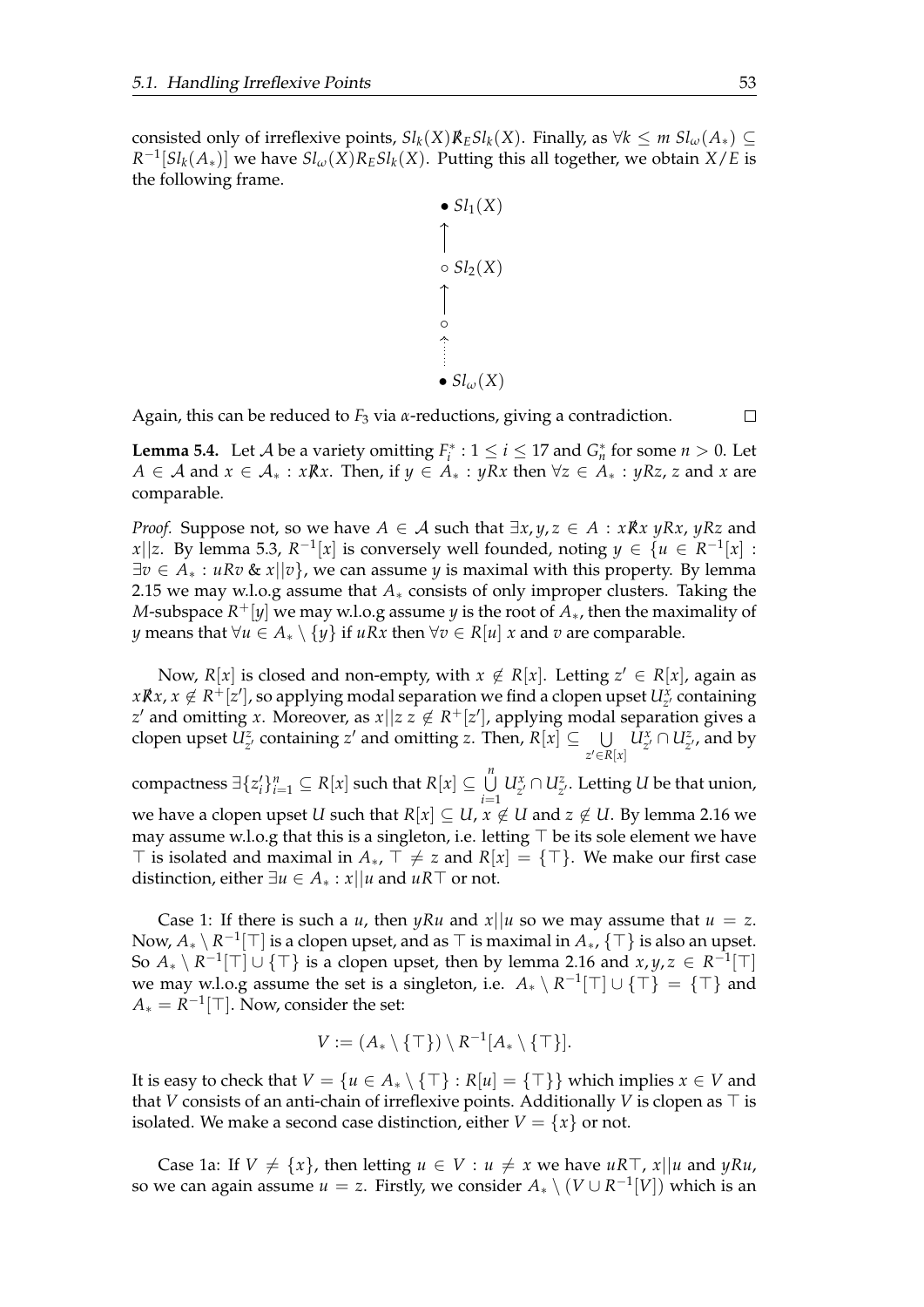upset, is clopen because *V* is clopen, and contains ⊤. Then applying lemma [2.16](#page-20-0) once more we may w.l.o.g assume the set is a singleton, i.e.  $A_* \setminus \overline{(V \cup R^{-1}[V])} = {\top}$  and  $A_* = \{\top\} \cup V \cup R^{-1}[V].$ 

Applying modal separation to *x* and *z* to obtain  $U_x^z$ , we let  $A = V \cap U_x^z$  and  $B = V \cap (A_* \setminus U^z_x)$ . These are clearly clopen and pairwise disjoint as they partition *V*, and moreover as  $\forall u \in A \cup B = V$  *R*[*u*] = {⊤} they form an *M*-partition. So, by lemma [2.17](#page-20-1) we may assume w.l.o.g they are singletons, i.e. {*x*} and {*z*} are clopen, *V* = {*x*, *z*} and  $A_* = \{T, x, z\}$  ∪  $R^{-1}[x, z]$ . Notably, by lemma [5.3](#page-53-0) the only reflexive point in  $A_*$  is  $\top$  and  $d(y) < \omega$ . The maximality assumption on *y* then gives that the underlying frame of *A*<sup>∗</sup> is the following. Then, by repeatedly applying *α*-reductions we can reduce  $A_*$  to  $F_{15}$ , thus  $F_{15}^* \in A$  which is a contradiction.



Case 1b: Suppose  $V = \{x\}$ , then *x* is isolated and  $\forall u \in A_* \setminus \{\top, x\}$ ,  $R[u] \setminus \{\top\} \neq$ ∅. Now, consider the set

$$
U := A_* \setminus (R^{-1}[x] \cup \{\top, x\}).
$$

Note that  $z \in U$  and by definition  $A_* = \{\top, x\} \cup U \cup R^{-1}[x].$  We claim that  $U$  is an *M*-partition, it is clopen as {⊤} and {*x*} are both clopen. Then, let *u*, *v* ∈ *U* and *uRw*, note  $u, v \in A_* \setminus \{\top, x\}$ . Either  $w = \top$  or not, if  $w = \top$  then  $vR\top$  so  $vRw$ . If  $w \neq \top$ , then as  $uRx \, w \neq x$  and  $wRx$ , so  $w \in U$ . Now, letting  $t \in R[v]$  :  $t \neq \top$ , we again have  $vRx$  so  $t \neq x$  and  $tRx$ , so  $t \in U$ , and we may take it as witness. So, by lemma [2.17](#page-20-1) we may assume w.lo.g that *U* is a singelton, i.e.  $U = \{z\}$  and  $A_* = \{\top, x, z\} \cup R^{-1}[x]$ . Again, by lemma [5.3,](#page-53-0) every point in  $R^{-1}[x]$  is irreflexive, and  $d(y) < \omega$ . Finally, the maximality assumption on *y* then gives that the underlying frame of *A*∗ is the following:



Then, by repeatedly applying *α*-reductions, we can reduce  $A_*$  to  $F_{15}$ , thus  $F_{15}^* \in \mathcal{A}$ which is a contradiction.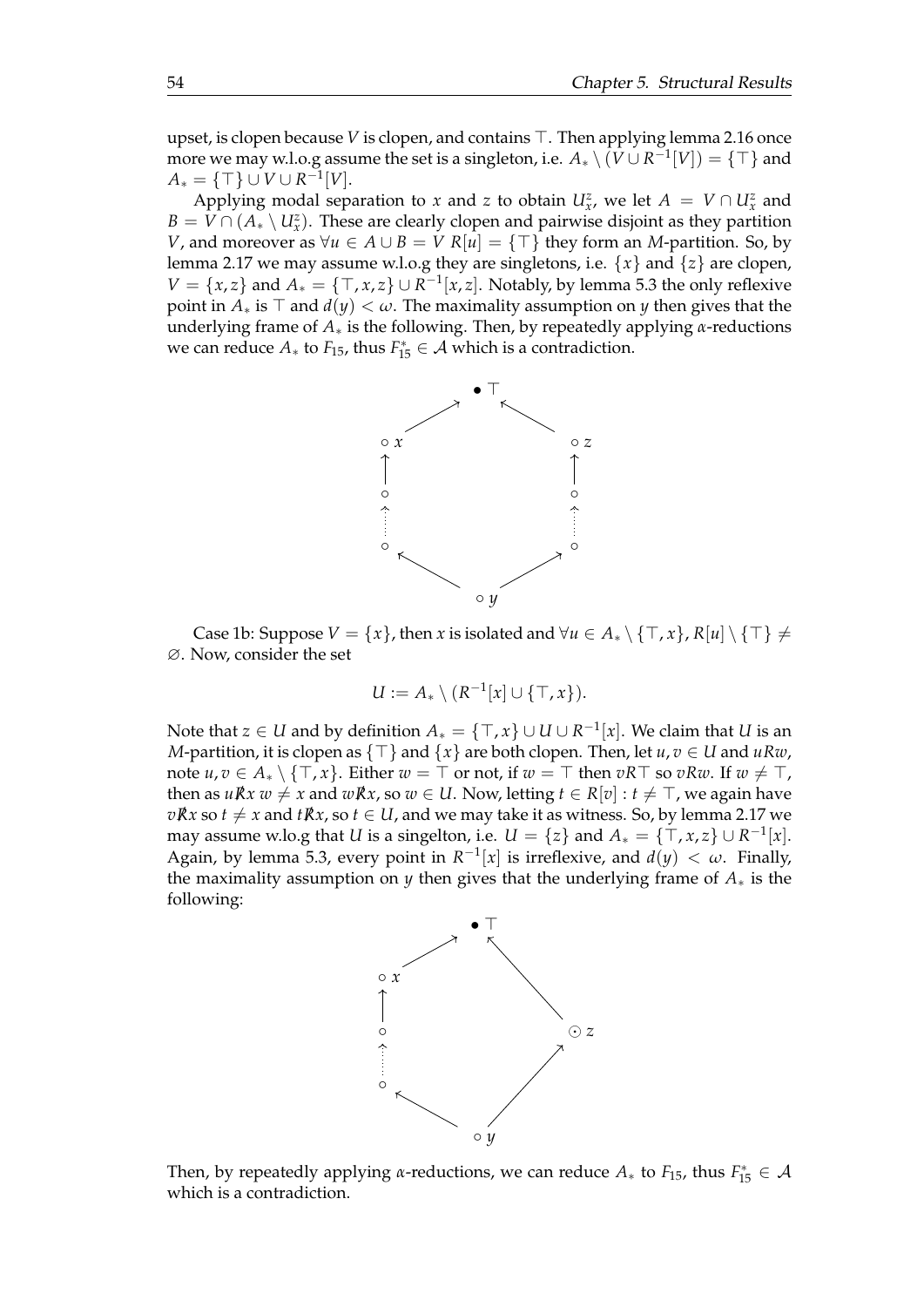Case 2: ∀*u* ∈ *A*<sup>∗</sup> if *x*||*u* then *uR*/⊤. In particular *zR*/⊤. We consdier the set

$$
U:=A_*\setminus R^{-1}[\top].
$$

Note that  $z \in U$  and by definition  $A_* = R^{-1}[\top] \cup U$ . Then, by our assumption if *uR*⊤ then it is comparable to *x* and as  $R[x] = \{T\}$  this further implies  $u \in \{T, x\}$ *R*<sup>-1</sup>[*x*]. Additionally, {⊤, *x*} ∪ *R*<sup>-1</sup>[*x*] ⊆ *R*<sup>-1</sup>[<sup>T</sup>], so we have *R*<sup>-1</sup>[<sup>T</sup>] = {⊤, *x*} ∪ *R*<sup>-1</sup>[*x*] and  $A_* = \{T, x\}$  ∪ *U* ∪ *R*<sup>-1</sup>[*x*]. Now *U* is is clopen as ⊤ is isolated and is an upset. So, by lemma [2.16](#page-20-0) we may w.l.o.g assume it is a singelton, i.e.  $U = \{z\}$  and *A*<sup>∗</sup> = {⊤, *x*, *z*} ∪ *R* −1 [*x*]. Then, by corollary [5.2](#page-53-1) and lemma [5.3](#page-53-0) we get that *zRz*, every point in  $R^{-1}[x]$  is irreflexive and  $d(y) < \omega$ . Finally, the maximality assumption on *y* then gives that the underlying frame of *A*∗ is the following:



Then, by repeatedly applying *α*-reductions, we can reduce  $A_*$  to  $F_{14}$ , thus  $F_{14}^* \in \mathcal{A}$ which is a contradiction.

**Corollary 5.5.** Let *A* be a variety omitting  $F_i^*$  :  $1 \le i \le 17$  and  $G_n^*$  for some  $n > 0$ . Let  $A \in \mathcal{A}$  and  $x \in \mathcal{A}_* : x \mathbb{R}x$ . Then,  $R^{-1}[x] \cup \{x\}$  is a tree of irreflexive point of finite depth.

*Proof.* Assume for the moment that  $R[x] = \{\top\}$  for some  $\top \in A_*$ . Then, from lemma [5.3](#page-53-0)  $R^{-1}[x] \cup \{x\}$  has finite depth, and from lemma [5.4](#page-56-0) we have that for any *n* > 2 and *u* ∈  $Sl_n(A_*) \cap R^{-1}[x]$  that *uRu* and  $\forall 2 < k < n$  ∃! $v \in Sl_k(A_*) : uRv$ , i.e.  $R^{-1}[x] \cup \{x\}$  is a tree of irreflexive points of finite depth.

Now, dropping the assumption that  $[x] = \{\top\}$ , just as in the proof of lemma [5.3](#page-53-0) we find a clopen upset  $U : R[x] \subseteq U$ . We take the induced modal equivalence from lemma [2.16.](#page-20-0) Considering  $A_*/E$ , we have  $(A_*/E)^* \in A$ ,  $R_E[[x]] = U$  and  $Sl_2(A_*/E) = \{x\}$ . From our previous consideration we have the required structure for *A*∗/*E*. Then as *E* only identified points in *R*[*x*], *R* −1 [*x*] has the same structure in  $A_*$  as  $R_E^{-1}[[x]]$  does in  $A_*/E$ .  $\Box$ 

#### **5.2 Three Central Results**

With some control over irreflexive points we can now prove the three central structural results that drive the main theorem of this chapter. The first is of particular importance and relates to another important concept when working with transitive frames - width.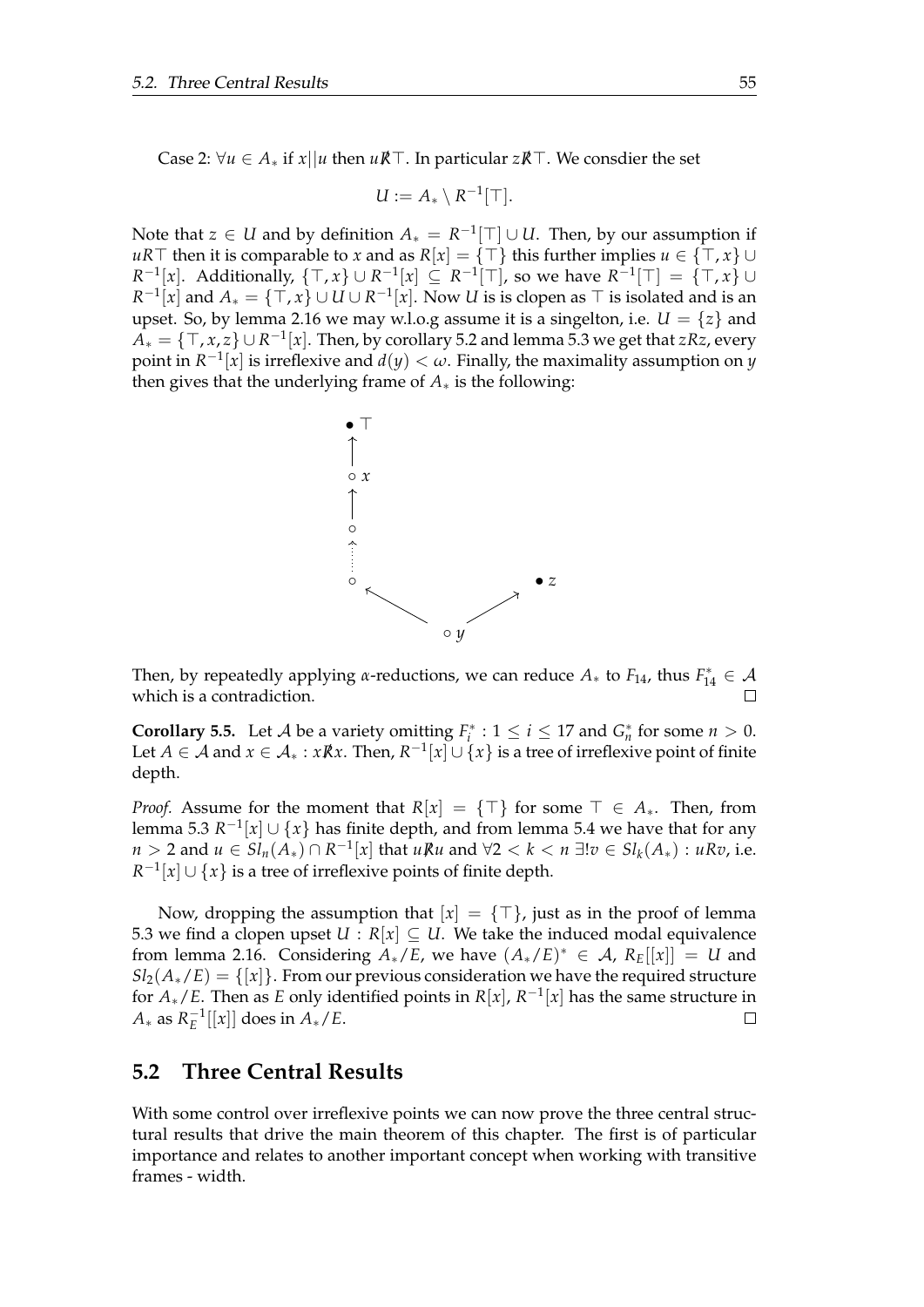Let  $(X, R)$  be a transitive frame. We define the *width* of an element  $x \in X$  as the maximal number of points in a maximal anti-chain of points in  $R^+[x]$ . If there is no maximal anti-chain, or an anti-chain with infinitely many points we say that *x* is *ω*-wide and use  $w(x) \in \omega \cup \{w\}$  to denote the width of *x*. The width of *X* is  $w(X) = max\{w(x) \in \omega \cup \{\omega\} : x \in X\}$  if this exists, and  $w(X) = \omega$  otherwise.

Given a *K*4-algebra *A*, we say *A* has width equal to *A*∗.

<span id="page-59-0"></span>**Lemma 5.6.** Let *A* be a variety omitting  $F_i^* : 1 \le i \le 17$  and  $G_n^*$  for some  $n > 0$ . Then  $\forall A \in \mathcal{A}$ ,  $w(A) \leq 2$ .

*Proof.* Suppose not, that is suppose  $\exists A \in \mathcal{A}$  with width > 2. We make the following claim:

**Claim**:  $∃B ∈ A : B<sub>∗</sub>$  is rooted and has three incomparable, isolated points  $x_1, x_2, x_3$ such that either:

- (i) *x*<sub>1</sub>, *x*<sub>2</sub> & *x*<sub>3</sub> are maximal and  $B_* = R^{-1}[x_1, x_2, x_3]$ ;
- (ii) *B*<sup>∗</sup> has a maximum ⊤ that is isolated and  $B_* \setminus \{\top\} = R^{-1}[x_1, x_2, x_3]$ ;
- (iii) *B*<sup>∗</sup> has an isolated point  $\top : x_1R\top, x_2R\top, \top$  and  $x_3$  are maximal,  $B_* \setminus {\top}$  =  $R^{-1}[x_1, x_2, x_3]$  and  $R^{-1}[\top] \cap R^{-1}[x_3] \subseteq R^{-1}[x_1, x_2]$ .

As *A* has width > 2 we can find  $\perp$ ,  $x_1$ ,  $x_2$ ,  $x_3 \in A_*$  such that  $\perp Rx_1$ ,  $\perp Rx_2$ ,  $\perp Rx_3$  and *x*1, *x*2, *x*<sup>3</sup> are all incomparable. As ever, by considering the *M*-subspace *R* <sup>+</sup>[⊥] of *A*<sup>∗</sup> we may assume w.l.o.g that ⊥ is the root of *A*∗, and by lemma [2.15](#page-19-0) may assume *A*<sup>∗</sup> consists only of improper clusters.

Let *u* ∈ *A*<sup>∗</sup> : *uRu*, then either  $\bot = u$  or  $\bot Ru$ . We have that  $\bot Rx_1$ ,  $\bot Rx_2$ and  $\perp Rx_3$ , therefore by lemma [5.4](#page-56-0) *u* is comparable with  $x_1$ ,  $x_2$  and  $x_3$ . In particular *u* ∉ {*x*<sub>1</sub>, *x*<sub>2</sub>, *x*<sub>3</sub>} and therefore *x*<sub>1</sub>*Rx*<sub>1</sub>, *x*<sub>2</sub>*Rx*<sub>2</sub> and *x*<sub>3</sub>*Rx*<sub>3</sub>. Moreover, as *x*<sub>1</sub>*Rx*<sub>1</sub> and *uRu* by lemma [5.3](#page-53-0)  $x_1Ru$  so in fact  $uRx_1$ . Similarly,  $uRx_2$  and  $uRx_3$ , that is *u* ∈  $R^{-1}[x_1]$  ∩  $R^{-1}[x_2]$  ∩  $R^{-1}[x_3]$ . As *u* was arbitrary, the only irreflexive points in *A*∗ belong to  $R^{-1}[x_1] ∩ R^{-1}[x_2] ∩ R^{-1}[x_3]$ .

As  $x_1$ ,  $x_2$  and  $x_3$  are incomparable, we may by modal separation find clopen upsets  $U_i$  for  $i \in \{1,2,3\}$  such that  $x_i \in U_j$  iff  $i = j$ . We then define the following sets:

$$
U := (U_1 \cap U_2) \cup (U_1 \cap U_3) \cup (U_2 \cap U_3).
$$
  

$$
V_i := \begin{cases} U_i \setminus R^{-1}[U] & \text{if } x_i \notin R^{-1}[U] \\ U_i \cap R^{-1}[U] \setminus U & \text{if } x_i \in R^{-1}[U] \end{cases}
$$

Note that the  $V_i$  are clopen and  $x_i \in V_j$  iff  $i = j$ . As we are choosing 2 options for 3 sets at least two will match, so we may w.l.o.g assume either:

- (a)  $V_1 = U_1 \setminus R^{-1}[U]$  and  $V_2 = U_2 \setminus R^{-1}[U]$  or
- (b)  $V_1 = U_1 \cap R^{-1}[U] \setminus U$  and  $V_2 = U_2 \cap R^{-1}[U] \setminus U$ .

First assume (a) holds. If  $u \in V_1$  then  $u \in U_1$  and  $u \notin U$ , so by the definition of *U u* ∉ *U*<sub>2</sub> and *u* ∉ *U*<sub>3</sub>. This in turn implies *u* ∉ *V*<sub>2</sub>, so *V*<sub>1</sub> ∩ *V*<sub>2</sub> = ∅ = *V*<sub>1</sub> ∩ *U*<sub>3</sub>. Similarly, *V*<sub>2</sub> ∩ *U*<sub>3</sub> = ∅. Therefore *V*<sub>1</sub>, *V*<sub>2</sub> & *U*<sub>3</sub> are all disjoint clopen upsets of  $A_∗$ . We further define:

$$
W:=U_3\cup A_*\setminus R^{-1}[V_1\cup V_2\cup U_3].
$$

*W* is a clopen upset still disjoint from  $V_1$  and  $V_2$ . Therefore,  $V_1$ ,  $V_2$  and *W* form a collection of pairwise disjoint clopen sets, and as each is an upset they moreover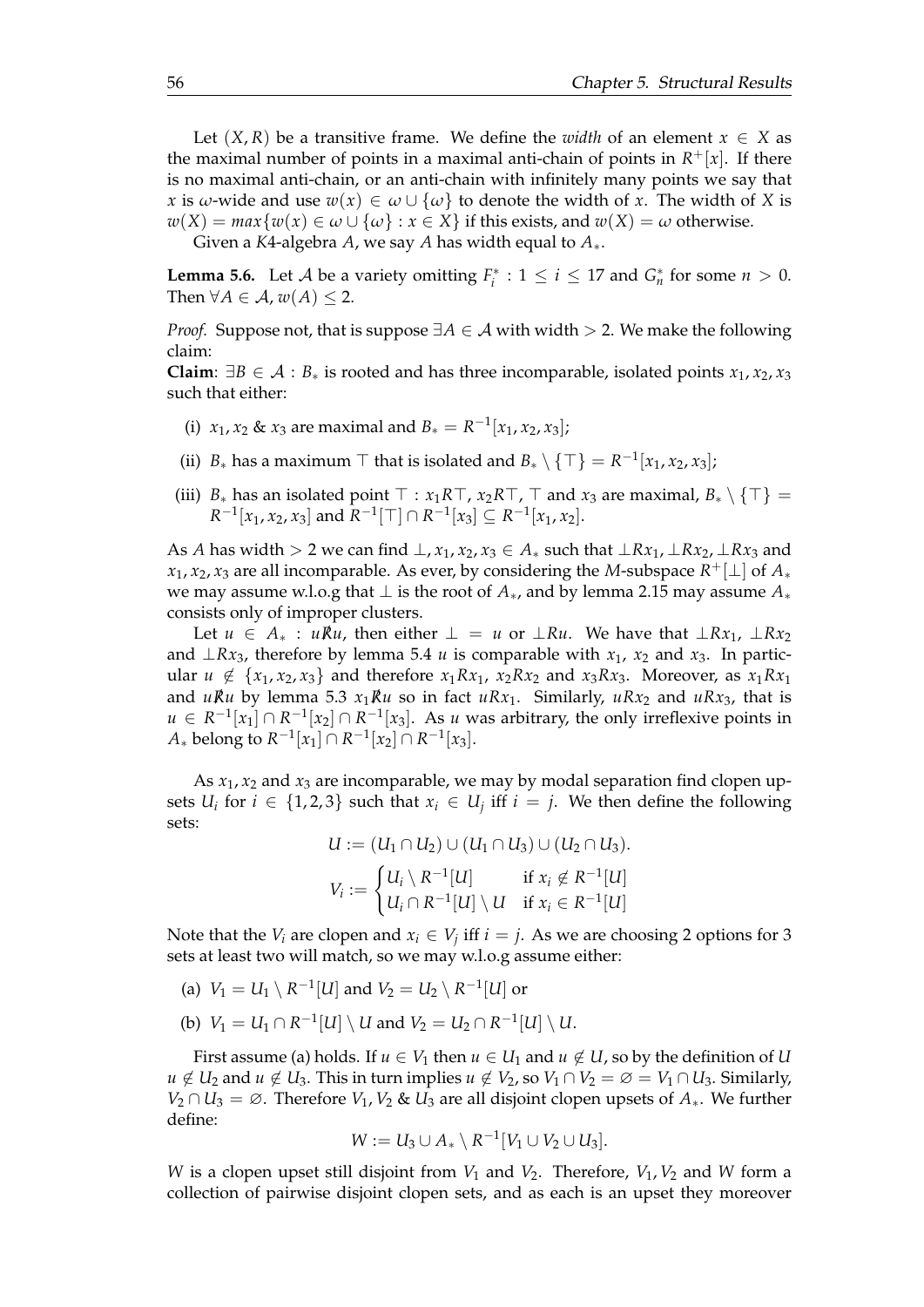form an *M*-partition. By lemma [2.17](#page-20-1) we can consider the modal equivalence *E* that identifies points within those sets and consider  $(A_*/E)^* \in \mathcal{A}$ .

We claim that  $A_*/E$  satisfies case (i). Note that  $x_1 \in V_1$ ,  $x_2 \in V_2$  and  $x_3 \in W$ so each set really is an element of  $A_*/E$ , whilst  $\perp$  is not in any of them so  $[\perp]$  =  $\{\perp\} \in A_*/E$ . As  $V_1, V_2$  and *W* were clopen in  $A_*$  they are isolated in  $A_*/E$ , and as they were upsets in  $A_*$  they are maximal in  $A_*/E$ . Moreover as each is maximal they are all incomparable. Letting  $u \in A_*$ , then either  $u \in R^{-1}[V_1 \cup V_2 \cup U_3]$  and then  $[u]$  ∈  $R^{-1}_E[V_1, V_2, W]$  or  $u \notin R^{-1}[V_1 \cup V_2 \cup U_3]$  and then  $u \in W$  and  $[u] = W$ . So  $A_*/E = R_E^{-1}[V_1, V_2, W]$  and  $A_*/E$  satisfies case (i).

Now assume (b) holds, we consider:

$$
V^+ := A_* \setminus R^{-1}[V_1 \cup V_2 \cup V_3].
$$

*V*<sup>+</sup> is clopen. Moreover, supposing *u* ∈ *U* \ *V*<sup>+</sup> then as *u* ∉ *V*<sup>+</sup> we have *u* ∈ *R*<sup>-1</sup>[*V*<sub>*i*</sub>] for some  $1 \leq i \leq 3$  and so  $\exists v \in V_i : uRv$ . Then,  $u \in U$  and U is an upset so *v* ∈ *U* and *U* ∩ *V*<sub>*i*</sub>  $\neq$  ∅ which is a contradiction. Therefore, *U* ⊆ *V*<sup>+</sup>. We already have that  $V_1$ ,  $V_2$  and  $V_3$  are pairwise disjoint and as every element in *U* is reflexive *V*<sub>1</sub> ∪ *V*<sub>2</sub> ∪ *V*<sub>3</sub> ⊆ *R*<sup>-1</sup> $[V_1 \cup V_2 \cup V_3]$  so ∀1 ≤ *i* ≤ 3 *V*<sup>+</sup> ∩ *V<sub>i</sub>* = ∅. Thus, {*V*<sub>1</sub>, *V*<sub>2</sub>, *V*<sub>3</sub>, *V*<sup>+</sup>} is a collection of pairwise disjoint clopen sets. We claim moreover that they form an  $M$ -partition. As  $V^+$  is an upset the  $M$ -partition conditions holds for it immediately.

For  $V_i$ : Let  $u, v \in V_i$  and  $uRw$ . Now,  $u \in U_i$  which is an upset so  $w \in U_i$ . If  $w \in V_i$  then as  $v \in V_i \subseteq U_i$  we have  $vRv \in V_i$  and so we may take  $v$  itself as witness. If  $w \notin V_i$  then  $V_i \neq U_i \setminus R^{-1}[U]$  (as the latter is an upset and  $u \in V_i$ ) and instead *V*<sup>*i*</sup> = *U*<sub>*i*</sub> ∩ *R*<sup>-1</sup></sub>[*U*]  $\setminus$  *U.* We have *w* ∈ *U*<sub>*i*</sub> and *w* ∉ *V*<sub>*i*</sub>. If *w* ∉ *V*<sup>+</sup> then *w* ∈ *R*<sup>-1</sup>[*V*<sub>*j*</sub>] for  $j$  ∈ {1, 2, 3}, so  $\exists t \in V_j : wRt$ . Then  $uRwRt$  so  $t \in U_i$ , and moreover  $j = i$  as otherwise we have  $t \in U$ ,  $uRt$  and  $u \notin R^{-1}[U]$  which is a contradiction. But then, *t* ∈  $R^{-1}[U]$  and so  $w ∈ R^{-1}[U]$  and  $w ∉ U$ , i.e.  $w ∈ V_i$  which is a contradiction. So,  $w \in V^+$ . Then as  $v \in V_i = U_i \cap R^{-1}[U] \setminus U$  we have  $\exists t \in U \subseteq V^+ : vRt$  which we may take as witness.

So, again we consider by lemma [2.17](#page-20-1) the resulting space *A*∗/*E* and the elements  $V_1$ ,  $V_2$ ,  $V_3$ ,  $V^+ \in A_*/E$ . They are all isolated as they were clopen in  $A_*$ . The  $V_i$ are also incomparable; let  $u \in V_i$  and  $v \in V_j : uRv$ , then  $u \in U_i$  implies  $v \in U_i$ so  $v \in U \subseteq V^+$  and  $v \notin V_j$  which is a contradiction. Now, suppose  $u \notin V^+$ , then  $u \in R^{-1}[V_1 \cup V_2 \cup V_3]$  and so  $uRv : v \in V_i$  for some  $1 \le i \le 3$ . Therefore,  $[u] \in R_E^{-1}[V_1, V_2, V_3]$ , that is  $A_*/E = \{V^+\} \cup R_E^{-1}[V_1, V_2, V_3]$ .

If  $V^+$  is the maximum of  $A_*/E$  then case (ii) holds, so suppose it is not the maximum. By (b),  $x_1 \in V_1 = U_1 \cap R^{-1}[U] \setminus U$  and so  $\exists u \in U \subseteq V^+ : x_1Ru$ , so  $V_1R_EV^+$ . Similarly,  $V_2R_EV^+$ . Now, if  $V_3 = U_3 \cap R^{-1}[U] \setminus U$  then again  $V_3R_EV^+$ , but then as  $A_*/E = \{V^+\}\cup R^{-1}_{E}[V_1, V_2, V_3]$  this would make  $V^+$  the maximum of  $A_*/E$ , so instead  $V_3 = U_3 \setminus R^{-1}[U]$  and so an upset of  $A_*$  and maximal in  $A_*/E$ . Similarly,  $V^+$ is an upset of  $A_*$  so is maximal in  $A_*/E$ . Finally, if  $R_E^{-1}[V^+] \cap R_E^{-1}[V_3] \subseteq R_E^{-1}[V_1, V_2]$ then case (iii) holds, so again suppose it does not. We define:

$$
W_1 := R_E^{-1}[V^+] \cap R_E^{-1}[V_3] \setminus R_E^{-1}[V_1, V_2]; W_2 := \{V^+\} \cup A_*/E \setminus R^{-1}[V^+].
$$

*W*<sub>1</sub> and *W*<sub>2</sub> are disjoint clopen subsets, by our assumption  $W_1 \neq \emptyset$  and moreover we claim they form an *M*-partition. W<sub>2</sub> is an upset so the condition holds trivially. Letting  $[u], [v] \in W_1$  and  $[u]R_E[w]$ , if  $[w] \in W_1$  then we have  $vRv$  so  $[v]R_E[v] \in W_1$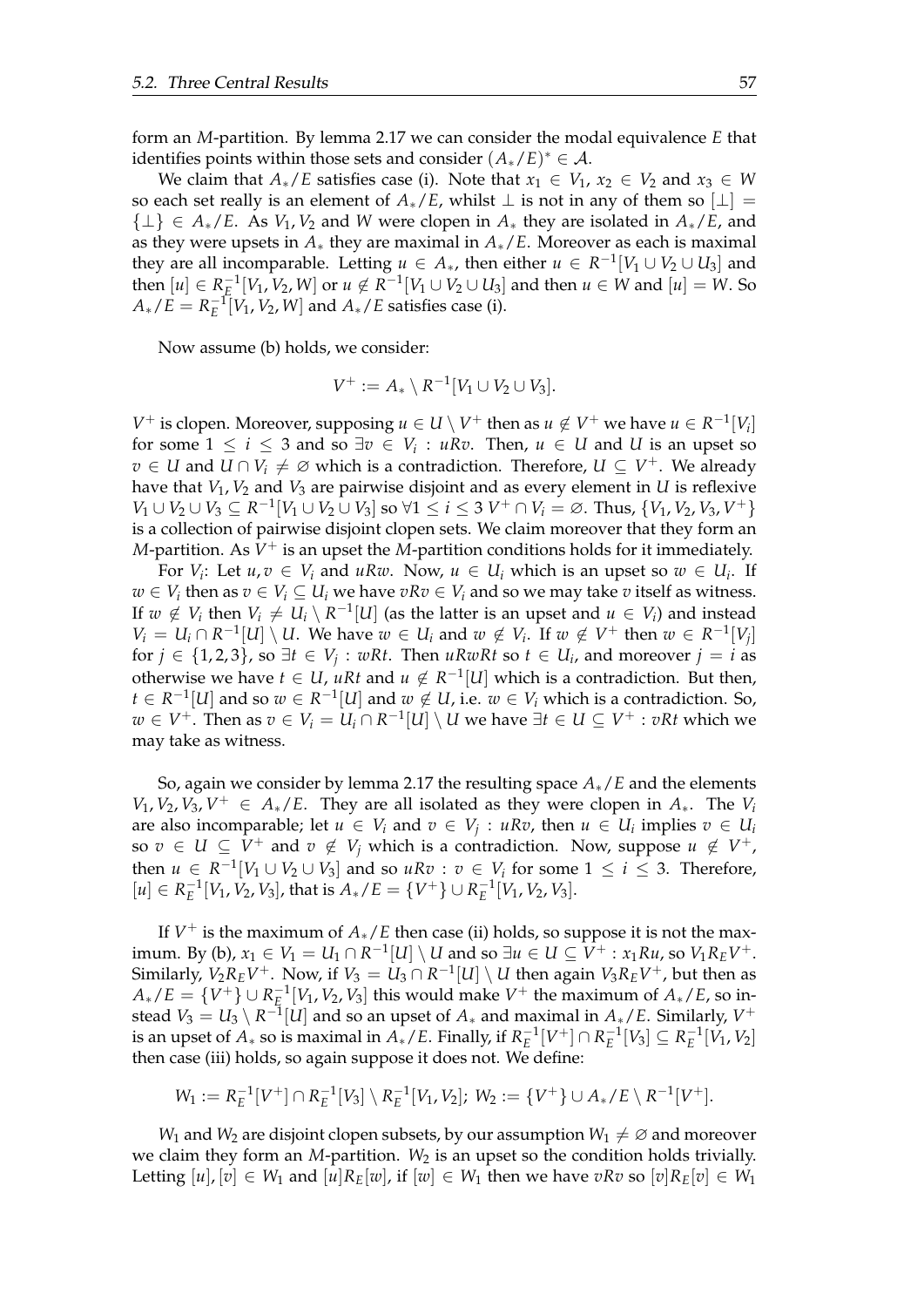and we may take [*v*] itself as witness. If  $[w] \notin W_1$ , as  $[u]R_E[v]$  and  $[u] \in W_1$  we have  $[w] \notin R_E^{-1}[V_1, V_2]$ , so then either  $[w]R_EV^+$  and  $[w] \in W_2$  or  $[w]R_EV_3$  so then  $[w] = V^+ \in W_2$ . So  $[w] \in W_2$  and  $[v]R_EV^+ \in W_2$  so we may take it as witness.

Once more, in line with lemma [2.17](#page-20-1) we can consider the modal equivalence *E* ′ on  $A_*/E$  identifying points within  $W_1$  and  $W_2$ . We now aim to show that  $Y =$  $(A_*/E)/E'$  satisfies case (ii) with *W*<sub>1</sub>, [*V*<sub>1</sub>] = {*V*<sub>1</sub>}, [*V*<sub>2</sub>] = {*V*<sub>2</sub>} and *W*<sub>2</sub> respectively. As each was clopen in  $A_*/E$  they are isolated in *Y*. That [*V*<sub>1</sub>] and [*V*<sub>2</sub>] are incomparable is immediate from  $V_1$  and  $V_2$  being incomparable in  $A_*/E$ . Then *W*<sub>1</sub> ∩  $R_E^{-1}[V_1] = ∅$  so  $W_1R_Y[V_1]$ , if  $[V_1]R_YW_1$  then  $V_1R_E[u]$  for some  $[u] ∈ W_1$ , then  $[u]R_EV_3$  so  $V_1R_EV_3$  which is a contradiction. So  $[V_1]$  and  $W_1$  are incomparable, and similarly  $[V_2]$  and  $W_1$  are incomparable. Now, letting  $[S] \in Y \setminus \{W_2\}$ , then  $S \in A_*/E \setminus \{V^+\}$  so  $SR_EV_1$ ,  $V_2$  or  $V_3$ . If the first two then  $[S]R_Y[V_i]R_YW_2$ , if *SR*<sub>*E*</sub>*V*<sub>3</sub>, we note that *V*<sub>3</sub>,  $V^+ \in W_2$  so  $[V_3] = [V^+] = W_2$  and  $[S]R_YW_2$ . Thus  $W_2$ is the maximum of *Y*. Finally, if  $[S] \in Y \setminus \{W_2\}$  then  $S \notin W_2$  and so  $SR_YW_2$  and  $S \in R_E^{-1}[V_1, V_2, V_3]$ , if  $SR_EV_1$  or  $SR_EV_2$  then  $[S]R_Y[V_1]$  or  $[S]R_Y[V_2]$ , if  $SR_EV_3$  and *SR*<sub>*E*</sub>*V*<sub>1</sub> and *SR*<sub>*E*</sub>*V*<sub>2</sub> then *S* ∈ *W*<sub>1</sub> so [*S*]*R*<sub>Y</sub>*W*<sub>1</sub>, so *Y* \ {*W*<sub>2</sub>} =  $R_Y^{-1}[[V_1]$ , [*V*<sub>2</sub>], *W*<sub>1</sub>] as required.

This completes the proof of the claim, so we have  $B \in A$  such that  $B_*$  contains one of the following substructures where each  $x_i$  and  $\top$  is isolated:



We may still by lemma [2.15](#page-19-0) assume that *B*<sup>∗</sup> consists of only improper clusters. Moreover, as  $x_1$ ,  $x_2$  and  $x_3$  are isolated, the set  $R^{-1}[x_1]\cap R^{-1}[x_2]\cap R^{-1}[x_3]$  is clopen. Then, from corollary [2.24](#page-25-0) we can take a maximal cluster in the set, which as  $B_*$  consists of only improper clusters is in fact a maximal point *p* in the set. Of course, *p* sees  $x_1$ ,  $x_2$ and *x*<sup>3</sup> and by considering the *M*-subspace of *B*<sup>∗</sup> rooted at *p*, we can assume w.l.o.g ⊥ = *p* and  $R^{-1}[x_1] \cap R^{-1}[x_2] \cap R^{-1}[x_3] = \{\perp\}$ . Note, just as we established earlier that the only irreflexive points of  $A_*$  could be in  $R^{-1}[x_1] \cap R^{-1}[x_2] \cap R^{-1}[x_3]$ , we can check this also holds for  $B_*$ , i.e. the only irreflexive point in  $B_*$  is possibly  $\perp$ . Now,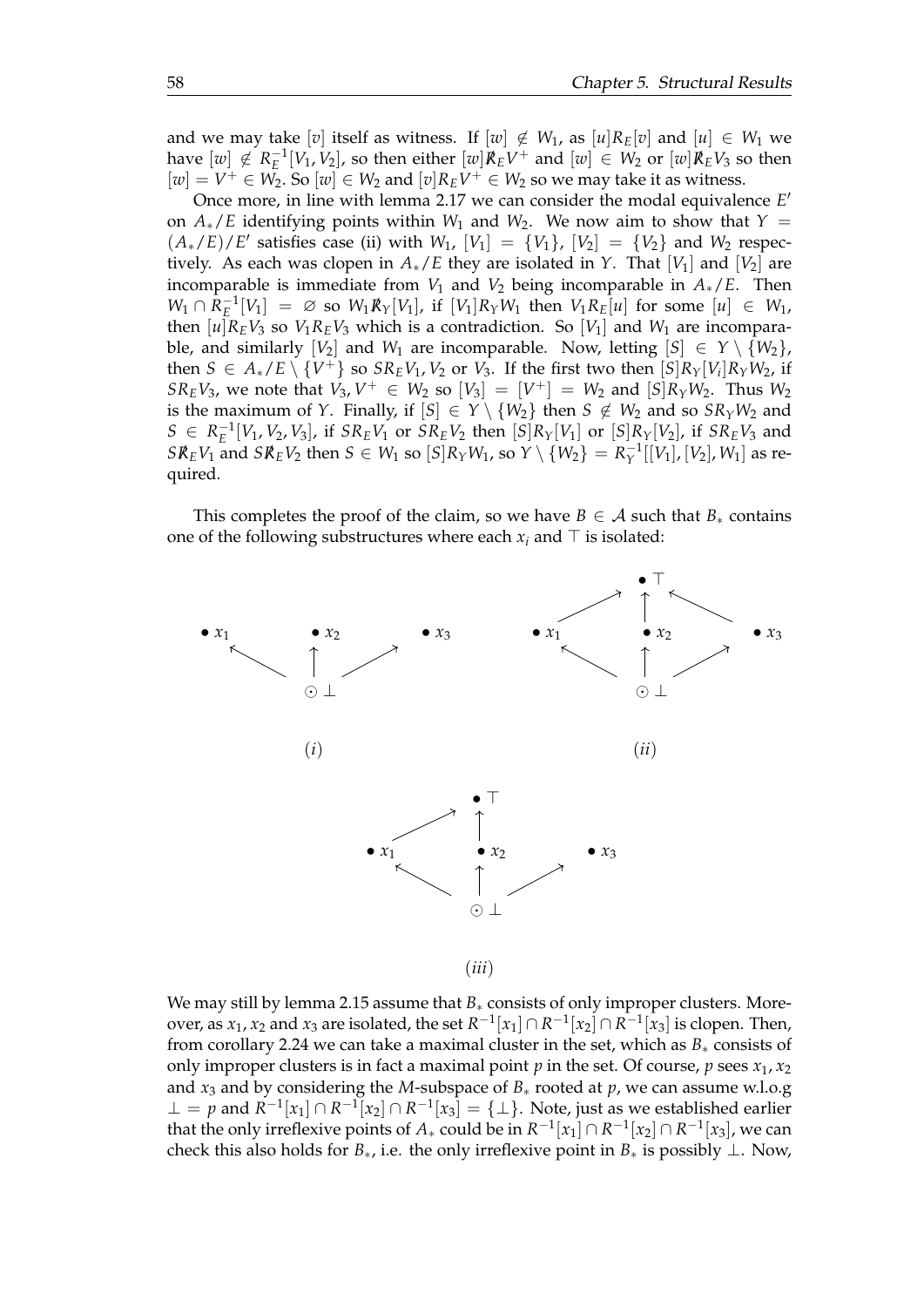we define the following clopen sets:

$$
W_1 := R^{-1}[x_1] \setminus R^{-1}[x_2, x_3]; \qquad W_2 := R^{-1}[x_2] \setminus R^{-1}[x_1, x_3];
$$
  
\n
$$
W_3 := R^{-1}[x_3] \setminus R^{-1}[x_1, x_2]; \qquad W_4 := R^{-1}[x_1] \cap R^{-1}[x_2] \setminus R^{-1}[x_3];
$$
  
\n
$$
W_5 := R^{-1}[x_1] \cap R^{-1}[x_3] \setminus R^{-1}[x_2]; \qquad W_6 := R^{-1}[x_2] \cap R^{-1}[x_3] \setminus R^{-1}[x_1].
$$

These are clearly pairwise disjoint, and from claim A we have:

$$
B_* = \bigcup_{i=1}^6 W_6 \cup \{\bot, \top\}.
$$

We claim moreover that they are an *M*-partition. So, let  $u, v \in W_i$  and  $uRw$  with:

- i=1; We have  $u \notin R^{-1}[x_2, x_3]$  and so  $w \notin R^{-1}[x_2, x_3]$ . Then, either  $wRx_1$  and so *w* ∈ *W*<sub>1</sub>, and *vRx*<sub>1</sub> ∈ *W*<sub>1</sub> so we may take *x*<sub>1</sub> as witness, or *w* = ⊤ and *vR*⊤.
- i=2: As the  $i = 1$  case.
- i=3; As the *i* = 1 case, except we note that if  $w = T$  as  $u \in W_3$  we must be in a case for *B*<sup>∗</sup> where *x*3*R*⊤ so *vR*⊤ as needed.
- i=4; We have  $u \notin R^{-1}[x_3]$  so  $w \notin R^{-1}[x_3]$ . Thus,  $w \in W_1$ ,  $W_2$ ,  $W_4$  or  $w = \top$  and we have  $vRx_1 \in W_1$ ,  $vRx_2 \in W_2$ ,  $vRv \in W_4$  and  $vR\top$  for witnesses.
- $i=5$ ; As the  $i=4$  case.
- $i=6$ ; As the  $i=6$  case.

Then, as ever by lemma [2.17](#page-20-1) we may consider the modal equivalence identifying the points within these sets and assume w.l.o.g it is the identity on  $B_*$ . Now, whilst  $x_1 \in W_1$ ,  $x_2 \in W_2$  and  $x_3 \in W_3$  and so this amounts to assuming  $W_1$ ,  $W_2$  and  $W_3$  are singletons, each of *W*4, *W*<sup>5</sup> and *W*<sup>6</sup> may or may not be empty, i.e. may or may not exist as elements of *B*∗. Combining with the three possible substructures of *B*∗ listed earlier, and eliminating some via isomorphism, this leaves us with the following possible underlying frames for *B*∗:

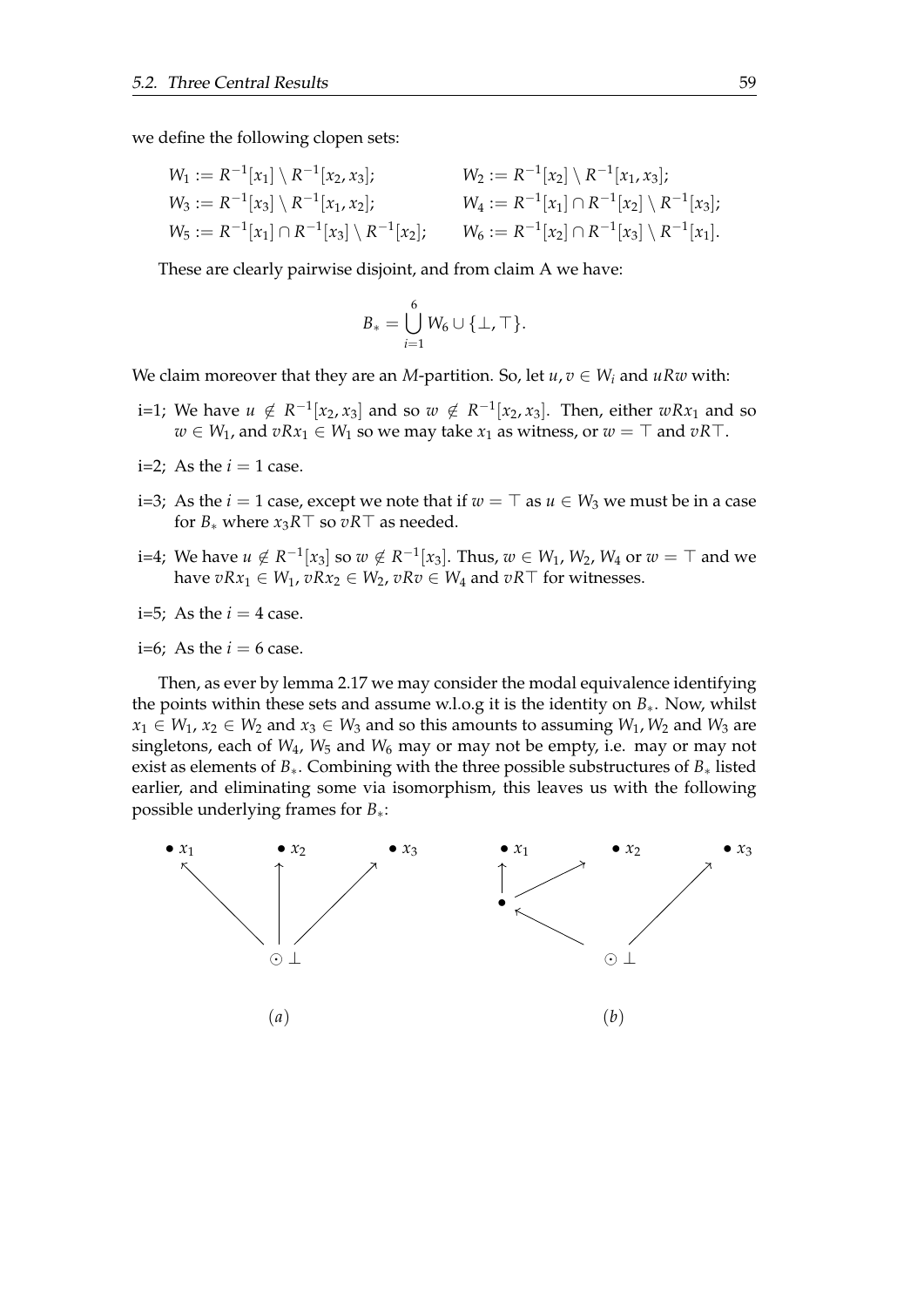

















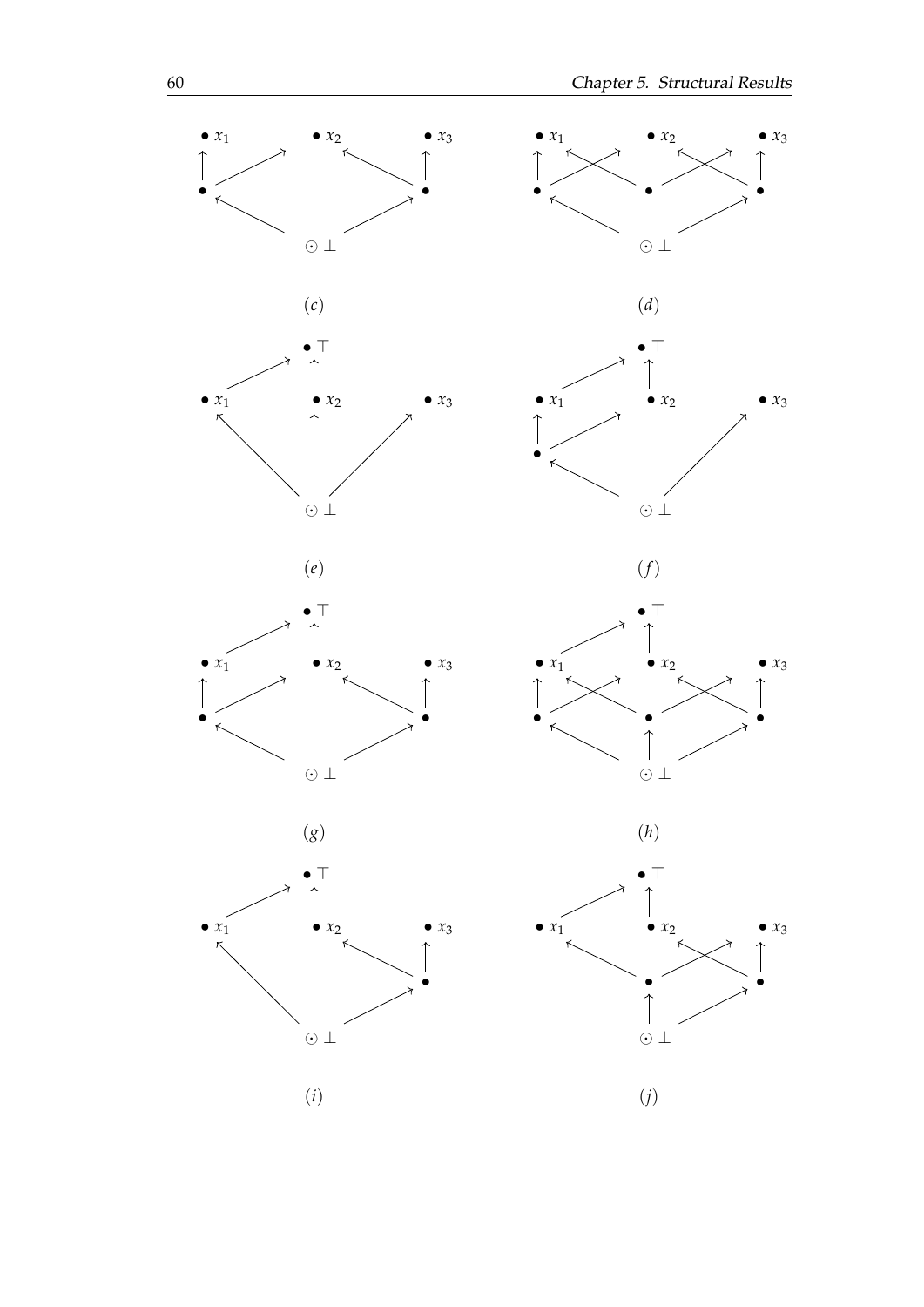

Finally, using *α*, *β* and *γ*-reductions, we can reduce each of these as follows:

$$
(a) \mapsto F_7, (b) \mapsto F_5, (c) \mapsto F_9, (d) \mapsto F_8, (e) \mapsto F_5, (f) \mapsto F_5, (g) \mapsto F_6, (h) \mapsto F_5,
$$
  

$$
(i) \mapsto F_6, (j) \mapsto F_6, (k) \mapsto F_8, (l) \mapsto F_6, (m) \mapsto F_6, (n) \mapsto F_8
$$

. Thus, in all cases we have  $F_i^* \in \mathcal{A}$  for some  $1 \leq i \leq 17$  which is a contradiction.

<span id="page-64-0"></span>**Lemma 5.7.** Let *A* be a variety omitting  $F_i^*$  :  $1 \le i \le 17$  and  $G_n^*$  for some  $n > 0$ . Then  $\forall A \in \mathcal{A}$ ,  $A_*$  does not contain the following substructure:



*Proof.* Suppose not, let  $A \in \mathcal{A}$  have the substructure described above which we label as follows:

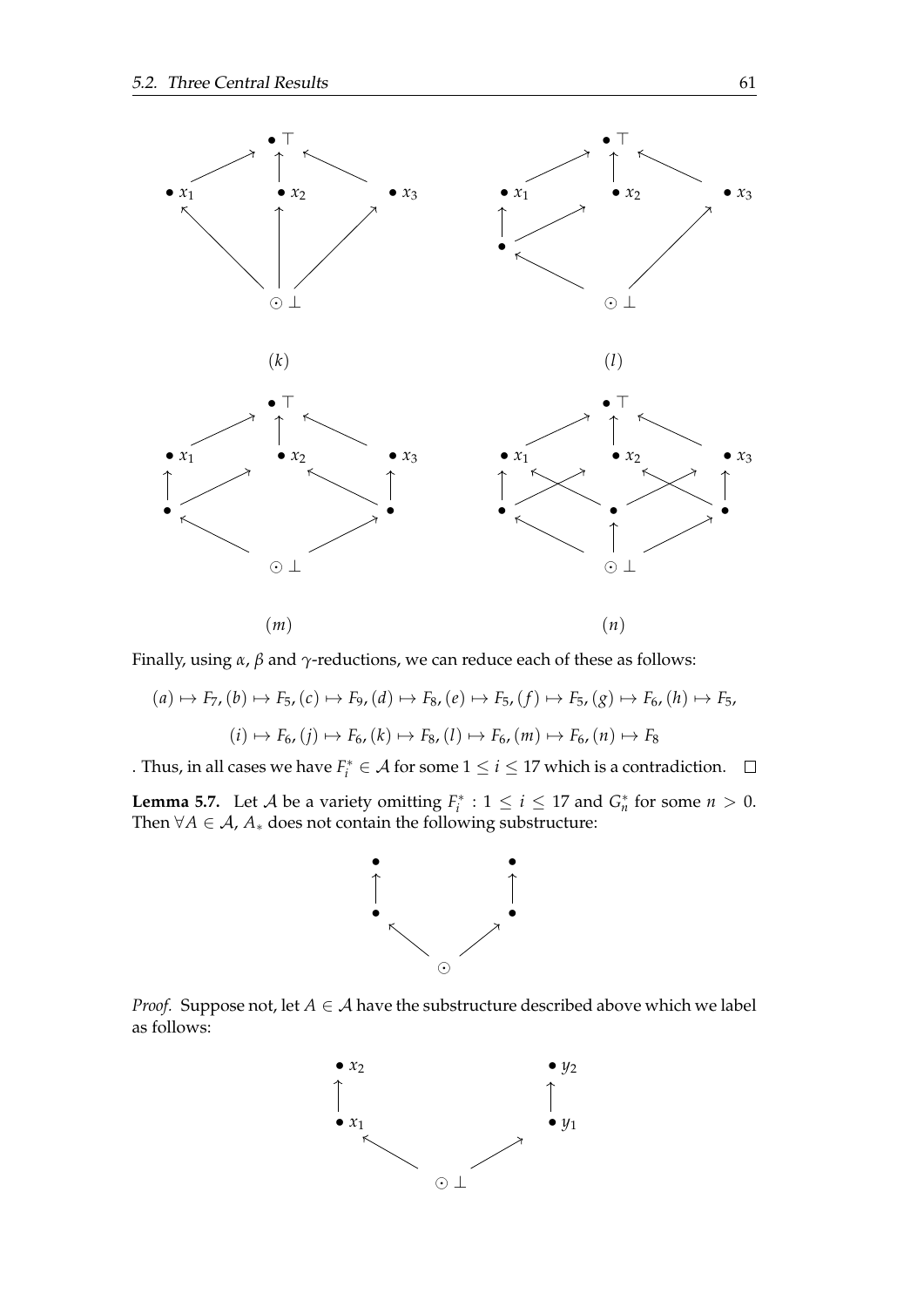We make the following claim:

**Claim:**  $\exists B \in \mathcal{A}$  :  $B_*$  is rooted and contains the substructure witnessed by four elements  $x_1$ ,  $x_2$ ,  $y_1$ ,  $y_2$  such that either:

- (i) *x*<sub>2</sub> & *y*<sub>2</sub> are maximal with  $B_* = R^{-1}[x_2, y_2]$
- (ii)  $B_*$  has a maximum element  $\top$  that is isolated,  $x_2$  and  $y_2$  are isolated and  $B_* =$ {⊤} ∪ *R* −1 [*x*2, *y*2]
- (iii)  $B_*$  has an isolated point  $\top$  : *x*<sub>2</sub>*R* $\top$  and *y*<sub>1</sub>*R* $\top$ *,*  $\top$  & *y*<sub>2</sub> are maximal and  $B_*$  = {⊤} ∪ *R* −1 [*x*2, *y*2]

As ever, by lemma [2.15](#page-19-0) and taking an *M*-subspace we may assume that *A*∗ consists of only improper clusters and is rooted by ⊥. Also note, that letting *u* ∈ *A*<sup>∗</sup> : *uRu*/ then either  $\bot = u$  or  $\bot Ru$ . Now,  $\bot Rx_1$  and  $\bot Ry_1$  and  $x_1||y_1$  so by lemma [5.4,](#page-56-0) *u* is comparable with *x*<sub>1</sub> and *y*<sub>1</sub>. In particular  $u \notin \{x_1, y_1\}$  and so  $x_1 R x_1$  and  $y_1 R y_1$ . Then, by lemma [5.3](#page-53-0)  $x_1Ru$  and  $y_1Ru$ , so in fact  $uRx_1$  and  $uRy_1$ . That is, the only irreflexive points in  $A_*$  belong to  $R^{-1}[x_1] \cap R^{-1}[y_1]$ .

Now, by modal separation, we can find clopen upsets  $U_1$  and  $V_1$  such that  $x_1 \in$ *U*<sub>1</sub> and *y*<sub>1</sub>, *y*<sub>2</sub>  $\notin U$ <sub>1</sub> and *y*<sub>1</sub>  $\in V$ <sub>1</sub> and *x*<sub>1</sub>, *x*<sub>2</sub>  $\notin V$ <sub>1</sub>. Either *U*<sub>1</sub>  $\cap V$ <sub>1</sub>  $= \emptyset$  or not.

Suppose  $U_1 \cap V_1 = \emptyset$ ; We can also find by modal separation clopen upsets  $U_2$ ,  $V_2$ such that  $x_2 \in U_2$  and  $x_1, y_2 \notin U_2$  and  $y_2 \in V_2$  and  $x_2, y_1 \notin V_2$ . Now  $U_1 \cap U_2$  is a clopen upset and  $x_2 \in U_1 \cap U_2$ . Similarly,  $y_2 \in V_1 \cap V_2$ . Moreover, as  $U_1 \cap V_1 = \emptyset$  $(U_1 \cap U_2) \cap (V_1 \cap V_2) = \emptyset$ . Therefore,  $U_1 \cap U_2$  and  $V_1 \cap V_2$  are clopen and disjoint and as they are also upsets they easily form an *M*-partition.

So, by lemma [2.17](#page-20-1) we may consider the modal equivalence *E* identifying points within those sets. As  $U_1 \cap U_2$  was clopen in  $A_*$  it is isolated in  $A_*/E$ , and as it was an upset it is maximal in  $A_*/E$ . Similarly,  $V_1 \cap V_2$  is an isolated maximal point of  $A_*/E$ . Then we have  $\perp$ ,  $x_1, y_1 \notin U_1 \cap U_2$  or  $V_1 \cap V_2$ , so  $[\perp] = {\perp}$ ,  $[x_1] = {x_1}$ ,  $[x_2] =$  ${x_2} \in A_*/E$  and together with  $U_1 \cap U_2$  and  $V_1 \cap V_2$  witness the substructure (that  $[x_1]R_EU_1 \cap U_2$  and so on is clear, then we note that if  $x_1Rz \in V_1 \cap V_2$  then  $z \in U_1$  so *U*<sub>1</sub> ∩ *V*<sub>1</sub> ≠ ∅, so  $[x_1]\mathcal{R}_E V_1 \cap V_2$  and similarly  $[y_1]\mathcal{R}_E U_1 \cap U_2$ .

Finally, letting  $u \in A_*$ , by lemma [5.6](#page-59-0)  $A_*$  has width  $\leq 2$  and  $x_2 \mid y_2$  so  $u$  must be comparable with either *x*<sub>2</sub> or *y*<sub>2</sub>. If comparable with *x*<sub>2</sub> then either  $u \in U_1 \cap U_2$ and  $[u] = U_1 \cap U_2$  or not, and then  $u \neq x_2$  and  $x_2 \nparallel u$  so  $u R x_2$  and  $[u] R_E U_1 \cap U_2$ Similarly, if *u* is comparable with  $y_2$  then either  $|u| = V_1 \cap V_2$  or  $|u| R_E V_1 \cap V_2$ . So,  $A_*/E = R_E^{-1}[U_1 \cap U_2, V_1 \cap V_2]$ . Thus, we have  $A_*/E$  satisfying case (i).

So now suppose  $U_1 \cap V_1 \neq \emptyset$ . We consider  $R^{-1}[U_1]$  and  $R^{-1}[V_1]$ . If  $x_1 \notin$  $R^{-1}[V_1]$ , then  $x \in U_1 \setminus R^{-1}[v_1]$  which is a clopen upset,  $y_1 \notin U_1 \setminus R^{-1}[V_1]$  and  $U_1 \setminus R^{-1}[V_1] \cap V_1 = \emptyset$ . So, replacing  $U_1$  with  $U_1 \setminus R^{-1}[V_1]$  we can proceed as in the previous case. Similarly, if  $y_1 \notin R^{-1}[U_1]$ . So, suppose  $x_1 \in R^{-1}[V_1]$  and *y*<sub>1</sub> ∈ *R*<sup>-1</sup>[*U*<sub>1</sub>]. We have either  $x_2$  ∈ *R*<sup>-1</sup>[*V*<sub>1</sub>] or not and either  $y_2$  ∈ *R*<sup>-1</sup>[*U*<sub>1</sub>] or not. We make a case distinction, either both inclusions hold, exactly one holds or neither holds.

Suppose neither holds, then  $x_2\in U_1\setminus R^{-1}[V_1]$ ,  $x_1,y_1\not\in U_1\setminus R^{-1}[V_1]$  and this set is a clopen upset, and similarly,  $y_2\in V_1\setminus R^{-1}[U_1]$ ,  $x_1,y_1\not\in V_1\setminus R^{-1}[U_1]$  and this set is a clopen upset. Moreover,  $(U_1 \setminus R^{-1}[V_1]) \cap (V_1 \setminus R^{-1}[U_1]) = \varnothing$ . So we can proceed as in the previous case with  $U_1 \setminus R^{-1}[V_1]$  and  $V_1 \setminus R^{-1}[U_1]$  replacing  $U_1 \cap U_2$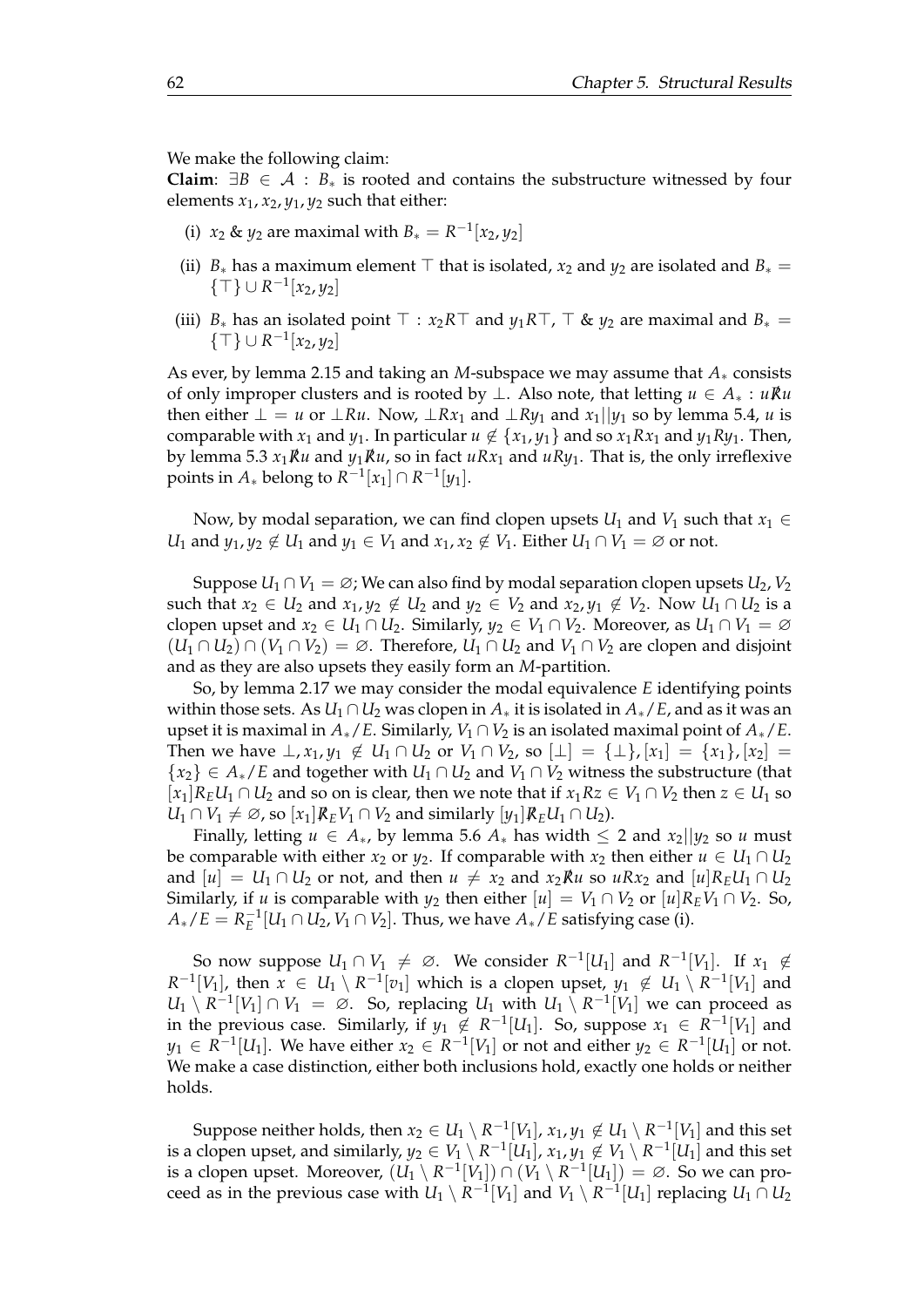and  $V_1 \cap V_2$  respectively.

Suppose exactly one holds, say  $x_2 \in R^{-1}[V_1]$  and  $y_2 \notin R^{-1}[U_1]$ . Then, by modal separation we can find a clopen upset  $V_2 : x_2 \in V_2$  and  $x_1 \notin V_2$ . We then define the following sets:

$$
W_1 := (U_1 \cap V_1) \cup U_1 \setminus R^{-1}[V_1]; W_2 := U_1 \cap U_2 \cap R^{-1}[V_1] \setminus V_1;
$$
  

$$
W_3 := V_1 \setminus R^{-1}[U_1].
$$

We note that  $x_2 \in W_2$  and  $y_2 \in W_3$ . Then, the  $W_i$  are pairwise disjoint and clopen. We claim moreover that they form an *M*-partition. For  $W_1$  and  $W_3$ , these are both upsets so the condition holds trivially. So let  $u, v \in W_2$  and  $uRw$ . Either  $w \in V_1$  or *w* ∉ *V*<sub>1</sub>. If *w* ∈ *V*<sub>1</sub> as *u* ∈ *U*<sub>1</sub> and *uRw* then *w* ∈ *U*<sub>1</sub> ∩ *V*<sub>1</sub> ⊆ *W*<sub>1</sub>. Then *v* ∈ *W*<sub>2</sub> so  $\exists t \in R[v] : t \in V_1$  and again  $t \in U_1 \cap V_1 \subseteq W_1$  so may be taken as witness. Similarly, if  $w \notin R^{-1}[V_1]$  we also have  $w \in U_1 \setminus R^{-1}[V_1] \subseteq W_1$  and so we can take this *t* as witness again. If  $w \notin V_1$  and  $w \in R^{-1}[V_1]$ , as  $uRw$  and  $u \in U_1 \cap U_2$  which is an upset *w* ∈ *U*<sub>1</sub> ∩ *U*<sub>2</sub> so *w* ∈ *W*<sub>2</sub>. Then *vRv* ∈ *W*<sub>2</sub> so we may take *v* as witness.

Then, by lemma [2.17](#page-20-1) we may consider the modal equivalence *E* identifying points within  $W_1$ ,  $W_2$  and  $W_3$  and consider  $A_*/E$ . As each  $W_i$  was clopen in  $A_*$ they are isolated points in  $A_*/E$  and  $W_1$  and  $W_3$  being upsets in  $A_*$  make them maximal in  $A_*/E$ . Then, we have  $\perp$ ,  $x_1$ ,  $y_1 \notin W_i$  for  $1 \leq i \leq 3$  so  $[\perp] = {\perp}$ ,  $[x_1] = \{x_1\}$ and  $[y_1] = \{y_1\} \in A_*/E$  and together with  $W_2$  and  $W_3$  witness the substructure.

Finally, as  $x_2 \in R^{-1}[V_1] \exists z \in V_1 : x_2Rz$  and  $x_2 \in U_1$  which is an upset so  $z \in$ *U*<sub>1</sub> ∩ *V*<sub>1</sub> ⊆ *W*<sub>1</sub>. Then  $x_2 \in W_2$  means  $W_2R_EW_1$ . Similarly,  $y_1 \in V_1$  and  $y_1 \in R^{-1}[U_1]$ so  $\exists z \in U_1 : y_1Rz$  and  $V_1$  is an upset so  $z \in U_1 \cap V_1 \subseteq W_1$ . So  $[y_1]R_EW_1$ . Then, letting  $u \in A_*$  we have *u* comparable with  $x_2$  or  $y_2$ . If  $uRx_2$  or  $x_2 = u$  then  $[u]R_EW_2$ and if  $uRy_2$  or  $y_2 = u$  then  $[u]R_EW_3$ . If  $x_2Ru$  then either  $u \in W_2$  and  $[u]R_EW_2$  or *u* ∉ *W*<sub>2</sub>, but then  $x_2$  ∈ *U*<sub>1</sub> ∩ *U*<sub>2</sub> which is an upset implies  $u$  ∈ *U*<sub>1</sub> ∩ *U*<sub>2</sub> so in fact *u* ∉  $R^{-1}[V_1] \setminus V_1$ , i.e. either  $u \in V_1$  and  $u \in U_1 \cap V_1 \subseteq W_1$  or  $u \notin R^{-1}[V_1]$  and  $u \in U_1 \setminus R^{-1}[V_1] \subseteq W_1$ . So  $u \in W_1$  and  $[u] = W_1$ . If  $y_2Ru$  then  $u \in W_3$  and  $[u]R_EW_3$ . Taken together,  $A_*/E = \{W_1\} \cup R_E^{-1}[W_2, W_3]$  and so  $A_*/E$  satisfies case (*iii*).

Now suppose both  $x_2 \in R^{-1}[V_1]$  and  $y_2 \in R^{-1}[U_1]$ , this time we use modal separation to find  $U_2: x_2 \in U_2, x_1 \notin U_2$  and  $V_2: y_2 \in V_2$  and  $y_1 \notin V_2$  and define the following sets:

$$
W_1 := (U_1 \cap V_1) \cup U_1 \setminus R^{-1}[V_1] \cup V_1 \setminus R^{-1}[U_1]; W_2 := U_1 \cap U_2 \cap R^{-1}[V_1] \setminus V_1;
$$
  

$$
W_3 := V_1 \cap V_2 \cap R^{-1}[U_1] \setminus U_1.
$$

We note that  $x_2 \in W_2$  and  $y_2 \in W_3$ . Then, again the  $W_i$  are pairwise disjoint and clopen. They moreover form an *M*-partition, *W*<sup>1</sup> is an upset so the condition holds trivially and  $W_2$  and  $W_3$  follow as the  $W_2$  argument for the previous case.

Then, by lemma [2.17](#page-20-1) we may consider the modal equivalence identifying points in those sets and consider  $A_*/E$ . As each  $W_i$  was clopen in  $A_*$  they are isolated points in  $A_*/E$ . Then, we have  $\perp$ ,  $x_1$ ,  $y_1 \notin W_i$  for all  $1 \le i \le 3$  so  $[\perp] = {\perp}$ ,  $[x_1] =$  ${x_1}$ ,  ${y_1} = {y_1} \in A_*/E$  and together with  $W_2$  and  $W_3$  witness the substructure.

Finally, as  $x_2 \in R^{-1}[V_1] \exists z \in R[x] : z \in V_1$ , and  $x_2 \in U_1$  which is an upset so *z* ∈ *U*<sub>1</sub> ∩ *V*<sub>1</sub> ⊆ *W*<sub>1</sub>. Then *x*<sub>2</sub> ∈ *W*<sub>2</sub> means *W*<sub>2</sub>*R*<sub>*E*</sub>*W*<sub>1</sub>. Similarly, *y*<sub>2</sub> ∈ *R*<sup>-1</sup>[*U*<sub>1</sub>] implies  $W_3R_EW_1$ . Then, letting  $u \in A_*$  we have *u* comparable with  $x_2$  or  $y_2$ . If  $uRx_2$  or  $u = x_2$ then  $[u]R_EW_2R_EW_1$  and if  $uRy_2$  or  $u = y_2$  then  $[u]R_EW_3R_EW_1$ . If  $x_2Ru$  then either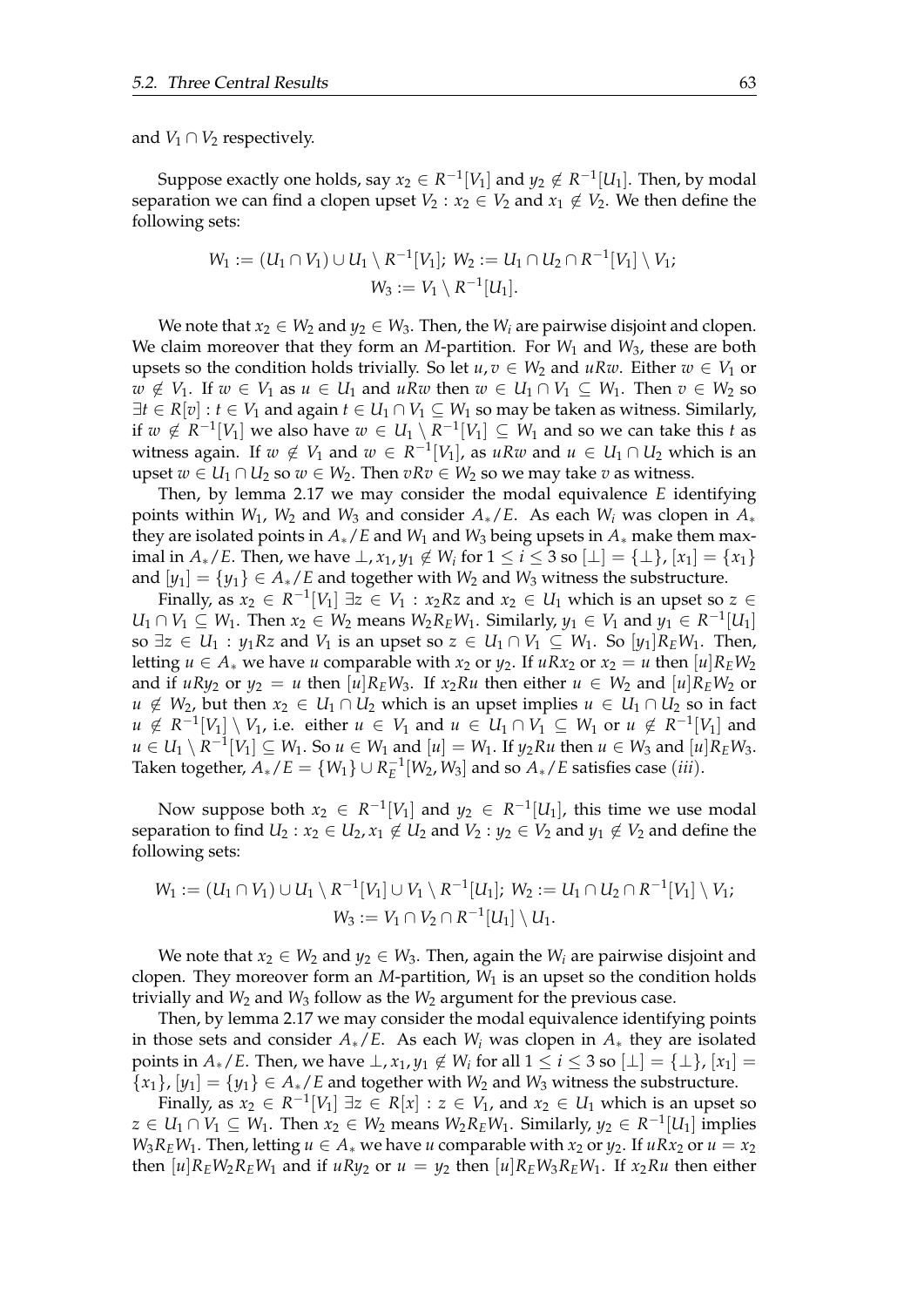*u* ∈ *W*<sub>2</sub> and  $[u]R_EW_2R_EW_1$  or  $u \notin W_2$ , but then  $x_2 \in U_1 \cap U_2$  which is an upset im $p$ lies  $u \in U_1 \cap U_2$  so in fact  $u \notin R^{-1}[V_1] \setminus V_1$ , i.e. either  $u \in V_1$  and  $u \in U_1 \cap V_1 \subseteq W_1$  $\overline{\mathrm{d}}$  or  $u \not\in R^{-1}[V_1]$  and  $u \in U_1 \setminus R^{-1}[V_1] \subseteq W_1.$  So  $u \in W_1$  and  $[u]R_EW_1.$  Symmetrically, if  $y_2Ru$  either  $[u]R_EW_3R_EW_1$  or  $[u]R_EW_1$ . Taken together,  $W_1$  is a maximum element of  $A_*/E$  and  $A_*/E = \{W_1\} \cup R_E^{-1}[W_2, W_3]$  and so  $A_*/E$  satisfies case (*ii*).

This completes the proof of the claim, so we have  $B \in \mathcal{A}$  such that  $B_*$  contains one of the following substructures, where *x*2, *y*<sup>2</sup> and ⊤ are isolated:



(*iii*)

We may still by lemma [2.15](#page-19-0) assume that *B*<sup>∗</sup> consists of only improper clusters. Moreover, by modal separation we can find a clopen upset  $U : x_1 \in U$  and  $y_2 \notin U$  and clopen upset *V* :  $y_1 \in V$  and  $x_2 \notin V$ . Then letting:

$$
U' := U \cap (R^{-1}[x_2] \setminus \{x_2\}) \setminus \{\top\}, V' := V \cap (R^{-1}[y_2] \setminus \{y_2\}) \setminus \{\top\}.
$$

These are both clopen as  $x_2$  and  $y_2$  are isolated and have  $x_1 \in U'$ ,  $y_1, y_2 \notin U'$  and  $y_1 \in V'$ ,  $x_1, x_2 \notin V'$ . Moreover, if  $u \in U' \cap V'$  then  $u \in U$  and  $uRy_2$  so  $y_2 \in U$  which is a contradiction, so  $U' \cap V' = \emptyset$ . So  $U'$  and  $V'$  a pairwise disjoint clopens, and indeed they form an *M*-partition. Letting  $u, v \in U'$  and  $u R w$ , we have from claim A that *wRx*<sub>2</sub>, *wRy*<sub>2</sub> or *w* = ⊤. As *uRw w* ∈ *U* so *wRy*<sub>2</sub>. If *wRx*<sub>2</sub> then either *w*  $\neq$  *x*<sub>2</sub> and so  $w \in U'$ , then  $vRv \in U'$  so we may take  $v$  itself as witness, or  $w = x_2$  and then *vRw*. If  $w = ⊤$  then *vRw*. The case for  $V'$  is similar, except we note when  $w = ⊤$ that as *uRw* we are not in case (iii) and have *vR*⊤ as needed. So, applying lemma [2.17](#page-20-1) we may w.l.o.g assume that  $U'$  and  $V'$  are singletons, i.e.  $x_1$  and  $y_1$  are isolated.

Moreover,  $R^{-1}[x_1] \cap R^{-1}[y_1]$  is clopen and so by corollary [2.24](#page-25-0) we can consider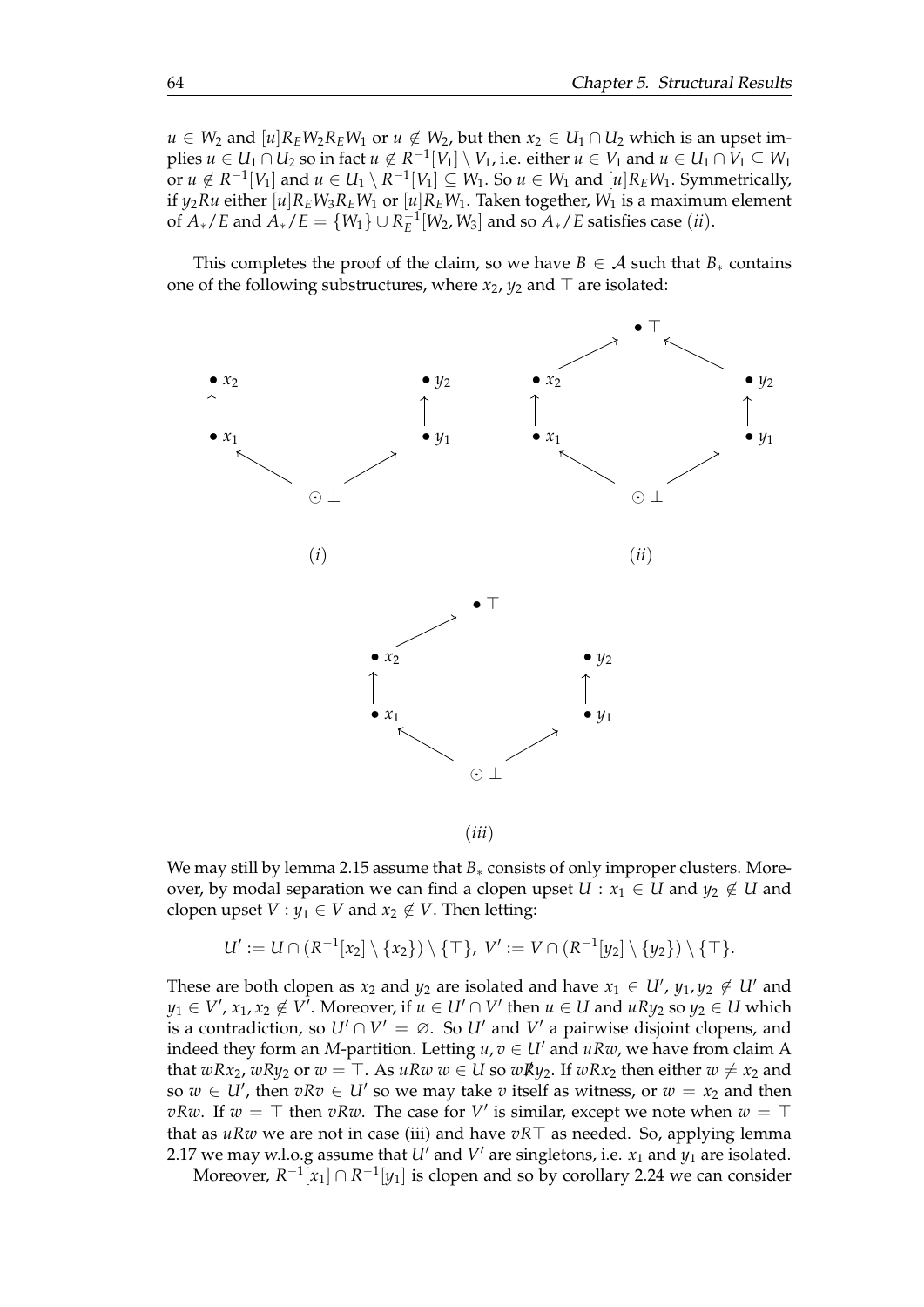a maximal cluster in it, which as *B*∗ consists of only improper cluster is in fact a maximal point in the set. This point sees  $x_1$  and  $y_1$ , so by considering the Msubspace of  $B_*$  rooted at this point we can assume w.l.o.g that the point is  $\perp$  and  $R^{-1}[x_1] \cap R^{-1}[y_1] = \{\perp\}$ . Note, just as we established earlier that the only irreflexive points of  $A_*$  could be in  $R^{-1}[x_1] \cap R^{-1}[y_1]$ , we can check this also holds for  $B_*$ , i.e. the only irreflexive point in  $B_*$  is possibly  $\perp$ .

We now show each case leads to a contradiction. Case (*i*); We consider the following clopen sets:

$$
W_1 := R^{-1}[x_2] \setminus R^{-1}[y_2, x_1]; \qquad W_2 := R^{-1}[y_2] \setminus R^{-1}[x_2, y_1];
$$
  
\n
$$
W_3 := R^{-1}[x_1] \setminus R^{-1}[y_2]; \qquad W_4 := R^{-1}[y_1] \setminus R^{-1}[x_2];
$$
  
\n
$$
W_5 := R^{-1}[x_1] \cap R^{-1}[y_2] \setminus R^{-1}[y_1]; \qquad W_6 := R^{-1}[y_1] \cap R^{-1}[x_2] \setminus R^{-1}[x_1].
$$

By inspection these sets are pairwise disjoint. Moreover, letting  $u \in B_* \setminus \{\perp\}$ as  $x_1||y_1$ ,  $\perp Ru$ ,  $\perp Rx_1$ ,  $\perp Ry_1$  and by lemma [5.6](#page-59-0)  $B_*$  has width  $\leq 2$  we get that *u* is comparable with either *x*<sub>1</sub> or *y*<sub>1</sub>. As  $u \neq \bot$  either  $u\nRx_1$  or  $uRy_1$ . If  $uRx_1$  then either  $x_1Ru$ ,  $uRy_2$ ,  $uRx_2$  and  $u \in W_1 \cup W_3$ ;  $y_1Ru$ ,  $uRx_2$ ,  $uRy_2$  and  $u \in W_2 \cup W_4$  or  $uRy_1$  and *u* ∈ *W*<sub>4</sub> ∪ *W*<sub>6</sub>. If *uRx*<sub>1</sub> then either *y*<sub>1</sub>*Ru*, *uRx*<sub>2</sub>, *uRy*<sub>2</sub> and *u* ∈ *W*<sub>2</sub> ∪ *W*<sub>4</sub>; *x*<sub>1</sub>*Ru*, *uRv*<sub>2</sub>, *uRx*<sub>2</sub> and *u* ∈ *W*<sub>1</sub> ∪ *W*<sub>3</sub> or *uRx*<sub>1</sub> and *u* ∈ *W*<sub>3</sub> ∪ *W*<sub>6</sub>. So:

$$
B_*=\bigcup_{i=1}^6 W_i\cup\{\perp\}.
$$

We claim that the  $W_i$  form an *M*-partition. So, let  $u, v \in W_i$  with  $uRw$  with:

- i=1; We have  $u \notin R^{-1}[y_2, x_1]$  so  $w \notin R^{-1}[y_2, x_1]$  and  $w \neq \bot$ . Then  $w \in W_j$  for some  $1 \leq j \leq 6$ , and as  $w \notin R^{-1}[y_2, x_1]$  we must have  $j = 1$ , then  $vRx_2 \in W_1$ .
- i=2; As the  $i = 1$  case.
- i=3; We have  $u \notin R^{-1}[y_2]$  so  $w \notin R^{-1}[y_2]$  and  $w \neq \bot$ . Then  $w \in W_j$  for some  $1 ≤ j ≤ 6$ , and as  $w ∉ R^{-1}[y_2]$  we must have  $j = 1$  or  $j = 3$ . If  $j = 1$  then  $vRx_1Rx_2 \in W_1$  and if  $j = 3$  then  $vRx_1 \in W_3$ .
- i=4; As the  $i = 3$  case.
- i=5; We have  $u \notin R^{-1}[y_1]$ , so  $w \notin R^{-1}[y_1]$  and  $w \neq \bot$ . Then  $w \in W_j$  for some  $1 \leq j \leq 6$ , and as  $w \notin R^{-1}[y_1]$  we must have  $j = 1$  or  $j = 3$  or  $j = 5$ . If  $j = 1$ then  $vRx_1Rx_2 \in W_1$ , if  $j = 3$  then  $vRx_1 \in W_3$  and if  $j = 5$  then  $vRv \in W_5$ .
- i=6: As the  $i = 5$  case.

Then, as ever by lemma [2.17](#page-20-1) we may consider the modal equivalence identifying the points within these sets and assume w.l.o.g it is the identity on *B*∗. Now, whilst  $x_2 \in W_1$ ,  $y_2 \in W_2$ ,  $x_1 \in W_3$  and  $y_1 \in W_4$  and so this amounts to assuming  $W_1$ ,  $W_2$ ,  $W_3$ and  $W_4$  are singeletons, both  $W_5$  and  $W_6$  may or may not be empty, i.e. may or may not exist as elements of *B*∗. In other words, *B*∗ has the following underlying frame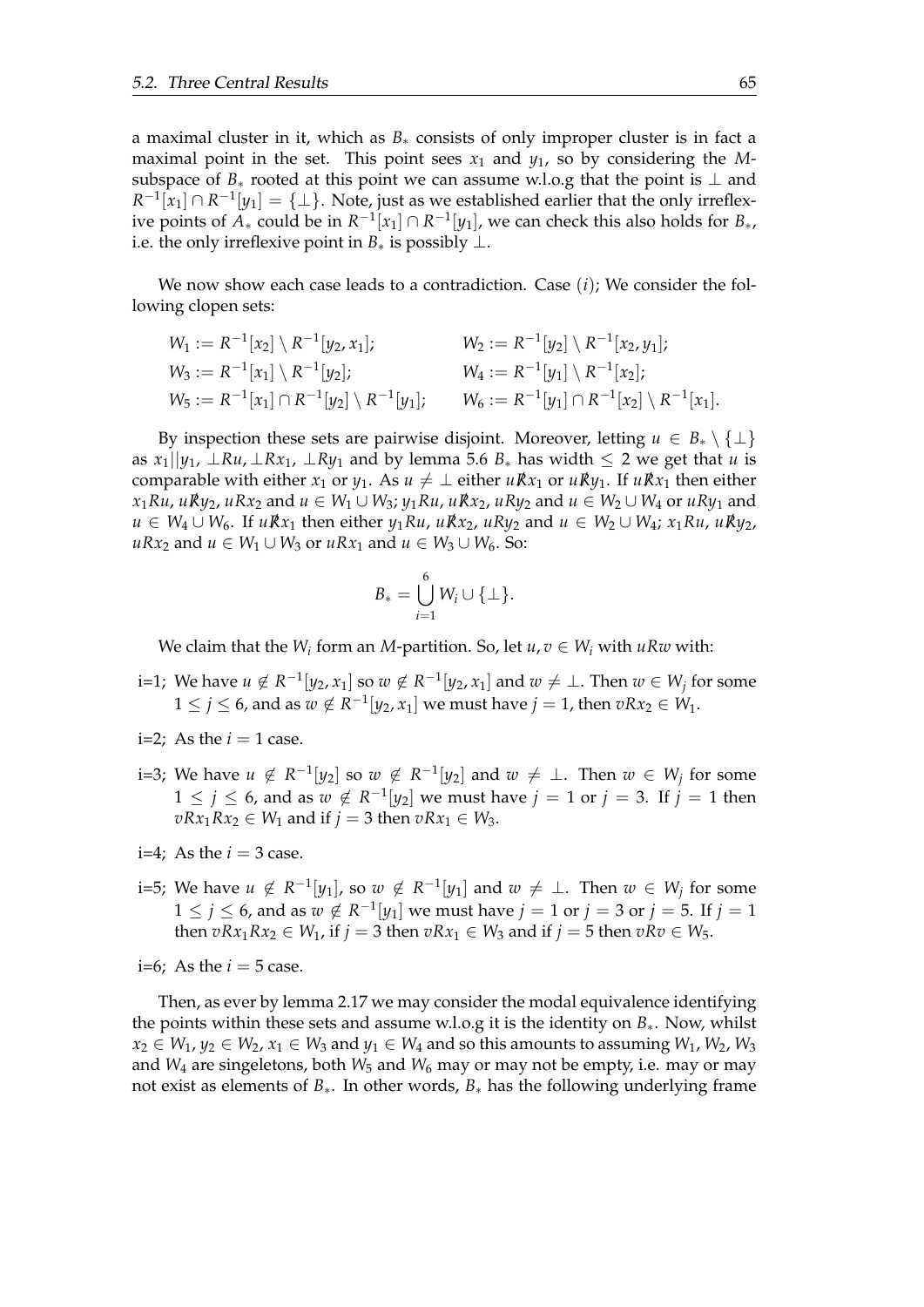where the elements labelled *a* and *b* may or may not be present:



If either *a* or *b* are present, the *M*-subspace rooted at *a* or *b* respectively is isomorphic to  $F_5$  so  $F_5^* \in \mathcal{A}$  which is a contradiction. If neither *a* or *b* are present we can reduce *B*<sup>∗</sup> to *F*<sup>6</sup>, so *F*<sup> $*$ </sup>  $\in$  *A* which is also a contradiction.

Case (*ii*); We consider the same clopen sets as in case (*i*) and proceed as before, however this time we have:

$$
B_* = \bigcup_{i=1}^6 W_i \cup \{\perp, \top\}.
$$

Additionally, when checking the *M*-partition criteria we have in each case the possibility that  $w = \top$ , but  $vR\top$  in all cases as needed. This yields that  $B_*$  has the following underlying frame where the elements labelled *a* and *b* may or may not be present:



Again, if either *a* or *b* is present the *M*-subspace rooted at *a* or *b* respectively is isomorphic to  $F_6$  so  $F_6^* \in \mathcal{A}$  which is a contradiction. if neither are present, we can reduce  $B_*$  to  $F_6$  also implying that  $F_6^* \in A$  and a contradiction.

Case (*iii*); We consider the following clopen sets:

$$
W_1 := R^{-1}[\top, y_2] \setminus R^{-1}[x_2, y_1]; \qquad W_2 := R^{-1}[x_2] \setminus R^{-1}[y_2, x_1];
$$
  
\n
$$
W_3 := R^{-1}[y_1] \setminus R^{-1}[x_2]; \qquad W_4 := R^{-1}[x_1] \setminus R^{-1}[y_1];
$$
  
\n
$$
W_5 := R^{-1}[x_2] \cap R^{-1}[y_1] \setminus R^{-1}[x_1].
$$

By inspection these are pairwise disjoint. Moreover, letting  $u \in B_* \setminus \{\perp, \top\}$ , as  $x_1||y_1$ ,  $\perp Ru$ ,  $\perp Rx_1$ ,  $\perp Ry_1$  and by lemma [5.6](#page-59-0)  $B_*$  has width  $\leq 2$  we get that *u* is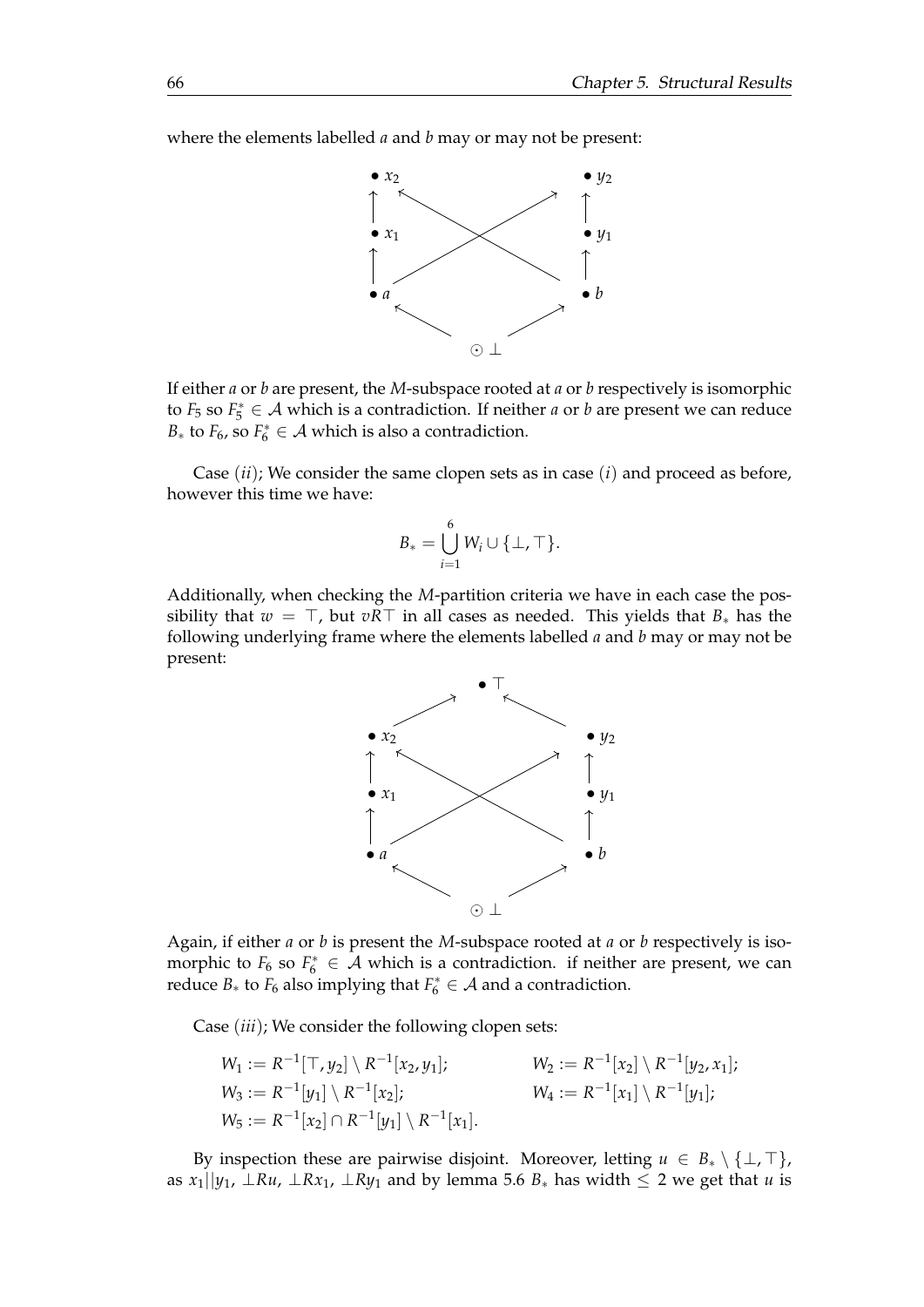comparable with either  $x_1$  or  $y_1$ . As  $u \neq \perp$ , either  $uRx_1$  or  $uRx_1$ , If  $uRx_1$ , then either  $x_1Ru$ ,  $uRy_2$ ,  $uRx_2$  and  $u \in W_2$ ;  $y_1Ru$ ,  $uRx_2$ ,  $uRy_2$  and  $u \in W_1 \cup W_3$  or  $uRy_1$  and *u* ∈ *W*<sub>3</sub> ∪ *W*<sub>5</sub>. If *uRy*<sub>1</sub>, then either *y*<sub>1</sub>*Ru*, *uRx*<sub>2</sub>, *uRy*<sub>2</sub> and *u* ∈ *W*<sub>1</sub> ∪ *W*<sub>3</sub>; *x*<sub>1</sub>*Ru*, *uRv*<sub>2</sub>, *uRx*<sub>2</sub> and *u* ∈ *W*<sub>2</sub> ∪ *W*<sub>4</sub> or *uRx*<sub>1</sub> and *u* ∈ *W*<sub>4</sub>. So:

$$
B_* = \bigcup_{i=1}^5 W_i \cup \{\perp, \top\}.
$$

We claim that they form an *M*-partition. So, let  $u, v \in W_i$  and  $uRw$  with:

- i=1; We have  $u \notin R^{-1}[x_2, y_1]$  so  $w \notin R^{-1}[x_2, y_1]$  and  $w \neq \bot$ . If  $w = \top$  then  $w \in W_1$ and  $vRv \in W_1$ . If  $w \neq \top$ , then  $w \in W_j: 1 \leq j \leq 5$  and as  $w \notin R^{-1}[x_2, y_1]$  we must have  $j = 1$  and again  $vRv \in W_1$ .
- i=2; We have  $u \notin R^{-1}[y_2, x_1]$  so  $w \notin R^{-1}[y_2, x_1]$  and  $w \notin {\{\perp\}}$ . If  $w = \top$  then *vRx*<sub>2</sub>*R*⊤ so *vRw*. If  $w \neq \top$ , then  $w \in W_j$  : 1 ≤ *j* ≤ 5 and as  $w \notin R^{-1}[y_2, x_1]$  we must have *j* = 1 or *j* = 2. If *j* = 1 then again  $vRx_2R\top \in W_1$  and if *j* = 2 then *vRx*<sub>2</sub> ∈ *W*<sub>2</sub>.
- i=3; We have  $u \notin R^{-1}[x_2]$  so  $w \notin R^{-1}[x_2]$  and  $w \neq \top$ . If  $w=\top$  then  $vRy_1Ry_2 \in W_1$ . If  $w \neq \top$  then  $w \in W_j : 1 \leq j \leq 6$  and as  $w \notin R^{-1}[x_2]$  we must have  $j = 1$  or *j* = 3. If *j* = 1 then *vRy*<sub>1</sub>*Ry*<sub>2</sub> ∈ *W*<sub>1</sub> and if *j* = 3 then *vRy*<sub>1</sub> ∈ *W*<sub>3</sub>.
- i=4; We have  $u \notin R^{-1}[y_1]$  so  $w \notin R^{-1}[y_1]$  and  $w \neq \bot$ . If  $w = \top$  then  $vRx_1Rx_2R\top$ so  $vRw$ . If  $w \neq \top$ , then  $w \in W_j : 1 \leq j \leq 5$  and as  $w \notin R^{-1}[y_1]$  we must have  $j = 1$  or  $j = 2$  or  $j = 4$ . If  $j = 1$  then  $vRx_1Rx_2Rx \top \in W_1$ , if  $j = 2$  then *vRx*<sub>1</sub>*Rx*<sub>2</sub> ∈ *W*<sub>2</sub> and if *j* = 4 then *vRx*<sub>1</sub> ∈ *W*<sub>4</sub>.
- i=5; We have  $u \notin R^{-1}[x_1]$  so  $w \notin R^{-1}[x_1]$  and  $w \neq \bot$ . If  $w = \top$  then  $vRx_2R\top$ so  $vRw$ . If  $w \neq \top$  then  $w \in W_j : 1 \leq j \leq 5$  and as  $w \notin R^{-1}[x_1]$  we must have *j* = 1, *j* = 2, *j* = 3 or *j* = 5. If *j* = 1 then *vRx*<sub>2</sub>*R*<sup>T</sup> ∈ *W*<sub>1</sub>, if *j* = 2 then  $vRx_2 \in W_2$ , if  $j = 3$  then  $vRy_1 \in W_3$  and if  $j = 5$  then  $vRv \in W_5$ .

Then, as ever by lemma [2.17](#page-20-1) we may consider the modal equivalence identifying the points within these sets and consider *B*<sup>∗</sup>/*E*. Now, whilst  $\top \in W_1$ ,  $x_2 \in W_2$ ,  $y_1 \in W_3$  and  $x_1 \in W_4$ ,  $W_5$  may or may not be empty, i.e. may or may not exist as an element of *B*∗/*E*. In other words, *B*∗/*E* has the following underlying frame where the element  $W_5$  may or may not be present:



If  $W_5$  is not present then  $B_*/E \cong F_6$  so  $F_6^* \in \mathcal{A}$  and we have a contradiction. If  $W_5$  is present we can reduce  $B_*/E$  to  $F_6$ , again giving  $F_6^* \in A$  and a contradiction.  $\Box$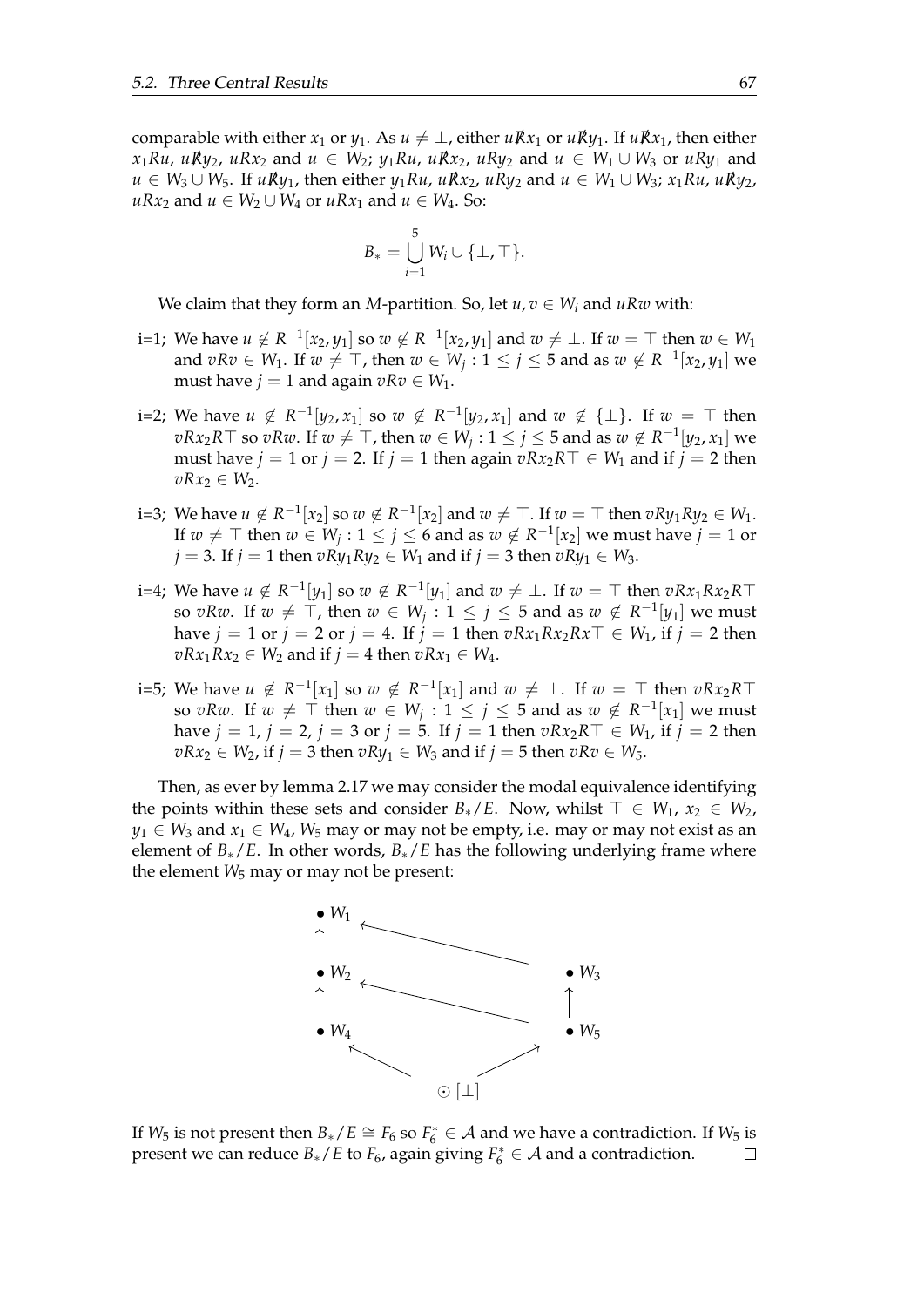<span id="page-71-0"></span>**Lemma 5.8.** Let *A* be a variety omitting  $F_i^* : 1 \le i \le 17$  and  $G_n^*$  for some  $n > 0$ . Then  $\forall A \in \mathcal{A}$ ,  $A_*$  does not contain the following substructure:







We make the following claim:

**Claim**:  $\exists B \in \mathcal{A} : B_*$  is rooted and contains the substructure witnessed by four elements elements *x*1, *x*2, *x*3, *y* such that either

- (i) *x*<sub>3</sub> and *y* are maximal and isolated with  $B_* = R^{-1}[x_3, y]$ .
- (ii) *B*<sup>∗</sup> has a maximum element ⊤ that is isolated, *x*3*R*⊤ and is isolated, *yR*⊤ and is isolated and  $B_* = \{ \top \} \cup R^{-1}[x_3, y].$
- (iii)  $B_*$  has a maximal element  $\top$  that is isolated,  $x_3$  is maximal and isolated,  $x_2R\top$ , *yR*⊤ and is isolated and  $B_* = \{ \top \} \cup R^{-1}[x_3, y].$
- (iv)  $B_*$  has a maximal element  $\top$  that is isolated,  $x_3$  is maximal and isolated,  $x_1R\top$ , *yR*⊤ and is isolated*, x*<sub>2</sub> $R$ <sup>T</sup> and  $B_* = \{T\} \cup R^{-1}[x_3, y].$

As ever, by lemma [2.15](#page-19-0) and taking an *M*-subspace we may assume that *A*∗ consists of only improper clusters and is rooted by  $\perp$ . Once again, we also note if *u* ∈  $A_*$ : *uRu* then either  $\bot = u$  or  $\bot Ru$ . Now  $\bot Rx_1$  and  $\bot Ry$  and  $x_1||y$ , so by lemma [5.4,](#page-56-0) *u* is comparable with  $x_1$  and  $y_1$ . In particular,  $u \notin \{x_1, y\}$  and so  $x_1 R x_1$ and *yRy*. Then by lemma [5.3,](#page-53-0)  $x_1Ru$  and  $yRu$  so in fact  $uRx_1$  and  $uRy$ . That is, the only irreflexive points in  $A_*$  belong to  $R^{-1}[x_1] \cap R^{-1}[y]$ .

By modal separation we can find clopen upsets *U* and *V* such that  $x_1 \in U$  and *y* ∉ *U* and *y* ∈ *V* and  $x_1, x_2, x_3$  ∉ *U*. We make our first case distinction, either  $U \cap V = \emptyset$  or not.

If  $U \cap V = \varnothing$ ; then moreover  $R^{-1}[V] \cap U = \varnothing$  and  $R^{-1}[U] \cap V = \varnothing$ . By modal separation we also find a clopen upset  $U': x_3 \in U'$  and  $x_2 \not\in U'$  and let  $W = U' \cap U.$ *We note that*  $W \cap V = \emptyset$ ,  $x_3 \in W$ ,  $y \notin W$ ,  $y \in V$  and  $x_3 \notin W$ . Now W and V are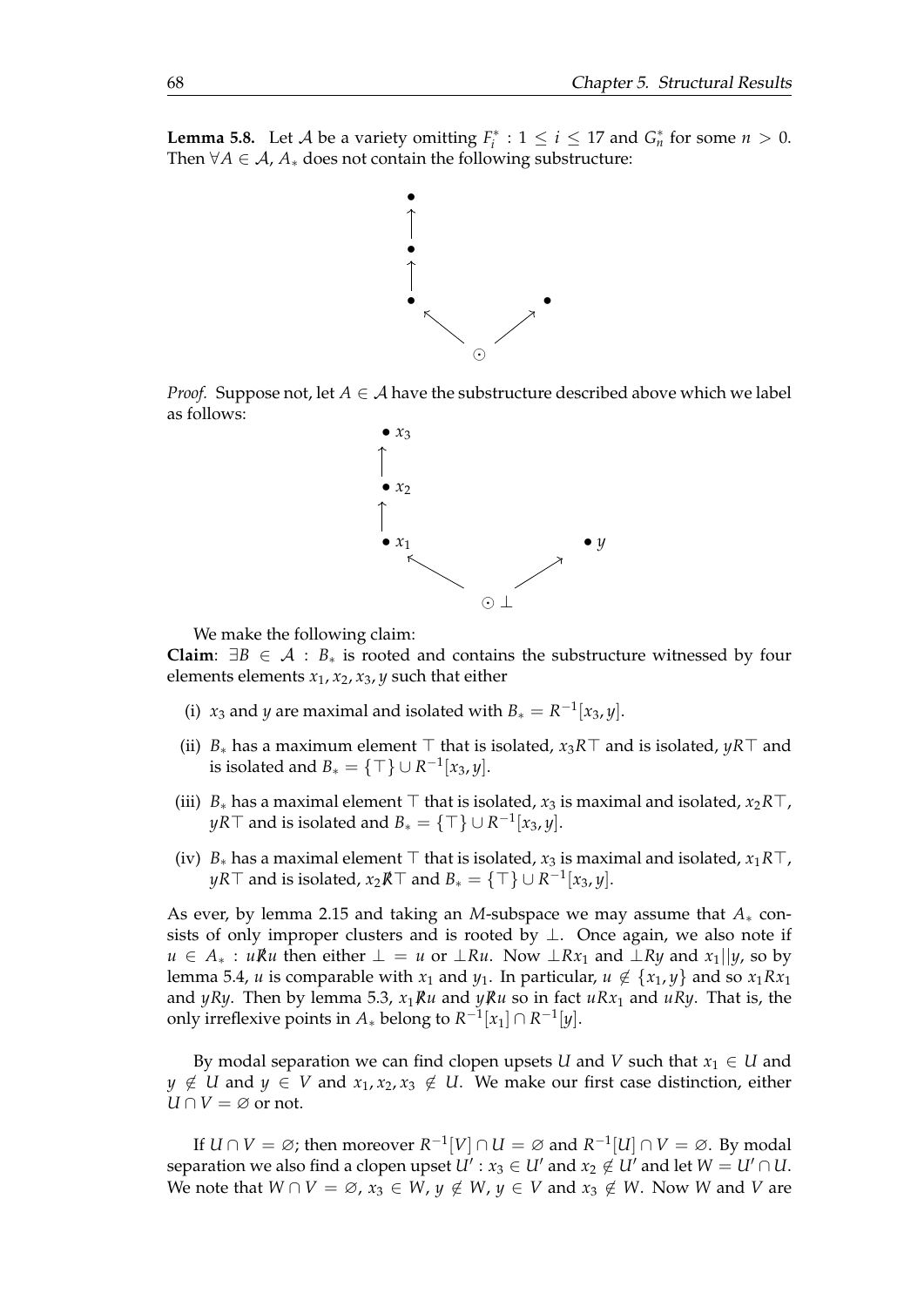disjoint clopen upsets, so easily form an *M*-partition. By lemma [2.17](#page-20-0) we consider the modal equivalence *E* identifying points within *W* and *V* and  $A_*/E \in A$ . As they were clopen in *A*∗ they are isolated points in *A*∗/*E*, and as they were upsets in *A*∗ they are maximal in  $A_*/E$ . Then we have  $\perp$ ,  $x_1$ ,  $x_2 \notin W$ , or  $V$  so  $\lfloor \perp \rfloor = {\lfloor \perp \rfloor}$ ,  $\lfloor x_1 \rfloor =$  ${x_1}, [x_2] = {x_2} ∈ A_*/E$ . As  $R^{-1}[V] ∩ U = ∅$  and  $x_1, x_2 ∈ U$  we have  $x_1, x_2 ∉$  $R^{-1}[V] = R_E^{-1}[V]$ , and similarly,  $W \cap V = \varnothing$  implies  $R^{-1}[W] \cap V = \varnothing$  and  $y \in V$  so  $y \notin R_E^{-1}[W]$ . Therefore,  $[x_1]$ ,  $[x_2]$ , *W* and *V* witness the substructure.

Finally, letting  $u \in A_*$ , by lemma [5.6](#page-59-0)  $A_*$  has width  $\leq 2$  and  $x_3 \mid |y|$  so  $u$  must be comparable with either *x*<sub>3</sub> or *y*, that is *x*<sub>3</sub>*Ru*, *uRx*<sub>3</sub>, *yRu* or *uRy*. If *x*<sub>3</sub>*Ru* then  $u \in W$ and  $[u] = W$ , if  $uRx_3$  then  $[u]R_EW$ . Similarly, if  $yRu$  then  $[u] = V$  and if  $uRy$  then  $[u]R_EV$ . So  $A_*/E = R_E^{-1}[W, V]$  and we have  $A_*/E$  satisfying case (i).

Now we suppose  $U \cap V \neq \varnothing$ ; if  $x_1 \notin R^{-1}[V]$  then  $U \setminus R^{-1}[V]$  is a clopen upset such that  $x_1 \in U \setminus R^{-1}[V]$ ,  $y \notin U \setminus R^{-1}[V]$ ,  $y \in V$ ,  $x_1, x_2, x_3 \notin V$  and  $U \setminus R^{-1}[V] \cap V = \emptyset$ . So we can work as in the previous case with  $U \setminus R^{-1}[V]$ in place of *U*. Similarly, if  $y \notin R^{-1}[U]$  we can work as in the previous case with *V*  $\overline{X}$  *R*<sup>-1</sup>[*U*] in place of *V*. So suppose *x*<sub>1</sub> ∈ *R*<sup>-1</sup>[*V*] and *y* ∈ *R*<sup>-1</sup>[*U*]. We make our second case distinction, either  $x_3 \in R^{-1}[V]$  or not.

Suppose not; we again use modal separation to find a clopen upset  $U' : x_3 \in U'$ and  $x_2 \notin U'$ . Then, we define the following clopen sets:

$$
W_1 := U \cap V \cup V \setminus R^{-1}[U]; W_2 := U' \cap U \setminus R^{-1}[V];
$$
  

$$
W_3 := V \cap R^{-1}[U] \setminus U.
$$

We note that  $x_3 \in W_2$ ,  $y \in W_3$ , and by inspection the  $W_i$  are pairwise disjoint. We claim moreover that they form an *M*-partition. For *W*<sup>1</sup> and *W*2, these are both upsets so the condition holds trivially. So let  $u, v \in W_3$  and  $uRw$ . We have  $u \in V$  so  $w \in V$ . If  $w \in U$  then  $w \in W_1$ , if  $w \notin U$  and  $w \in R^{-1}[U]$  then  $w \in W_3$  and if  $w \notin U$  and *w* ∉  $R^{-1}[U]$  then  $w \in W_1$ , so  $w \in W_1$  or  $w \in W_3$ . If  $w \in W_1$ , as  $v \in W_3$  we can find *t* ∈ *U* : *vRt* then *t* ∈ *W*<sub>1</sub> so may be taken as witness. If  $w \in W_3$  then  $vRv \in W_3$ .

So, by lemma [2.17](#page-20-0) we may consider the modal equivalence *E* identifying points within these sets and consider  $A_*/E \in \mathcal{A}$ . As each was clopen in  $A_*$  they are isolated points in *A*∗/*E* and as *W*<sup>1</sup> and *W*<sup>2</sup> were upsets they are maximal in *A*∗. We have ⊥,  $x_1, x_2 \notin W_i$ : 1 ≤ *i* ≤ 3 so [⊥] = {⊥},[ $x_1$ ] = { $x_1$ },[ $x_2$ ] = { $x_2$ } ∈  $A_*/E$ . If *W*<sub>2</sub>*R*<sup>*E*</sup>*W*<sub>3</sub> then ∃*u* ∈ *W*<sub>2</sub> and *v* ∈ *W*<sub>3</sub> : *uRv*, but then *u* ∈ *U* so *v* ∈ *U* but *v* ∈ *W*<sub>3</sub> gives *v* ∉ *U* so we have a contradiction. Therefore  $W_2R$ <sup>*E*</sup>*FW*<sub>3</sub>. If  $W_3R$ <sup>*E*</sup>*W*<sub>2</sub> then ∃*u* ∈ *W*<sub>3</sub> and  $v \in W_2 : uRv$ , but then  $u \in V$  and so  $v \in V$ , but  $v \in W_2$  gives  $v \notin R^{-1}[V] \supseteq V$  so we have a contradiction. Therefore  $W_3R_EW_2$ . If  $[x_2]R_EW_3$  then  $x_2Ru$  for some  $u \in W_3$  $but x_2 ∈ U$  so  $u ∈ U$  and  $u ∈ W_3$  implies  $u ∉ U$ , a contradiction. Therefore,  $[x_2]R_EW_3$ and similarly  $[x_1]$   $\mathbb{R}_E W_3$ . If  $W_3 R_E[x_2]$  then  $\exists u \in W_3 : u R x_2$ , but then  $u \in V$  and  $x_2 \notin V$ so we have a contradiction. Therefore,  $W_3R_E[x_2]$  and similarly,  $W_3R_E[x_1]$ . Putting this all together,  $[x_1]$ ,  $[x_2]$ ,  $W_2$  and  $W_3$  witness the substructure. We moreover have that  $W_3R_EW_1$ , as  $y \in W_3$  and  $y \in R^{-1}[U]$  so  $\exists u \in U: yRu$  and then  $u \in U \cap V \subseteq W_1$ .

Letting  $u \in A_*$ , by lemma [5.6](#page-59-0)  $A_*$  has width  $\leq 2$  and  $x_3||y$  so  $u$  must be comparable with *x*<sub>3</sub> or *y*, that is *x*<sub>3</sub>*Ru*, *uRx*<sub>3</sub>, *yRu* or *uRy*. If *x*<sub>3</sub>*Ru*, then  $u \in W_2$  and  $[u] = W_2$ , if  $uRx_3$  then  $[u]R_EW_2$ . If  $yRu$ , then  $u \in V$  and as noted earlier this implies either  $u \in W_1$  and so  $[u] = W_1$  or  $u \in W_3$  and  $[u] = W_3$ , if  $uRy$  then  $[u]R_EW_3$ . So  $A_*/E = \{W_1\} \cup R^{-1}[W_2, W_3].$ 

Finally, either  $x_2 \in R^{-1}[V]$  or  $x_2 \notin R^{-1}[V]$ . If the former, then  $[x_2]R_EW_1$  and we are in case (iii), and if the latter  $[x_2]$   $\mathbb{R}_E W_1$  and we are in case (iv).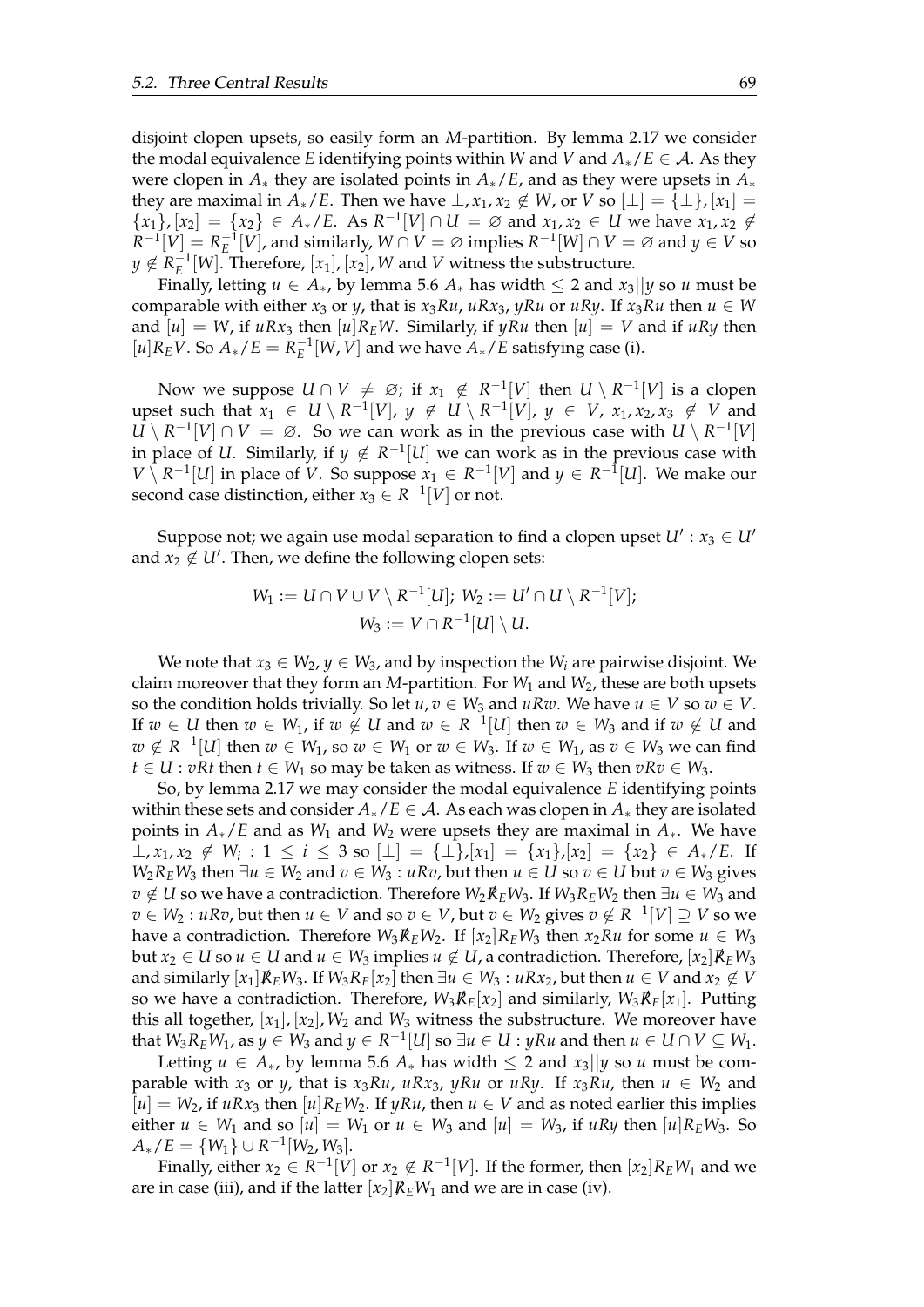Suppose  $x_3\in R^{-1}[V]$ ; once more we use modal separation to find a clopen upset *U*<sup> $\prime$ </sup> such that  $x_3 \in U'$  and  $x_2 \notin U'$ . This time, we define the following clopen sets:

$$
W_1 := U \cap V \cup U \setminus R^{-1}[V] \cup V \setminus R^{-1}[U]; W_2 := U \cap U' \cap R^{-1}[V] \setminus V;
$$
  

$$
W_3 := V \cap R^{-1}[U] \setminus U.
$$

We note that  $x_3 \in W_2$ ,  $y \in W_3$ , and by inspection the  $W_i$  are pairwise disjoint We claim moreover that they form an *M*-partition. For *W*<sup>1</sup> this is an upset so the condition holds trivally. Letting  $u, v \in W_2$  and  $uRw$ , then  $w \in U \cap U'$  and this is an upset. Then either  $w \in V$  and so  $w \in W_1$ ,  $w \notin R^{-1}[V]$  and  $w \in W_1$  or  $W \notin V$ and  $W \in R^{-1}[V]$  and so  $w \in W_2$ . So  $w \in W_1$  or  $W_2$ , if the former then as  $v \in W_2$  $\exists t \in V : vRt$  and then  $t \in W_1$  so we may take it as witness, and if  $w \in W_2$  then  $vRv \in W_2$ . Letting  $u, v \in W_3$  and  $uRw$  we have  $w \in V$  as it is an upset. Then either  $w \in U$  and so  $w \in W_1$ ,  $w \notin R^{-1}[U]$  and so  $w \in W_1$  or  $w \notin U$  and  $w \in R^{-1}[U]$  and so  $w \in W_3$ . So  $w \in W_1$  or  $W_2$ , if the former then as  $v \in W_2 \exists t \in U : vRt$  and then *t* ∈ *W*<sub>1</sub> so we may take it as witness, and if  $w \text{ } \in W_2$  then  $vRv \in W_2$ .

So, by lemma [2.17](#page-20-0) we may consider the modal equivalence *E* identifying points within these sets and consider *A*∗/*E* ∈ A. As each was clopen in *A*<sup>∗</sup> they are isolated points in  $A_*/E$ , and as  $W_1$  was an upset it is maximal in  $A_*/E$ . We have  $\perp$ ,  $x_1, x_2 \notin$ *W*<sub>*i*</sub> : 1 ≤ *i* ≤ 3 so [⊥] = {⊥},[*x*<sub>1</sub>] = {*x*<sub>1</sub>},[*x*<sub>2</sub>] = {*x*<sub>2</sub>} ∈ *A*∗/*E*. If *W*<sub>2</sub>*R*<sub>*E*</sub>*W*<sub>3</sub> then we have  $u \in W_2$  and  $v \in W_3$  such that  $uRv$ , but then  $u \in U$  implies  $v \in U$  and  $v \in W_3$ implies *v* ∉ *U* which is a contradiction. So  $W_2 \cancel{R} W_3$ , and similarly  $W_3 \cancel{R}_E W_2$ . Then, just as in the previous case  $[x_2]R$ <sup>*E*</sup>*E*<sup>*W*<sub>3</sub></sub> and  $[x_1]R$ <sup>*E*</sup>*W*<sub>3</sub>. So  $[x_1]$ *,*  $[x_2]$ *, W*<sub>2</sub> and *W*<sub>3</sub> witness</sup> the substructure. We moreover have that  $W_E R_E W_1$  and  $W_2 R_E W_1$ .

Finally, letting  $u \in A_*$  we have just as in previous cases that  $x_3Ru$ ,  $uRx_3$ ,  $yRu$ or *uRy*. If *x*<sub>3</sub>*Ru* then as  $x_3 \in W_2$  as argued earlier this implies either  $u \in W_1$  and  $[u] = W_1$  or  $u \in W_2$  and  $[u] = W_2$ . If  $uRx_3$  then  $[u]R_EW_2$ . Similarly, if  $yRu$  then  $[u] = W_1$  or  $[u] = W_3$  and if *uRy* then  $[u]R_EW_3$ . So  $A_*/E = \{W_1\} \cup R^{-1}[W_2, W_3]$  and satisfies case (ii).

This completes the proof of the claim, so we have  $B \in A$  such that  $B_*$  contains one of the following substructures with *x*3, *y* and ⊤ isolated:

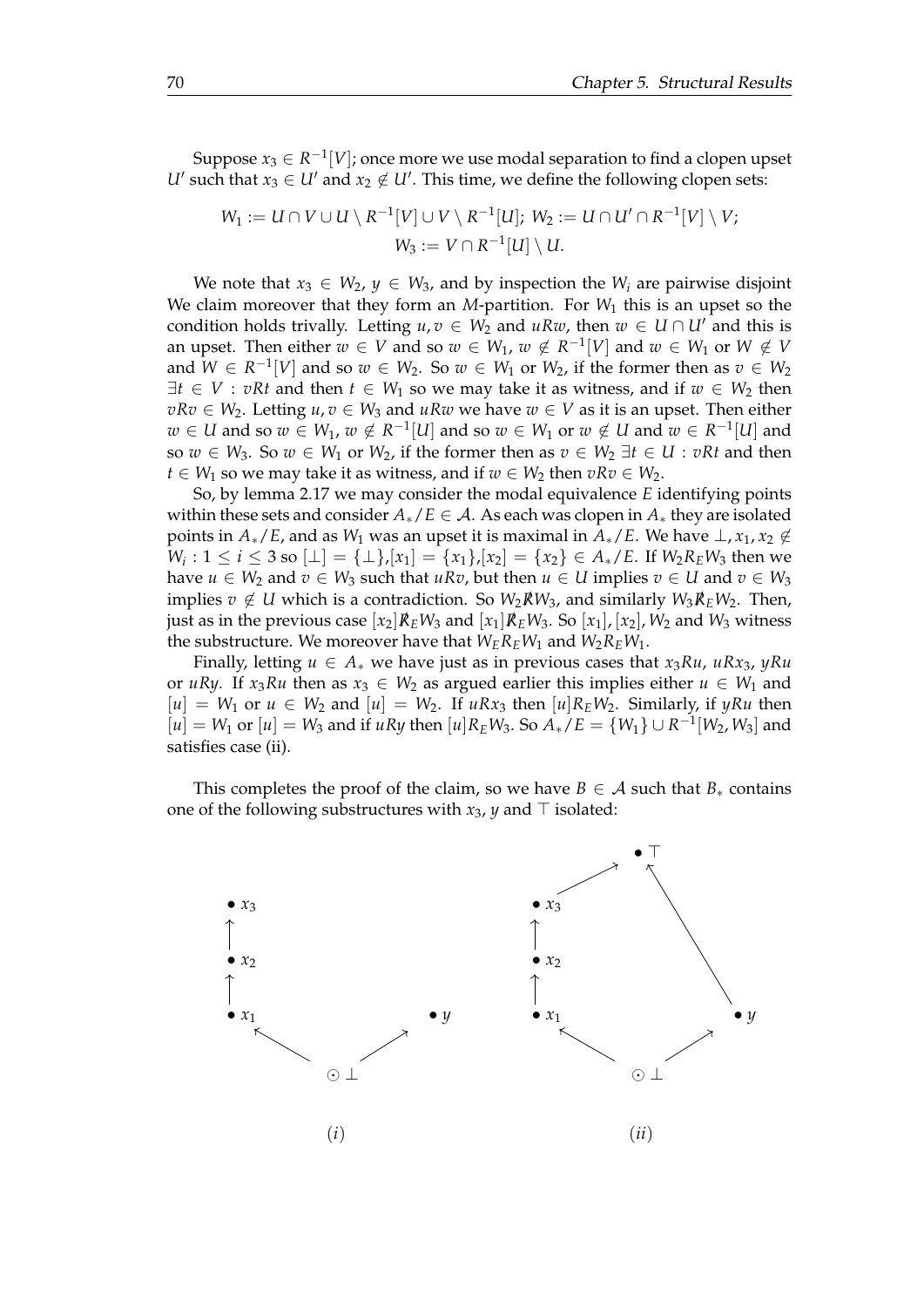

We may still be lemma [2.15](#page-19-0) assume that  $B_*$  consists of only improper clusters. We further claim that we may w.l.o.g assume  $x_2$  is isolated.

For cases (i) and (ii) we use modal separation to find a clopen upset *U* such that *x*<sub>2</sub> ∈ *U* and *x*<sub>1</sub>, *y* ∉ *U*. We then consider:

$$
W:=U\cap R^{-1}[x_3]\setminus\{x_3\}.
$$

Then,  $x_1, x_3, \top, y \notin W$  and  $x_2 \in W$  and *W* is clopen. Letting  $u, v \in W$  and  $uRw$ , *w* ∈ *U* and from our case distinction we know either *wRx*3, *wRy* or *w* = ⊤. As *y* ∉ *U* we have *wRy*. If *wRx*<sub>3</sub> then either *w* = *x*<sub>3</sub> and so *vRw* or *w* ≠ *x*<sub>3</sub> and *w* ∈ *W* and  $vRv \in W$ . If  $w = \top$ , then we are in case (ii) and  $vRw$ . In other words  $\{W\}$ forms an *M*-partition, and we by lemma [2.17](#page-20-0) may consider the modal equivalence identifying points within *W* and  $B_*/E \in A$ . Noting that for  $u \in B_*$  if *yRu* then *u* ∈  $\{y, \top\}$  and so  $[y]$ *R*<sub>*E</sub>W*, it is easy to see that if case (i) held for *B*<sup>∗</sup> then it does for</sub>  $B_*/E$  with  $[x_1]$ , *W*,  $[x_3]$  and  $[y]$ , and similarly for case (ii). Therefore, we may assume w.l.o.g that *E* is the identity on  $B_*$ , i.e.  $W = \{x_2\}$  and it is isolated.

In case (iii) we consider:

$$
W_1:=R^{-1}[x_3]\setminus R^{-1}[\top];\ W_2:=U\cap R^{-1}[\top]\setminus\{\top\}.
$$

*W*<sup>1</sup> and *W*<sup>2</sup> are clopen and disjoint and we claim moreover an *M*-partition. For *W*<sub>1</sub>, as *x*<sub>3</sub> is maximal this is an upset so the condition holds trivially. Letting  $u, v \in W_2$ and *uRw*, then  $w \in U$  and so  $wRy$ . Now, if  $w = \top$  then  $vRw$ , and if  $w \neq \top$  by case (iii)  $wRx_3$ . So then, either  $wRT$ ,  $w \in W_2$  and  $vRv \in W_2$  or  $wRT$  and so  $w \in W_1$  and  $vRx_3 \in W_1$ . So, by lemma [2.17](#page-20-0) we may consider the modal equivalence *E* identifying points within those two sets and  $B_*/E \in A$ . Moting that for  $u \in B_*$  if  $yRu$  then *u* ∈ {*y*,  $\top$ } and so [*y*] $\mathcal{R}_E W_1$  and [*y*] $\mathcal{R}_E W_2$ , it is easy to see that  $B_*$  still satisfies case (iii) with  $[x_1]$ ,  $W_2$ ,  $W_1$ ,  $[y]$ . So we may assume w.l.o.g that *E* is the identity on  $B_*$ , i.e.  $W_2 = \{x_2\}$  and it is isolated.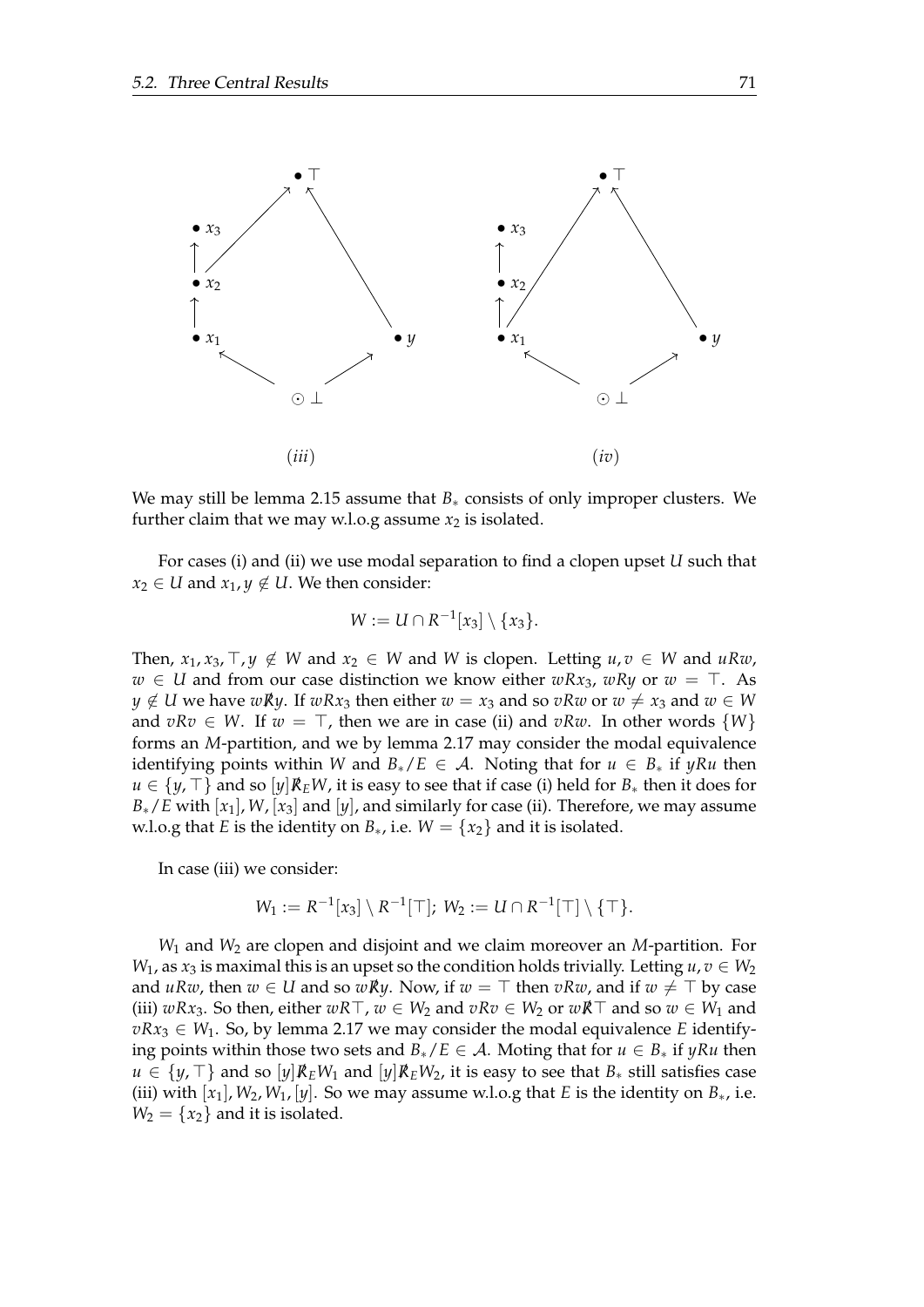Now for case (iv) we use modal separation to find a clopen upset *U* such that *x*<sub>2</sub> ∈ *U* and *x*<sub>1</sub>, *y*,  $\top \notin U$  and consider:

$$
W:=U\cap R^{-1}[x_3]\setminus\{x_3\}.
$$

This is clopen. Letting  $u, v \in W$  and  $u R w$  then  $w \in U$  and so  $w \neq \top$  and *wRy*. So by case (iv) we have *wRx*<sub>3</sub>, so either  $w = x_3$  and *vRw* or  $w \neq x_3$ ,  $w \in W$ and  $vRv \in W$ . By lemma [2.17](#page-20-0) we may consider the modal equivalence identifying points in *W* and  $B_*/E \in A$ . Noting that for  $u \in B_*$  if  $yRu$  then  $u \in \{y, \top\}$  and so  $[y]$ *R<sub>E</sub>W* it is easy to see that *B*<sup>\*</sup> still satisfied case (iv) with  $[x_1]$ , *W*,  $[x_3]$  and  $[y]$ . So we may assume w.l.o.g that *E* is the identity on  $B_*$ , i.e.  $W = \{x_2\}$  and it is isolated.

A similar process lets us assume w.l.o.g that  $x_1$  is isolated in  $B_*$ . Then,  $R^{-1}[x_1] \cap$  $R^{-1}[y]$  is clopen and so by corollary [2.24](#page-25-0) we can consider a maximal cluster in it, which as  $B_*$  consists of only improper clusters is in fact a maximal point  $p$  in the set. This point sees  $x_1$  and  $y$ , so by considering the *M*-subspace of  $B_*$  rooted at  $p$  we can assume w.l.o.g that the point is ⊥ and  $R^{-1}[x_1] \cap R^{-1}[y] = \{\perp\}$ . Finally, just as we established earlier that the only irreflexive points in  $A_*$  could be in  $R^{-1}[x_1]\cap R^{-1}[y]$ , we can check this also holds for *B*∗.

We now show each case leads to a contradiction. However, we first note the following. Suppose  $\exists u \in B_*$  such that  $R[u] \cap \{x_1, x_2, x_3, y\} = \{x_3, y\}$ . Then, as  $uRx_3$ *u*  $\neq$  *y* and as *uRx*<sub>1</sub> ⊥  $\neq$  *u*. As *uRy*, *x*<sub>2</sub>*Ru* and *x*<sub>1</sub>*Ru*, in other words *A*<sup>∗</sup> contains the following substrcture:



This contradictions lemma [5.7.](#page-64-0)

Case (*i*); We consider the following clopen sets:

$$
W_1 := R^{-1}[x_3] \setminus R^{-1}[x_2, y]; \qquad W_2 := R^{-1}[x_2] \setminus R^{-1}[x_1, y];
$$
  
\n
$$
W_3 := R^{-1}[x_1] \setminus R^{-1}[y]; \qquad W_4 := R^{-1}[y] \setminus R^{-1}[x_2];
$$
  
\n
$$
W_5 := R^{-1}[y] \cap R^{-1}[x_2] \setminus R^{-1}[x_1].
$$

By inspection these sets are pairwise disjoint. Moreover, letting  $u \in B_* \setminus \{\perp\}$ , we have from case (i) and  $R^{-1}[x_1] \cap R^{-1}[y] = \{\perp\}$  that either  $uRx_3$  or  $uRy$  and  $uRx_1$ . If the latter then then *u* ∈  $W_4$  ∪  $W_5$ . If the former, either *uRy* or *uRy*, if *uRy* then as noted above  $R[u] \cap \{x_1, x_2, x_3, y\} \neq \{x_3, y\}$  so either  $uRx_1$  and  $u \in W_4$  or  $uRx_1$  so *uRx*<sub>2</sub> and *u* ∈ *W*<sub>5</sub>. If *uR*<sup>*y*</sup> then *u* ∈ *W*<sub>1</sub> ∪ *W*<sub>2</sub> ∪ *W*<sub>3</sub>. So:

$$
B_* = \bigcup_{i=1}^5 W_i \cup \{\perp\}
$$

We claim that the sets form an *M*-partition, so let  $u, v \in W_i$  and  $uRw$  with: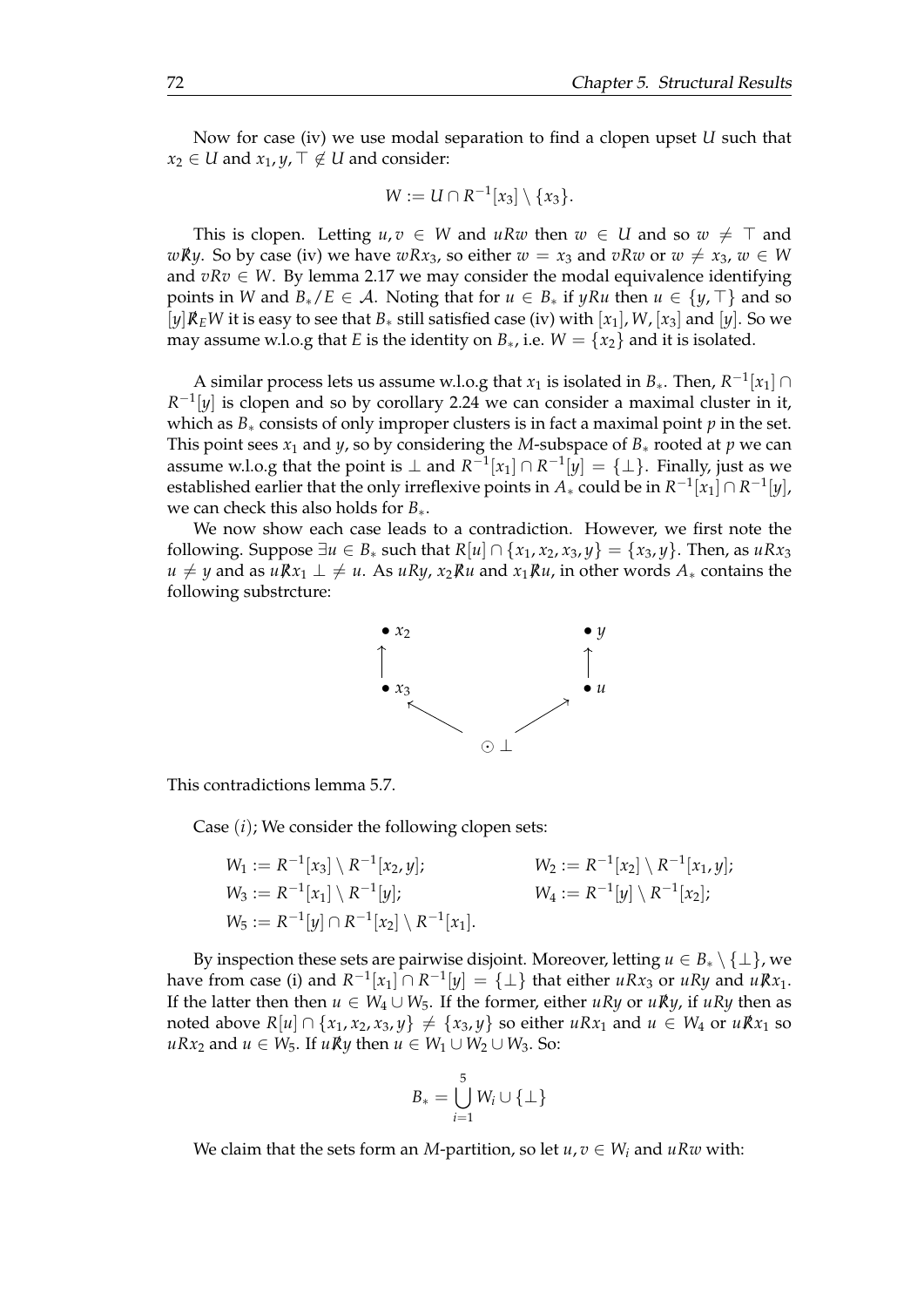- i=1; We have  $u \notin R^{-1}[x_2, y]$  so  $w \notin R^{-1}[x_2, y]$  and  $w \neq \bot$ . Then  $w \in W_j: 1 \leq j \leq 5$ and as  $w \notin R^{-1}[x_2, y]$  we must have  $j = 1$  and  $vRv \in W_1$ .
- i=2; We have  $u \notin R^{-1}[x_1, y]$  so  $w \notin R^{-1}[x_1, y]$  and  $w \neq \bot$ . Then  $w \in W_j: 1 \leq j \leq 5$ and ass  $w \notin R^{-1}[x_1, y]$  we must have  $j = 1$  or  $j = 2$ . If  $j = 1$  then  $vRx_2Rx_3 \in W_1$ and if  $j = 2$  then  $vRv \in W_2$ .
- i=3; We have  $u \notin R^{-1}[y]$  so  $w \notin R^{-1}[y]$  and  $w \neq \bot$ . Then  $w \in W_j: 1 \leq j \leq 5$  and as  $w \notin R^{-1}[y]$  we must have  $j = 1$ ,  $j = 2$  or  $j = 3$ . If  $j = 1$  then  $vRx_1Rx_3 \in W_1$ , if *j* = 2 then  $vRx_1Rx_2 \in W_2$  and if *j* = 3 then  $vRv \in W_3$ .
- i=4; We have  $u \notin R^{-1}[x_2]$  so  $w \notin R^{-1}[x_2]$  and  $w \neq \bot$ . Then  $w \in W_j: 1 \leq j \leq 5$  and as  $w \notin R^{-1}[x_2]$  we must have  $j = 1$  or  $j = 4$ . However, if  $j = 1$  then  $uRwRx_3$ but we noted earlier that  $uRx_3$ . So  $j = 4$  and  $vRv \in W_4$ .
- i=5; We have  $u \notin R^{-1}[x_1]$  so  $w \notin R^{-1}[x_1]$  and  $w \neq \bot$ . Then  $w \in W_j : 1 \leq j \leq 5$ and as  $w \notin R^{-1}[x_1]$  we must have  $j = 1$ ,  $j = 2$ ,  $j = 4$  or  $j = 5$ . If  $j = 1$  then  $vRx_2Rx_3 \in W_1$ m if  $j = 2$  then  $vRx_2 \in W_2$ , if  $j = 4$  then  $vRy \in W_4$  and if  $j = 5$ then  $vRv \in W_5$ .

Then, as ever by lemma [2.17](#page-20-0) we may consider the modal equivalence identifying the points within these sets and assume w.l.o.g it is the identity on *B*∗. Now, whilst  $x_3 \in W_1$ ,  $x_2 \in W_2$ ,  $x_1 \in W_3$  and  $y \in W_4$  and so this amounts to assuming these sets are singletons,  $W_5$  may or may not be empty, i.e. may or may not exists as an element of *B*∗. In other words, *B*∗ has the following underlying frame where the element labelled *a* may or may not be present:



If *a* is present then the *M*-subspace of  $B_*$  rooted at *a* is isomorphic to  $F_5$  and  $F_5^* \in \mathcal{A}$ which is a contradiction. If it is not present then we can reduce *B*<sup>∗</sup> to *F*5, again giving  $F_5^* \in \mathcal{A}$  and a contradiction.

Case (*ii*); We consider the same clopen sets as in case (*i*) and proceed as before, except now we have:

$$
B_* = \bigcup_{i=1}^5 W_i \cup \{\perp, \top\}.
$$

Additionally, when checking the *M*-partition for each  $W_i$  we have the possibility of *w* = ⊤, but then *vRw*. Applying lemma [2.17](#page-20-0) gives that *B*<sup>∗</sup> has the following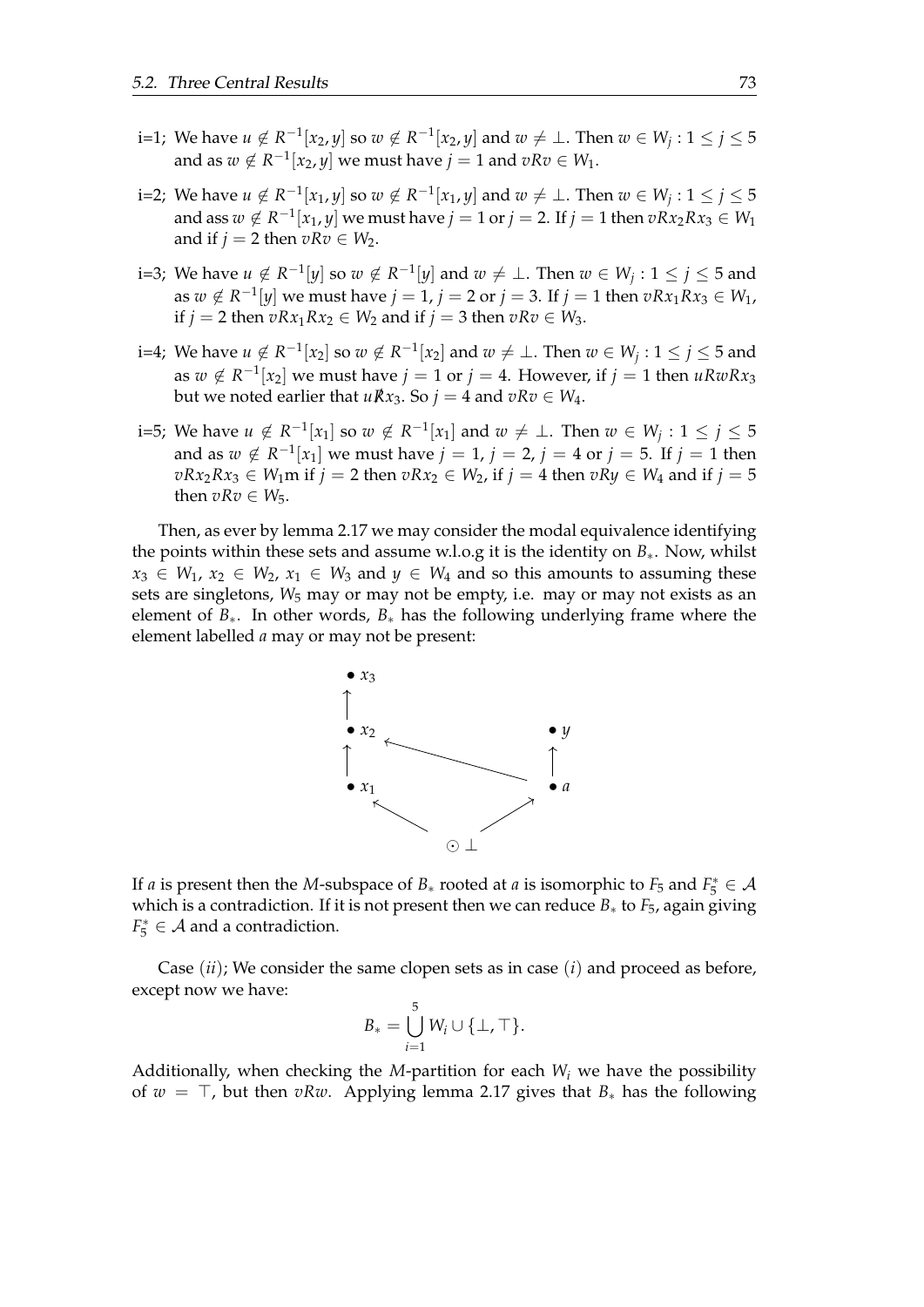underlying frame where the element labelled *a* may or may not be present:



If *a* is present then the *M*-subspace of  $B_*$  rooted at *a* is isomorphic to  $F_5$  and  $F_6^* \in \mathcal{A}$ which is a contradiction. If it is not present then we can reduce *B*<sup>∗</sup> to *F*5, again giving  $F_6^* \in \mathcal{A}$  and a contradiction.

Case (*iii*); We proceed almost as case (i). We define our clopen sets as before except we take

$$
W_1 := \{ \top \} \cup R^{-1}[x_3] \setminus R^{-1}[x_2, y].
$$

Then, we check that:

$$
B_*=\bigcup_{i=1}^5 W_i\cup\{\perp\}.
$$

This proceeds as case (i) except we begin by noting either  $w = \top$  and then  $w \in W_1$ or  $w \neq \top$  and then either  $wRx_3$  or  $wRy$ .

When checking for the *M*-partition, when  $i \neq 4$ , this is as case (i) except we may have  $w = \top$  and  $w \in W_1$ . For  $i = 1$  we have  $vRv \in W_1$ , and for  $i \neq 1$  then  $vRw$ .

For  $i = 4$ ; as  $u \notin R^{-1}[x_2]$  we have  $w \notin R^{-1}[x_2]$  and  $w \neq \bot$ . So  $w \in W_j$  :  $1 \leq j \leq 5$ and as  $w \notin R^{-1}[x_2]$  we must have  $j = 1$  or  $j = 4$ . If  $j = 1$  then as we noted earlier *uRy* and *uRx*<sub>2</sub> implies *uRx*<sub>3</sub> so *wRx*<sub>3</sub>, therefore, *w* = ⊤, and *vRyRw*. If *j* = 4 then *vRv* ∈ *W*4.

As ever, by lemma [2.17](#page-20-0) we consider the modal equivalence identifying points within these sets and *B*<sup>∗</sup>/*E*. Now, whilst  $\top \in W_1$ ,  $x_2 \in W_2$ ,  $x_1 \in W_3$  and  $y \in W_4$ ,  $W_5$ may or may not be empty, i.e. may or may not exist as an element of *B*∗/*E*. In other words, *B*∗/*E* has the following underlying frame where the element *W*<sup>5</sup> may or may not be present:



If  $W_5$  is not present then  $B_*/E \cong F_6$  so  $F_6^* \in \mathcal{A}$  and we have a contradiction. If  $W_5$  is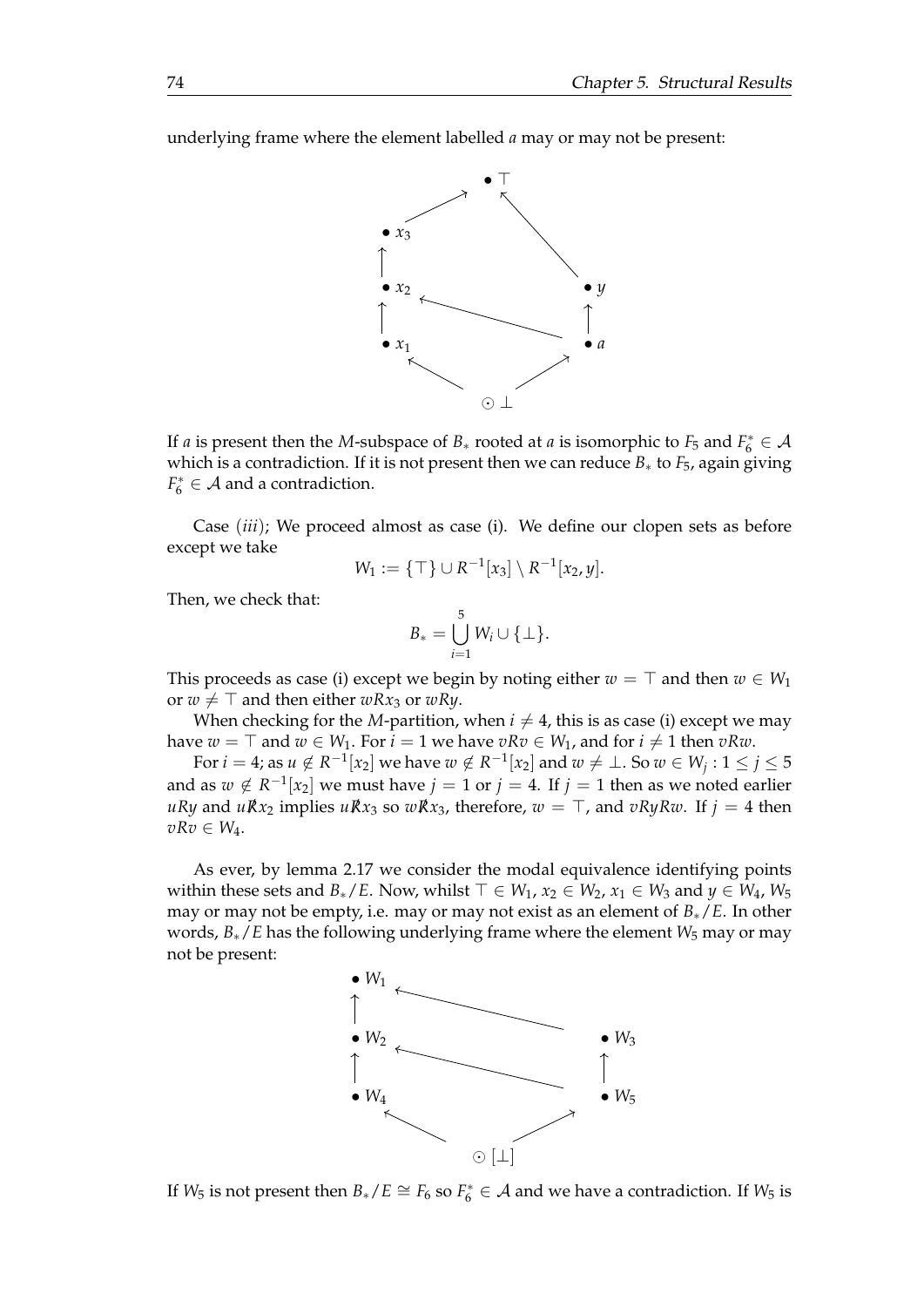.

present we can reduce  $B_*/E$  to  $F_6$ , again giving  $F_6^* \in A$  and a contradiction.

Case (*iv*); For this case we proceed slightly differently. We consider the *M*subspace  $\mathcal X$  of  $B_*$  rooted at  $x_1$ , note that by case (iv) we have  $X = \{\top\} \cup R^{-1}[x_3]$ . We define the following clopen sets:

$$
W_1 := R^{-1}[x_3] \setminus (R^{-1}[x_2] \cup \{\top\}); \qquad W_2 := R^{-1}[x_2] \setminus R^{-1}[\top];
$$
  
\n
$$
W_3 := \{\top\}; \qquad W_4 := R^{-1}[x_2] \cap R^{-1}[\top].
$$

By inspection these sets are pairwise disjoint. Moreover letting  $u \in X$  either *u* = ⊤ and *u* ∈ *W*<sub>3</sub> or *u*  $\neq$  ⊤, so *uRx*<sub>3</sub> and *u* ∈ *W*<sub>1</sub> ∪ *W*<sub>2</sub> ∪ *W*<sub>4</sub>. So:

$$
X = \bigcup_{i=1}^4 W_i
$$

We claim that the sets form an *M*-partition, so let  $u, v \in W_i$  and  $uRw$  with:

- i=1; We have  $u \notin R^{-1}x_2$  so  $w \notin R^{-1}[x_2]$  and as  $uRx_3$  by case (iv) we have  $w \neq \top$ and  $wRx_3$ . So  $w \in W_1$  and  $vRv \in W_1$ .
- i=2; We have  $u \notin R^{-1}[\top]$  so  $w \notin R^{-1}[\top]$  and in particular  $w \neq \top$ . So, either *w* ∈ *W*<sub>1</sub> and then *vRx*<sub>2</sub>*Rx*<sub>3</sub> ∈ *W*<sub>1</sub> or *w* ∈ *W*<sub>2</sub> and *vRv* ∈ *W*<sub>2</sub>.
- i=3;  $u = T = v$  so  $w = T$  and  $vRw$ .
- i=4;  $w ∈ W_j$  for 1 ≤ *j* ≤ 4, if *j* = 1 then  $vRx_2Rx_3 ∈ W_1$ , if *j* = 2 then  $vRx_2 ∈ W_2$ , if *j* = 3 then *vR*⊤ ∈ *W*<sub>3</sub> and if *j* = 4 then *vRv* ∈ *W*<sub>4</sub>.

So, by lemma [2.17](#page-20-0) we may consider the modal equivalence identifying the points within these sets, and assume w.l.o.g it is the identity on  $\mathcal{X}$ , i.e.  $X \cong F_5$ , so  $F_5^* \in \mathcal{A}$ which is a contradiction.

These three lemmas [5.6,](#page-59-0) [5.7](#page-64-0) and [5.8](#page-71-0) are sufficient to establish the core of our main theorem for this chapter. Before we do so, there are two additional structures we'll want to control for.

<span id="page-78-0"></span>**Lemma 5.9.** Let A be a variety omitting  $F_i^*$  :  $1 \le i \le 17$  and  $G_n^*$  for some  $n > 0$ . Then  $∀A \in \mathcal{A}$ ,  $A_*$  does not contain the following substructure, where  $R^{-1}[z_i] \cap R[x] =$  ${u \in A_* : z_iRu \& uRz_i},$  i.e. each  $z_i$  is an immediate successor to *x*:



*Proof.* Suppose not, let  $A \in \mathcal{A}$  have the substructure described and labelled as above. Now, by lemma [5.3](#page-53-0) we may consider a maximal cluster in  $R^{-1}[x]$  which is an irreflexive point, and may assume w.l.o.g that this point is  $\perp$ , and also that  $\perp$  is the root of  $A_*$  by taking the *M*-subspace with  $\perp$  as the root. Then  $R^{-1}[x] = {\perp}$ . More-over, by lemma [5.4](#page-56-0) we have  $A_* = {\perp} \cup R[\perp] = {\perp} \cup {\{x\}} \cup R[x]$ . We can also by lemma [2.15](#page-19-0) assume *A*∗ consists of only improper clusters, note this implies that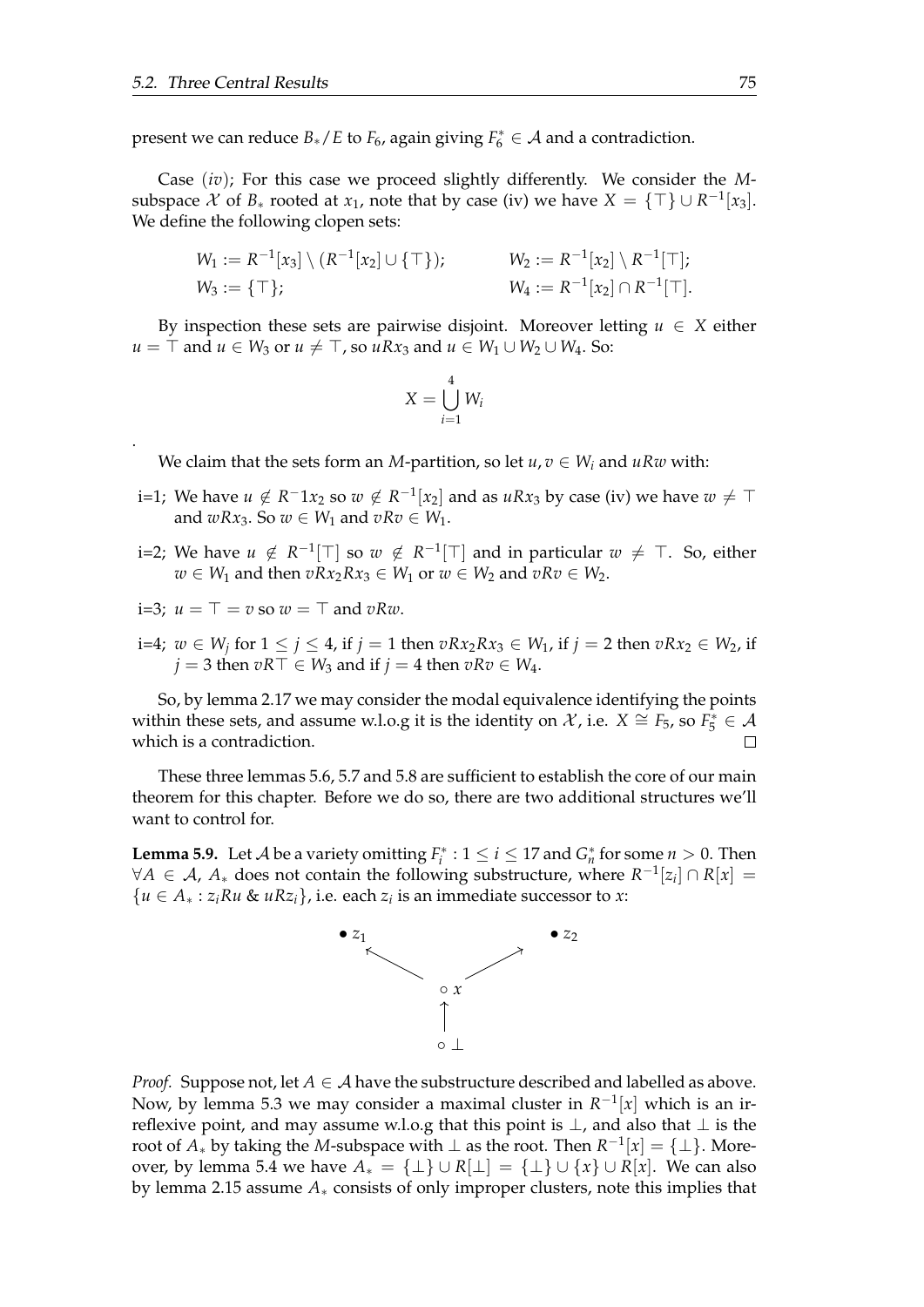*R*<sup>-1</sup>[ $z$ <sub>*i*</sub>] ∩ *R*[ $x$ ] = { $z$ <sup>*i*</sup>}. Additionally, by lemma [5.6](#page-59-0)  $A_*$  has width ≤ 2, so letting  $u \in$  $A_* \setminus \{\perp, x\}$ ,  $u \in R[x]$  and as  $z_1||z_2$ ,  $xRz_1$  and  $xRz_2$  *u* must be comparable with either  $z_1$  or  $z_2$ . Then as  $R^{-1}[z_i]\cap R[x]=\{z_i\}$  we in fact have  $u\in R[z_1]\cup R[z_2]$ . In summary, *A*<sup>∗</sup> = {⊥, *x*} ∪ *R*[*z*<sub>1</sub>] ∪ *R*[*z*<sub>2</sub>], and then from lemma [5.3](#page-53-0) we have  $\forall u \in R$ [*z*<sub>1</sub>] ∪ *R*[*z*<sub>2</sub>] that *uRu*, i.e.  $\perp$  and *x* are the only irreflexive points in  $A_*$ .

Now, by modal separation we can find clopen upsets  $U_1$  and  $U_2$  such that  $z_i \in U_i$ iff  $i = j$ . As  $z_i \in U_i$  we have  $R[z_i] \subseteq U_i$  which further implies  $A_* = \{\bot, x\} \cup U_1 \cup U_j.$ Now, if  $U_1 \cap U_2 = \emptyset$ , they are pairwise disjoint clopen upsets so easily form an *M*partition. As usual, we may assume w.l.o.g that they are singletons, i.e. *A*∗ is exactly the labelled frame and so  $A_* \cong F_{16}$  so  $F_{16}^* \in A$  which is a contradiction.

So now suppose  $U_1 \cap U_2 \neq \emptyset$ . We consider  $R^{-1}[U_1]$  and  $R^{-1}[U_2]$ . If  $z_1 \notin$  $R^{-1}[U_2]$ , then  $z_2 \in U_1 \setminus R^{-1}[U_2]$  which is a clopen upset,  $z_2 \notin U_1 \setminus R^{-1}[U_2]$  and  $U_1 \setminus R^{-1}[U_2] \cap U_2 = \emptyset$ . So, replacing  $U_1$  with  $U_1 \setminus R^{-1}[U_2]$  we can proceed as in the previous case. Similarly, if  $z_2 \notin R^{-1}[U_1]$  we can replace  $U_2$  with  $U_2 \setminus R^{-1}[U_2]$ . So  $\sup$  suppose  $z_1 \in R^{-1}[U_2]$  and  $z_2 \in R^{-1}[U_1]$ . We define the following clopen sets:

$$
W_1:=U_1\cap U_2\cap U_1\setminus R^{-1}[U_2]\cap U_2\setminus R^{-1}[U_1];\ W_2:=U_1\cap R^{-1}[U_2]\setminus U_2;\\ W_3:=U_2\cap R^{-1}[U_1]\setminus U_1.
$$

By inspection these sets are pairwise disjoint. Moreover, letting  $u \in A_* \setminus \{\perp, x\}$ then  $u \in R[z_1] \cup R[z_2]$ . If  $u \in R[z_1]$  then  $u \in U_1$ , so then if  $u \in U_2$  or  $u \notin R^{-1}[U_2]$ then  $u \in W_1$  and if  $u \notin U_2$  and  $u \in R^{-1}[U_2]$  then  $u \in W_2$ . Similarly, if  $u \in U_2$  then either  $u \in W_1$  or  $u \in W_3$ . So:

$$
A_* = \{\perp, \top\} \cup \bigcup_{i=1}^3 W_i.
$$

We claim moreover that the sets form an *M*-partition, so let  $u, v \in W_i$  and  $uRw$ with:

- i=1; *W*<sub>1</sub> is an upset so *w* ∈ *W*<sub>1</sub> and *vRv* ∈ *W*<sub>1</sub>.
- i=2; *u* ∉ *U*<sub>2</sub> so *w* ∉ *U*<sub>2</sub>, and *w* ≠ ⊥ and *w* ≠ *x*. So *w* ∈ *W*<sub>1</sub> ∪ *W*<sub>2</sub>, if *w* ∈ *W*<sub>2</sub> then  $vRv \in W_2$  and if  $w \in W_1$ , we have  $v \in R^{-1}[U_2]$  so  $\exists t \in U_2 : vRt$  then *t* ∈ *U*<sub>1</sub> ∩ *U*<sub>2</sub> ⊆ *W*<sub>1</sub>.
- i=3; As the  $i = 2$  case.

So, by lemma [2.17](#page-20-0) we may consider the modal equivalence identifying points within these sets and assume w.l.o.g that it is the identity on  $A_*$ . Now,  $z_1 \in W_2$ , *z*<sub>2</sub> ∈ *W*<sub>3</sub> and *U*<sub>1</sub> ∩ *U*<sub>2</sub>  $\neq$  ∅ so *W*<sub>1</sub>  $\neq$  ∅, so this amounts to assuming that these sets are singletons, i.e.  $A_* \cong F_{17}$  and  $F_{17}^* \in A$  which is a contradiction.  $\Box$ 

<span id="page-79-0"></span>**Lemma 5.10.** Let *A* be a variety omitting  $F_i^*$  :  $1 \le i \le 17$  and  $G_n^*$  for some  $n > 0$ . Then  $\forall A \in \mathcal{A}$ ,  $A_*$  does not contain the following substructure, where  $R^{-1}[z_i] \cap$  $R[x] = \{u \in A_* : z_iRu \ \& \ uRz_i\}$ , i.e. each  $z_i$  is an immediate successor to  $x$ :

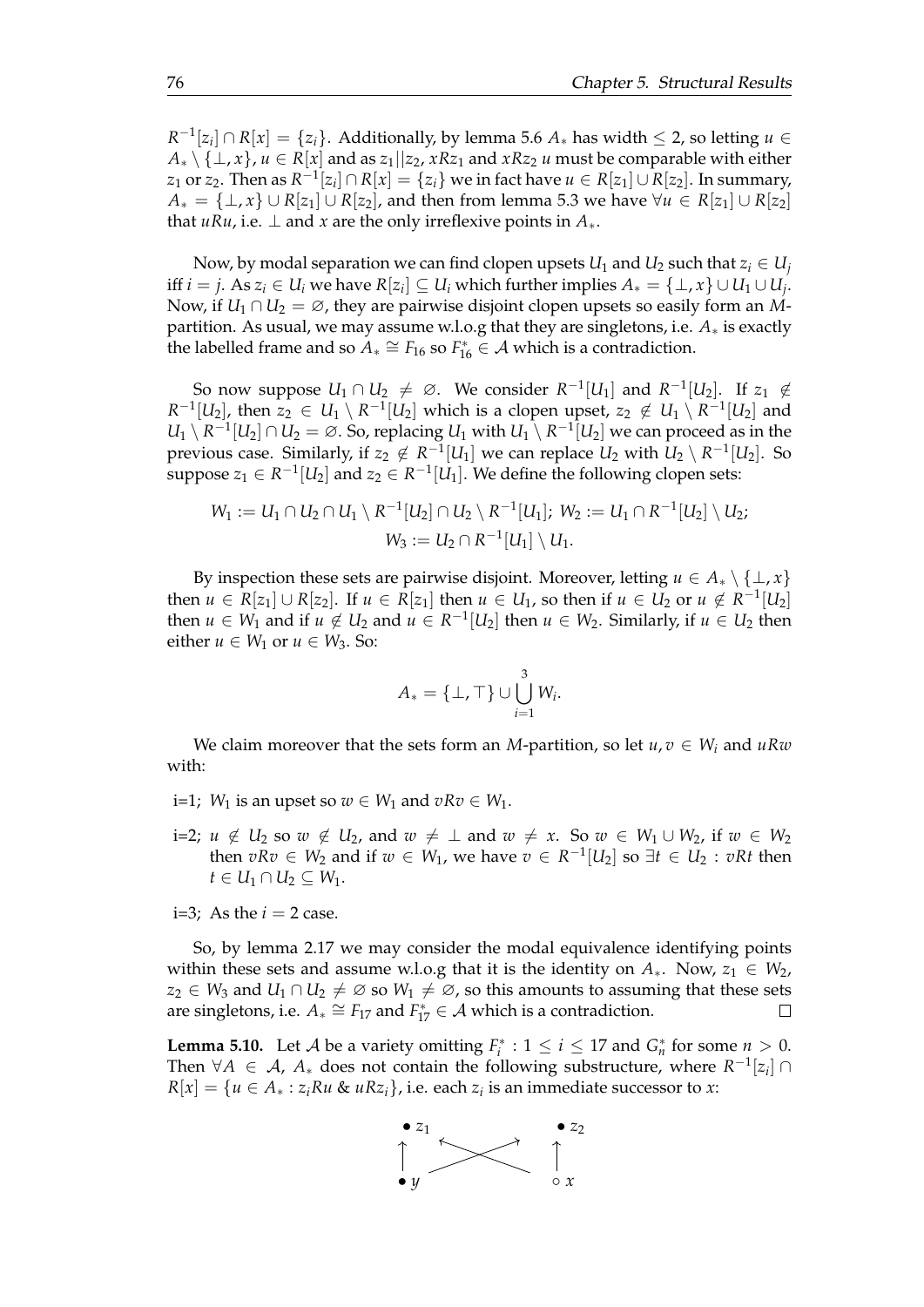*Proof.* Suppose not, let  $A \in \mathcal{A}$  have the substructure described and labelled as above. We may by lemma [2.15](#page-19-0) assume w.l.o.g that *A*∗ consists of only improper clusters which in particular implies  $R^{-1}[z_i] \cap R[x] = \{z_i\}$ , and by considering the  $M$ -subspace of  $A_*^{\phantom *}R^+[x]\cup R^+[y]$  we may assume  $A_*=R^+[x]\cup R^+[y]$ . Additionally, by lemma [5.6](#page-59-0)  $A_*$  has width  $\leq 2$ , so letting  $u \in R[x]$ , as  $z_1||z_2$ ,  $xRz_1$  and  $xRz_2$  *u* must be comparable with either  $z_1$  or  $z_2$ . Then as  $R^{-1}[z_i] \cap R[x] = \{z_i\}$  we in fact have *u* ∈ *R*[*z*<sub>1</sub>] ∪ *R*[*z*<sub>2</sub>]. So *R*[*x*] = *R*[*z*<sub>1</sub>] ∪ *R*[*z*<sub>2</sub>]. Finally, as *yRy* if *yRu* then by lemma [5.3](#page-53-0) *uRu* and if *xRu* then *u* ∈ *R*[*z*<sub>1</sub>] ∪ *R*[*z*<sub>2</sub>] so again by lemma [5.3](#page-53-0) *uRu*. That is, the only irreflexive point in *A*∗ is *x*.

Now, by modal separation we can find clopen upsets  $U_1$  and  $U_2$  such that  $z_i \in U_i$ iff *i* = *j*. Note that  $x, y \notin U_1 \cup U_2$ . Once more, either  $U_1 \cap U_2 = \emptyset$  or not. Suppose  $U_1 \cap U_2 = \varnothing$ ; They are pariwise disjoint clopen upsets, so easily form an *M*-partition. As usual, we may assume w.l.o.g that they are singletons, that is  $U_1 = \{z_1\}$ ,  $U_2 =$  $\{z_2\}$ , and  $z_1$  and  $z_2$  are isolated and maximal in  $A_*$ . Then  $\{z_1\} \cup A_* \setminus R^{-1}[z_1, z_2]$  is a clopen upset, so again assuming w.l.o.g it is a singleton we have  $A_* = R^{-1}[z_1, z_2]$ . Finally, we consider the clopen set  $V = R^{-1}[z_1] \cap R^{-1}[z_2]$ . Now,  $x \in V \setminus R^{-1}[V]$ which is clopen, and if  $u \in V \setminus R^{-1}[V]$  then  $u \in V$  but  $u \notin R^{-1}[V]$  means  $uRu$ , which as we noted earlier means  $u = x$ . So  $V \setminus R^{-1}[V] = \{x\}$  and  $x$  is isolated in *A*∗. We then define the following clopen sets:

$$
W_1 := V \setminus \{x\}; W_2 := R^{-1}[z_1] \setminus V;
$$
  

$$
W_3 := R^{-1}[z_2] \setminus V.
$$

By inspection these are pairwise disjoint. We claim moreover that they form an *M*-partition. Letting  $u, v \in W_i$  and  $uRw$  with:

- i=1; we have that  $w \in R^{-1}[z_1, z_2]$ , and as  $uRw \, w \neq x$ . So either  $w \in V$  and  $w \in W_1$ , or  $w \notin V$  in which case either  $w \in R^{-1}[z_1]$  and  $w \in W_2$  or  $w \in R^{-1}[z_2]$  and *w* ∈ *W*<sub>3</sub>. If *w* ∈ *W*<sub>1</sub> then as *v*  $\neq$  *x vRv* ∈ *W*<sub>1</sub>, if *w* ∈ *W*<sub>2</sub> then *vRz*<sub>1</sub> ∈ *W*<sub>2</sub> and if  $w \in W_3$  then  $vRz_2 \in W_3$ .
- $i=2; u ∈ R^{-1}[z_1]$  and  $u ∉ V$  means  $u ∉ R^{-1}[z_2]$ , so  $w ∉ R^{-1}[z_2]$ . As  $A_* =$  $R^{-1}[z_1, z_2]$ , we get  $w \in R^{-1}[z_1]$  and  $w \notin V$  so  $w \in W_2$ . Then  $vRv \in W_2$ .
- i=3; As the  $i = 2$  case.

So we may by lemma [2.17](#page-20-0) consider the modal equivalence identifying points within these sets and assume w.l.o.g that it is the identity on  $A_*$ . Then  $y \in W_1$ , *z*<sub>1</sub> ∈ *W*<sub>2</sub> and *z*<sub>2</sub> ∈ *W*<sub>3</sub> means that  $A_* \cong F_{12}$ , so  $F_{12}^*$  ∈ *A* which is a contradiction.

Now suppose  $U_1 \cap U_2 \neq \varnothing$ ; We consider  $R^{-1}[U_1]$  and  $R^{-1}[U_2]$ . If  $z_1 \notin R^{-1}[U_2]$ then  $z_1\in U_1\setminus R^{-1}[U_2]$  which is a clopen upset,  $z_2\not\in U_1\setminus R^{-1}[U_2]$  and  $U_1\setminus R^{-1}[U_2]\cap$  $U_2 = \emptyset$ . So, replacing  $U_1$  with  $U_1 \setminus R^{-1}[U_2]$  we can proceed as in the previous case. Similarly, if  $z_2 \notin R^{-1}[U_1]$ , we can replace  $U_2$  with  $U_2 \setminus R^{-1}[U_1]$ . So suppose  $z_1 \in R^{-1}[U_2]$  and  $z_2 \in R^{-1}[U_1]$ . We define the following clopen sets:

$$
W_1 := U_1 \cap U_2 \cap A_* \setminus R^{-1}[U_2] \cap A_* \setminus R^{-1}[U_1]; W_2 := U_1 \cap R^{-1}[U_2] \setminus U_2;
$$
  

$$
W_3 := U_2 \cap R^{-1}[U_1] \setminus U_1.
$$

By inspection these sets are pairwise disjoint. We claim moreover that the sets form an *M*-partition, so let  $u, v \in W_i$  and  $uRw$  with: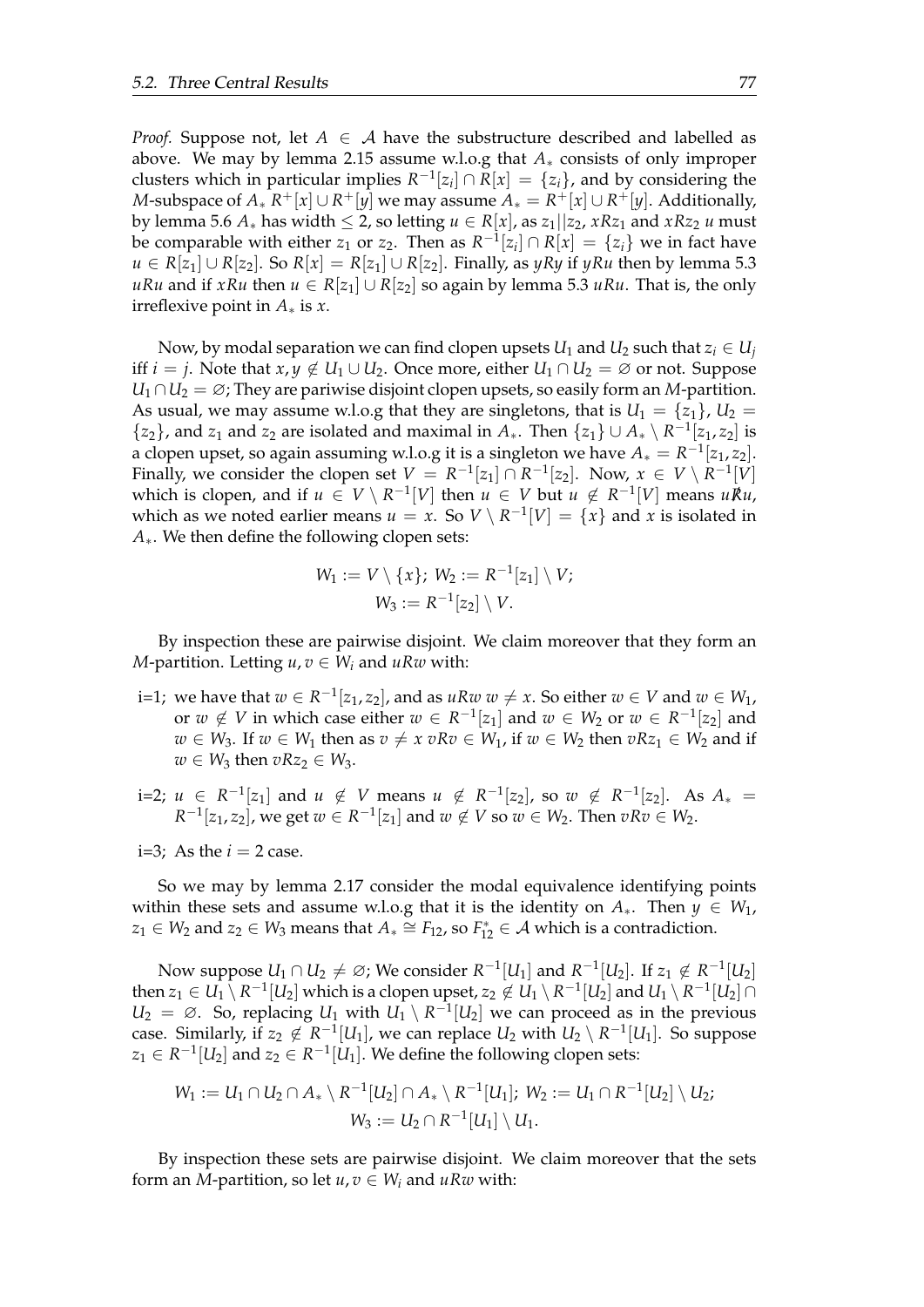- i=1; *W*<sub>1</sub> is an upset so  $w \in W_1$ ,  $x \notin W_1$  so  $v \neq x$  and  $vRv \in W_1$ .
- i=2: *u* ∈ *U*<sub>1</sub> which is an upset so  $w ∈ U_1$ . If  $w ∈ U_2$  then  $w ∈ W_1$ , if  $w ∉ R^{-1}[U_2]$ then  $w \in W_1$  and if  $w \notin U_2$  and  $w \in R^{-1}[U_2]$  then  $w \in W_2$ , so  $w \in W_1 \cup W_2$ . If *w* ∈ *W*<sub>1</sub>, then  $v \in R^{-1}[U_2]$  so ∃*t* ∈ *U*<sub>2</sub> : *vRt*, then *t* ∈ *U*<sub>1</sub> so *t* ∈ *W*<sub>1</sub> and may be taken as witness. If  $w \in W_2$ , then  $x \notin W_2$  so  $v \neq x$  and  $vRv \in W_2$ .

i=3; As the  $i = 2$  case.

So, by lemma [2.17](#page-20-0) we may consider the modal equivalence identifying points within these sets and assume w.l.o.g that it is the identity on  $A_*$ . Now, as  $U_1 \cap U_2 \neq$  $\emptyset$ ,  $W_1 \neq \emptyset$ , and  $z_1 \in W_2$  and  $z_2 \in W_3$ , so this amounts to assuming that these sets are singletons.

Moreover, let  $u \in A_*$ . If  $u \in R^{-1}[U_1]$ , then  $uRw \in U_1$  and as we argued in the *i* = 1 case,  $w ∈ U_1$  implies  $w ∈ W_1 ∪ W_2$ , so  $u ∈ R^{-1}[W_1, W_2]$ . Then, letting  $v ∈ W_2$ we have  $v \in R^{-1}[U_2]$  and  $v \in U_1$  so  $\exists t \in W_1 : vRt$  and  $R^{-1}[W_2] \subseteq R^{-1}[W_1]$ . So *u* ∈ *R*<sup>-1</sup>[*W*<sub>1</sub>]. Similarly, if *u* ∈ *R*<sup>-1</sup>[*U*<sub>2</sub>] then *u* ∈ *R*<sup>-1</sup>[*W*<sub>1</sub>]. Then, if *u* ∉ *R*<sup>-1</sup>[*U*<sub>1</sub>] and  $u \notin R^{-1}[U_2]$  we have  $u \in W_1$  and  $u \in R^{-1}[W_1]$ . On our assumption that  $W_1 = \{\top\}$ , this means  $\forall u \in A_*$  we have  $u \in R^{-1}[\top]$ , i.e.  $A_* = R - 1[\top]$ .

Then, let *u* ∈ *A*<sub>∗</sub> : *z*<sub>1</sub>*Ru*, as *z*<sub>1</sub> ∈ *U*<sub>1</sub> we have *u* ∈ *U*<sub>1</sub> so *u* ∈ *W*<sub>1</sub> ∪ *W*<sub>2</sub> i.e. *u* = *z*<sub>1</sub> or  $u = \top$  and  $R[z_1] = \{\top, z_1\}$ . Similarly,  $R[z_2] = \{\top, z_1\}$ . Finally, letting  $u \in A_*$  we have either *yRu* or *xRu* and  $z_1||z_2$ , *yRz*<sub>1</sub>, *yRz*<sub>2</sub>, *xRz*<sub>1</sub>, *xRz*<sub>2</sub> and by lemma [5.6](#page-59-0)  $A_*$  has width  $\leq$  2. So *u* is comparable with *z*<sub>1</sub> or *z*<sub>2</sub>.

Putting this all together,  $A_*$  contains the following substructure, where  $z_1$ ,  $z_2$  and  $\top$  are all isolated and  $A_* = \{\top\} \cup R^{-1}[z_1, z_2]$ :



Now, we can proceed exactly as we did for the  $U_1 \cap U_2 = \emptyset$  case except when checking the given clopen sets form an *M*-partition we always have the possibility that  $w = \top$ , but then  $vRw$  as needed. This lets us assume w.l.o.g that  $A_* \cong F_{13}$ , so  $F_{13}^* \in \mathcal{A}$  which is a contradiction.

#### **5.3 The Main Theorem**

We are now finally in position to prove our main structural result.

Given two disjoint transitive frames  $(X, R_X)$  and  $(Y, R_Y)$  we define their *sequential composition,* denoted *X* ⊕ *Y* as the frame *X* ∪ *Y* under the relation *R* =  $R_X \cup R_Y \cup$  $\{(y, x) \in (X \cup Y)^2 : x \in X, y \in Y\}$ . That is, we paste *Y* below *X* and insists that every element of *Y* sees every element of *X*. This naturally extends to collections of frames with  $\bigoplus X_i$  for a linear order *I*. *i*∈*I*

<span id="page-81-0"></span>**Theorem 5.11.** Let *A* be a variety omitting  $F_i^*$  :  $1 \le i \le 17$  and  $G_n^*$  for some  $n > 0$ . Let *A* ∈ *V* be finitely generated, non-trivial and SI. Then the frame underlying *A*<sup>∗</sup> is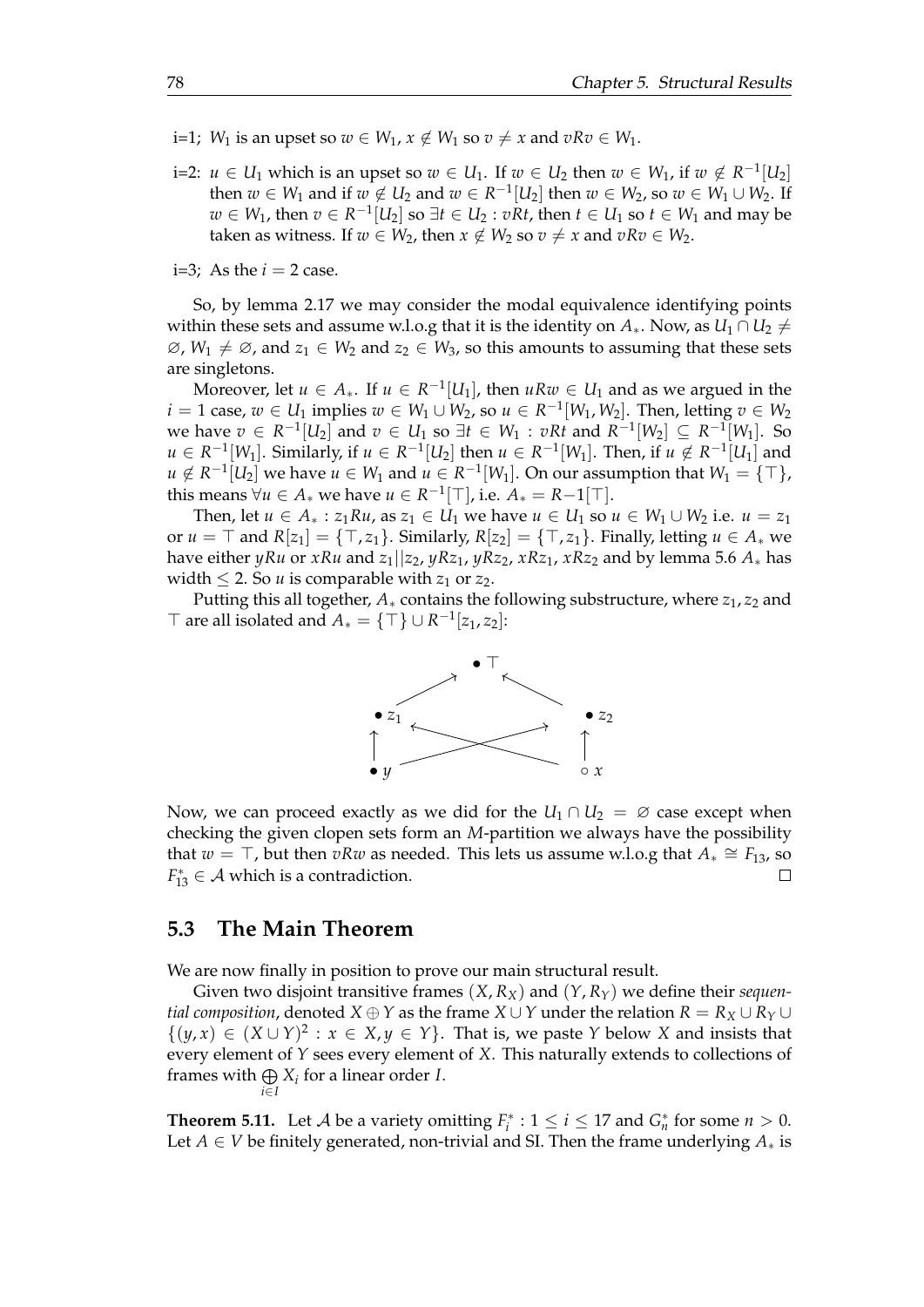a sequential composition of frames  $\bigoplus Q_\alpha$  for some  $\beta \in Ord$  and such that: *α*≤*β*

| $\int$ a single cluster                                                                               | if $\alpha = \beta$ or $\alpha$ is a limit ordinal |
|-------------------------------------------------------------------------------------------------------|----------------------------------------------------|
| $Q_{\alpha}$ is $\{a \text{ single cluster, a two cluster anti-chain or } H \text{ if } \alpha = 0\}$ |                                                    |
| a single cluster or a two cluster anti-chain                                                          | otherwise                                          |

Note that when we say  $Q_{\alpha}$  is a two cluster anti-chain we mean that  $Q_{\alpha}$  consists of two arbitrary disjoint clusters that do not see each other.

Moreover, any maximal clusters are single reflexive points, if *Q<sup>α</sup>* is a two cluster anti-chain then clusters in  $Q_{\alpha+1}$  are improper.

If *A*∗ contains an irreflexive point we will say it is *i*-type, otherwise it is *r*-type, and if  $A_*$  is *i*-type then  $\beta = \lambda + n$  for some limit ordinal  $\lambda$ ,  $n \neq 0$  and  $\exists 0 < m \leq$ *n* : ∀*α* < *λ* + *m Q<sup>α</sup>* contains no irreflexive points, ∀*k* ≥ *m Qλ*+*<sup>k</sup>* is a single irreflexive point and if *m* < *n* then  $Q_{\lambda+m-1}$  is a single cluster.

*Proof.* By lemma [5.6](#page-59-0) *A* has finite width, and *A* is finitely generated, therefore by theorem [2.22](#page-23-0) *A*∗ contains no infinite ascending chains. In particular, *A*∗ is conversely well founded amongst clusters, that is letting  $X \subseteq A_*$  be non-empty, *X* contains maximal clusters. As *A* is non-trivial and SI, *A*∗ is non-empty and the interior of its set of topo-roots is non-empty. In particular, it is rooted. We start by proving the main structure through ordinal recursion.

For  $Q_0$  and  $Q_1$ :  $A_*$  conversely well founded and non-empty gives  $Sl_0(A_*)\neq\emptyset$ . Moreover,  $A_*$  is rooted and by lemma [5.6](#page-59-0) has width  $\leq 2$ , so  $Sl_1(A_*)$  contains at most two clusters. If there is just a single cluster we take *Q*<sup>0</sup> as that cluster. Now, either  $A_* = Q_0$  and we are done, or  $A_* \neq Q_0$ . Then, as  $A_*$  is conversely well founded we may consider a the maximal clusters in  $A_* \setminus Q_0$ . These must be of depth 1, and again  $A_*$  rooted and of width  $\leq 2$  means there are at most two. Letting  $Q_1$  be those clusters we have  $Q_0 \otimes Q_1$  and as we took maximal clusters in  $A_* \setminus Q_0$  we also have  $A_*\setminus (Q_0\cup Q_1)\subseteq R^{-1}[Q_1]$  as required.

Now suppose there are two clusters of depth 1; we proceed as above except now we have a number of possible substructures of *A*∗:

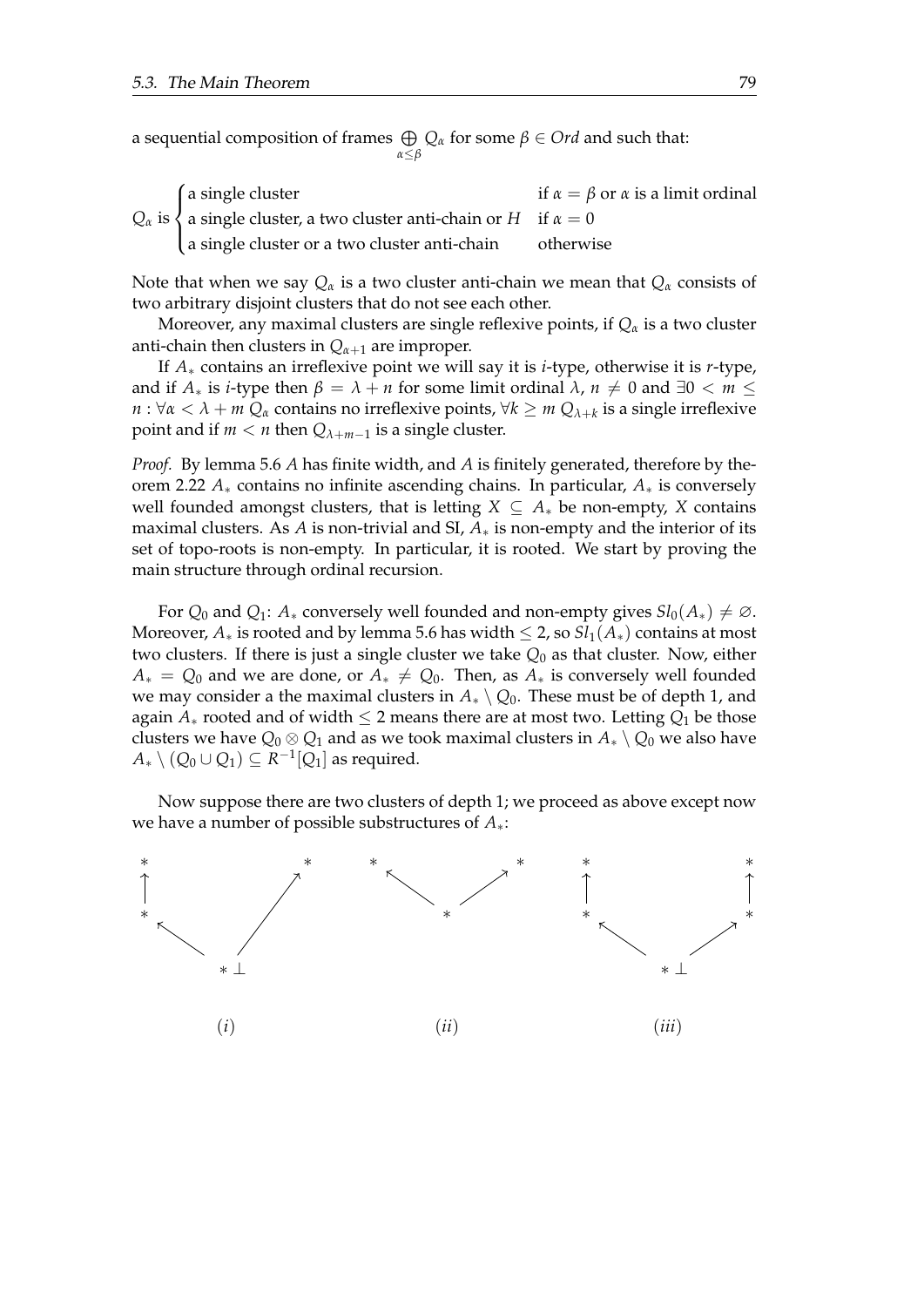

In case (ii), the cluster of depth 2 may or may not be the root, in the other cases the root of *A*∗ cannot be of depth 2 by construction, and we include it in the substructure as the labelled cluster  $\perp$ .

In cases (ii) and (v), we let *Q*<sup>1</sup> be the single cluster/two cluster anti-chain at depth 2 and  $Q_0$  be the clusters of depth 1 and have  $Q_0 \oplus Q_1$ . Again, as we took maximal clusters in  $A_*\setminus Q_0$  we also have  $A_*\setminus (Q_0\cup Q_1)\subseteq R^{-1}[Q_1]$  as required. We can rule out case (iii) as it contradicts lemma [5.7.](#page-64-0)

For case (i), let *X* denote top right cluster, that is the cluster at depth 0 not seen by the cluster of depth 1. Now,  $\bot \in R^{-1}[Sl_2(A_*)]$  so it is non-empty and we may consider a maximal cluster in this set, which will be of depth 3 and we call *Y*. Now, either *Y* sees *X* or not. If it does, then we take *M*-subspace of *A*∗ rooted at *Y*. Note that by lemma [5.3](#page-53-0)  $Y$  is the only cluster in the subspace that can be a single irreflexive point and all four clusters in the subspace are finite, so the subspace itself finite and each cluster can be reduce to a single point via  $\gamma$ -reductions. The resulting frame is  $F_5$ , so  $F_5^* \in \mathcal{A}$  which is a contradiction. If it does not,  $Y \neq \bot$ , and then {⊥,*Y*} ∪ *S*2(*A*∗) gives a substructure of *A*<sup>∗</sup> contradicting lemma [5.8.](#page-71-0) So we can also rule out case (i).

This just leaves case (iv), which we handle a little differently. Namely, the two clusters of depth 1 cannot be irreflexive points by lemma [5.1](#page-52-0) and also must be improper as otherwise  $F_1$  is an *M*-subspace of  $A_*$  and  $F_1^* \in \mathcal{A}$  which is a contradiction. Similarly, the cluster of depth 2 which sees both clusters of depth 1 cannot be an irreflexive point by lemma [5.9,](#page-78-0) and must be proper otherwise we obtain  $F_4$  as an *M*-subspace of *A*<sup>∗</sup> which is also a contradiction. Thus, the four clusters at depth 1 and 2 form a frame of type *H* which we take for *Q*0. We then repeat our process, *A*<sup>∗</sup> ≠ *Q*<sub>0</sub> so we consider maximal clusters in *A*<sup>∗</sup> *\ Q*<sub>0</sub> which will be clusters of depth 3 and there can be at most two of them. Thus, we have the following as possible substructures of *A*∗:

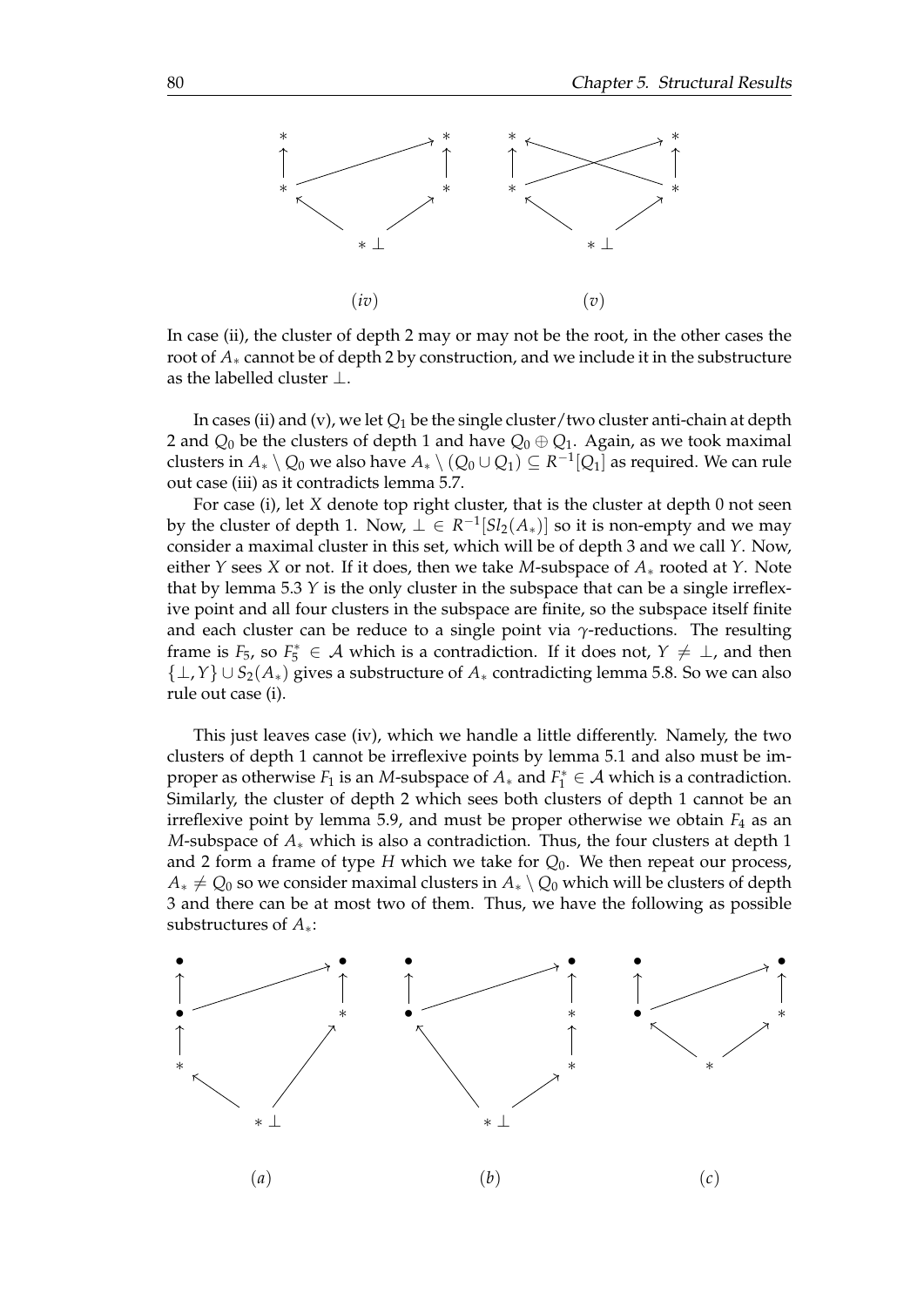

(*g*)

Note that in case (c), the cluster of depth 3 may or may not be the root. In cases (c) and (g) we may take  $Q_1$  to be the single cluster or two cluster anti-chain at depth 3 and have  $Q_0\oplus Q_1$  as required, and once more we have  $A_*\setminus (Q_0\cup Q_1)\subseteq R^{-1}[Q_1]$  as we took maximal clusters. Cases (a), (b), (d) and (e) contradict lemma [5.8](#page-71-0) so we can rule them out. For case (f), letting *X* and *Y* denote the two clusters of depth 3, we have  $R^{-1}[X] \cap R^{-1}[Y] \neq \emptyset$ , and so we may consider a maximal cluster in that set. Then, taking the *M*-subspace of *A*∗ rooted at this cluster, it has the following as its underlying frame:



Now, using modal separation and taking differences we can recover the cluster *X* which implies it is a clopen subset of  $A_*$ . This holds similarly for *Y*. Then  $R^{-1}[X] \setminus$  $R^{-1}[Y]$  and  $R^{-1}[Y] \setminus R^{-1}[X]$  are easily seen to be an *M*-partition. Taking the resulting quotient space from lemma [2.17,](#page-20-0) we find X such that  $\mathcal{X}^* \in \mathcal{A}$  where the frame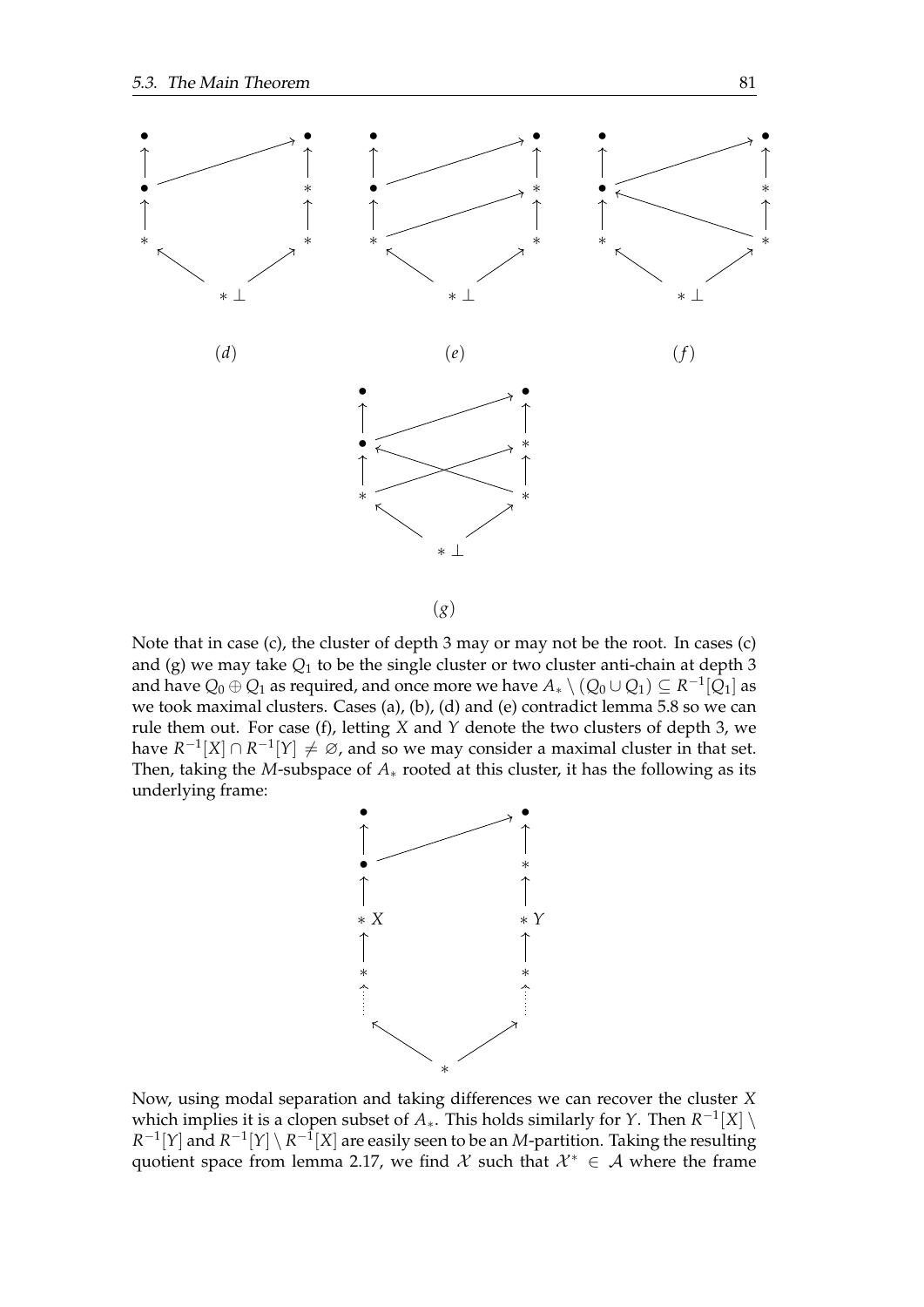underlying  $A$  is:



Finally, we can reduce this to  $F_6$ , so  $F_6^* \in A$  which is a contradiction, ruling out case (f). This completes the construction of  $Q_0 \oplus Q_1$ .

Now, let  $\alpha \geq 1$  and suppose we have completed the construction for all  $\gamma \leq \alpha$ , that is we have  $\forall \gamma \leq \alpha$  a substructure  $Q_{\gamma}$  such that:

$$
\bigcup_{\gamma\leq\alpha}Q_\gamma=\bigoplus_{\gamma\leq\alpha}Q_\gamma\text{ and }A_*\setminus\bigcup_{\gamma\leq\alpha}Q_\gamma\subseteq R^{-1}[Q_\alpha].
$$

If  $A_* = \oplus$  $\bigoplus_{\gamma \in \alpha+1} Q_{\gamma}$  then we are done, and if not we may can consider the maximal clusters in  $A_* \setminus \cup$  $∪$  *Q*<sup>*γ*</sup>. As *A*<sup>∗</sup> has width ≤ 2 there are at most two such clusters and we take  $Q_{\alpha+1}$  as these clusters. Now, from the construction and  $\alpha \neq 0$  we have  $Q_{\alpha}$ is either a single cluster or two cluster anti-chian. If *Q<sup>α</sup>* was a single cluster then as  $A_*\setminus\ \cup\ Q_\gamma\subseteq R^{-1}[Q_\alpha]$  all clusters in  $Q_{\alpha+1}$  see it. As we took maximal clusters we *γ*≤*α* have our  $\;\oplus\;$  $\bigoplus_{\gamma\leq\alpha+1}Q_\gamma$  with  $A_*\setminus\bigcup_{\gamma\leq\alpha+1}$  $\bigcup_{γ ≤ α + 1} Q_γ ⊆ R^{-1}[Q_α_{+1}]$  as required.

If  $Q_{\alpha}$  is a two cluster anti-chain, we have the following possible subframes of  $A_{*}$ :



In case (ii), the single cluster in  $Q_{\alpha+1}$  may or may not be the root, in the other cases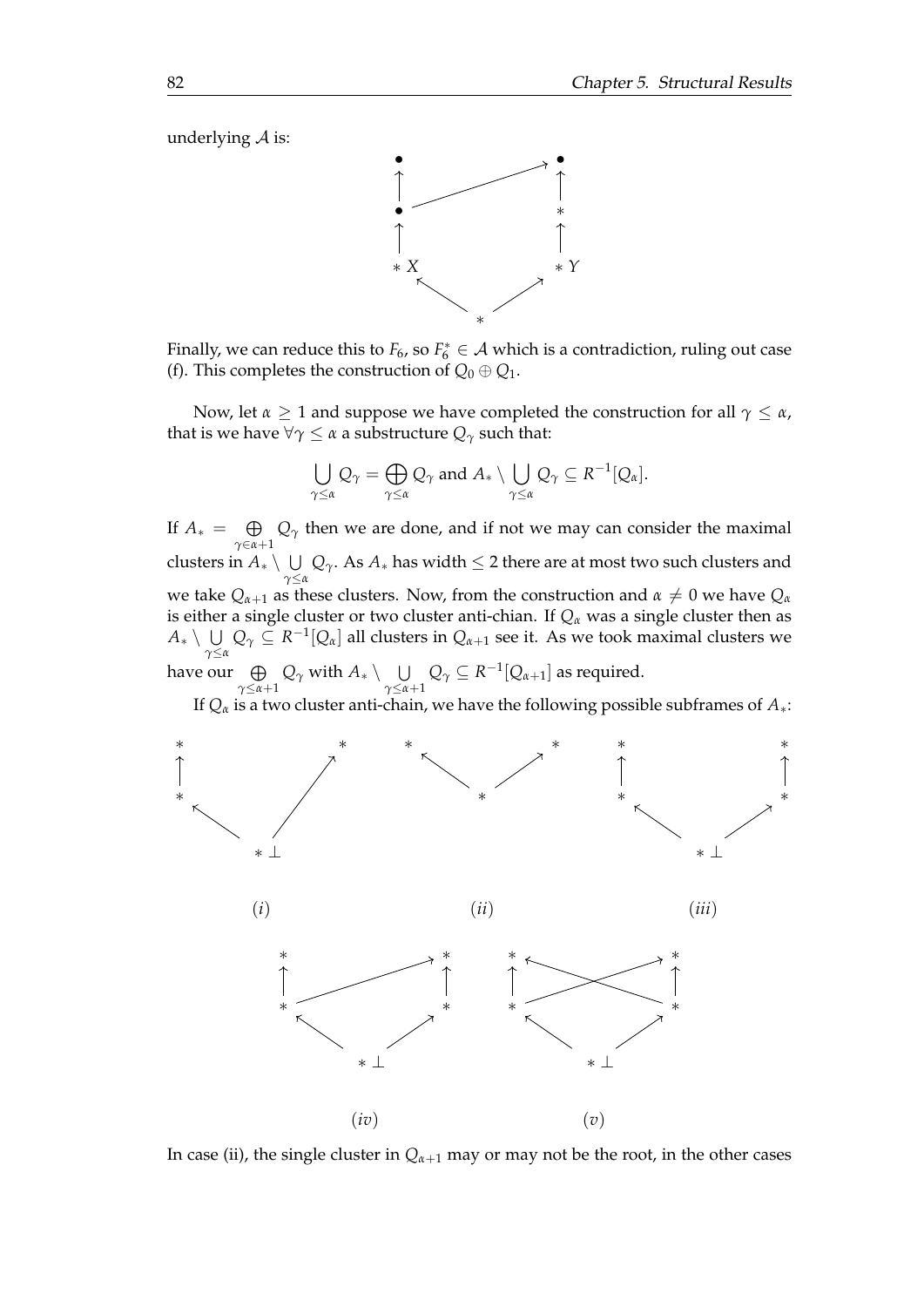the root of  $A_*$  cannot be in  $Q_{\alpha+1}$  by construction, and we include it in the substructure as the labelled cluster  $\perp$ .

In cases (ii) and (v), we have  $\quad \oplus$  $\bigoplus\limits_{\gamma\leq\alpha+1}Q_\gamma$  and as we took maximal clusters we also have  $A \setminus \;\; \cup$  $\bigcup_{\gamma \leq α+1} Q_{\gamma} \subseteq R^{-1}[Q_{α+1}]$  as required. Case (iii) contradicts lemma [5.7](#page-64-0) so we can rule it out.

For case (i); First, we note that as  $Q_\alpha$  is a two cluster anti-chain it cannot be a limit ordinal. Then, by using modal separation on clusters in *Qα*−<sup>1</sup> with the clusters of  $Q_{\alpha}$  we have that  $\qquadoplus_{\alpha} Q_{\gamma}$  is a clopen subset of  $A_{*}$ , it is also by the construction *γ*≤*α*−1 an upset. Applying lemma [2.16](#page-20-1) we find a modal equivalence *E* which identifies all points in it and consider *A*∗/*E*, which contains the following substructure with the  $X_i$  the two clusters in  $Q_{\alpha}$  and  $Z$  the single cluster in  $Q_{\alpha+1}$ :



Note that, by the construction  $A_*/E = \{\top\} \cup X_1 \cup R^{-1}[Z, X_2]$ . Now,  $\bot \in R^{-1}[Z]$ so it is non-empty and we may consider a maximal cluster in this set, which we call *Y*. Now, either *Y* sees *X*<sub>2</sub> or not. If it does, then we take the *M*-subspace of *A*∗/*E* rooted at *Y*, which has as underlying set  $\{\top\} \cup X_1 \cup X_2 \cup Z \cup Y$ . Note that by lemma [5.5](#page-58-0) the clusters  $X_1$ ,  $X_2$  and  $Z$  cannot be single irreflexive points and all the clusters are finite, so the subspace is finite and each cluster can be reduced to a single point via *γ*-reductions. The resulting frame is  $F_6$ , so  $F_6^* \in A$  which is a contradiction. If it does not,  $Y \neq \perp$ , and then taking an element from  $\perp$ , *Y*, *Z*, *X*<sub>1</sub> and *X*<sub>2</sub> respectively we find a substructure of *A*∗/*E* contradicting lemma [5.8.](#page-71-0) So we can also rule out case (i).

For case (iv), we have that  $R^{-1}[Q_{\alpha+1}] \neq \emptyset$ , so we take a maximal cluster in it and consider the *M*-subspace of *A*∗ rooted there. Then, once again we can collapse  $\oplus$  $\bigoplus_{\gamma\leq\alpha-1}Q_\gamma$  into a single point which gives  $\mathcal{X}^*\in\mathcal{A}$  where  $\mathcal X$  has the following underlying frame:



As *A* was finitely generated, by lemma [2.20](#page-22-0) all its clusters are finite, so the clusters in  $\mathcal X$  are finite making the whole frame finite. Then we reduce  $\mathcal X$  to  $F_6$ , giving that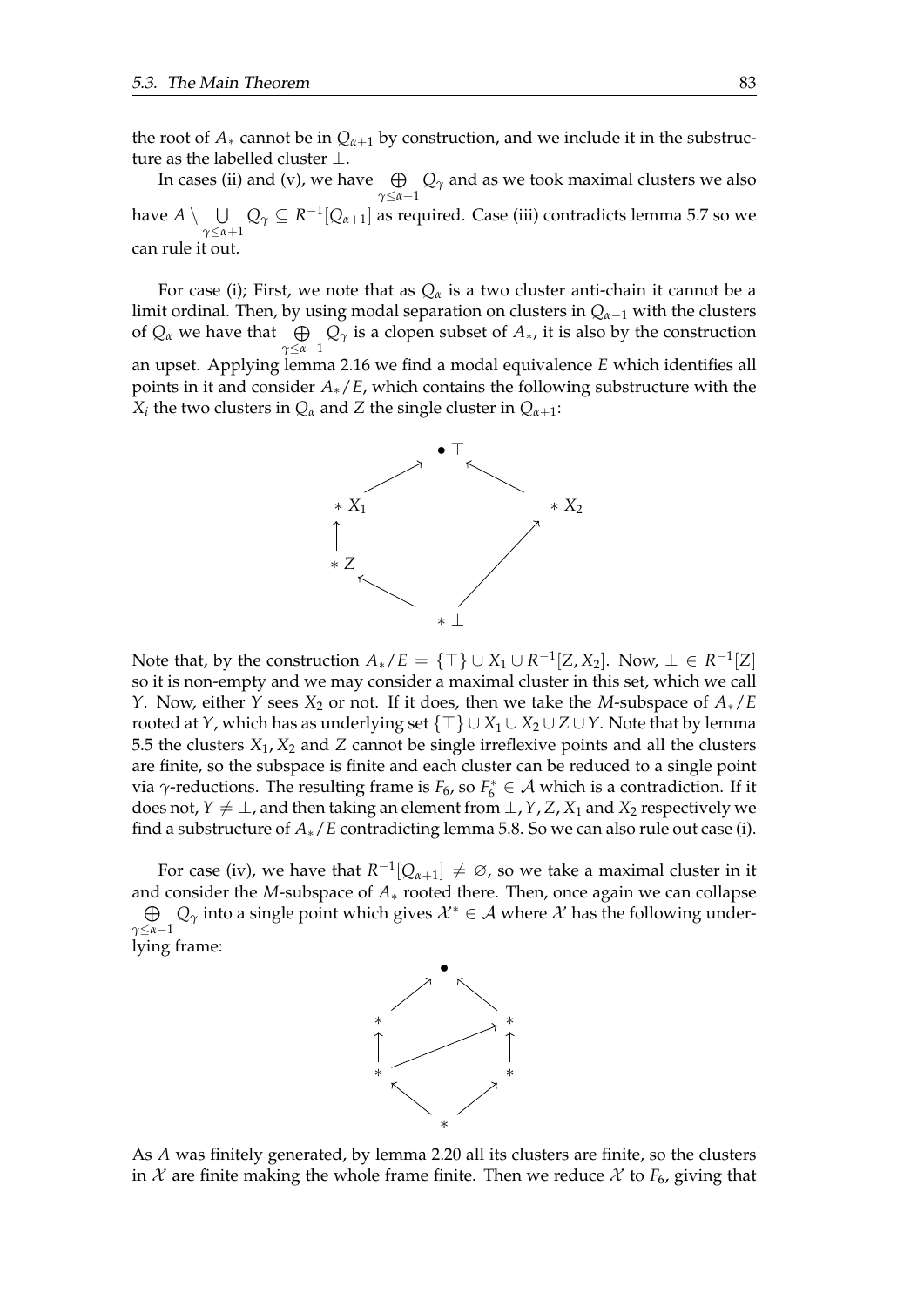$F_6^* \in \mathcal{A}$  which is a contradiction.

Now, let *α* ≥ 1 be a limit ordinal and suppose we have completed the construction for all  $\gamma < \alpha$ , that is we have  $\forall \gamma < \alpha$  a substructure  $Q_{\gamma}$  such that:

$$
\bigcup_{\gamma<\alpha}Q_{\gamma}=\bigoplus_{\gamma<\alpha}Q_{\gamma} \text{ and } A_{*}\setminus \bigcup_{\eta\leq\gamma}Q_{\eta}\subseteq R^{-1}[Q_{\gamma}].
$$

Now,  $A_*$  is rooted so  $A_* \neq \Theta$ *γ*<*α Qγ*, and we may consider the maximal clusters in *A*∗∖∪  $\bigcup_{γ < α} Q_γ$ . As *A*<sub>∗</sub> has width ≤ 2 there are at most two such clusters, and we take  $Q_\alpha$  as these clusters. Now, letting  $x \in Q_\alpha$  we have  $\forall \gamma < \alpha$  that  $\gamma + 1 < \alpha$ and so  $x \notin Q_{\gamma+1}$ ,  $x \in A_* \setminus \bigcup Q_{\eta}$  and  $x \in R^{-1}[Q_{\gamma+1}]$ . Then, letting  $y \in Q_{\gamma}$  and *η*≤*γ*  $z \in Q_{\gamma + 1}: xRz$  by construction  $zRy$  and so  $xRy$ . Therefore, we have  $\bigoplus\limits_{\gamma < \alpha} Q_\gamma \oplus Q_\alpha$ , and as we took maximal clusters we also have  $A_* \setminus \ \bigcup$  $\bigcup\limits_{\gamma\leq\alpha}Q_\gamma\subseteq R^{-1}[Q_\alpha]$  as required.

To finish the limit case we need to argue that in fact  $Q_\alpha$  can only be a single cluster and not a two-cluster anti-chain. Suppose for contradiction it is a two cluster anti-chain, we label these clusters  $X_1$  and  $X_2$ . Then root of  $A_*$  is in  $A_* \setminus \ \bigcup$ *γ*≤*α Qγ*, so it is non-empty and we can find maximal clusters in it. Applying modal separation to  $X_1$  with  $X_2$  and these clusters respectively, we find a clopen upset  $U_1$  such that  $X_1 \subseteq U_1$  and  $U_1 \cap (X_2 \cup A_{*} \setminus \cup)$  $\bigcup_{\gamma \leq \alpha} Q_{\gamma}$  = ∅. Then, as *X*<sub>1</sub> sees every point in  $\bigoplus_{\gamma < \alpha} Q_{\gamma}$ we have  $\,\oplus\,$  $\bigoplus_{\gamma<\alpha}Q_\gamma\cup X_1\subseteq U_1.$  So, in fact  $U_1=\bigoplus_{\gamma<\alpha}$  $\bigoplus_{\gamma<\alpha}Q_{\gamma}\cup X_1$ . Similarly, we can find a clopen upset  $U_2$  such that  $U_2 = \bigoplus$ *γ*<*α Q<sup>γ</sup>* ∪ *X*2. Then, taking their intersection implies  $\oplus$  $\bigoplus_{\gamma<\alpha}Q_\gamma$  is a clopen subset of  $A_*$ . However, letting  $\gamma<\alpha$ , we similarly apply modal separation on clusters in  $Q_\gamma$  against clusters in  $Q_{\gamma+1}$  to check that  $\bigoplus Q_\eta$  is clopen. *η*≤*γ* Then, the collection  $\set{\oplus}$  $\bigoplus_{\eta \leq \gamma} Q_{\eta} \}_{\gamma < \alpha}$  form an infinite open cover of  $\bigoplus_{\gamma < \alpha} Q_{\gamma}$  with no finite sub-cover, contradicting that *A*∗ is compact.

This completes the construction of  $A_* = \bigoplus$ *α*≤*β Qα*, which must terminate as *A*<sup>∗</sup> is rooted. We now check our additional claims. If *A*∗ has a maximal cluster that is not a single reflexive point then it is either a single reflexive point contradicting lemma [5.1](#page-52-0) or a proper cluster, and taking the *M*-subspace of *A*∗ that is just this cluster we obtain  $F_1$  so  $F_1^* \in \mathcal{A}$  which is a contradiction. Letting  $Q_\alpha$  be a two cluster anti-chain and consider any cluster *X* in  $Q_{\alpha+1}$ . This cluster sees both clusters in  $Q_{\alpha}$  and we consider the *M*-subspace of  $A_*$  rooted at *X*. If  $\alpha = 0$  then this space can be reduced to  $F_4$  giving  $F_4^* \in \mathcal{A}$  which is a contradiction. If  $\alpha \neq 0$ , we also have that  $\alpha$  is not a limit ordinal, and so we can consider the clopen upset  $\;\;\oplus\;$ *γ*≤*α*−1 *Qγ*. Collapsing this via lemma [2.16,](#page-20-1) we can reduce the resulting space to  $F_{10}$  and so  $F_{10}^* \in \mathcal{A}$  which is again a contradiction.

Finally, let  $A_*$  be *i*-type and let  $\delta$  be the least ordinal such that  $Q_{\delta}$  contains an irreflexive point. Now, by cor [5.5](#page-58-0) there can only be finitely many ordinals  $\gamma : \delta \leq$ *γ* ≤ *β*, so then *β* = *λ* + *n* for some *n* ∈ *ω*, and  $λ ≤ δ ≤ β$ . If *n* = 0 then  $λ = δ = β$ , so then *Q<sup>λ</sup>* is a single cluster, which in fact is a single irreflexive point we label *x*.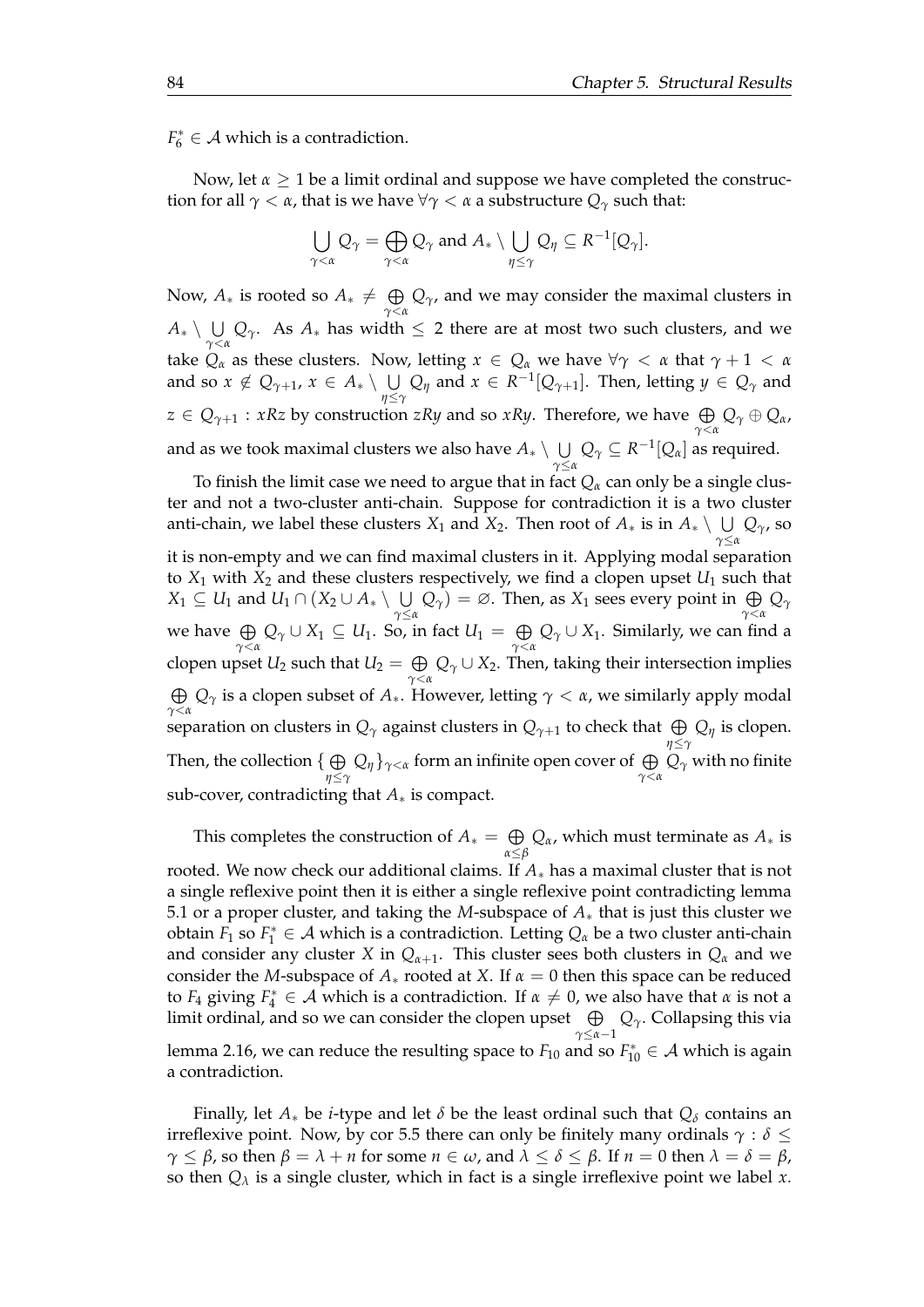Moreover  $R[x] = \bigoplus$  $Q_\gamma$  is closed, but then as we argued earlier for each  $\gamma < \lambda$ *γ*<*λ* L *Q<sup>η</sup>* is clopen, and so together form an open cover of *R*[*x*] with no finite sub*η*≤*γ* cover, which is a contradiction with  $A_*$  being compact. So  $n \neq 0$  and  $\exists 0 \lt m \leq n$ : *δ* = *λ* + *m*. Then, by the definition of *δ* we have  $∀α < λ + m$  that  $Q_α$  contains no irreflexive points and again by corollary  $5.5 \forall k \geq m Q_{\lambda+k}$  is a single irreflexive point. Then, if  $m < n$  then  $Q_{\lambda+m-1}$  is defined and it cannot be a two cluster anti-chain by lemma [5.9](#page-78-0) so is a single cluster.  $\Box$ 

We will also consider *finite*, non-trivial and FSI members of our varieties, for which we can instantiate the previous theorem.

<span id="page-88-0"></span>**Corollary 5.12.** Let *A* be a variety omitting  $F_i^*$  :  $1 \le i \le 17$  and  $G_n^*$  for some  $n > 0$ . Let  $A \in \mathcal{A}$  be finite, non-trivial and FSI. Then the frame underlying  $A_*$  is a sequential composistion of frames  $Q_0 \oplus ... \oplus Q_n$  such that:

| $\int$ a single cluster                                                        | if $k = n$ |
|--------------------------------------------------------------------------------|------------|
| $Q_k$ is $\Big\{$ a single cluster, a two cluster anti-chain or $H$ if $k = 0$ |            |
| a single cluster or a two cluster anti-chain                                   | otherwise  |

Moreover, any maximal clusters are single reflexive points, if *Q<sup>k</sup>* is a two cluster anti-chain then clusters in  $Q_{k+1}$  are improper.

If *A*∗ contains an irreflexive point we will say it is *i*-type, otherwise it is *r*-type, and if  $A_*$  is *i*-type then  $n \neq 0$  and  $\exists 0 \lt m \leq n : \forall k \lt m Q_k$  contains no irreflexive points,  $\forall k \geq m Q_k$  is a single irreflexive point and if  $m < n$  then  $Q_{m-1}$  is a single cluster.

*Proof. A* is finite so obviously finitely generated. Then we apply theorem [5.11](#page-81-0) noting that we must have  $\beta = n \in \omega$  as  $A_*$  is finite.  $\Box$ 

With theorem [5.11](#page-81-0) in place we now have our detailed description of the dual spaces to finitely generated, non-trivial SI members in the varieties we are interested in. This represents the bulk of the work needed to establish the sufficient direction of our main result, which we will conclude in the next chapter. Along the way, we have provided a detailed description of how irreflexive points behave in these spaces (corollary [5.5](#page-58-0) and lemmas [5.9](#page-78-0)  $\&$  [5.10\)](#page-79-0) which we will continue to make use of.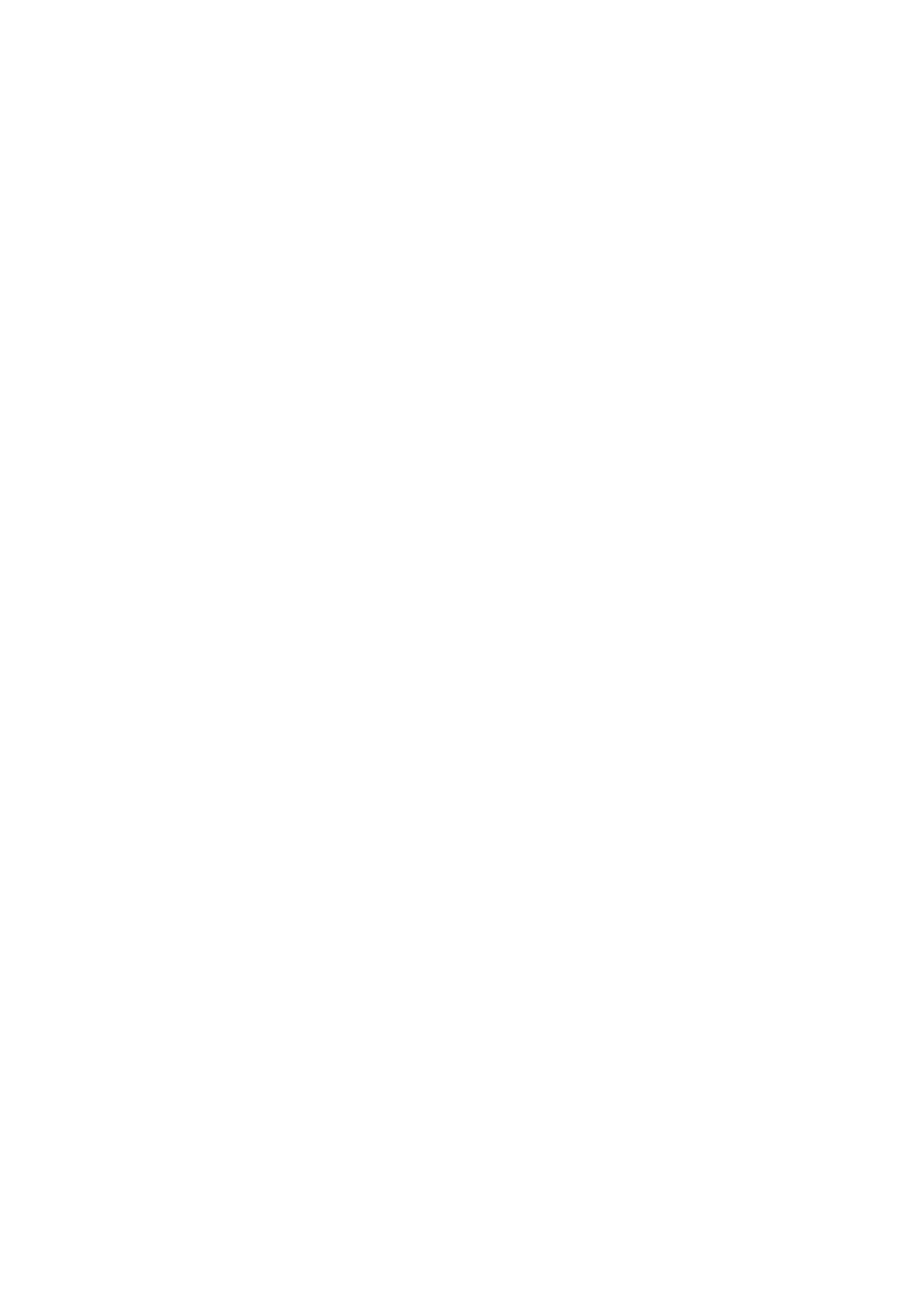#### **Chapter 6**

### **Primitive Varieties of K4-algebras**

With a detailed description of the finitely generated SI members of the varieties in question, we can complete the characterisation of primitive *K*4-algebras. We effectively do this in two stages, the first is to establish the FMP for our varieties.

<span id="page-90-0"></span>**Theorem 6.1.** Let *A* be a variety omitting  $F_i^*$  :  $1 \le i \le 17$  and  $G_n^*$  for some  $n > 0$ . Then A has the FMP.

*Proof.* We follow the same proof strategy as Rybakov [\[29,](#page-103-0) Lemma 3.9], which itself is a variation on the drop-point technique of K. Fine [\[14,](#page-102-0) Theorem 4].

Let  $\varphi \in Fm$  and  $A \in \mathcal{A}$  be such that  $\nvdash_A \varphi$ . As  $\mathcal{A}$  is generated by its SI members [\[10,](#page-102-1) ex 7.24], we may assume it is SI, and w.l.o.g that it is generated by  $h(p_i) \in A$ where the  $\{p_i\}_{i\leq n}$  are the propositional variables occurring in  $\varphi$ . Therefore, *A* is finitely generated and SI. *A* is also non-trivial as the trivial algebra validates all for-mulas. Thus we may apply theorem [5.11](#page-81-0) giving  $A_* = \bigoplus$ *α*≤*β Qα*.

For now let us assume *A*∗ is *r*-type. Recall from the proof of theorem [3.25](#page-37-0) that *h* induces a valuation *V* on  $A_*$  such that  $V \not\models A_* \varphi$ . We extend this valuation in the natural way to define a clopen subset  $V(\psi)$  for any  $\psi \in Fm$ . Also recall from lemma [2.20](#page-22-0) that as  $A_*$  is *n*-generated each cluster of  $A_*$  has at most 2<sup>n</sup> elements.

For each sub-formula *ψ* of *φ* consider:

 $\alpha_{\psi} := \min\{\alpha \in Ord : \alpha \leq \beta \text{ and } V(\neg \psi) \cap Q_{\alpha} \neq \emptyset\}.$  $B := \{ \alpha_{\psi} \in Ord : \psi \text{ is a subformula of } \varphi \}.$ 

Note that as there are finitely many sub-formulas of *φ*, the set *B* is finite. Moreover, we claim that each  $\alpha_{\psi}$  is a successor ordinal. Suppose not, then  $V(\neg \psi)$  is by definition clopen, and we have  $\forall \alpha < \alpha_{\psi}$   $V(\neg \psi) \cap Q_{\alpha} = \emptyset$ . Then,  $\alpha_{\psi}$  is a limit ordinal so  $Q_{\alpha_{\psi}}$  is a single cluster giving that  $\quad \bigoplus$ *αψ*≤*α*≤*β*  $Q_{\alpha} = R^{-1}[V(\neg \psi)]$  which is clopen. Thus, its complement which is  $\,\,\oplus\,\,$ *α*<*α<sup>ψ</sup> Q<sup>α</sup>* is also clopen. Now, by modal separation we can easily show that for any  $\alpha \leq \beta \oplus$  $\bigoplus_{\gamma\leq\alpha}Q_\gamma$  is clopen, and so the collection  $\{\bigoplus_{\gamma\leq\alpha}Q_\gamma\}$ *γ*≤*α Qγ*}*α*<*α<sup>ψ</sup>* together cover  $\,\oplus\,$ *α*⊂*αψ*</sub> *Q<sub>α</sub>*. This then is an open cover of  $\bigoplus\limits_{\alpha < \alpha$ *ψ Q*<sub>α</sub> with no finite subcover, contradicting compactness.

Now, we define  $M \subseteq A_*$  as follows: For each subformula  $\psi$  of  $\varphi$ , either  $Q_{\alpha_{\psi}}$  is of type *H*, a two cluster anti-chain or a single cluster. If it is either of type *H* or a two cluster anti-chain, we choose one of the possible two single element clusters in  $Q_{\alpha_\psi+1}$  and label its element  $x_\psi.$  If  $Q_{\alpha_\psi}$  is a single cluster, we simply choose one of the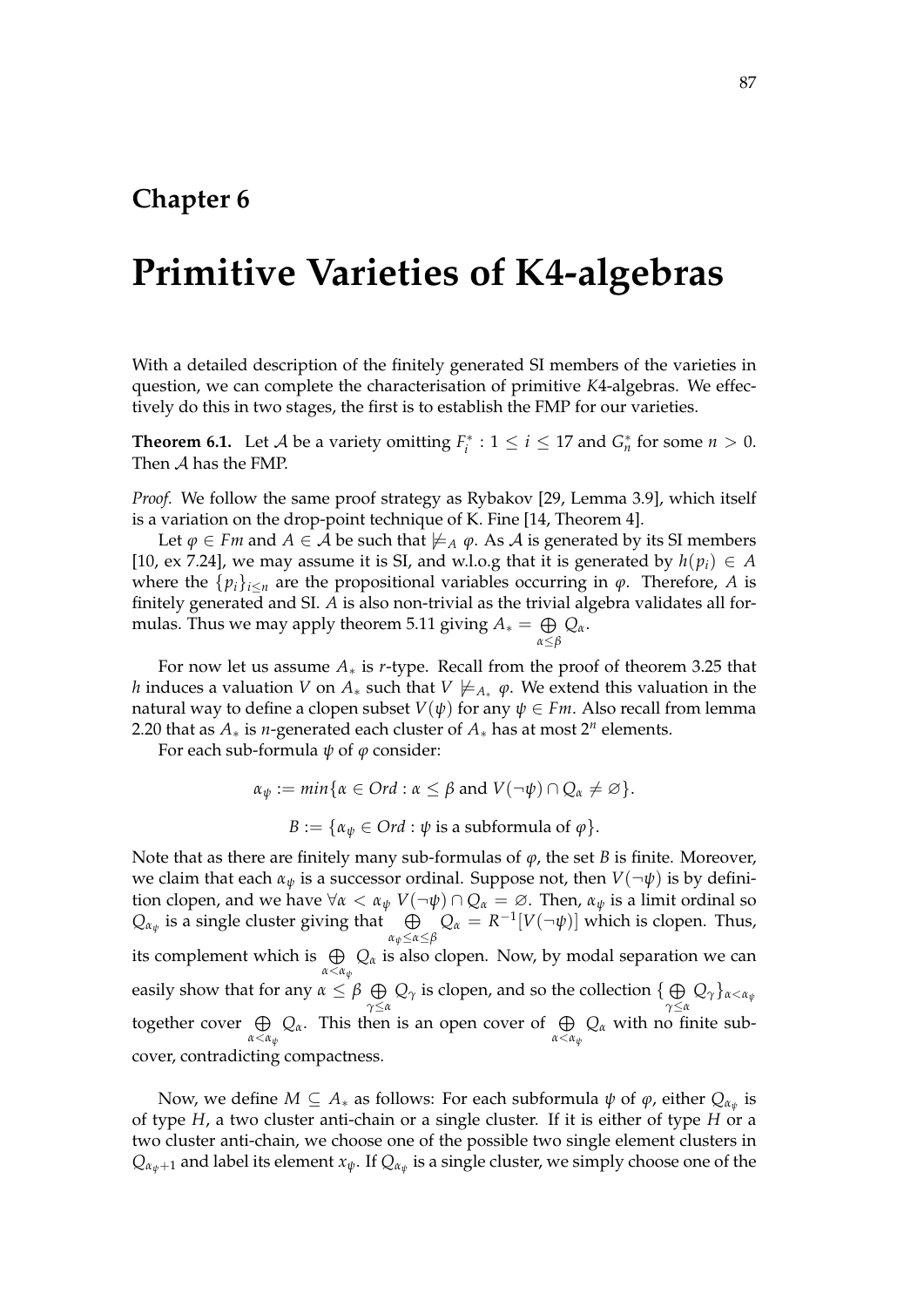elements in the cluster for  $x_{\psi}$ . We then define:

$$
M:=\bigcup_{\alpha_{\psi}\in B}Q_{\alpha_{\psi}}\cup\{x_{\psi}\in A_{*}: \alpha_{\psi}\in B\}\cup Q_{0}.
$$

Note that as *B* is finite and each *Q<sup>α</sup>* has at most four finite clusters *M* itself is finite. We claim moreover that *M* is clopen. As each  $\alpha_{\psi}$  is not a limit ordinal, each  $x \in M$ belongs to *Q<sup>α</sup>* where *α* is not a limit ordinal. Then, as noted earlier both L *Q<sup>γ</sup> γ*≤*α*−1 and  $\oplus$ *γ*≤*α Q<sup>γ</sup>* are clopen, and so *Q<sup>α</sup>* which is their intersection is clopen. Then, as *Q<sup>α</sup>* is finite by Stone separating *x* from each other member of  $Q_{\alpha}$  and taking intersections we get  $\{x\}$  clopen. Thus, *M* is a finite collection of isolated points and is clopen. This means *M* is a finite sub-frame of *A*∗. Our aim now is two-fold. We want to find a surjective continuous *p*-morphism  $f : A_* \rightarrow M$  and a valuation  $W : P \rightarrow P(M)$ such that *W*  $\models_M \varphi$ . Then, by the duality  $M^* \in \mathcal{A}$  and  $\models_{M^*} \varphi$ , which gives  $\mathcal{A}$  has FMP as required.

For the map *f*; For each  $y \in A_* \setminus M$  we consider:

$$
\alpha_{\psi_y} := \min \{ \alpha_{\psi} \in B : y \in Q_{\alpha} \text{ and } \alpha_{\psi} \leq \alpha \}.
$$

Then, let  $f : A_* \rightarrow M$  be the map defined by

$$
f(y) := \begin{cases} y & \text{if } y \in M \\ x_{\psi_y} & \text{if } y \notin M \end{cases}
$$

This is clearly surjective, therefore we only need to check it is a continuous *p*-morphism.

For continuity; as *M* is finite its topology is discrete, and so it is sufficient to check that  $\forall y \in M$   $f^{-1}(y)$  is clopen. If  $y \in M$  then  $y$  is isolated in  $A_*$ , and if  $y \neq x_{\psi}$  for any  $\psi \in \varphi$  then  $f^{-1}(y) = \{y\} \subseteq M$  so this is clopen. So now consider  $x_{\psi} : \psi \in \varphi$ . Let  $\lambda \in \varphi$  be the subformula of  $\varphi : \alpha_{\lambda} = min\{\alpha_{\eta} \in B : \alpha_{\psi} < \alpha_{\eta}\}\)$ , i.e.  $Q_{\alpha_{\lambda}}$  is the greatest layer of  $A_*$  intersecting  $M$  after  $Q_{\alpha}$  Then, by the definition of  $f$  we get:

$$
f^{-1}(x_{\psi})=\bigcup_{\alpha_{\psi}<\alpha<\alpha_{\lambda}}Q_{\alpha}\cup\{x_{\psi}\}.
$$

As  $\alpha_{\lambda} \in B$ ,  $\alpha_{\lambda}$  is not a limit ordinal, and so:

$$
\bigcup_{\alpha_{\psi}<\alpha<\alpha_{\lambda}}Q_{\alpha}=\bigcup_{\alpha\leq\alpha_{\lambda}-1}Q_{\alpha}\setminus\bigcup_{\alpha\leq\alpha_{\psi}}Q_{\alpha}.
$$

This is therefore clopen in  $A_*$ . Then,  $x_{\psi}$  is isolated in  $A_*$  and  $f^{-1}(x_{\psi})$  is clopen.

For  $R[f(y)] = f[R[y]]$ ; let  $y \in A_*$ . We make two observations. First, suppose that *yRf*(*y*), then from structure of  $A_*$  we have  $y \in Q_\alpha$  and  $f(y) \in Q_\gamma$  with  $\alpha \leq \gamma$ . Then, from the defintion of *f* we also have  $\gamma \leq \alpha$ , so in fact  $\gamma = \alpha$  and *y* and *f*(*y*) are in different clusters. This means  $Q_\alpha$  is a two cluster anti-chain. Moreover,  $y \neq f(y)$  so *y* ∉ *M* and therefore  $f(y) = x_{\psi}$  for some  $\psi \in \varphi$ . Then, as  $y \notin M$  *M* ∩  $Q_{\alpha} \neq Q_{\alpha}$ , and so  $x_{\psi} \notin Q_{\alpha_{\psi}}$ , that is  $\alpha = \alpha_{\psi} + 1$  and  $Q_{\alpha_{\psi}}$  is also a two cluster anti-chain. So, both clusters in  $Q_\alpha$  are improper. In summary, either  $yRf(y)$  or  $y, f(y) \in Q_\alpha$  where  $Q_\alpha$  is an anti-chain of two points.

Second, let  $u, v \in A_*$  such that  $uRv$ . If  $u \in M$ , then either  $vRf(v)$  so  $f(u) =$  $uRvRf(v)$  or  $v, f(v) \in Q_\alpha$  where  $Q_\alpha$  is an anti-chain of two points. Then  $u \neq v$  and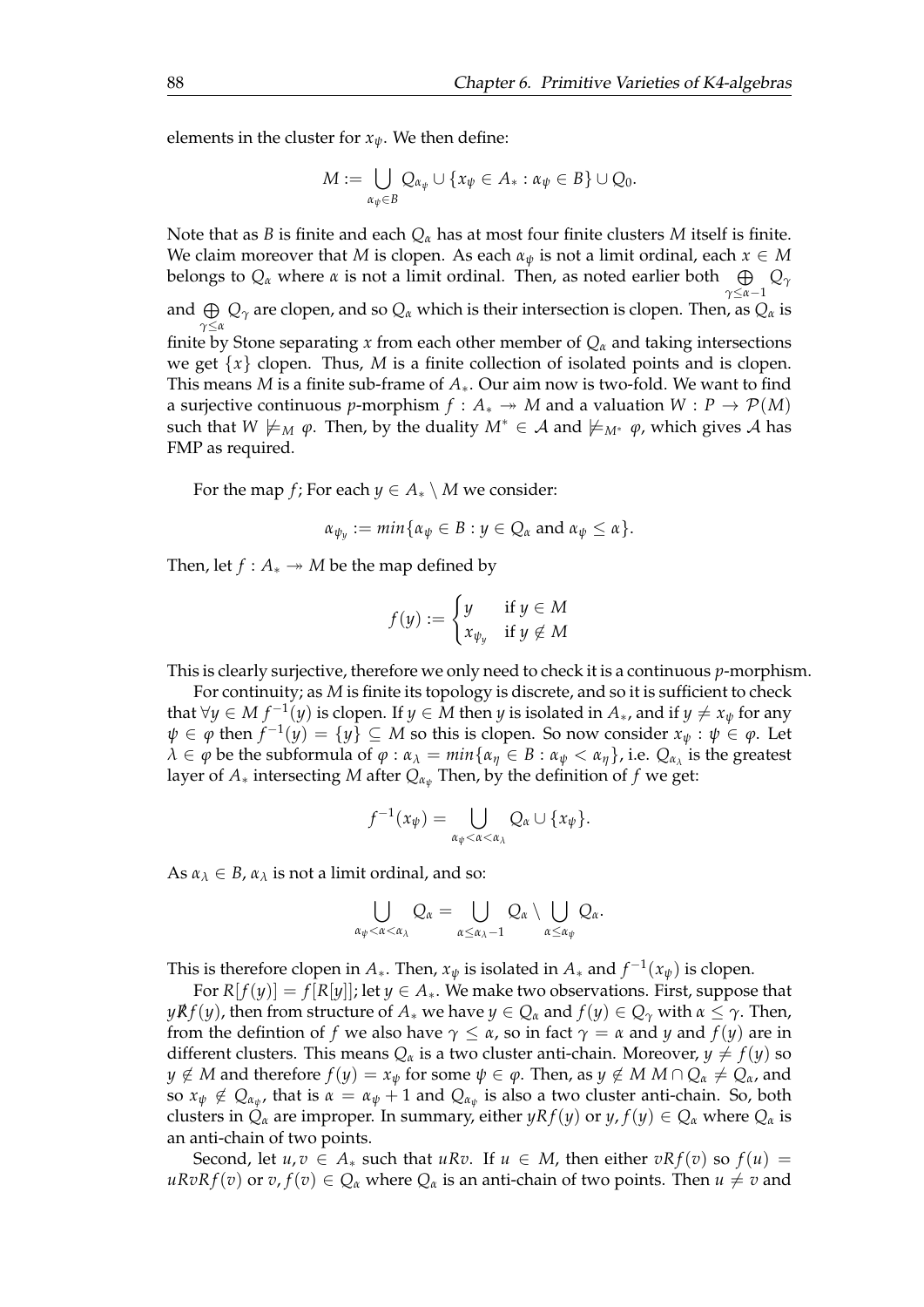*uRv* means  $u \in Q_\gamma$  such that  $\gamma > \alpha$  and so  $uRf(v)$  and  $f(u) = uRf(v)$ . If  $u \notin M$ and  $v \in M$  then by definition  $\alpha_{\psi_u} \geq \gamma$  where  $v = f(v) \in Q_\gamma$ . If  $\alpha_{\psi_u} > \gamma$  then *f*(*u*)*Rf*(*v*), if  $\alpha_{\psi_u} = \gamma$  we have either  $Q_\gamma$  is of type *H* or a two cluster anti-chain,  $f(u) = x_{\psi_u} \in Q_{\gamma+1}$  and  $f(u)Rf(v)$  or  $Q_{\gamma}$  is a single cluster and so  $f(u) = x_{\psi_u}Rf(v)$ . If  $u \notin M$  and  $v \notin M$  then as  $uRv \alpha_{\psi_u} \ge \alpha_{\psi_v}$ , if  $\alpha_{\psi_u} > \alpha_{\psi_v}$  then  $f(u)Rf(v)$  and if  $\alpha_{\psi_u} = \alpha_{\psi_v}$  then  $f(u)x_{\psi_u} = x_{\psi_v} = f(v)$  and  $f(u)Rf(v)$ . In all cases,  $f(u)Rf(v)$ , i.e.  $f$ is *R*-preserving.

Then, letting  $z \in M$  such that  $f(y)Rz$ , we have  $y \in Q_\alpha$  and  $z \in Q_\gamma$  and  $z = f(z)$ . If  $yRf(y)$  then  $yRf(y)Rz$  and  $z = f(z)$  so  $f(z) \in f[R(y)]$ . If  $y, f(y) \in Q_\alpha$  and  $Q_{\alpha}$  is an anti-chain of two points, then as  $f(y)Rz$  either  $f(y) = z$  and then *yRy* so  $f(z) \in f[R(y)]$  or  $\gamma < \alpha$  and so *yRz* and again  $f(z) \in f[R(y)]$ . So  $R[f(y)] \subseteq f[R[y]]$ . Finally, letting  $z \in M$  such that  $z = f(u)$  where  $yRu$ , then  $f(y)Rf(u) = z$  and

 $z \in R[f(y)]$ . So  $f[R[y]] \subseteq R[f(y)]$ .

For the valuation; for each  $p_i \in \varphi$  we define  $W(p_i) = V(p_i) \cap M$ . We claim that  $\forall x \in M \ \forall \psi \in \varphi \ x, V \models \psi \text{ iff } x, W \models \psi. \text{ Then, in particular as } V \not\models_{A^*} \varphi \text{ we can}$ consider  $\alpha_{\varphi} \in B$  and have  $V(\neg \varphi) \cap Q_{\alpha_{\varphi}} \neq \emptyset$ . So, letting  $x \in V(\neg \varphi) \cap Q_{\alpha_{\varphi}}, x \in M$ and *x*, *V*  $\models \varphi$ , so *x*, *W*  $\models \varphi$  and *W*  $\models_M \varphi$  as required. We proceed by induction:

For  $\psi = p_i \in \varphi$ ; letting  $x \in M$   $x, V \models p_i$  iff  $x \in V(p_i)$  iff  $x \in W(p_i)$  iff  $x, W \models p_i$ . For  $\psi = \lambda \wedge \eta$ ; letting  $x \in M$   $x, V \models \psi$  iff  $x, V \models \lambda$  and  $x, V \models \eta$  iff  $x, W \models \lambda$  and  $x, W \models \eta$  iff  $x, W \models \psi$ 

For  $\psi = \neg \lambda$ ; letting  $x \in M$   $x, V \models \psi$  iff  $x, V \not\models \lambda$  iff  $x, W \not\models \lambda$  iff  $x, W \models \psi$ .

For  $\psi = \Box \lambda$ ; letting  $x \in M$  if  $x, V \models \psi$  then letting  $y \in M : xRy, y, V \models \lambda$  so  $y, W \models \lambda$  and then  $x, W \models \lambda$ . If  $x, V \not\models \psi$  then  $\exists y \in A_* : y, V \not\models \lambda$ , so letting  $y \in Q_\alpha$  $\alpha$  we have *V*(¬*λ*) ∩  $Q_α ≠ ∅$ . Therefore  $α_λ ≤ α$ . If  $α_λ < α$  then we have  $z ∈ Q_α_λ ⊆ M$ such that *z*,  $V \not\models \lambda$  and  $yRz$ , so then *z*,  $W \not\models \lambda$  and  $xRz$ , therefore  $x, W \not\models \psi$ . If  $\alpha_{\lambda} = \alpha$ then  $y \in M$  and  $y, W \not\models \lambda$  so  $x, W \not\models \psi$ .

We still need to check the case when *A*∗ is *i*-type. Recall that this means *A*∗ has at its base some finite number of irreflexive points in a chain. As such, when constructing *M* we also include each layer of *A*∗ that is a single irreflexive point. The proof then follows as in the *r*-type case. Continuity is maintained as the irreflexive points still only appear in successor ordinal layers and so they are isolated in *A*∗ which covers the additional continuity requirements. Then,  $R[f(y)] = f[R[y]]$  when *y* is an irreflexive point is immediate from them forming a chain. Finally, constructing the valuation proceeds exactly as above.  $\Box$ 

The second stage and final major result of our investigations relates to weak projectivity.

<span id="page-92-0"></span>**Lemma 6.2.** Let *A* be a variety omitting  $F_i^*$  :  $1 \le i \le 17$  and  $G_n^*$  for  $n > 0$ . Then every finite, non-trivial FSI member of  $A$  is weakly projective in  $A$ .

*Proof.* Let  $A \in \mathcal{A}$  be finite, non-trivial and FSI. Then we may apply corollary [5.12](#page-88-0) giving  $A_* = \bigoplus^n$ *m*=0 *Qm*. Let *k* be the least *i* such that *Sli*(*A*∗) is a single irreflexive point or the root of *A*∗.

Let also  $C \in \mathcal{A}$  such that  $A \in \mathbb{H}(C)$ . Since A is finite,  $\exists B \leq C : B$  is finitely generated and  $A \in \mathbb{H}(B)$ . Moreover, if  $A \in \mathbb{IS}(B)$  then  $A \in \mathbb{IS}(C)$ , so it is sufficient to check the former. By the duality (lemma [2.10\)](#page-13-0), this amounts to assuming *A*∗ is a closed upset of *B*∗ and we must show there is a surjective continuous *p*morphism  $f : B_* \to A_*$ . The plan is to do this recursively by collapsing points in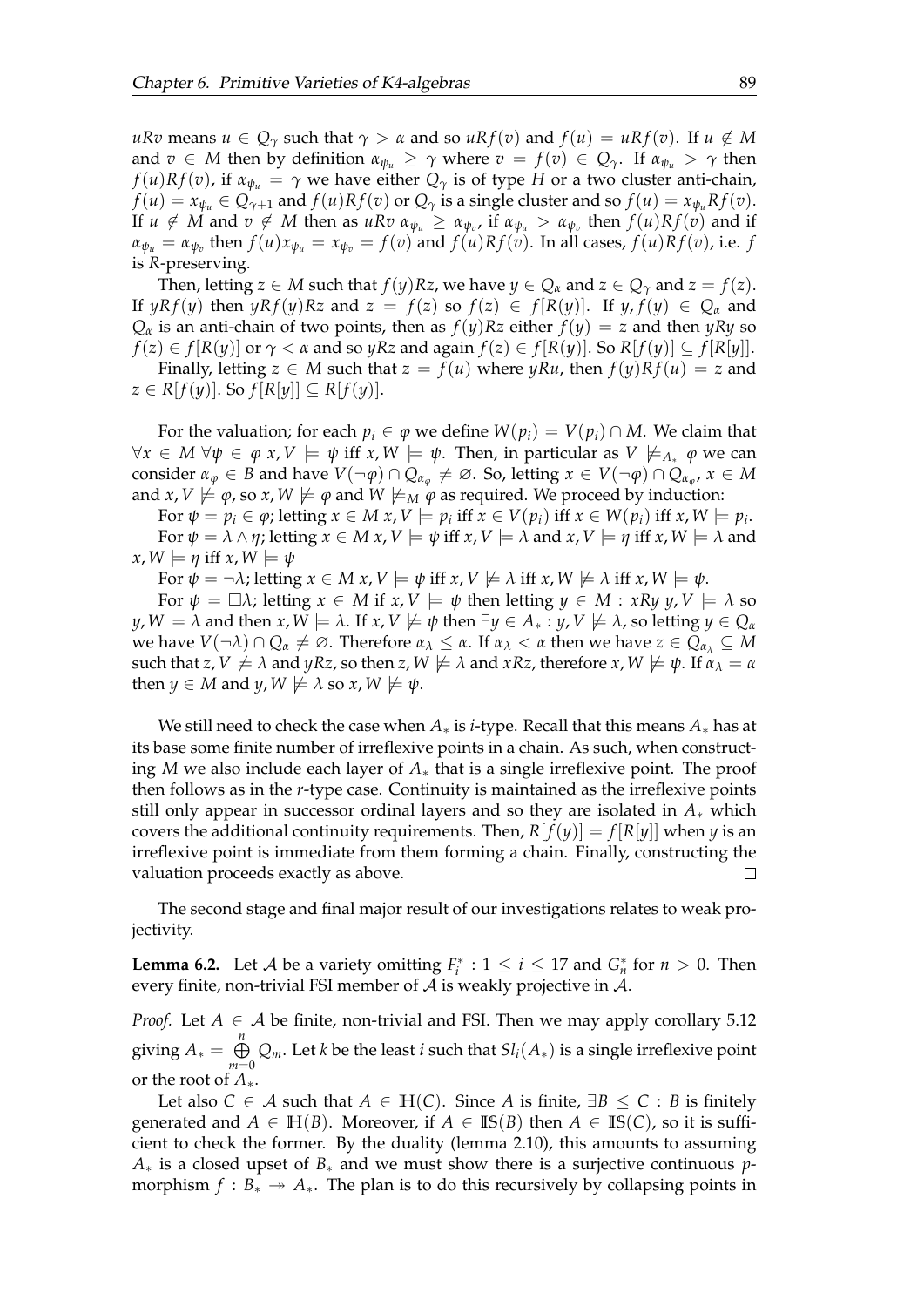$R^{-1}[Sl_i(A_*)] \setminus R^{-1}[Sl_{i-1}(A_*)]$  into  $A_*$ . More formally, we are going to define a series of modal equivlaences where we can identify the underlying set of the resulting quotient space with  $A_* \cup R^{-1}[Sl_1(A_*)]$ ,  $A_* \cup R^{-1}[Sl_2(A_*)]$ ,...,  $A_* \cup R^{-1}[Sl_k(A_*)]$  and finally *A*∗ respectively.

For  $E_0$ ; By the structure of  $A_*, S_1(A_*)$  is either a single reflexive point or an antichain of two reflexive points. We label these  $a_0$  and  $b_0$  respectively. Now, consider:

$$
B_*\setminus R^{-1}[A_*]\cup \{a_0\}.
$$

This is an upset and moreover we claim it is clopen.  $B_*$  is finitely generated so by theorem [2.27](#page-27-0)  $\forall i \in \omega$   $Sl_i(B_*)$  is finite and clopen. Then, considering  $x \in A_*$  $x \in Sl_i(B_*)$  for some  $i \leq n+1$ , and by first stone separating from each other element in  $Sl_i(B_*)$  and then taking intersections we get that  $\{x\}$  is clopen, i.e.  $A_*$  is a finite collection of isolated points and so it and any subset of *A*∗ is clopen. This in turn  $\operatorname{implies} B_*\setminus R^{-1}[A_*]\cup \{a_0\}$  is clopen.

Now, by lemma [2.16](#page-20-1) we take the modal equivalence identifying points in the set as *E*<sub>0</sub>. We define  $B_0 := B_*/E_0$  and use  $R_0$  to denote its relation. Of course  $B_* \to B_0$ and  $B_0$  is finitely generated. Moreover, consider the set:

$$
A_0 := \{ [x] \in B_0 : [x] \cap A_* \neq \varnothing \}.
$$

Notably, letting  $[x] \in A_0$ , and  $x' \in [x] \cap A_*$ , either  $x' = a_0$ ,  $[x] = [a_0]$  and  $[a_0] \cap A_* =$  ${a_0}$  or  $x' \neq a_0$ ,  $[x] \neq [a_0]$  so  $[x] = {x'}$  and  $[x] \cap A_* = {x'}$ . That is, if  $x \in A_*$  then  $[x] \in A_0$  and  $[x] \cap A_* = \{x\}.$ 

Letting  $[y] \in B_0$ , either  $y \in R^{-1}[A_*]$  or not. If  $y \in R^{-1}[A_*]$  then  $[y] \in R_0[A_0]$ , and if *y* ∉  $R^{-1}[A_*]$  then  $[y] = [a_0] \in R_0^{-1}[A_0]$ . So  $B_0 = R_0^{-1}[A_0] = A_0 \cup R_0^{-1}[A_0]$ . The pre-image of  $A_0$  in  $B_*$  is  $A_*\cup B_*\setminus \mathsf{R}^{-1}[A_*]$  which is clopen and so  $A_0$  is clopen in  $B_0.$ 

Then, letting  $x, y \in A_*$  if  $xRy$  then  $[x]R_0[y]$ . If  $[x]R_0[y]$  so  $\exists x' E_0 x$  and  $y' E_0 y$  : *x*'*Ry*'. If  $x = a_0$  then  $[x] = [a_0]$  so  $[y] = [a_0]$ ,  $y = a_0$  and *xRy*. If  $y = a_0$  then as  $[b_0] = \{b_0\}$  and  $R[b_0] = \{b_0\}$  we have  $[b_0]R_0[a_0]$  so  $[x] \neq [b_0]$  and  $x \neq b_0$  and so *xRy*. If  $x \neq a_0$  and  $y \neq a_0$  then  $[x] = \{x\}$ ,  $[y] = \{y\}$  and *xRy*. Therefore,  $∀x, y ∈ A_* xRy$  iff  $[x]R_0[y]$ . Now, we consider  $A_0$  as a transitive space under the restricted relation and discrete topology (as it is finite). Considering the quotient map  $x \mapsto [x]$  restricted to  $A_*,$  as both  $A_*$  and  $A_0$  are finite it is trivially continuous and open, and as *xRy* iff  $[x]R_0[y]$  it moreover a *p*-morphism. It is clearly surjective, and letting  $x, y \in A_* : [x] = [y]$  we have  $\{x\} = [x] \cap A_* = [y] \cap A_* = \{y\}$  so  $x = y$ . So the map is an isomorphism and  $A_0 \cong A_*$ .

In summary, we have constructed  $B_0$  and  $A_0 \subseteq B_0$  such that  $B_* \to B_0$ ,  $B_0$  is finitely generated,  $B_0 = A_0 \cup R_0^{-1}[A_0] = A_0 \cup R_0^{-1}[Sl_1(A_0)]$ ,  $A_0$  is clopen in  $B_0$  and  $A_0 \cong A_*$ .

For  $E_i: 1 \leq i < k$ ; Suppose we have constructed  $B_{i-1}$  &  $A_{i-1} \subseteq B_{i-1}$  such that *B*<sup>*i*</sup>−2 → *B*<sup>*i*</sup>−1</sub>, *B*<sup>*i*</sup>−1</sub> is finitely generated, *B*<sup>*i*</sup>−1 = *A*<sup>*i*</sup>−1</sub> ∪ *R*<sup><sup>-1</sup><sub>*i*</sub>−1</sup> *i*−1 [*Sli*(*Ai*−1)], *Ai*−<sup>1</sup> is clopen  $\lim_{h \to 1} B_{i-1} \& A_{i-1} \cong A_{i-2}$ . Note that  $A_{i-1} \cong A_{i-2} \cong ... A_0 \cong A_*$  so has the same structure as  $A_{*}$ , so  $Sl<sub>i</sub>(A<sub>i-1</sub>)$  is either a single cluster or two cluster anti-chain. We choose a point in each cluster as  $a_i$  and  $b_i$  respectively. Moreover,  $Sl_{i+1}(A_{i-1})$  is also either a single cluster or two cluster anti-chain. If  $i = 1$  and  $Q_0$  is of type *H* then we set up our labels as follows, otherwise we simply choose elements in the clusters as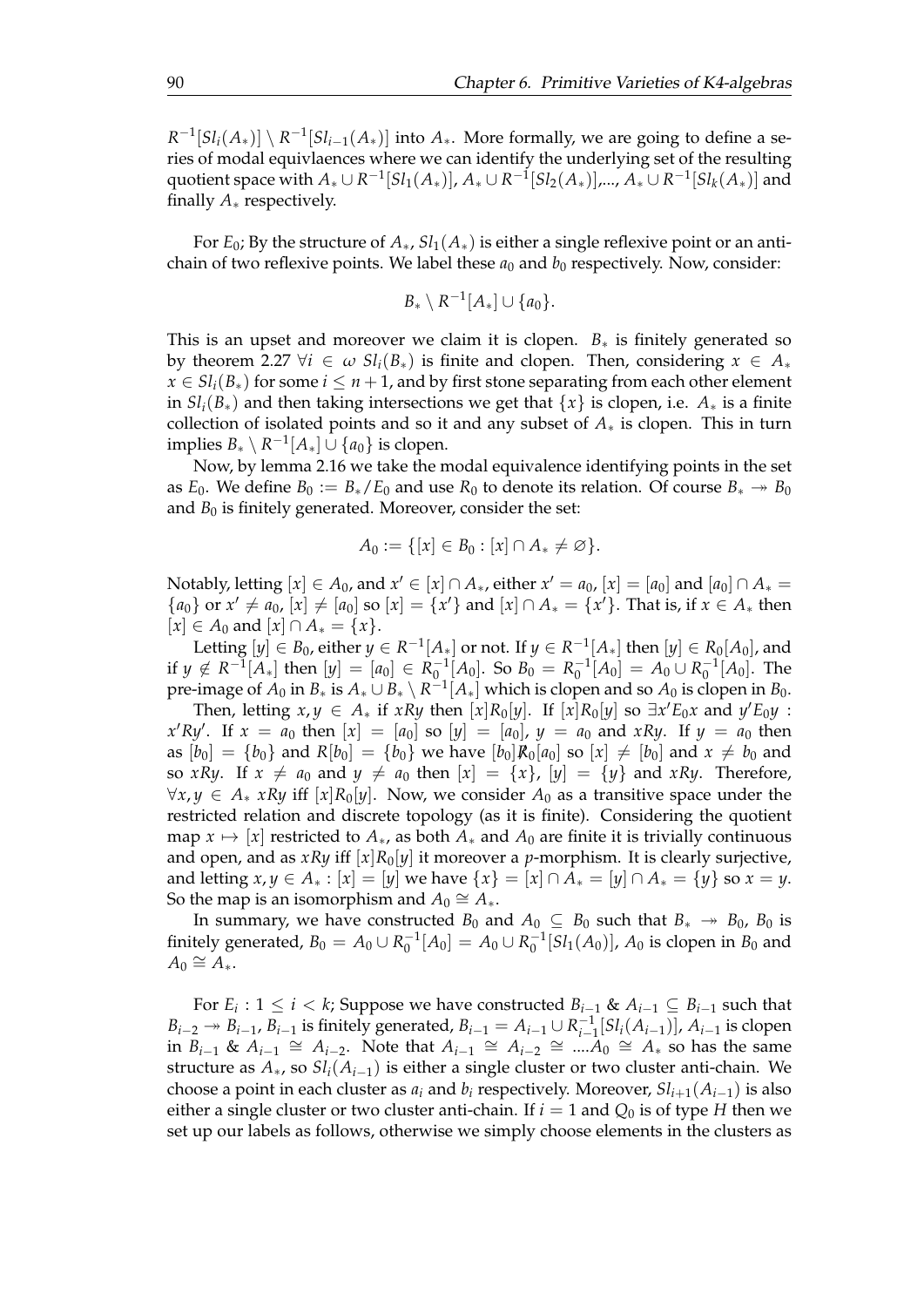$c_i$  and  $d_i$ .



Notably, in both cases  $c_iR_{i-1}a_i$  and  $c_iR_{i-1}b_i$ , and as  $i < k a_iR_{i-1}a_i$  and  $a_iR_{i-1}b_i$ . The case for  $i = 2$  and  $Q_0$  is of type *H* is slightly different and we will cover it separately, for now assume either  $i \neq 2$  or  $Q_0$  is not of type *H*, i.e. applying corollary [5.12,](#page-88-0) we have that  $Sl_i(A_{i-1})$  and  $Sl_{i+1}(A_{i-1})$  is one of the following:



We will detail the first case, all others are recoverable by deleting references to *b<sup>i</sup>* and *d<sup>i</sup>* as required.

Letting  $x \in B_{i-1} \setminus (A_{i-1} \cup R_{i-1}^{-1})$  $\binom{-1}{i-1} [Sl_{i+1}(A_{i-1})])$ , as  $B_{i-1} = A_{i-1} \cup R_{i-1}^{-1}$  $\frac{-1}{i-1}$ [*Sl*<sub>*i*</sub>(*A*<sub>*i*−1</sub>)] we have  $xR_{i-1}a_i$  or  $xR_{i-1}b_i$ . We define  $m(x) = R_{i-1}[x] \cap \{a_i, b_i\}$ . We then define three sets:

$$
U_1 := \{x \in B_{i-1} \setminus (A_{i-1} \cup R_{i-1}^{-1}[Sl_{i+1}(A_{i-1})]): m(x) = \{a_i\} \} \cup \{a_i\};
$$
  
\n
$$
U_2 := \{x \in B_{i-1} \setminus (A_{i-1} \cup R_{i-1}^{-1}[Sl_{i+1}(A_{i-1})]): m(X) = \{b_i\} \} \cup \{b_i\};
$$
  
\n
$$
U_3 = \{x \in B_{i-1} \setminus (A_{i-1} \cup R_{i-1}^{-1}[Sl_{i+1}(A_{i-1})]): m(x) = \{a_i, b_i\} \} \cup \{c_i\}.
$$

By inspection these are pairwise disjoint. We claim they form an *M*-partition. Now, as  $A_{i-1}$  is clopen and finite we can stone separate each  $x \in A_{i-1}$  from the other elements and take intersections to find  $\{x\}$  is clopen and  $A_{i-1}$  is a finite collection of isolate points. In particular, all subsets of  $A_{i-1}$  are clopen. Then, letting  $x \in B_{i-1} \setminus \{$  $(A_{i-1} \cup R_{i-1}^{-1})$  $\binom{-1}{i-1}$  [*Sl*<sub>*i*+1</sub>(*A*<sub>*i*-1</sub>)]), *m*(*x*) = {*a*<sub>*i*</sub>} iff *xR*<sub>*i*-1</sub>*a*<sub>*i*</sub></sub> and *xR*<sub>*i*-1</sub>*b*<sub>*i*</sub></sub> iff *x* ∈ *R*<sub>*i*-1</sub>*i*  $\prod_{i=1}^{-1} [a_i] \setminus$  $R_{i-1}^{-1}$  $\frac{1}{i-1}[b_i]$ . Therefore we can express  $U_1$  as:

$$
U_1 = (B_{i-1} \setminus (A_{i-1} \cup R_{i-1}^{-1}[Sl_{i+1}(A_{i-1})]) \cap (R_{i-1}^{-1}[a_i] \setminus R_{i-1}^{-1}[b_i])) \cup \{a_i\}.
$$

Therefore,  $U_1$  is clopen. Similarly, we can express  $U_2$  and  $U_3$  as:

$$
U_2 = (B_{i-1} \setminus (A_{i-1} \cup R_{i-1}^{-1}[Sl_{i+1}(A_{i-1})]) \cap (R_{i-1}^{-1}[b_i] \setminus R_{i-1}^{-1}[a_i])) \cup \{b_i\}.
$$
  

$$
U_3 = (B_{i-1} \setminus (A_{i-1} \cup R_{i-1}^{-1}[Sl_{i+1}(A_{i-1})]) \cap (R_{i-1}^{-1}[a_i] \cap R_{i-1}^{-1}[b_i])) \cup \{c_i\}.
$$

Therefore, both are clopen as well.

Then, letting  $u, v \in U_1$  and  $uR_{i-1}w$ , as  $uR_{i-1}w$  we have  $u \notin R_{i-1}^{-1}$  $\prod_{i=1}^{-1}[Sl_{i+1}(A_{i-1})]$ . If *w* ∈ *Ai*−<sup>1</sup> then again *uR*/*i*−1*w* and *uR*/*i*−1*b<sup>i</sup>* implies *wR*/*i*−1*b<sup>i</sup>* so *w* is in the same cluster as *a*<sub>*i*</sub> or *w* ∈ *S*<sub>*i*−1</sub>(*A*<sub>*i*−1</sub>), either way *a*<sub>*i*</sub>R<sub>*i*−1</sub>*w*, and *v*R<sub>*i*−1</sub>*a*<sub>*i*</sub> so *vRw*. If *w* ∉ *A*<sub>*i*−1</sub> then *m*(*w*) is defined and as  $w\mathcal{R}_{i-1}b_i$ , *m*(*w*) = {*a*<sub>*i*</sub>}, so *w* ∈ *U*<sub>1</sub> and  $vR_{i-1}a_i$  ∈ *U*<sub>1</sub>. The case for  $u, v \in U_2$  is symmetric.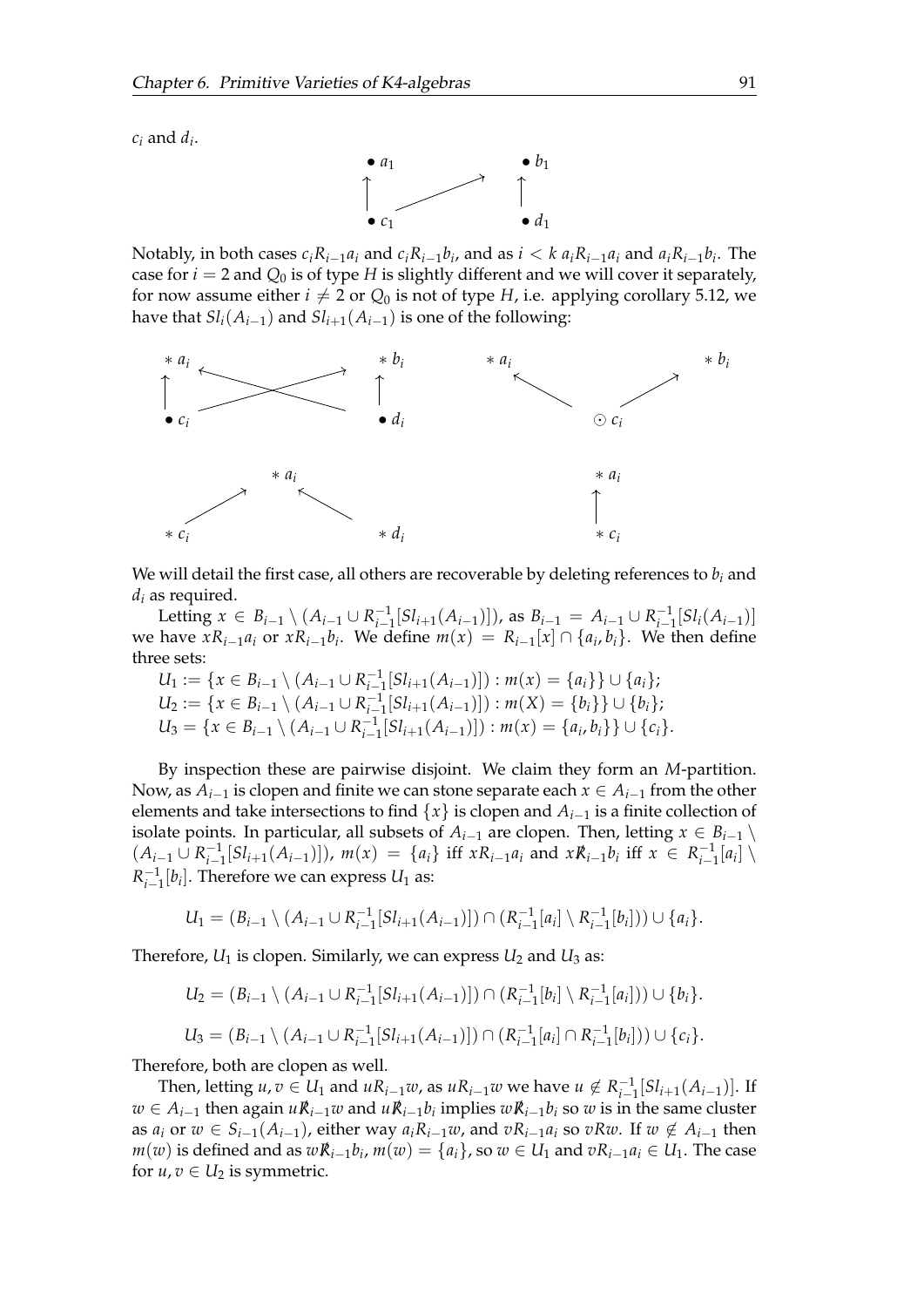So now let  $u, v \in U_3$  and  $uR_{i-1}w$ . Now, either  $u = c_i$  or  $u \notin R^{-1}[Sl_{i+1}(A_{i-1})]$ . In the latter,  $w \notin R^{-1}[Sl_{i+1}(A_{i-1})]$ . Again, if  $w \in A_{i-1}$  then  $w \in S_i(A_{i-1})$  so either  $a_iR_{i-1}w$  and then  $vR_{i-1}a_i$  or  $b_iR_{i-1}w$  and then  $vR_{i-1}b_i$ . If  $w \notin A_{i-1}$  then  $m(w)$  is defined and  $w ∈ U_1 ∪ U_2 ∪ U_3$ . If  $w ∈ U_1$  then  $vR_{i-1}a_i ∈ U_1$ , and if  $w ∈ U_2$  then *vR*<sub>*i*−1</sub>*b*<sub>*i*</sub> ∈ *U*<sub>2</sub>.

So suppose  $w \in U_3$ , we want to find  $t \in U_3$  such that  $vR_{i-1}t$ . Now, suppose that there is no  $w' \in R_{i-1}[u]$  such that  $w'R_{i-1}a_i$ ,  $w'R_{i-1}b_i$  and  $w'R_{i-1}w'$ . Then, firstly, in  $p$ articular  $u\vec{R}_{i-1}u$  and considering  $w \in R_{i-1}[u] \cap R_{i-1}^{-1}$  $\prod_{i=1}^{-1} [a_i] \cap R_{i-1}^{-1}$  $\prod_{i=1}^{-1} [b_i]$ , as  $B_*$  is finitely generated by lemma [2.22](#page-23-0) we can consider an *Ri*−1-maximal cluster in this set which again is a single irreflexive point which we denote as *z*. Then *a<sup>i</sup>* , *bi* , *z* and *u* witness the following substructure in *B*∗ contradicting lemma [5.9:](#page-78-0)



So, in fact  $\exists w' \in R_{i-1}[u]$  such that  $w'R_{i-1}a_i$ ,  $w'R_{i-1}b_i$  and  $w'R_{i-1}w'$ . Then, if there was no  $t \in U_3$  such that  $vR_{i-1}t$  in particular have  $vR_{i-1}v$ ,  $R_{i-1}^{-1}$  $\prod_{i=1}^{-1} [a_i] \cap R_{i-1}[v] = \{a_i\}$ and  $R_{i-1}^{-1} \cap R_{i-1}[v] = \{b_i\}$  and so  $v, w', a_i$  and  $b_i$  witness the following substructure in *B*∗ contradicting lemma [5.10:](#page-79-0)



So, in fact  $\exists t \in U_3 : vRt$  as required.

Finally, if  $u = c_i$  then  $w \in A_{i-1} \cap R_{i-1}[c]$ . Noting that as  $c_i R_{i-1} a_i$ ,  $c_i R_{i-1} b_i$  and  $a_i$ || $b_i$  from corollary [5.12](#page-88-0) we have the cluster containing  $c_i$  is improper, i.e. is exctly {*ci*}. So either *wRi*−1*u* and *w* = *c<sup>i</sup>* ∈ *U*<sup>3</sup> and we proceed as we did in this case before, or  $w\mathcal{R}_{i-1}u$  so  $w \in S_i(A_{i-1})$  and we again proceed as we did in this case before.

So, applying lemma [2.17](#page-20-0) we take *E<sup>i</sup>* as the modal equivalence identifying points within  $U_1$ ,  $U_2$  and  $U_3$  and define  $B_i := B_{i-1}/E_i$  and

$$
A_i := \{ [x] \in B_i : [x] \cap A_{i-1} \neq \varnothing \}.
$$

Once more, we have  $B_{i-1} \rightarrow B_i$  and  $B_i$  is finitely generated. Letting  $[x] \in A_i$  and *x*<sup> $′$ </sup> ∈ [*x*] ∩ *A*<sub>*i*−1</sub>, either *x*<sup> $′$ </sup> = *a*<sub>*i*</sub></sup>, [*x*] = *U*<sub>1</sub> and [*x*] ∩ *A*<sub>*i*−1</sub> = {*a<sub>i</sub>*}, *x*<sup> $′$ </sup> = *b<sub>i</sub>*, [*x*] = *U*<sub>2</sub> and  $[x] \cap A_{i-1} = \{b_i\}$ ,  $x' = c_i$ ,  $[x] = U_3$  and  $[x] \cap A_{i-1} = \{c_i\}$  or  $x' \notin \{a_i, b_i, c_i\}$  so  $[x] =$ { $x'$ } and  $[x] ∩ A_{i-1} = \{x'\}$ . That is, if  $x ∈ A_{i-1}$  then  $[x] ∈ A_i$  and  $[x] ∩ A_* = \{x\}$ .

Letting  $[y] \in B_i$ , either  $y \in R_{i-1}^{-1}$  $\prod_{i=1}^{-1} [Sl_{i+1}(A_{i-1})]$  or not. If it is, then  $[y] \in R_i^{-1}[Sl_{i+1}(A_i)]$ and if it isn't then either  $y \in A_{i-1}$  and  $[y] \in A_i$  or  $y \notin A_{i-1}$  so  $y \in U_1 \cup U_2 \cup U_3$  and then  $[y]$  ∈ {*U*<sub>1</sub>, *U*<sub>2</sub>, *U*<sub>3</sub>} and  $[y]$  ∈ *A*<sub>*i*</sub>. So *B*<sub>*i*</sub> = *A*<sub>*i*</sub> ∪ *R*<sub>*i*</sub><sup>-1</sup>[*SI*<sub>*i*+1</sub>(*A*<sub>*i*</sub>)]. The pull back of *A*<sup>*i*</sup> to *B*<sup>*i*−1</sup> is  $A$ <sup>*i*−1</sup> ∪ *U*<sub>1</sub> ∪ *U*<sub>2</sub> ∪ *U*<sub>3</sub> which is clopen in *B*<sup>*i*</sup>−1, so  $A$ <sup>*i*</sup> is clopen in *B*<sup>*i*</sup>.

Then, letting  $x, y \in A_{i-1}$ , if  $xR_{i-1}y$  then  $[x]R_i[y]$ . If  $[x]R_i[y]$  then  $\exists x' E_i x$  and  $y'E_iy : x'R_{i-1}y'$ . Then either  $x, y \notin \{a_i, b_i, c_i\}$  and so  $[x] = \{x\}$   $[y] = \{y\}$  and  $xR_{i-1}y$ or  $x, y \in \{a_i, b_i, c_i\}$  in which case we have one of the following cases: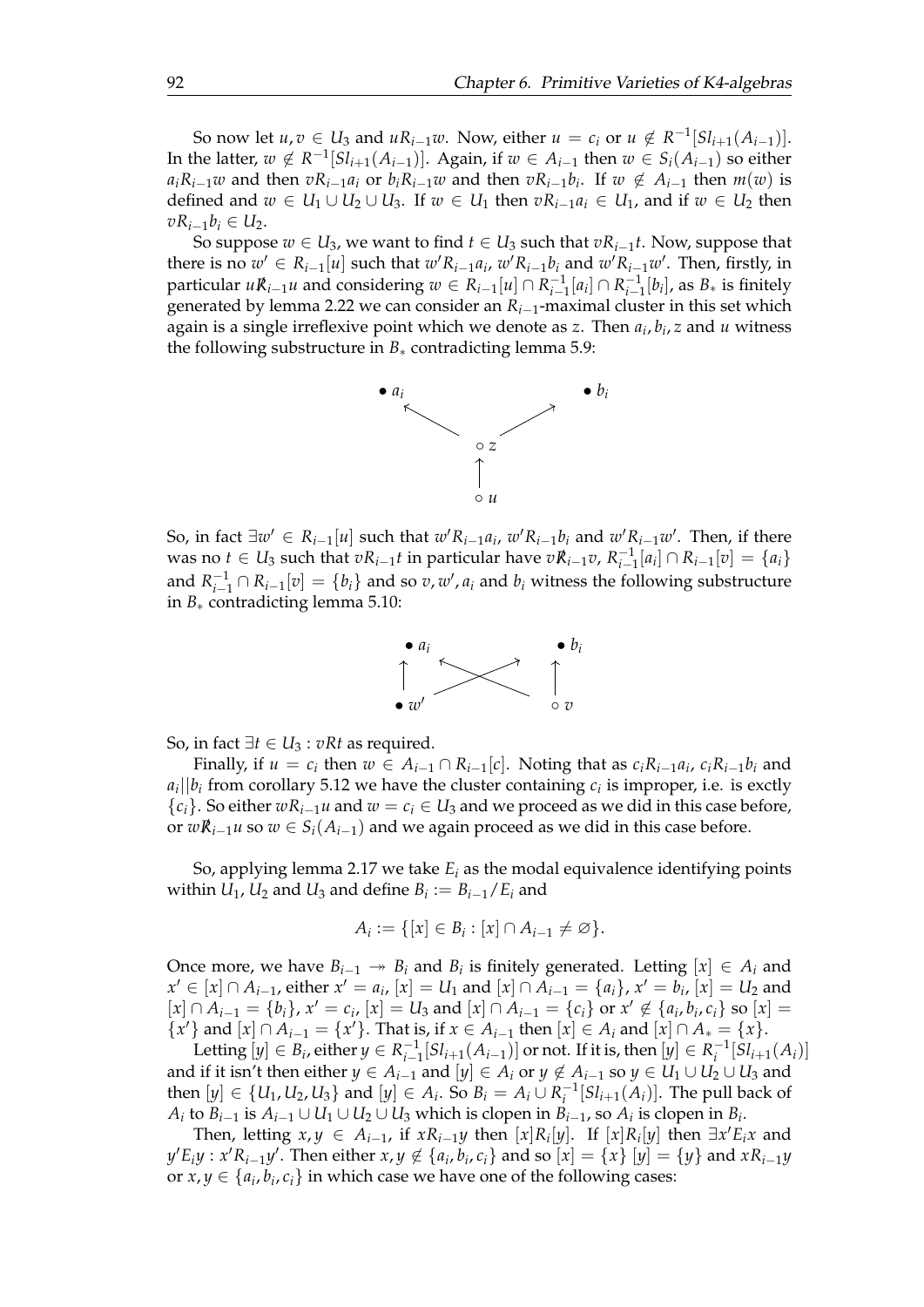$x = a_i = y$  then  $a_i R_{i-1} a_i$  so  $x R_{i-1} y$ .

 $x = a_i$ ,  $y = b_i$  then  $x' \in U_1$  and  $y' \in U_2$  so  $x'R_{i-1}y'R_{i-1}b_i$  but  $x'R_{i-1}b_i$  so this is impossible. In a similar manner, the cases for  $x = a_i$ ,  $y = c_i$  or  $x = b_i$ ,  $y = a_i$  or  $x = b_i$ ,  $y = c_i$  are impossible.

 $x = b_i = y_i$  then  $b_i R_{i-1} b_i$  so  $x R_{i-1} y$ .

 $x = c_i$  and  $y = a_i$  or  $y = b_i$ , then  $c_iR_{i-1}y$  so  $xR_{i-1}y$ .

Once again then,  $\forall x, y \in A_{i-1}$   $xR_{i-1}y$  iff  $[x]R_i[y]$ . Now we consider  $A_i$  as a transitive space under the restricted relation and discrete topology. Considering the quotient map  $x \mapsto [x]$  restricted to  $A_{i-1}$ , as both  $A_{i-1}$  and  $A_i$  are finite it is trivially continuous and open, and as *xRi*−1*y* iff [*x*]*R<sup>i</sup>* [*y*] it is moreover a *p*-morphism. It is clearly surjective, and letting  $x, y \in A_{i-1} : [x] = [y]$  we have  $\{x\} = [x] \cap A_{i-1} =$  $[y] ∩ A_{i-1} = \{y\}$  so  $x = y$ . So the map is an isomorphism and  $A_{i-1} \cong A_i$ .

In the specific case that  $i = 2$  and  $Q_0$  is of type *H* then  $Q_0$  and  $Sl_3(A_2)$  form one of the following labelled sub-frames:



This case proceeds as before, except for a specific part of checking the *M*-partition requirement. Namely, where  $u, v \in U_2$  and  $uR_1w$  and  $w \in A_i$ . Then as  $uR_1a_2$  we have  $w\mathbb{R}_1a_2$  so either *w* is in the same cluster as  $b_2$ ,  $w = b_1$  or  $w = a_1$ . If *w* is in the same cluster as  $b_2$  then  $b_2R_1w$  and  $vR_1w$ . If  $w = b_1$  then  $vR_1b_2R_1w$ . If  $w = a_1$ , then  $uR_1w$  so  $R_1[u] \cap Q_0 = \{a_1, b_1, b_2\}$ . Considering  $R_1^{\omega}[u] \subseteq B_1$  as a closed upset, we have  $R_1^{\omega}[u]^* \in \mathbb{H}(B_1^*)$ ,  $B_1^*$  is finitely generated, and so  $R_1^{\omega}[u]$  is also finitely generated and so  $R_1^{\omega}[u]$  has the structure  $\bigoplus_{\alpha \leq \beta} P_{\alpha}$  as described by theorem [5.11.](#page-81-0) Moreover,  $a_1, b_1, b_2 \in R_1^{\omega}[u]$  and have the same depth, so we have  $b_2 \in Sl_2(R_1^{\omega}[u])$ and  $a_1 \in Sl_1(R_1^{\omega}[u])$  with  $b_2R_1a_1$ . This forces  $P_0$  to also be of type  $H$ , thus  $\exists t \in R_1^{\omega}[u]$ such that  $t \in Sl_2(R_1^{\omega}[u])$  and  $tR_1a_1$ ,  $tR_1b_1$ . But then,  $t \in Sl_2(B_1)$  and  $t_1Ra_1$  and  $tR_1b_1$ , i.e.  $t = a_2$  and  $uR_1a_2$  which is a contradiction.

Repeatedly applying our process, we obtain  $B_{k-1}$  and  $A_{k-1}$  such that  $B_* \to B_{k-1}$ ,  $B_{k-1} = A_{k-1} \cup R_{k-1}^{-1}$  $\prod_{k=1}^{n-1} [Sl_k(A_{k-1}), A_{k-1}]$  is clopen in  $B_{k-1}$  and  $A_{k-1} \cong A_{k-2} \cong ... \cong A_*$ . Then  $Sl_k(A_{k-1})$  is either the first irreflexive point in  $A_{k-1}$  or not an irreflexive point and so the cluster containing all of the roots of  $A_{k-1}$ .

Suppose it the root cluster of *Ak*−<sup>1</sup> , we again choose an element from it and label it  $a_k$ . Then, we define  $E_k$  on  $A_{k-1}$  by:

$$
E_k := \{(x, a_k), (a_k, y), (x, y) \in B_{k-1}^2 : x, y \in B_{k-1} \setminus A_{k-1}\} \cup \{(u, u) \in B_{k-1}^2 : u \in B_{k-1}\}.
$$

That is, *E* is the smallest equivalence relation identifying all points outside  $A_{k-1}$ with *a<sup>k</sup>* . We claim this is a modal equivalence. Letting *uEkv* and *uRk*−1*w*, either *u*,  $v \in A_{k-1} \setminus \{a_k\}$  and so  $u = v$  and  $vR_{k-1}w$  or  $u, v \in (B_{k-1} \setminus A_{k-1}) \cup \{a_k\}$ . Then, as  $B_{k-1} = A_{k-1} \cup R_{k-1}^{-1}$  $\binom{-1}{k-1}$  [*Sl*<sub>*k*</sub>(*A*<sub>*k*−1</sub>)], *u*, *v* ∈ *R*<sup>-1</sup>[*Sl*<sub>*k*</sub>(*A*<sub>*k*−1</sub>)] and so both *u* and *v* see *a*<sub>*k*</sub> and by extension all of  $A_{k-1}$ . So either  $w \in A_{k-1}$  and  $vRw$  or  $w \notin A_{k-1}$  so  $vRa_k$  and  $wE_k a_k$ .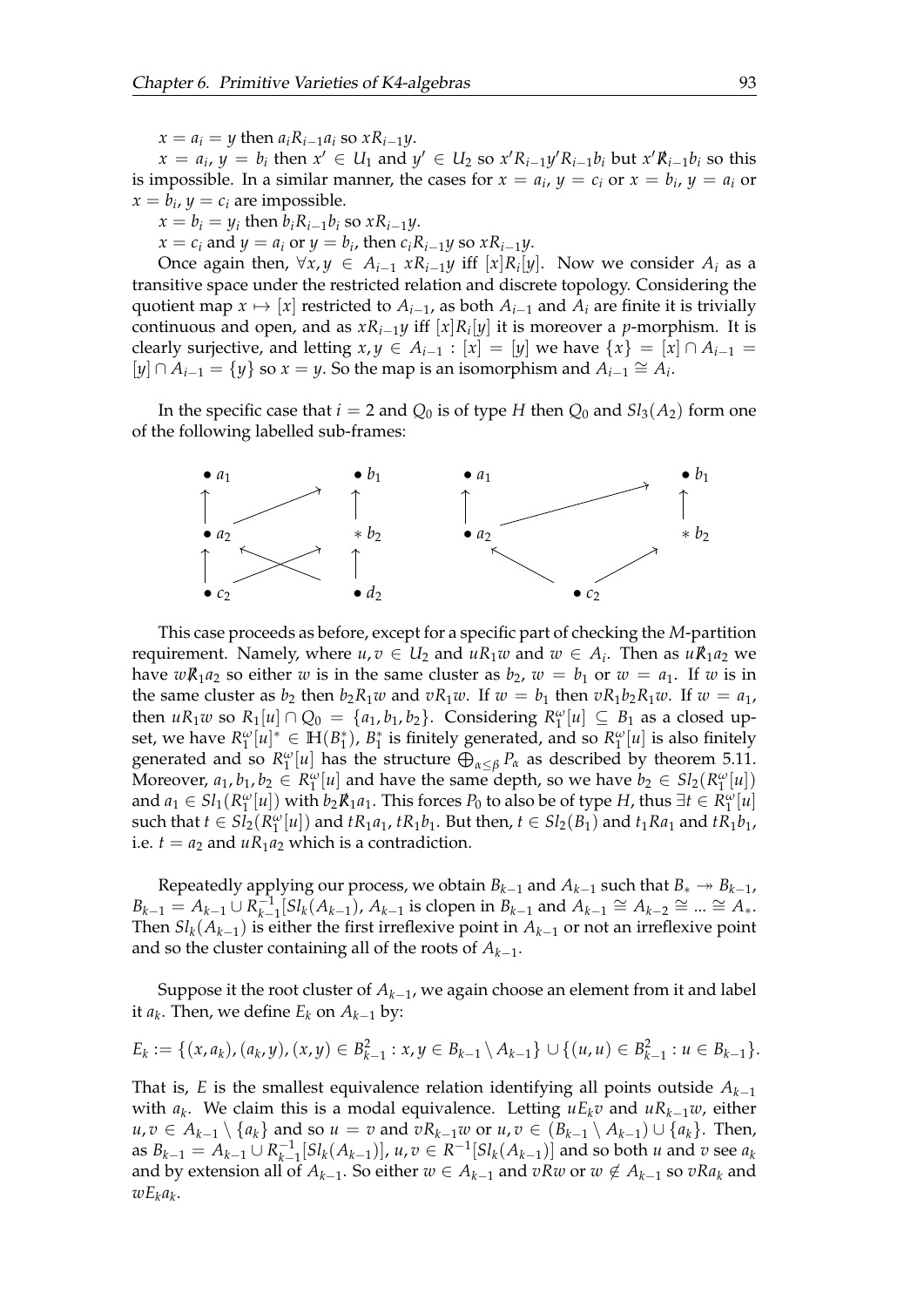Then, letting  $uE_k v$  either  $u \in (B_{k-1} \setminus A_{k-1}) \cup \{a_k\}$  or  $u \in A_{k-1}$ . In the former, *v* ̸∈ (*Bk*−<sup>1</sup> \ *Ak*−1) ∪ {*ak*} and this set is a clopen *E<sup>k</sup>* -class, therefore it separates *u* and *v* as required. In the latter *u* ∈  $A_{k-1} \setminus \{a_k\}$  and  $v \neq u$  then *u* ∈  $A_{k-1}$  implies it is isolated so  $\{u\}$  separates *u* and *v* as required.

So, we finally let  $B_k := B_{k-1}/E_k$  and once more:

$$
A_k := \{ [x] \in B_k : [x] \cap A_{k-1} \neq \varnothing \}.
$$

Now, letting  $[y] \in B_k$ , either  $y \in A_{k-1}$  and  $[y] \in A_k$  or  $y \notin A_{k-1}$  and  $[y] = [a_k] \in A_k$ So  $B_k = A_k$  making it finite and its topology discrete.

Letting  $x, y \in A_{k-1}$  if  $xR_{k-1}y$  then  $[x]R_k[y]$ . If  $[x]R_k[y]$  either  $x, y \neq a_k$ ,  $x = a_k$  or  $y = a_k$ . If  $x, y \neq a_k$  then so  $[x] = \{x\}$ ,  $[y] = \{y\}$  and  $xR_{k-1}y$ . If  $y = a_k$  then  $\exists x' E_k x$ and  $y'E_ky$  such that  $x'R_{k-1}y'$  then  $y = a_k$  implies  $y' \in B_{k-1} \setminus A_{k-1} \cup \{a_k\}$  which again  $\sum_{k=1}^{n} a_k$  so  $x' R_{k-1} a_k$  and  $[x] = [x'] = [a_k]$  so  $x = a_k$ , so this reduces to the *x* = *a*<sub>*k*</sub> case, and then *xR*<sub>*k*−1</sub>*y* as its a root for *A*<sub>*k*−1</sub>. So, once more  $\forall$ *x*, *y* ∈ *A*<sub>*k*−1</sub> we have *xRk*−1*y* iff *xRky* and the quotient map restricted to *Ak*−<sup>1</sup> is an isomorphism and  $A_{k-1} \cong A_k$ . Finally then,  $B_* \to B_{k-1} \to B_k \cong A_k \cong A_{k-1} \cong A_*$ . So  $B_* \to A_*$  as required.

Now suppose *Ak*−<sup>1</sup> is *i*-type and *Slk*(*Ak*−1) is the first layer of *Ak*−<sup>1</sup> that is a single irreflexive point which we label *a<sup>k</sup>* . Now, either *Qn*−<sup>1</sup> is a two cluster anti-chain or not. If it is, then firstly by lemma [5.4](#page-56-0) the points in it are reflexive so  $k > n - 1$  and in fact  $k = n$ , i.e. the base of  $A_{k-1}$  is the following:



Notably:

$$
R_{k-1}^{-1}[a_{k-1}] \cap R_{k-1}[a_k] = \{u \in B_{k-1} : a_{k-1}R_{k-1}u \& uR_{k-1}a_{k-1}\}.
$$

So, by lemma [5.9](#page-78-0)  $R_{k-}^{-1}$  $\binom{-1}{k-1} [Sl_k(A_{k-1})] = R_{k-1}^{-1}$  $\binom{-1}{k-1}[a_k] = \emptyset$ . So  $B_{k-1} = A_{k-1}$  and  $B_*$  →  $B_{k-1} \cong A_{k-1} \cong A^*$ . So  $B_* \twoheadrightarrow A_*$  as required.

Finally, suppose  $Q_{n-1}$  is a single cluster, then recalling corollary [5.12](#page-88-0) the base *Ak*−<sup>1</sup> is the following:

$$
\begin{array}{c}\n\ast a_{k-1} \\
\uparrow \\
\circ a_k \\
\uparrow \\
\circ a_{k+1} \\
\hline\n\vdots \\
\circ a_n\n\end{array}
$$

Moreover, as  $B_{k-1} \in \mathcal{A}$  and  $Sl_k(A_{k-1})$  is a single irreflexive point, from corollary [5.5](#page-58-0) we have that  $R_{k-1}^{-1}$  $\binom{−1}{k-1}[Sl_k(A_{k-1})]$  is a tree of irreflexive points of depth *l* ∈ *ω* such that  $l + k \geq n$ . Then,  $B_{k-1} = A_{k-1} \cup R_{k-1}^{-1}$  $\binom{1}{k-1}[Sl_k(A_{k-1})]$  and  $A_{k-1}$  is finite, so  $B_{k-1}$  is finite and of depth  $k + l$ .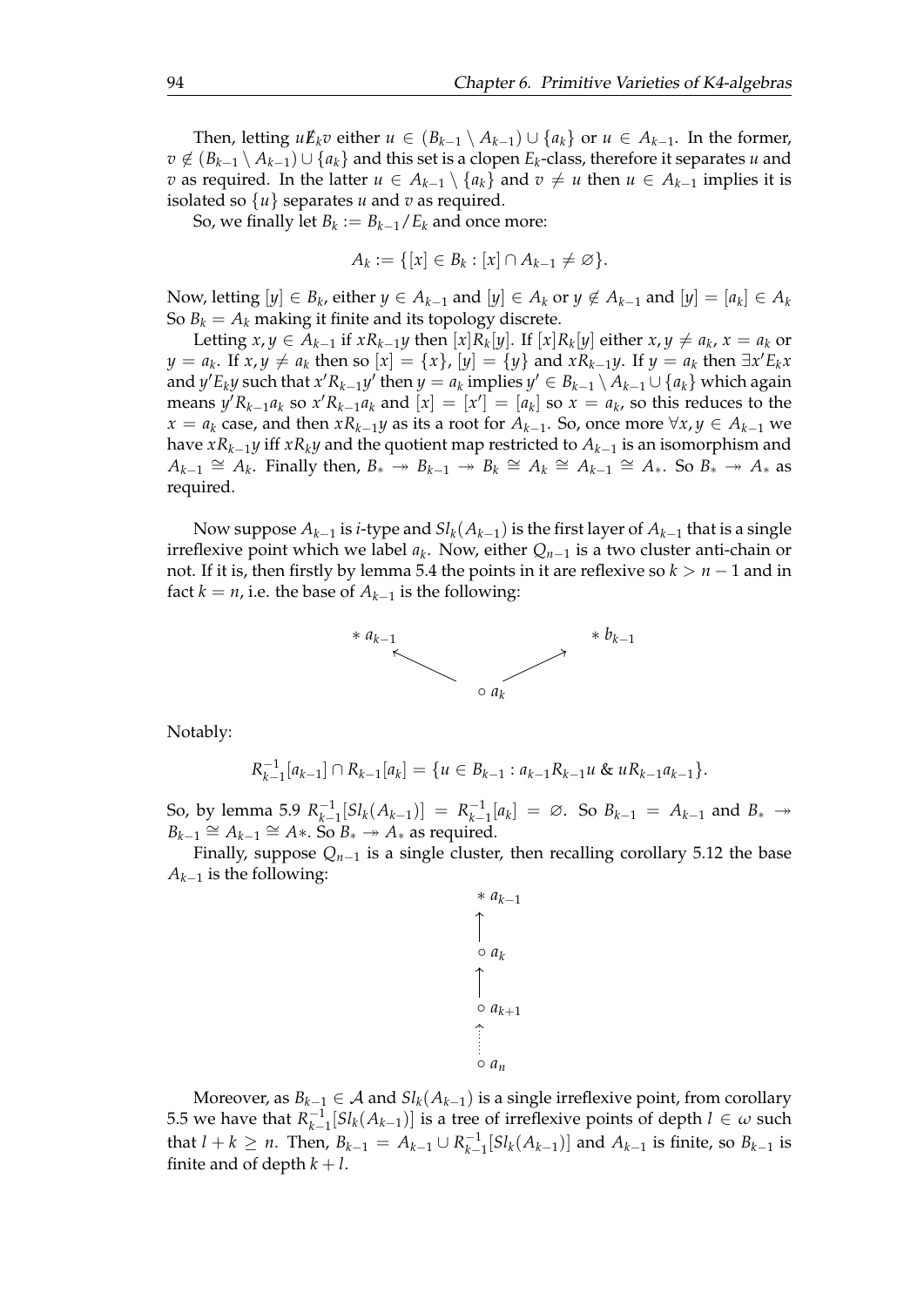Consider the collection of sets  $\{S_l, (B_{k-1})\}_{k \leq r \leq k+l}$ . As  $B_{k-1}$  is finite each of these is trivially clopen. Given any  $u \in Sl_r(B_{k-1})$ , *u* is irreflexive, sees a point of depth  $r'$ : *r* ′ < *r* and only such points, so the collection forms an *M*-partition. Taking *E* as the modal equivalence induced by lemma [2.17](#page-20-0) and considering  $B' := B_{k-1}/E$  we have  $B' \cong \bigoplus^{k-1}$  $\bigoplus_{m=0}$   $Q_m ⊕ \{a_k\} ⊕ \{a_{k+1}\} ⊕ ... ⊕ \{a_{k+l}\}.$  Then, applying  $l + k - n$  *α*-reductions to *B*<sup> $\prime$ </sup> we obtain  $A_{k-1}$  and so  $B_{k-1} \to B' \to A_{k-1}$ . Finally,  $B_* \to B_{k-1} \to A_{k-1} \cong A_*$ , so  $B_* \rightarrow A_*$  as required.  $\Box$ 

With the hard work done the final proof of our characterisation of primitive K4 algebras is straightforward.

<span id="page-98-0"></span>**Theorem 6.3** (Primitive Varieties of K4-algebras)**.**

Let *A* be a variety of K4-algebras. Then *A* is primitive iff *A* omits  $F_i^* : 1 \le i \le 17$ and  $\exists n > 0 : A \text{ omits } G_n^*$ .

*Proof.* The only if direction is exactly lemma [4.2.](#page-48-0) For the if direction, suppose A omits  $F_i^* : 1 \le i \le 17$  and  $G_n^* : n > 0$ . By lemma [3.19](#page-35-0) A has EDPC. Letting M be a sub-varietiy of  $A$ ,  $M$  also omits  $F_i^* : 1 \leq i \leq 17$  and  $G_n^*$ , so by theorem [6.1](#page-90-0)  $M$  has FMP. By lemma [6.2](#page-92-0) each non-trivial, finite FSI member of  $A$  is weakly projective in A. So from theorem [3.22](#page-36-0) we conclude that  $A$  is primitive.  $\Box$ 

Finally, we obtain as a corollary the characterisation of HSC transitive modal logics.

<span id="page-98-1"></span>**Corollary 6.4** (Hereditarily Structurally Complete Logics over K4)**.**

Let *λ* be a normal modal logic with equivalent algebraic semantics A. The following are equivlaent:

- (i)  $\lambda$  is HSC;
- (ii)  $\mathcal A$  is primitive;
- (iii) For all  $1 \le i \le 17$  *F*<sub>*i*</sub> is not a  $\lambda$ -space and  $\exists n > 0$  such that *G*<sub>*n*</sub> is not a  $\lambda$ -space.

*Proof.* Combination of theorems [6.3,](#page-98-0) [3.14](#page-34-0) and [3.25.](#page-37-0)

 $\Box$ 

With theorem [6.3](#page-98-0) and corollary [6.4](#page-98-1) we have completed our main task, establishing our new characterisation of primitive varieties of K4-algebras and by extension of hereditarily structurally complete transitive modal logics. With the structural results of the preceding chapter in place, we were able to firstly establish that our varieties have the FMP (theorem [6.1\)](#page-90-0) and secondly that that their finite, non-trivial FSI members were weakly projective (theorem [6.2\)](#page-92-0) in the variety. This completed the necessary steps to employ our sufficient condition and complete the proof of the characterisation.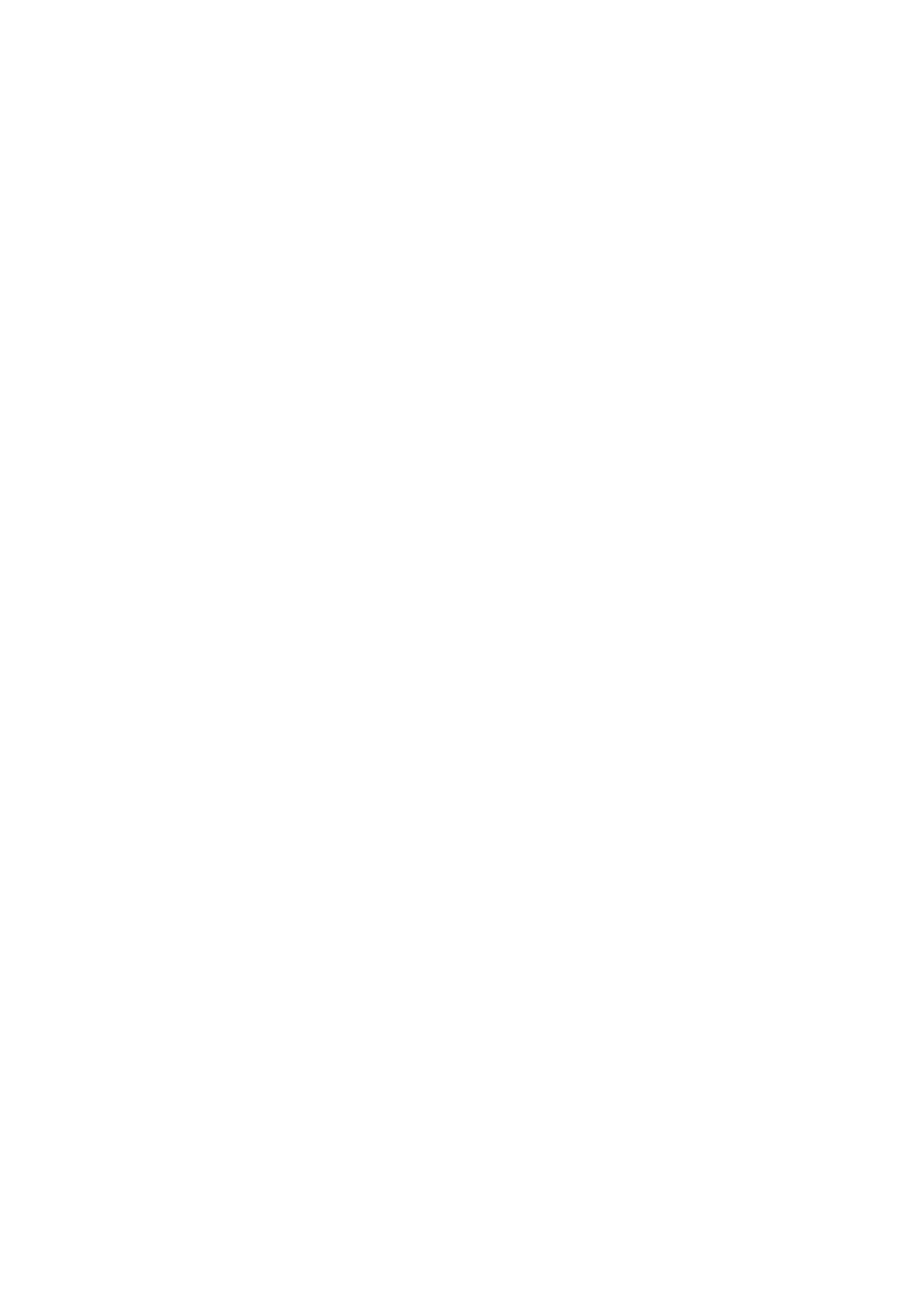### **Chapter 7**

## **Conclusions**

By utilising the relationships between logic, algebra and topology we have both corrected Rybakov's characterisation of the hereditarily structurally complete transitive modal logics and given a new, detailed proof strategy of the new characterisation. Whilst our strategy added a substantive theoretical load to the proof in the form of Jónnson-Tarski duality and algebraic logic, that additional theory helped illuminate a group of HSC transitive modal logics missed by Rybakov's characterisation and clarified exactly how component parts to the main proof progressed.

To close let us consider a few areas of further study. The central theory that enabled our investigation was the joining together of transitive modal logic being algebraizable and a duality theory for its associated class of algebras. A natural expansion to our investigation is to look for other logics which share this set up. When introducing the equivalent algebraic semantics and the Jónsson-Tarski duality we worked with modal logic generally before specialising to the transitive case, so the picture is readily present here. However, there are significant problems with attempting our proof strategy in the general modal case. In order to utilise the sufficiency condition we gave the variety of algebras we work with needed to have EDPC, but there are varieties of modal algebras that lack the EDPC [\[8,](#page-102-2) Theorem 5.4, pg 597]. This means a more general version of theorem [3.22](#page-36-0) would be required which drops the EDPC requirement. A potential candidate is that for any variety  $A$ if the *finitely generated*, non-trivial SI members of  $A$  are weakly projective in  $A$  then the variety is primitive [\[24,](#page-103-1) p. 4.7]. One would then have to attempt a proof of theorem [6.2](#page-92-0) without transitivity and working with a finitely generated space in place of a finite one, which would in contrast to our work (theorem [2.27\)](#page-27-0) necessitate understanding the behaviour of finitely generated modal spaces beyond their elements of finite depth.

A more modest generalisation one could attempt would be to consider weakly transitive modal logic (wK4), which is algebrized by the variety of weakly transitive modal algebras (wK4-algebras), modal algebras *A* such that forall  $a \in A$ *a* ∧ □*a* ≤ □□*a*. wK4-algebras do have EDPC [\[8,](#page-102-2) Pg597], so one could study HSC wK4 logics through a similar proof strategy. There would be some significant subtleties to work out, beyond determining the potential characterisation the assumption of transitivity is woven throughout the development of our proof. One would want to make sense of reductions in the weakly transitive setting, and develop new techniques for defining modal equivalences on weakly transitive spaces to make the eventual proof manageable. Finally, as mentioned any algebraizable logic whose equivalent algebraic semantics has a duality theory is potential ground for an investigation in our style. As examples, intuitionistic modal logics [\[32,](#page-103-2) [30\]](#page-103-3) has a corresponding class of algebras [\[2\]](#page-102-3) which moreover have a duality available [\[22\]](#page-103-4), as do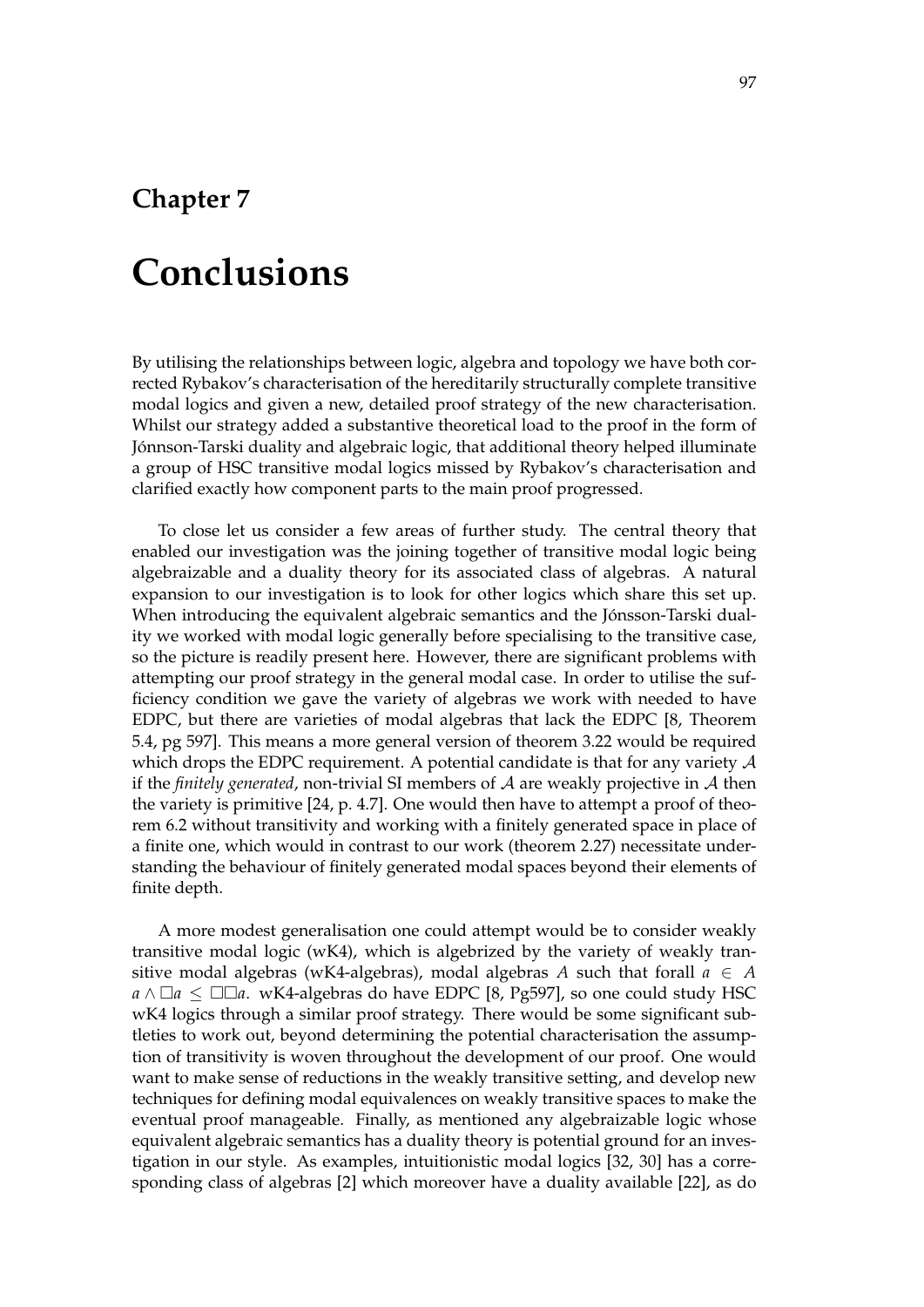multi-modal algebras [\[21\]](#page-103-5).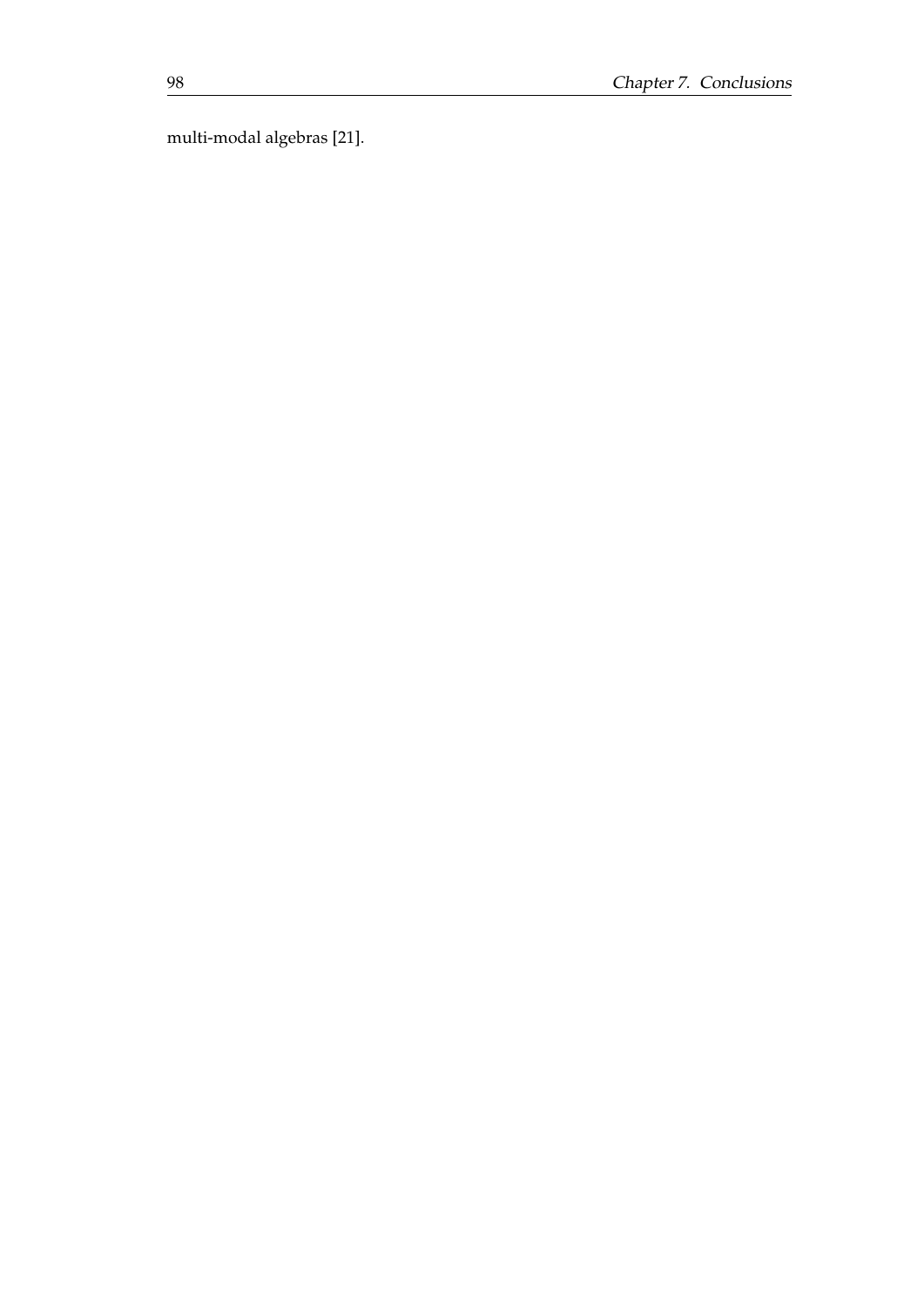# **Bibliography**

- [1] C. Bergman. *Universal algebra: Fundamentals and selected topics*. Jan. 2011, pp. 1– 299.
- <span id="page-102-3"></span>[2] G. Bezhanishvili. "Varieties of monadic Heyting algebras Part 1". In: *Studia Logica* 61.3 (1998), pp. 367–402.
- [3] G. Bezhanishvili, S. Ghilardi, and M. Jibladze. "An Algebraic Approach to Subframe Logics. Modal Case". In: *Notre Dame Journal of Formal Logic* 52 (Apr. 2011), pp. 187–202.
- [4] N. Bezhanishvili. *Lattices of intermediate and cylindric modal logics*. [https : / /](https://staff.fnwi.uva.nl/n.bezhanishvili/Papers/PhDThesis5.pdf) [staff.fnwi.uva.nl/n.bezhanishvili/Papers/PhDThesis5.pdf](https://staff.fnwi.uva.nl/n.bezhanishvili/Papers/PhDThesis5.pdf). Accessed: 2021-08-30.
- [5] N. Bezhanishvili and T. Moraschini. *Hereditarily structurally complete intermediate logics: Citkin's Theorem via Esakia duality*. [https://staff.fnwi.uva.nl/n.](https://staff.fnwi.uva.nl/n.bezhanishvili/Papers/IPC-HSC.pdf) [bezhanishvili/Papers/IPC-HSC.pdf](https://staff.fnwi.uva.nl/n.bezhanishvili/Papers/IPC-HSC.pdf). 2020.
- [6] W. J. Blok. *Algebraizable logics*. Memoirs of the American Mathematical Society, Volume 77, Number 396. American Mathematical Society, 1989.
- [7] W. J. Blok and D. Pigozzi. *Abstract Algebraic Logic and the Deduction Theorem*. [https : / / faculty . sites . iastate . edu / dpigozzi / files / inline - files /](https://faculty.sites.iastate.edu/dpigozzi/files/inline-files/aaldedth.pdf) [aaldedth.pdf](https://faculty.sites.iastate.edu/dpigozzi/files/inline-files/aaldedth.pdf). Accessed: 2022-01-12.
- <span id="page-102-2"></span>[8] W. J. Blok and D. Pigozzi. "On the stucture of varieties with equationally definable principle congruences, III". In: *Algebra Universalis* 32 (1994), pp. 545– 608.
- [9] S. N. Burris and H. P. Sankappanavar. *A Course in Universal Algebra*. Graduate Texts in Mathematics. Springer New York, 1981.
- <span id="page-102-1"></span>[10] A. Chagrov and M. Zakharyaschev. *Modal Logic*. Oxford University Press, 1997.
- [11] A. Citkin. "On structurally complete superintuiontionistic logics". In: *Mat. Issled. Neklass. Logiki* 98 (1987), pp. 134–151.
- [12] A. Citkin. "On structurally complete superintuitionistic logics". In: *Soviet Mathematics Doklady* 19 (1978), pp. 816–819.
- [13] W. Dzik and A. Wronski. "Structural Completness of Gödel's and Dummett's proposistional calculi". In: *Studia Logica* 32 (1973), pp. 69–73.
- <span id="page-102-0"></span>[14] Kit Fine. "Logics Containing K4. Part I". In: *The Journal of Symbolic Logic* 39.1 (1974), pp. 31–42.
- [15] J. M. Font. *Abstract algebraic logic : an introductory textbook*. Studies in logic ; volume 60. College Publications, 2016.
- [16] Harvey Friedman. "One hundred and two problems in mathematical logic". In: *The Journal of Symbolic Logic* 40.2 (1975), pp. 113–129.
- [17] S. Ghilardi. "Unification in intuitionistic logic". In: *The Journal of Symbolic Logic* 64.2 (1999), pp. 859–880.